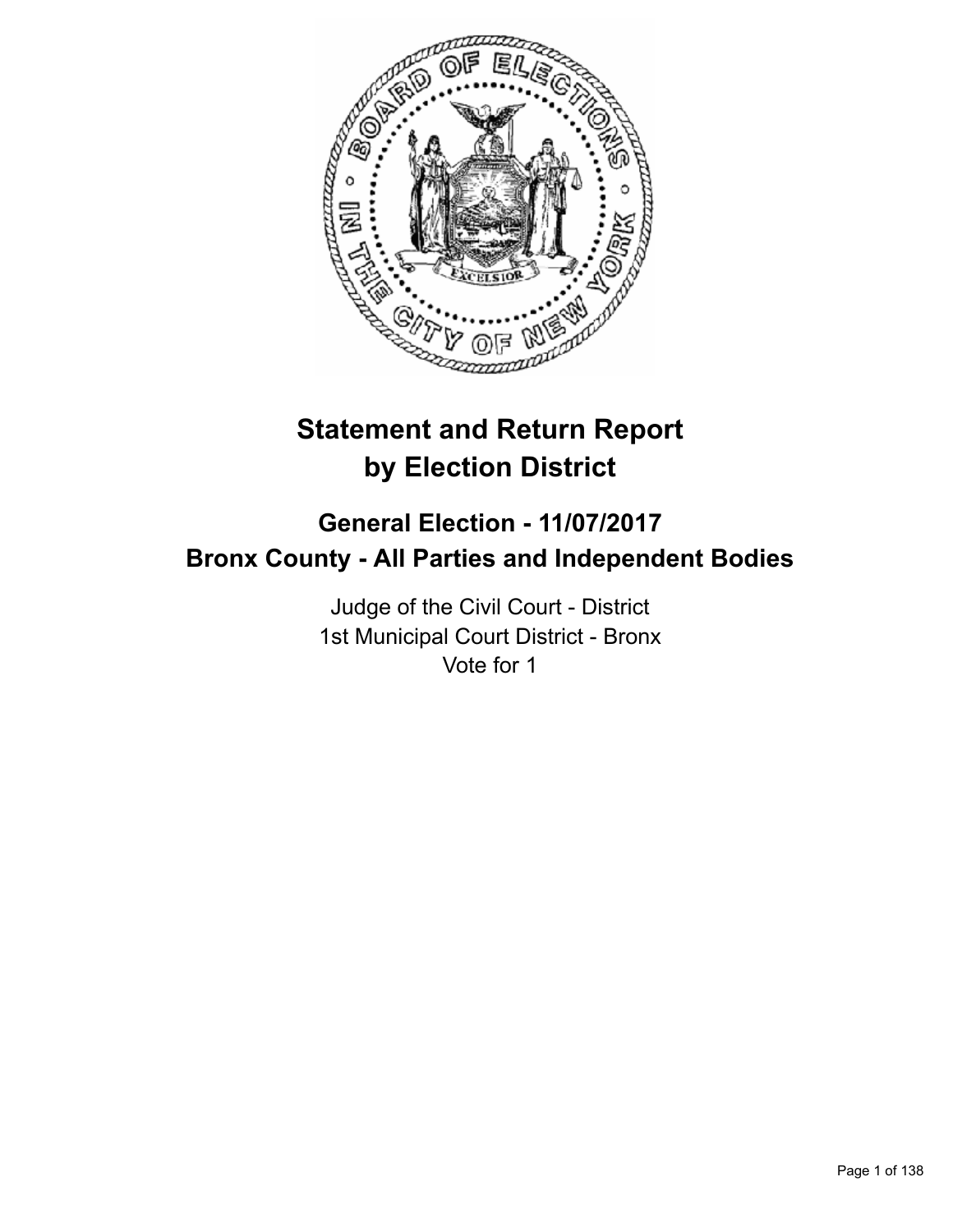

| PUBLIC COUNTER                                           | 262 |
|----------------------------------------------------------|-----|
| <b>MANUALLY COUNTED EMERGENCY</b>                        | 0   |
| ABSENTEE / MILITARY                                      | 3   |
| AFFIDAVIT                                                | 0   |
| <b>Total Ballots</b>                                     | 265 |
| Less - Inapplicable Federal/Special Presidential Ballots | 0   |
| <b>Total Applicable Ballots</b>                          | 265 |
| FIDEL GOMEZ (DEMOCRATIC)                                 | 209 |
| RUDOLPH GUILANI (WRITE-IN)                               |     |
| <b>Total Votes</b>                                       | 210 |
| Unrecorded                                               | 55  |

#### **041/78**

| PUBLIC COUNTER                                           | 262 |
|----------------------------------------------------------|-----|
| MANUALLY COUNTED EMERGENCY                               | 0   |
| ABSENTEE / MILITARY                                      | 8   |
| AFFIDAVIT                                                | 7   |
| <b>Total Ballots</b>                                     | 277 |
| Less - Inapplicable Federal/Special Presidential Ballots | 0   |
| <b>Total Applicable Ballots</b>                          | 277 |
| FIDEL GOMEZ (DEMOCRATIC)                                 | 212 |
| UNATTRIBUTABLE WRITE-IN (WRITE-IN)                       |     |
| <b>Total Votes</b>                                       | 213 |
| Unrecorded                                               | 64  |

#### **042/78**

| 055/78 COMBINED into: 042/78                             |  |
|----------------------------------------------------------|--|
| <b>Total Votes</b>                                       |  |
| FIDEL GOMEZ (DEMOCRATIC)                                 |  |
| <b>Total Applicable Ballots</b>                          |  |
| Less - Inapplicable Federal/Special Presidential Ballots |  |
| <b>Total Ballots</b>                                     |  |
| AFFIDAVIT                                                |  |
| ABSENTEE / MILITARY                                      |  |
| MANUALLY COUNTED EMERGENCY                               |  |
| PUBLIC COUNTER                                           |  |

**056/78 COMBINED into: 042/78**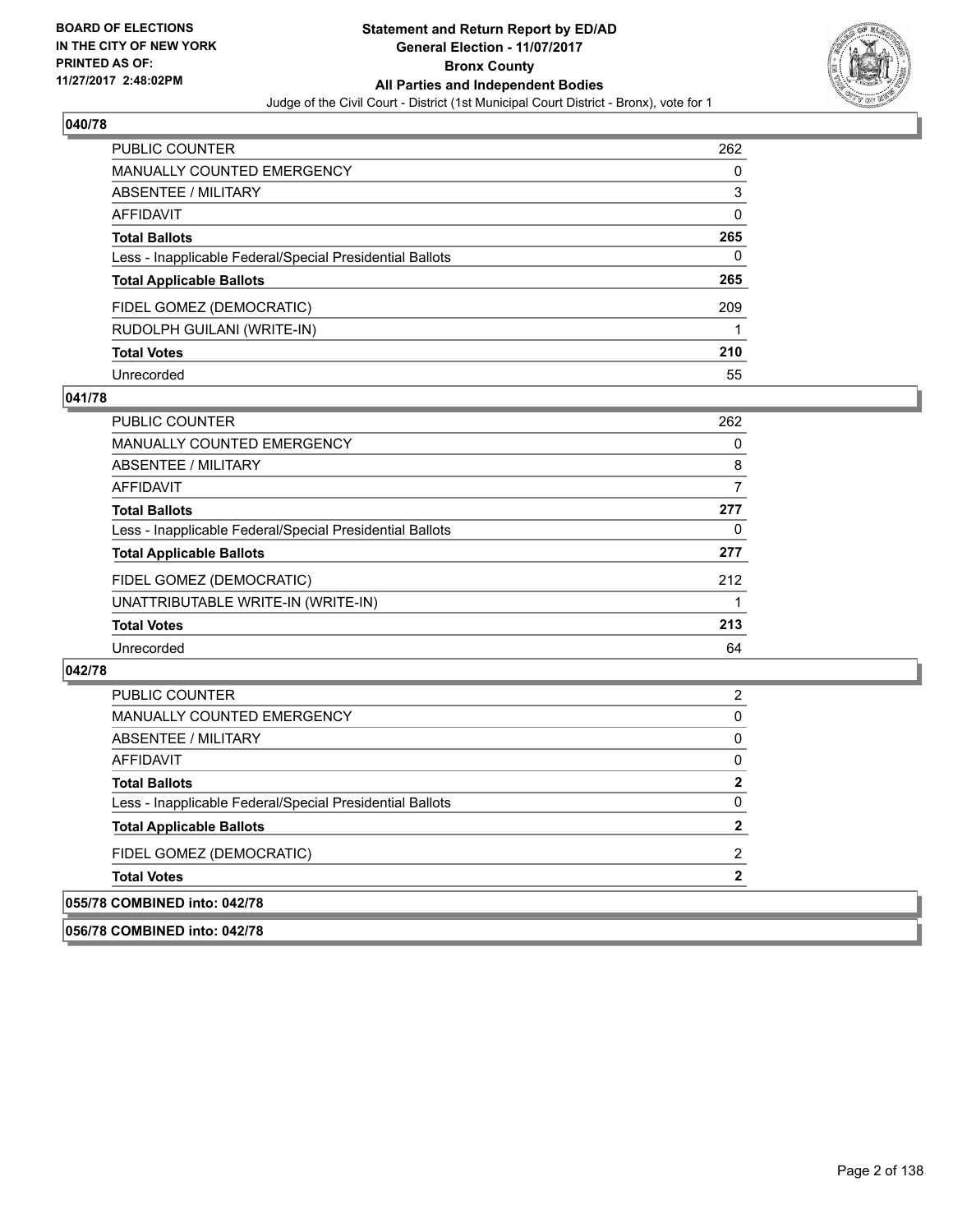

| PUBLIC COUNTER                                           | 94 |
|----------------------------------------------------------|----|
| MANUALLY COUNTED EMERGENCY                               | 0  |
| <b>ABSENTEE / MILITARY</b>                               | 0  |
| AFFIDAVIT                                                | 0  |
| <b>Total Ballots</b>                                     | 94 |
| Less - Inapplicable Federal/Special Presidential Ballots | 0  |
| <b>Total Applicable Ballots</b>                          | 94 |
| FIDEL GOMEZ (DEMOCRATIC)                                 | 76 |
| <b>Total Votes</b>                                       | 76 |
| Unrecorded                                               | 18 |

#### **011/79**

| PUBLIC COUNTER                                           | 64       |
|----------------------------------------------------------|----------|
| <b>MANUALLY COUNTED EMERGENCY</b>                        | $\Omega$ |
| ABSENTEE / MILITARY                                      | 2        |
| <b>AFFIDAVIT</b>                                         | $\Omega$ |
| <b>Total Ballots</b>                                     | 66       |
| Less - Inapplicable Federal/Special Presidential Ballots | $\Omega$ |
| <b>Total Applicable Ballots</b>                          | 66       |
| FIDEL GOMEZ (DEMOCRATIC)                                 | 48       |
| <b>Total Votes</b>                                       | 48       |
| Unrecorded                                               | 18       |
|                                                          |          |

#### **013/79**

| <b>PUBLIC COUNTER</b>                                    | 179 |
|----------------------------------------------------------|-----|
| <b>MANUALLY COUNTED EMERGENCY</b>                        | 0   |
| ABSENTEE / MILITARY                                      | 0   |
| AFFIDAVIT                                                |     |
| <b>Total Ballots</b>                                     | 180 |
| Less - Inapplicable Federal/Special Presidential Ballots | 0   |
| <b>Total Applicable Ballots</b>                          | 180 |
| FIDEL GOMEZ (DEMOCRATIC)                                 | 121 |
| <b>Total Votes</b>                                       | 121 |
| Unrecorded                                               | 59  |

| <b>PUBLIC COUNTER</b>                                    | 32 |
|----------------------------------------------------------|----|
| <b>MANUALLY COUNTED EMERGENCY</b>                        | 0  |
| <b>ABSENTEE / MILITARY</b>                               |    |
| AFFIDAVIT                                                |    |
| <b>Total Ballots</b>                                     | 34 |
| Less - Inapplicable Federal/Special Presidential Ballots | 0  |
| <b>Total Applicable Ballots</b>                          | 34 |
| FIDEL GOMEZ (DEMOCRATIC)                                 | 29 |
| <b>Total Votes</b>                                       | 29 |
| Unrecorded                                               | 5  |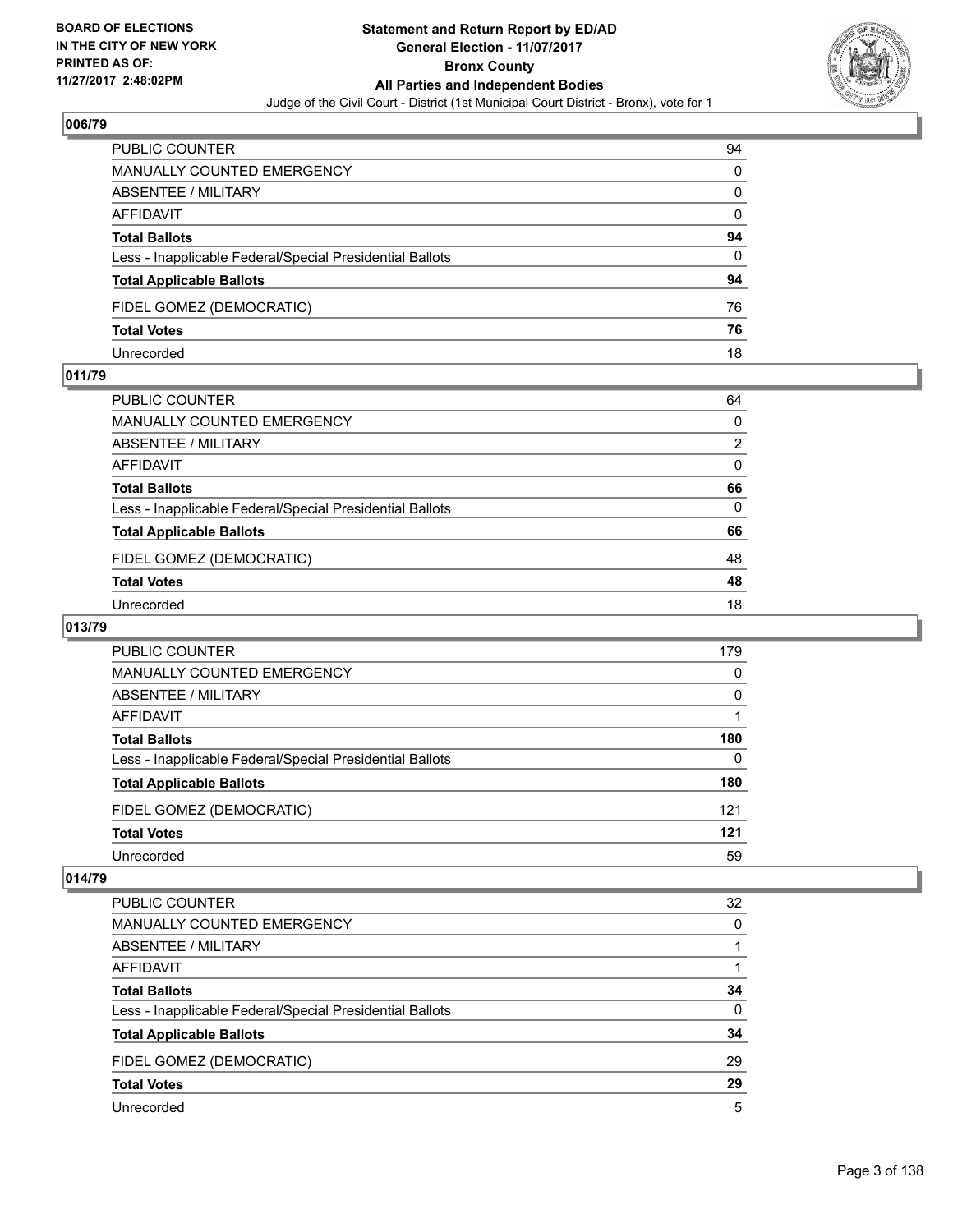

| <b>PUBLIC COUNTER</b>                                    | 109 |
|----------------------------------------------------------|-----|
| MANUALLY COUNTED EMERGENCY                               | 0   |
| ABSENTEE / MILITARY                                      |     |
| AFFIDAVIT                                                | 2   |
| <b>Total Ballots</b>                                     | 118 |
| Less - Inapplicable Federal/Special Presidential Ballots | 0   |
| <b>Total Applicable Ballots</b>                          | 118 |
| FIDEL GOMEZ (DEMOCRATIC)                                 | 93  |
| <b>Total Votes</b>                                       | 93  |
| Unrecorded                                               | 25  |

#### **016/79**

| PUBLIC COUNTER                                           | 139 |
|----------------------------------------------------------|-----|
| MANUALLY COUNTED EMERGENCY                               | 0   |
| ABSENTEE / MILITARY                                      | 6   |
| AFFIDAVIT                                                | 5   |
| <b>Total Ballots</b>                                     | 150 |
| Less - Inapplicable Federal/Special Presidential Ballots | 0   |
| <b>Total Applicable Ballots</b>                          | 150 |
| FIDEL GOMEZ (DEMOCRATIC)                                 | 118 |
| <b>Total Votes</b>                                       | 118 |
| Unrecorded                                               | 32  |
|                                                          |     |

# **017/79**

| <b>PUBLIC COUNTER</b>                                    | 142            |
|----------------------------------------------------------|----------------|
| <b>MANUALLY COUNTED EMERGENCY</b>                        | 0              |
| ABSENTEE / MILITARY                                      | 3              |
| AFFIDAVIT                                                | $\overline{2}$ |
| <b>Total Ballots</b>                                     | 147            |
| Less - Inapplicable Federal/Special Presidential Ballots | 0              |
| <b>Total Applicable Ballots</b>                          | 147            |
| FIDEL GOMEZ (DEMOCRATIC)                                 | 109            |
| <b>Total Votes</b>                                       | 109            |
| Unrecorded                                               | 38             |

| <b>PUBLIC COUNTER</b>                                    | 123 |
|----------------------------------------------------------|-----|
| <b>MANUALLY COUNTED EMERGENCY</b>                        | 0   |
| ABSENTEE / MILITARY                                      | 0   |
| AFFIDAVIT                                                | 3   |
| <b>Total Ballots</b>                                     | 126 |
| Less - Inapplicable Federal/Special Presidential Ballots | 0   |
| <b>Total Applicable Ballots</b>                          | 126 |
| FIDEL GOMEZ (DEMOCRATIC)                                 | 93  |
| <b>Total Votes</b>                                       | 93  |
| Unrecorded                                               | 33  |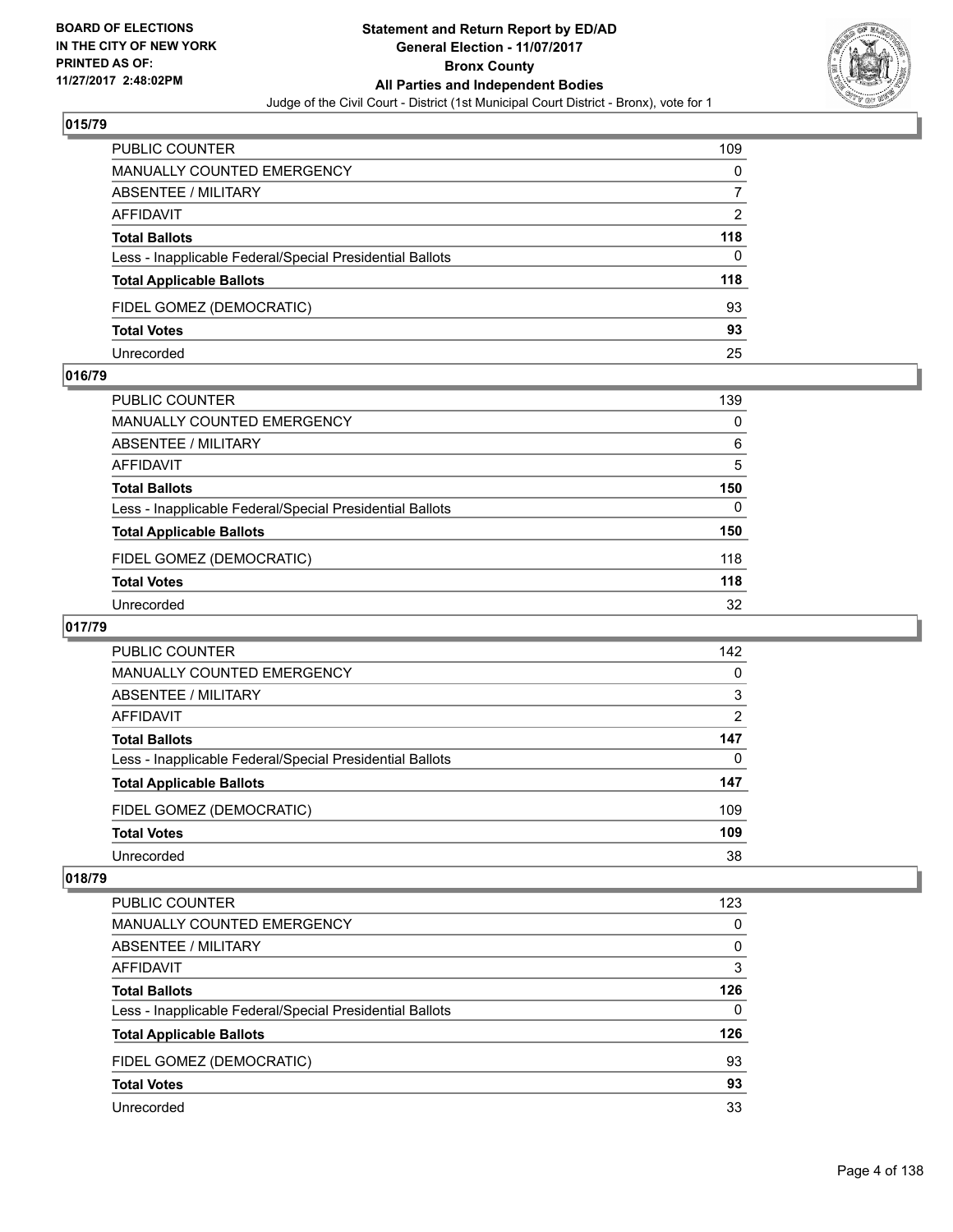

| <b>PUBLIC COUNTER</b>                                    | 138 |
|----------------------------------------------------------|-----|
| <b>MANUALLY COUNTED EMERGENCY</b>                        | 0   |
| ABSENTEE / MILITARY                                      | 4   |
| AFFIDAVIT                                                | 2   |
| <b>Total Ballots</b>                                     | 144 |
| Less - Inapplicable Federal/Special Presidential Ballots | 0   |
| <b>Total Applicable Ballots</b>                          | 144 |
| FIDEL GOMEZ (DEMOCRATIC)                                 | 113 |
| <b>Total Votes</b>                                       | 113 |
| Unrecorded                                               | 31  |

#### **020/79**

| PUBLIC COUNTER                                           | 111      |
|----------------------------------------------------------|----------|
| <b>MANUALLY COUNTED EMERGENCY</b>                        | 0        |
| <b>ABSENTEE / MILITARY</b>                               | 2        |
| <b>AFFIDAVIT</b>                                         | 0        |
| <b>Total Ballots</b>                                     | 113      |
| Less - Inapplicable Federal/Special Presidential Ballots | $\Omega$ |
| <b>Total Applicable Ballots</b>                          | 113      |
| FIDEL GOMEZ (DEMOCRATIC)                                 | 88       |
| <b>Total Votes</b>                                       | 88       |
| Unrecorded                                               | 25       |
|                                                          |          |

#### **021/79**

| PUBLIC COUNTER                                           | 94 |
|----------------------------------------------------------|----|
| MANUALLY COUNTED EMERGENCY                               | 0  |
| ABSENTEE / MILITARY                                      | 2  |
| AFFIDAVIT                                                |    |
| <b>Total Ballots</b>                                     | 97 |
| Less - Inapplicable Federal/Special Presidential Ballots | 0  |
| <b>Total Applicable Ballots</b>                          | 97 |
| FIDEL GOMEZ (DEMOCRATIC)                                 | 74 |
| <b>Total Votes</b>                                       | 74 |
| Unrecorded                                               | 23 |

| <b>PUBLIC COUNTER</b>                                    | 113 |
|----------------------------------------------------------|-----|
| MANUALLY COUNTED EMERGENCY                               | 0   |
| <b>ABSENTEE / MILITARY</b>                               |     |
| AFFIDAVIT                                                |     |
| <b>Total Ballots</b>                                     | 115 |
| Less - Inapplicable Federal/Special Presidential Ballots | 0   |
| <b>Total Applicable Ballots</b>                          | 115 |
| FIDEL GOMEZ (DEMOCRATIC)                                 | 89  |
| <b>Total Votes</b>                                       | 89  |
| Unrecorded                                               | 26  |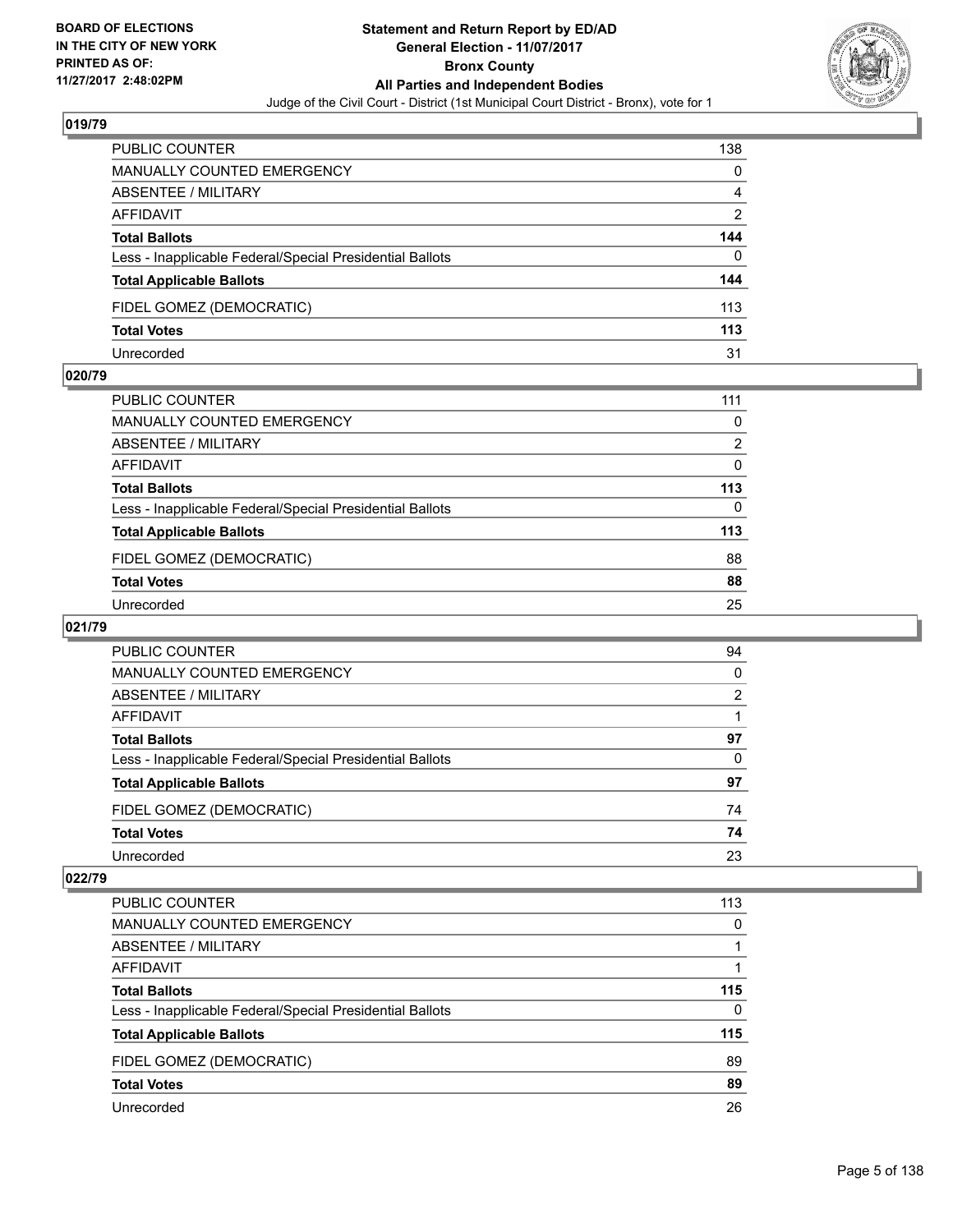

| PUBLIC COUNTER                                           | 132 |
|----------------------------------------------------------|-----|
| <b>MANUALLY COUNTED EMERGENCY</b>                        | 0   |
| ABSENTEE / MILITARY                                      | 2   |
| AFFIDAVIT                                                | 0   |
| <b>Total Ballots</b>                                     | 134 |
| Less - Inapplicable Federal/Special Presidential Ballots | 0   |
| <b>Total Applicable Ballots</b>                          | 134 |
| FIDEL GOMEZ (DEMOCRATIC)                                 | 107 |
| <b>Total Votes</b>                                       | 107 |
| Unrecorded                                               | 27  |

#### **024/79**

| PUBLIC COUNTER                                           | 158            |
|----------------------------------------------------------|----------------|
| MANUALLY COUNTED EMERGENCY                               | 0              |
| ABSENTEE / MILITARY                                      | 5              |
| AFFIDAVIT                                                | $\overline{4}$ |
| <b>Total Ballots</b>                                     | 167            |
| Less - Inapplicable Federal/Special Presidential Ballots | 0              |
| <b>Total Applicable Ballots</b>                          | 167            |
| FIDEL GOMEZ (DEMOCRATIC)                                 | 130            |
| <b>Total Votes</b>                                       | 130            |
| Unrecorded                                               | 37             |
|                                                          |                |

#### **025/79**

| <b>PUBLIC COUNTER</b>                                    | 149 |
|----------------------------------------------------------|-----|
| <b>MANUALLY COUNTED EMERGENCY</b>                        | 0   |
| ABSENTEE / MILITARY                                      | 3   |
| AFFIDAVIT                                                | 2   |
| <b>Total Ballots</b>                                     | 154 |
| Less - Inapplicable Federal/Special Presidential Ballots | 0   |
| <b>Total Applicable Ballots</b>                          | 154 |
| FIDEL GOMEZ (DEMOCRATIC)                                 | 115 |
| <b>Total Votes</b>                                       | 115 |
| Unrecorded                                               | 39  |

| <b>PUBLIC COUNTER</b>                                    | 163 |
|----------------------------------------------------------|-----|
| <b>MANUALLY COUNTED EMERGENCY</b>                        | 0   |
| <b>ABSENTEE / MILITARY</b>                               |     |
| AFFIDAVIT                                                | 4   |
| <b>Total Ballots</b>                                     | 168 |
| Less - Inapplicable Federal/Special Presidential Ballots | 0   |
| <b>Total Applicable Ballots</b>                          | 168 |
| FIDEL GOMEZ (DEMOCRATIC)                                 | 122 |
| <b>Total Votes</b>                                       | 122 |
| Unrecorded                                               | 46  |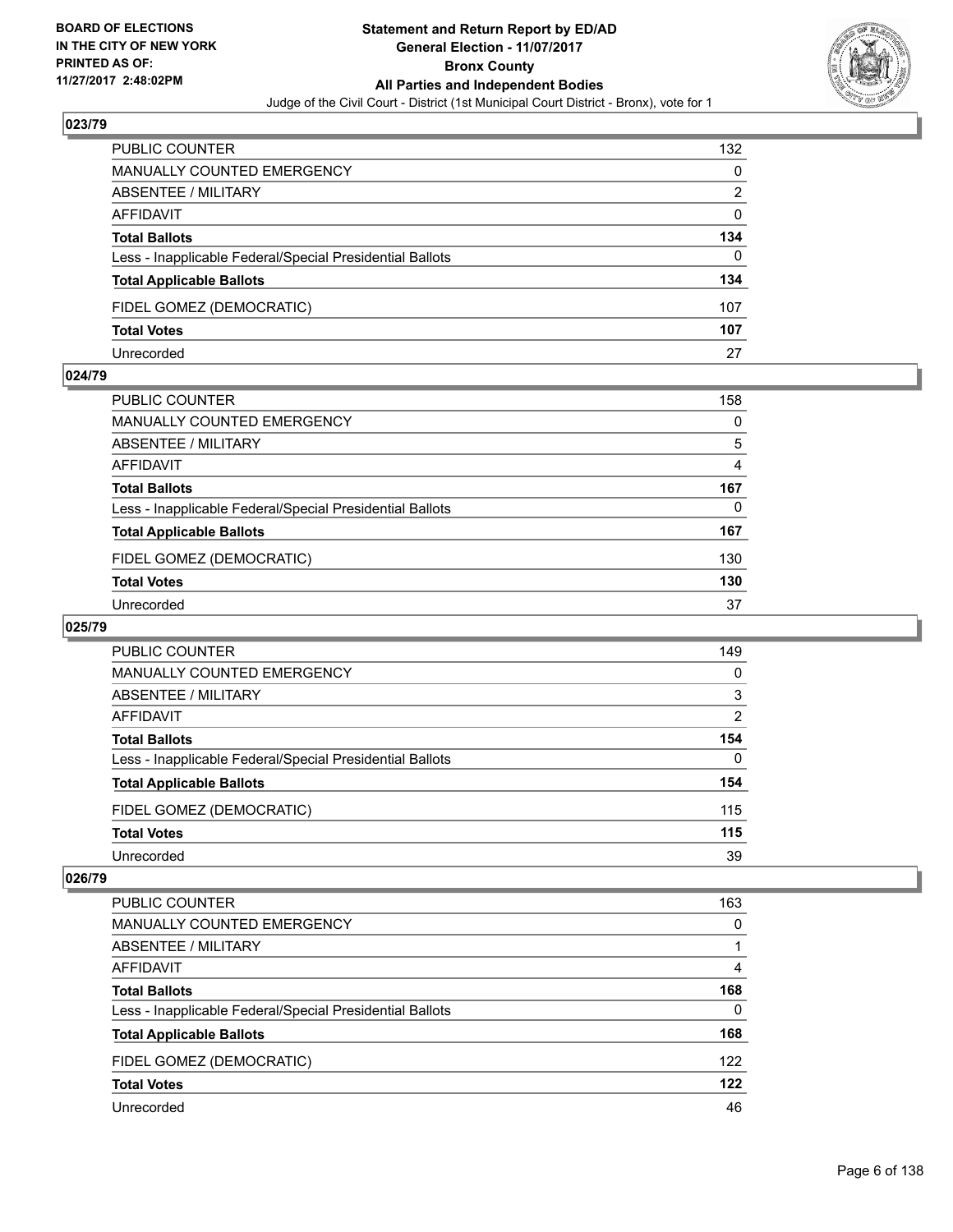

| PUBLIC COUNTER                                           | 182 |
|----------------------------------------------------------|-----|
| <b>MANUALLY COUNTED EMERGENCY</b>                        | 0   |
| ABSENTEE / MILITARY                                      | 5   |
| AFFIDAVIT                                                | 6   |
| <b>Total Ballots</b>                                     | 193 |
| Less - Inapplicable Federal/Special Presidential Ballots | 0   |
| <b>Total Applicable Ballots</b>                          | 193 |
| FIDEL GOMEZ (DEMOCRATIC)                                 | 145 |
| <b>Total Votes</b>                                       | 145 |
| Unrecorded                                               | 48  |

#### **028/79**

| <b>PUBLIC COUNTER</b>                                    | 182      |
|----------------------------------------------------------|----------|
| <b>MANUALLY COUNTED EMERGENCY</b>                        | 0        |
| <b>ABSENTEE / MILITARY</b>                               |          |
| <b>AFFIDAVIT</b>                                         | 2        |
| <b>Total Ballots</b>                                     | 185      |
| Less - Inapplicable Federal/Special Presidential Ballots | $\Omega$ |
| <b>Total Applicable Ballots</b>                          | 185      |
| FIDEL GOMEZ (DEMOCRATIC)                                 | 139      |
| UNATTRIBUTABLE WRITE-IN (WRITE-IN)                       |          |
| <b>Total Votes</b>                                       | 140      |
| Unrecorded                                               | 45       |
|                                                          |          |

#### **075/79**

| <b>PUBLIC COUNTER</b>                                    | 158 |
|----------------------------------------------------------|-----|
| <b>MANUALLY COUNTED EMERGENCY</b>                        | 0   |
| ABSENTEE / MILITARY                                      | 4   |
| AFFIDAVIT                                                | 4   |
| <b>Total Ballots</b>                                     | 166 |
| Less - Inapplicable Federal/Special Presidential Ballots | 0   |
| <b>Total Applicable Ballots</b>                          | 166 |
| FIDEL GOMEZ (DEMOCRATIC)                                 | 134 |
| <b>Total Votes</b>                                       | 134 |
| Unrecorded                                               | 32  |

| <b>PUBLIC COUNTER</b>                                    | 163 |
|----------------------------------------------------------|-----|
| <b>MANUALLY COUNTED EMERGENCY</b>                        | 0   |
| ABSENTEE / MILITARY                                      | 5   |
| AFFIDAVIT                                                | 0   |
| <b>Total Ballots</b>                                     | 168 |
| Less - Inapplicable Federal/Special Presidential Ballots | 0   |
| <b>Total Applicable Ballots</b>                          | 168 |
| FIDEL GOMEZ (DEMOCRATIC)                                 | 131 |
| <b>Total Votes</b>                                       | 131 |
| Unrecorded                                               | 37  |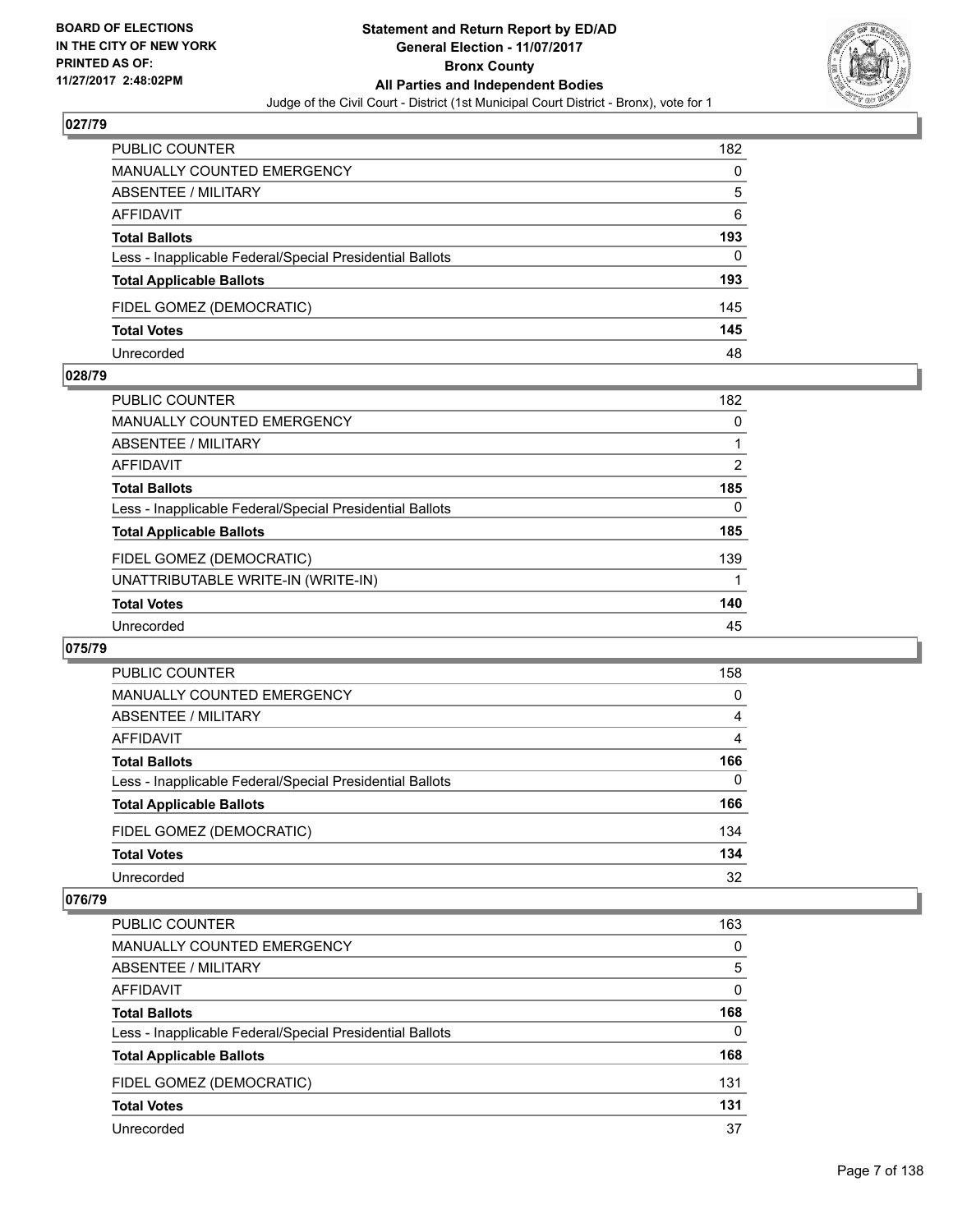

| PUBLIC COUNTER                                           | 23       |
|----------------------------------------------------------|----------|
| MANUALLY COUNTED EMERGENCY                               | 0        |
| ABSENTEE / MILITARY                                      |          |
| AFFIDAVIT                                                | 0        |
| <b>Total Ballots</b>                                     | 24       |
| Less - Inapplicable Federal/Special Presidential Ballots | $\Omega$ |
| <b>Total Applicable Ballots</b>                          | 24       |
| FIDEL GOMEZ (DEMOCRATIC)                                 | 16       |
| <b>Total Votes</b>                                       | 16       |
| Unrecorded                                               | 8        |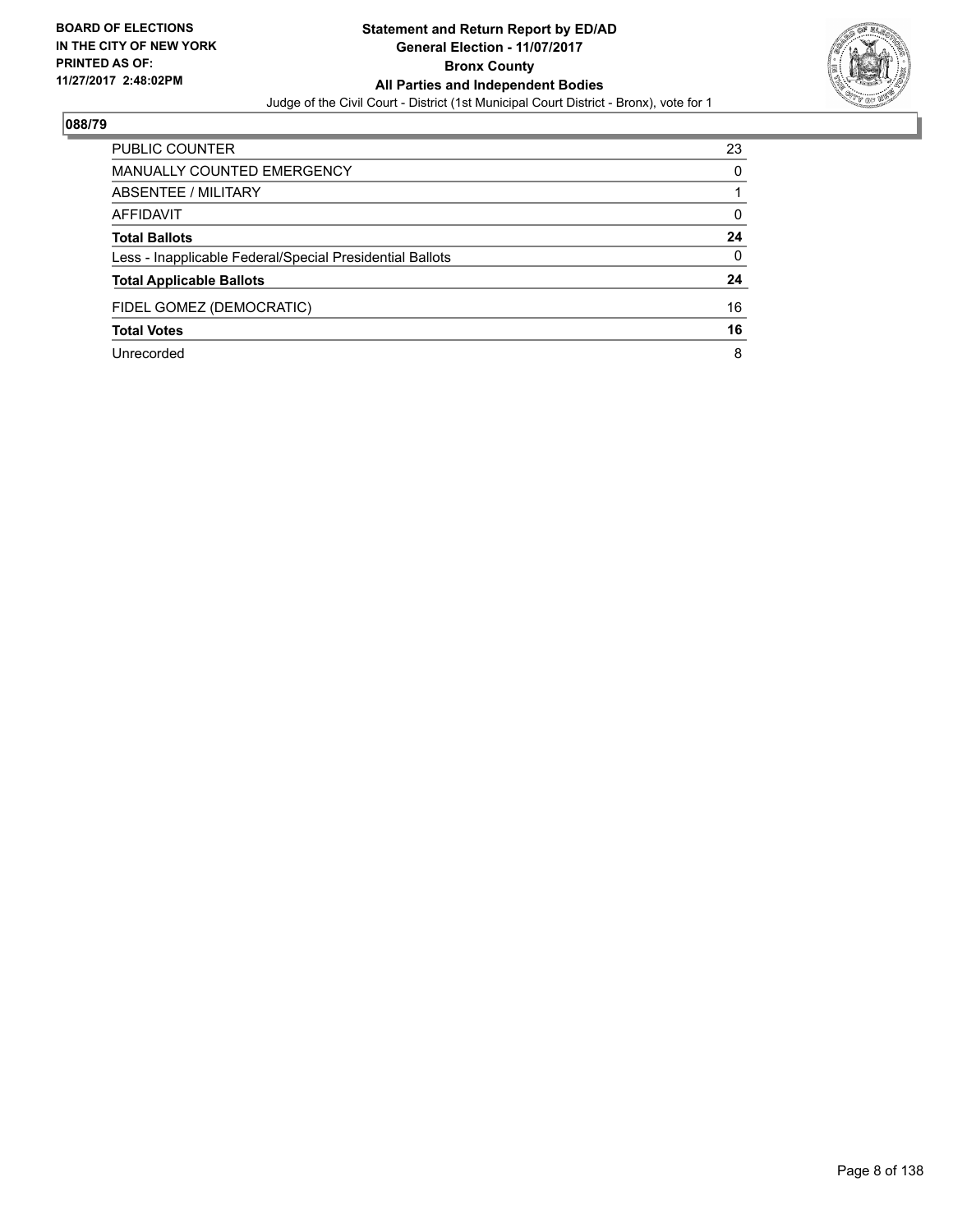

| <b>PUBLIC COUNTER</b>                                    | 120 |
|----------------------------------------------------------|-----|
| MANUALLY COUNTED EMERGENCY                               | 0   |
| <b>ABSENTEE / MILITARY</b>                               |     |
| AFFIDAVIT                                                | 0   |
| <b>Total Ballots</b>                                     | 127 |
| Less - Inapplicable Federal/Special Presidential Ballots | 0   |
| <b>Total Applicable Ballots</b>                          | 127 |
| FIDEL GOMEZ (DEMOCRATIC)                                 | 83  |
| <b>Total Votes</b>                                       | 83  |
| Unrecorded                                               | 44  |

#### **002/80**

| PUBLIC COUNTER                                           | 63           |
|----------------------------------------------------------|--------------|
| <b>MANUALLY COUNTED EMERGENCY</b>                        | $\Omega$     |
| ABSENTEE / MILITARY                                      | 4            |
| AFFIDAVIT                                                |              |
| <b>Total Ballots</b>                                     | 68           |
| Less - Inapplicable Federal/Special Presidential Ballots | $\mathbf{0}$ |
| <b>Total Applicable Ballots</b>                          | 68           |
| FIDEL GOMEZ (DEMOCRATIC)                                 | 51           |
| <b>Total Votes</b>                                       | 51           |
| Unrecorded                                               | 17           |

| <b>PUBLIC COUNTER</b>                                    | 302 |
|----------------------------------------------------------|-----|
| <b>MANUALLY COUNTED EMERGENCY</b>                        | 0   |
| ABSENTEE / MILITARY                                      | 8   |
| AFFIDAVIT                                                | 6   |
| <b>Total Ballots</b>                                     | 316 |
| Less - Inapplicable Federal/Special Presidential Ballots | 0   |
| <b>Total Applicable Ballots</b>                          | 316 |
| FIDEL GOMEZ (DEMOCRATIC)                                 | 156 |
| ANTHONY PEREZ (WRITE-IN)                                 |     |
| JOSEPH RUSSO (WRITE-IN)                                  | 1   |
| PHILIP FOGLIA (WRITE-IN)                                 |     |
| UNATTRIBUTABLE WRITE-IN (WRITE-IN)                       | 1   |
| <b>Total Votes</b>                                       | 160 |
| Unrecorded                                               | 156 |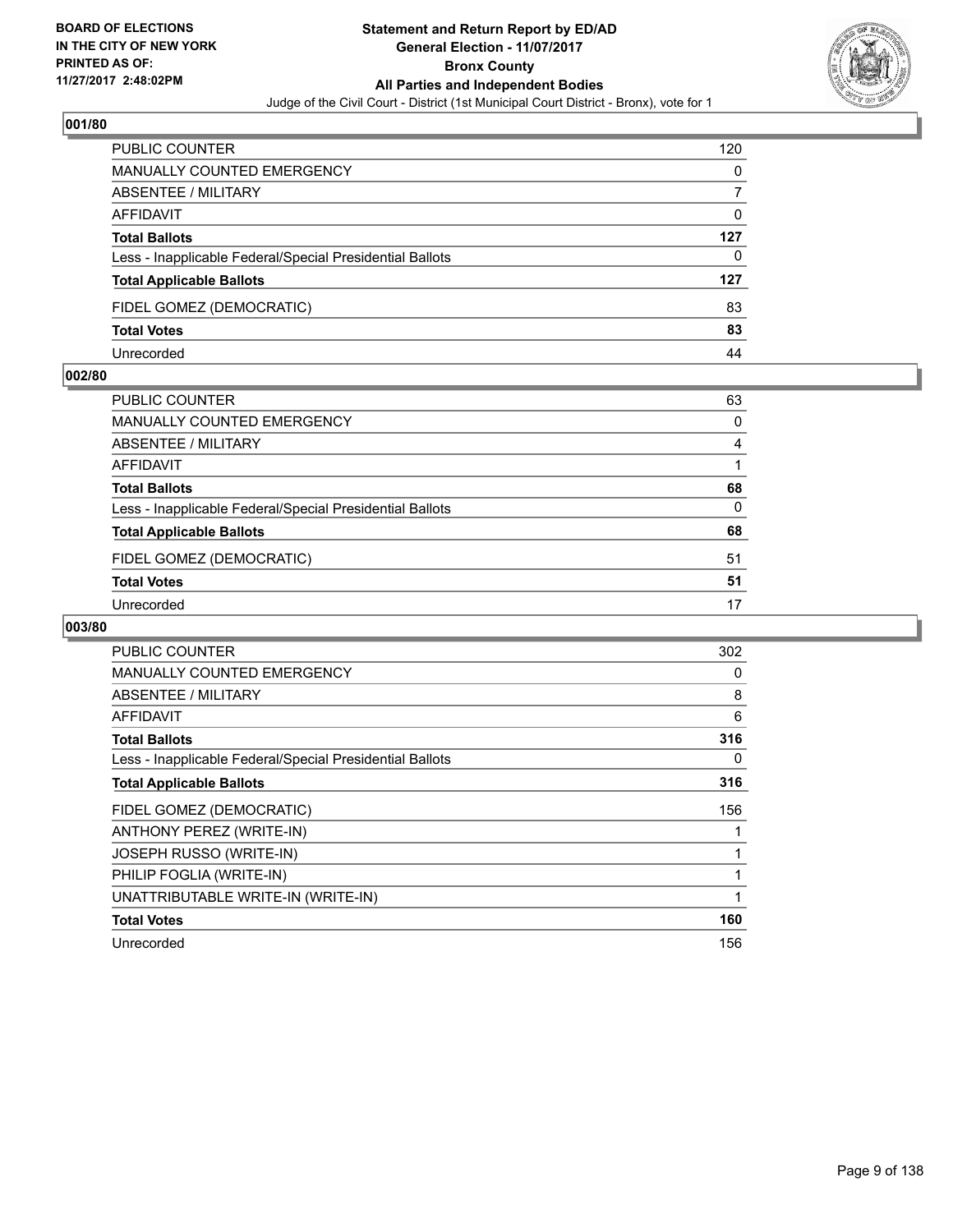

| <b>PUBLIC COUNTER</b>                                    | 106 |
|----------------------------------------------------------|-----|
| MANUALLY COUNTED EMERGENCY                               | 0   |
| ABSENTEE / MILITARY                                      |     |
| AFFIDAVIT                                                | 2   |
| <b>Total Ballots</b>                                     | 109 |
| Less - Inapplicable Federal/Special Presidential Ballots | 0   |
| <b>Total Applicable Ballots</b>                          | 109 |
| FIDEL GOMEZ (DEMOCRATIC)                                 | 53  |
| <b>Total Votes</b>                                       | 53  |
| Unrecorded                                               | 56  |

#### **005/80**

| PUBLIC COUNTER                                           | 83       |
|----------------------------------------------------------|----------|
| <b>MANUALLY COUNTED EMERGENCY</b>                        | $\Omega$ |
| ABSENTEE / MILITARY                                      |          |
| AFFIDAVIT                                                | 5        |
| <b>Total Ballots</b>                                     | 89       |
| Less - Inapplicable Federal/Special Presidential Ballots | $\Omega$ |
| <b>Total Applicable Ballots</b>                          | 89       |
| FIDEL GOMEZ (DEMOCRATIC)                                 | 44       |
| <b>Total Votes</b>                                       | 44       |
| Unrecorded                                               | 45       |

# **006/80**

| <b>PUBLIC COUNTER</b>                                    | 138 |
|----------------------------------------------------------|-----|
| MANUALLY COUNTED EMERGENCY                               | 0   |
| ABSENTEE / MILITARY                                      | 3   |
| <b>AFFIDAVIT</b>                                         | 0   |
| <b>Total Ballots</b>                                     | 141 |
| Less - Inapplicable Federal/Special Presidential Ballots | 0   |
| <b>Total Applicable Ballots</b>                          | 141 |
| FIDEL GOMEZ (DEMOCRATIC)                                 | 92  |
| SONIA SOTOMAYOR (WRITE-IN)                               |     |
| <b>Total Votes</b>                                       | 93  |
| Unrecorded                                               | 48  |

| <b>PUBLIC COUNTER</b>                                    | 146            |
|----------------------------------------------------------|----------------|
| MANUALLY COUNTED EMERGENCY                               | 0              |
| ABSENTEE / MILITARY                                      | $\overline{2}$ |
| AFFIDAVIT                                                | 4              |
| <b>Total Ballots</b>                                     | 152            |
| Less - Inapplicable Federal/Special Presidential Ballots | 0              |
| <b>Total Applicable Ballots</b>                          | 152            |
| FIDEL GOMEZ (DEMOCRATIC)                                 | 101            |
| UNATTRIBUTABLE WRITE-IN (WRITE-IN)                       |                |
| <b>Total Votes</b>                                       | 102            |
| Unrecorded                                               | 50             |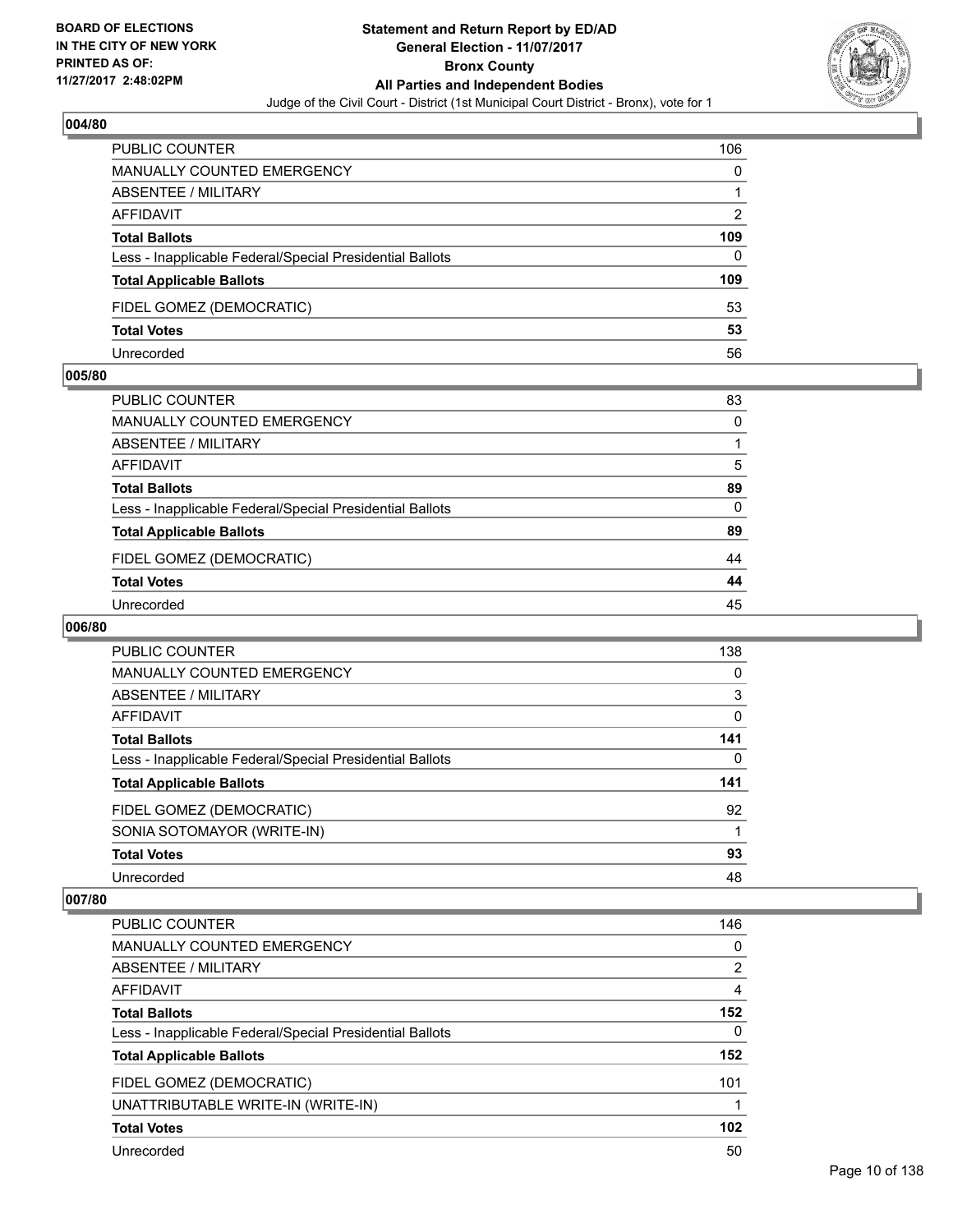

| PUBLIC COUNTER                                           | 135 |
|----------------------------------------------------------|-----|
| <b>MANUALLY COUNTED EMERGENCY</b>                        | 0   |
| <b>ABSENTEE / MILITARY</b>                               | 0   |
| AFFIDAVIT                                                | 2   |
| <b>Total Ballots</b>                                     | 137 |
| Less - Inapplicable Federal/Special Presidential Ballots | 0   |
| <b>Total Applicable Ballots</b>                          | 137 |
| FIDEL GOMEZ (DEMOCRATIC)                                 | 92  |
| UNATTRIBUTABLE WRITE-IN (WRITE-IN)                       |     |
| <b>Total Votes</b>                                       | 93  |
| Unrecorded                                               | 44  |

#### **009/80**

| <b>PUBLIC COUNTER</b>                                    | 108 |
|----------------------------------------------------------|-----|
| MANUALLY COUNTED EMERGENCY                               | 0   |
| ABSENTEE / MILITARY                                      | 0   |
| AFFIDAVIT                                                | 0   |
| <b>Total Ballots</b>                                     | 108 |
| Less - Inapplicable Federal/Special Presidential Ballots | 0   |
| <b>Total Applicable Ballots</b>                          | 108 |
| FIDEL GOMEZ (DEMOCRATIC)                                 | 82  |
| <b>Total Votes</b>                                       | 82  |
| Unrecorded                                               | 26  |
|                                                          |     |

#### **010/80**

| <b>PUBLIC COUNTER</b>                                    | 151   |
|----------------------------------------------------------|-------|
| <b>MANUALLY COUNTED EMERGENCY</b>                        | 0     |
| ABSENTEE / MILITARY                                      | 2     |
| AFFIDAVIT                                                | 2     |
| <b>Total Ballots</b>                                     | 155   |
| Less - Inapplicable Federal/Special Presidential Ballots | 0     |
| <b>Total Applicable Ballots</b>                          | 155   |
| FIDEL GOMEZ (DEMOCRATIC)                                 | 112   |
| <b>Total Votes</b>                                       | $112$ |
| Unrecorded                                               | 43    |

| <b>PUBLIC COUNTER</b>                                    | 53       |
|----------------------------------------------------------|----------|
| <b>MANUALLY COUNTED EMERGENCY</b>                        | 0        |
| ABSENTEE / MILITARY                                      | 0        |
| AFFIDAVIT                                                |          |
| <b>Total Ballots</b>                                     | 54       |
| Less - Inapplicable Federal/Special Presidential Ballots | $\Omega$ |
| <b>Total Applicable Ballots</b>                          | 54       |
| FIDEL GOMEZ (DEMOCRATIC)                                 | 43       |
| <b>Total Votes</b>                                       | 43       |
| Unrecorded                                               | 11       |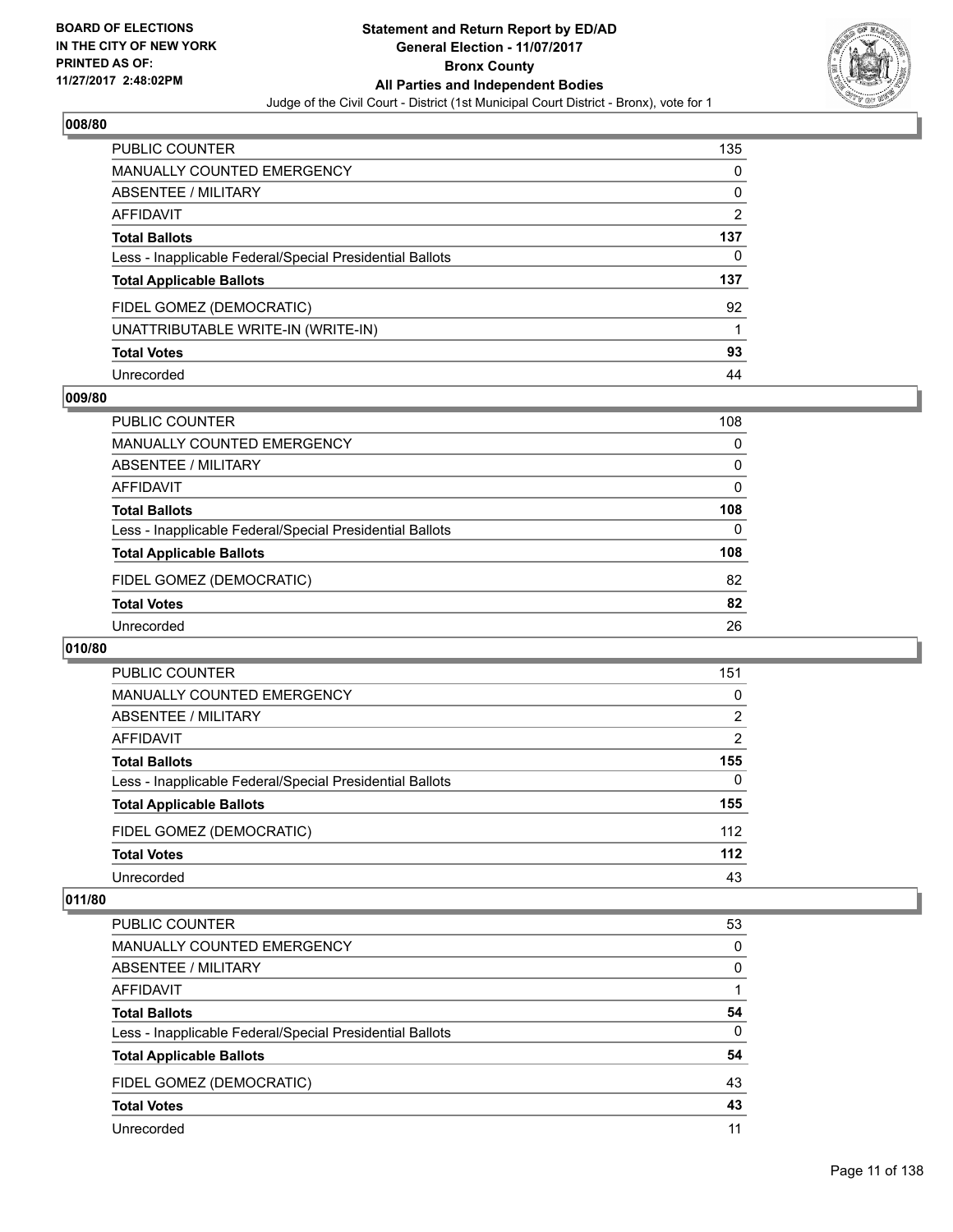

| PUBLIC COUNTER                                           | 62           |
|----------------------------------------------------------|--------------|
| MANUALLY COUNTED EMERGENCY                               | 0            |
| <b>ABSENTEE / MILITARY</b>                               | $\mathbf{0}$ |
| AFFIDAVIT                                                |              |
| <b>Total Ballots</b>                                     | 63           |
| Less - Inapplicable Federal/Special Presidential Ballots | 0            |
| <b>Total Applicable Ballots</b>                          | 63           |
| FIDEL GOMEZ (DEMOCRATIC)                                 | 48           |
| <b>JASON BIAFORE (WRITE-IN)</b>                          |              |
| <b>Total Votes</b>                                       | 49           |
| Unrecorded                                               | 14           |

#### **013/80**

| <b>PUBLIC COUNTER</b>                                    | 149 |
|----------------------------------------------------------|-----|
| MANUALLY COUNTED EMERGENCY                               | 0   |
| ABSENTEE / MILITARY                                      |     |
| AFFIDAVIT                                                |     |
| <b>Total Ballots</b>                                     | 151 |
| Less - Inapplicable Federal/Special Presidential Ballots | 0   |
| <b>Total Applicable Ballots</b>                          | 151 |
| FIDEL GOMEZ (DEMOCRATIC)                                 | 116 |
| <b>Total Votes</b>                                       | 116 |
| Unrecorded                                               | 35  |

#### **014/80**

| <b>PUBLIC COUNTER</b>                                    | 137 |
|----------------------------------------------------------|-----|
| <b>MANUALLY COUNTED EMERGENCY</b>                        | 0   |
| ABSENTEE / MILITARY                                      | 4   |
| AFFIDAVIT                                                |     |
| <b>Total Ballots</b>                                     | 142 |
| Less - Inapplicable Federal/Special Presidential Ballots | 0   |
| <b>Total Applicable Ballots</b>                          | 142 |
| FIDEL GOMEZ (DEMOCRATIC)                                 | 111 |
| <b>Total Votes</b>                                       | 111 |
| Unrecorded                                               | 31  |

| PUBLIC COUNTER                                           | 87 |
|----------------------------------------------------------|----|
| <b>MANUALLY COUNTED EMERGENCY</b>                        | 0  |
| ABSENTEE / MILITARY                                      | 0  |
| AFFIDAVIT                                                | 3  |
| <b>Total Ballots</b>                                     | 90 |
| Less - Inapplicable Federal/Special Presidential Ballots | 0  |
| <b>Total Applicable Ballots</b>                          | 90 |
| FIDEL GOMEZ (DEMOCRATIC)                                 | 70 |
| <b>Total Votes</b>                                       | 70 |
| Unrecorded                                               | 20 |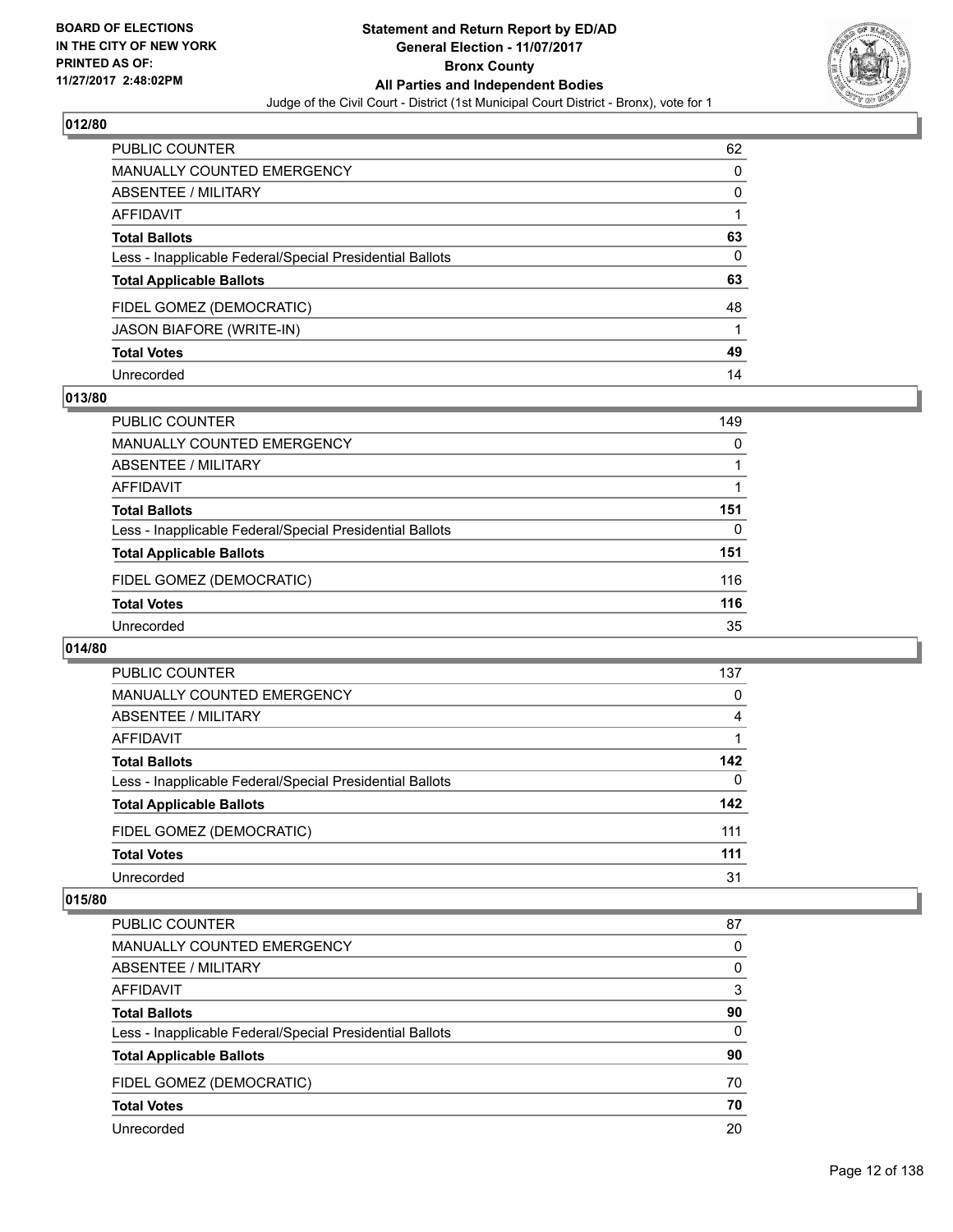

| <b>PUBLIC COUNTER</b>                                    | 266 |
|----------------------------------------------------------|-----|
| <b>MANUALLY COUNTED EMERGENCY</b>                        | 0   |
| ABSENTEE / MILITARY                                      | 4   |
| <b>AFFIDAVIT</b>                                         | 3   |
| <b>Total Ballots</b>                                     | 273 |
| Less - Inapplicable Federal/Special Presidential Ballots | 0   |
| <b>Total Applicable Ballots</b>                          | 273 |
| FIDEL GOMEZ (DEMOCRATIC)                                 | 205 |
| UNATTRIBUTABLE WRITE-IN (WRITE-IN)                       | 2   |
| <b>Total Votes</b>                                       | 207 |
| Unrecorded                                               | 66  |

#### **017/80**

| <b>PUBLIC COUNTER</b>                                    | 169 |
|----------------------------------------------------------|-----|
| MANUALLY COUNTED EMERGENCY                               | 0   |
| ABSENTEE / MILITARY                                      | 4   |
| AFFIDAVIT                                                |     |
| <b>Total Ballots</b>                                     | 174 |
| Less - Inapplicable Federal/Special Presidential Ballots | 0   |
| <b>Total Applicable Ballots</b>                          | 174 |
| FIDEL GOMEZ (DEMOCRATIC)                                 | 134 |
| UNATTRIBUTABLE WRITE-IN (WRITE-IN)                       | 3   |
| <b>Total Votes</b>                                       | 137 |
| Unrecorded                                               | 37  |

| <b>PUBLIC COUNTER</b>                                    | 158 |
|----------------------------------------------------------|-----|
| MANUALLY COUNTED EMERGENCY                               | 0   |
| ABSENTEE / MILITARY                                      | 4   |
| AFFIDAVIT                                                |     |
| <b>Total Ballots</b>                                     | 163 |
| Less - Inapplicable Federal/Special Presidential Ballots | 0   |
| <b>Total Applicable Ballots</b>                          | 163 |
| FIDEL GOMEZ (DEMOCRATIC)                                 | 103 |
| UNATTRIBUTABLE WRITE-IN (WRITE-IN)                       |     |
| <b>Total Votes</b>                                       | 104 |
| Unrecorded                                               | 59  |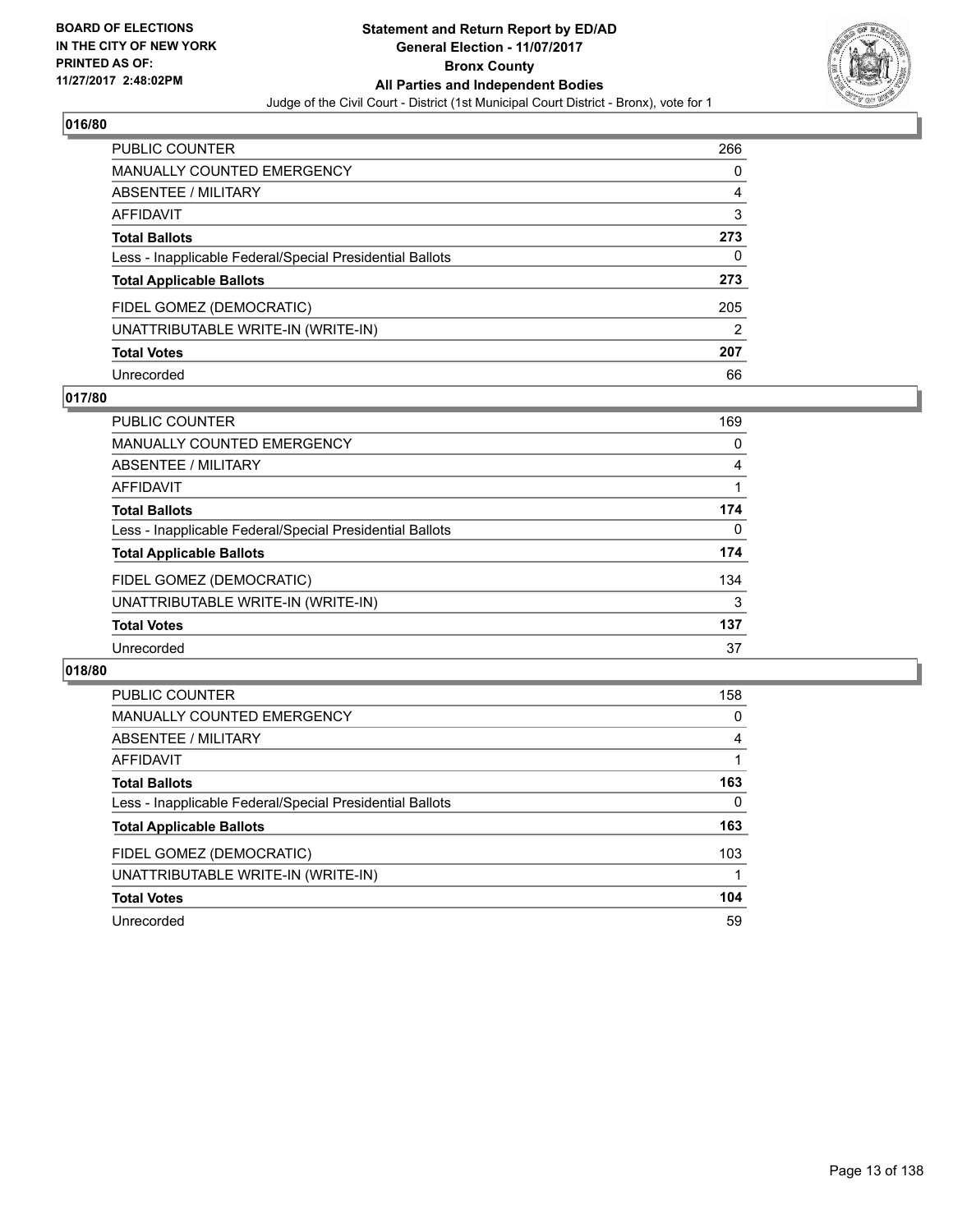

| <b>PUBLIC COUNTER</b>                                    | 125 |
|----------------------------------------------------------|-----|
| MANUALLY COUNTED EMERGENCY                               | 0   |
| ABSENTEE / MILITARY                                      | 6   |
| AFFIDAVIT                                                |     |
| <b>Total Ballots</b>                                     | 132 |
| Less - Inapplicable Federal/Special Presidential Ballots | 0   |
| <b>Total Applicable Ballots</b>                          | 132 |
| FIDEL GOMEZ (DEMOCRATIC)                                 | 73  |
| <b>Total Votes</b>                                       | 73  |
| Unrecorded                                               | 59  |

#### **020/80**

| PUBLIC COUNTER                                           | 198      |
|----------------------------------------------------------|----------|
| <b>MANUALLY COUNTED EMERGENCY</b>                        | $\Omega$ |
| <b>ABSENTEE / MILITARY</b>                               | 6        |
| <b>AFFIDAVIT</b>                                         | 2        |
| <b>Total Ballots</b>                                     | 206      |
| Less - Inapplicable Federal/Special Presidential Ballots | $\Omega$ |
| <b>Total Applicable Ballots</b>                          | 206      |
| FIDEL GOMEZ (DEMOCRATIC)                                 | 148      |
| <b>Total Votes</b>                                       | 148      |
| Unrecorded                                               | 58       |
|                                                          |          |

# **021/80**

| <b>PUBLIC COUNTER</b>                                    | 244 |
|----------------------------------------------------------|-----|
| <b>MANUALLY COUNTED EMERGENCY</b>                        | 0   |
| ABSENTEE / MILITARY                                      | 3   |
| AFFIDAVIT                                                | 6   |
| <b>Total Ballots</b>                                     | 253 |
| Less - Inapplicable Federal/Special Presidential Ballots | 0   |
| <b>Total Applicable Ballots</b>                          | 253 |
| FIDEL GOMEZ (DEMOCRATIC)                                 | 189 |
| <b>Total Votes</b>                                       | 189 |
| Unrecorded                                               | 64  |

| PUBLIC COUNTER                                           | 230 |
|----------------------------------------------------------|-----|
| <b>MANUALLY COUNTED EMERGENCY</b>                        | 0   |
| ABSENTEE / MILITARY                                      | 6   |
| <b>AFFIDAVIT</b>                                         | 5   |
| <b>Total Ballots</b>                                     | 241 |
| Less - Inapplicable Federal/Special Presidential Ballots | 0   |
| <b>Total Applicable Ballots</b>                          | 241 |
| FIDEL GOMEZ (DEMOCRATIC)                                 | 176 |
| TIM C. NASH (WRITE-IN)                                   |     |
| UNATTRIBUTABLE WRITE-IN (WRITE-IN)                       |     |
| <b>Total Votes</b>                                       | 178 |
| Unrecorded                                               | 63  |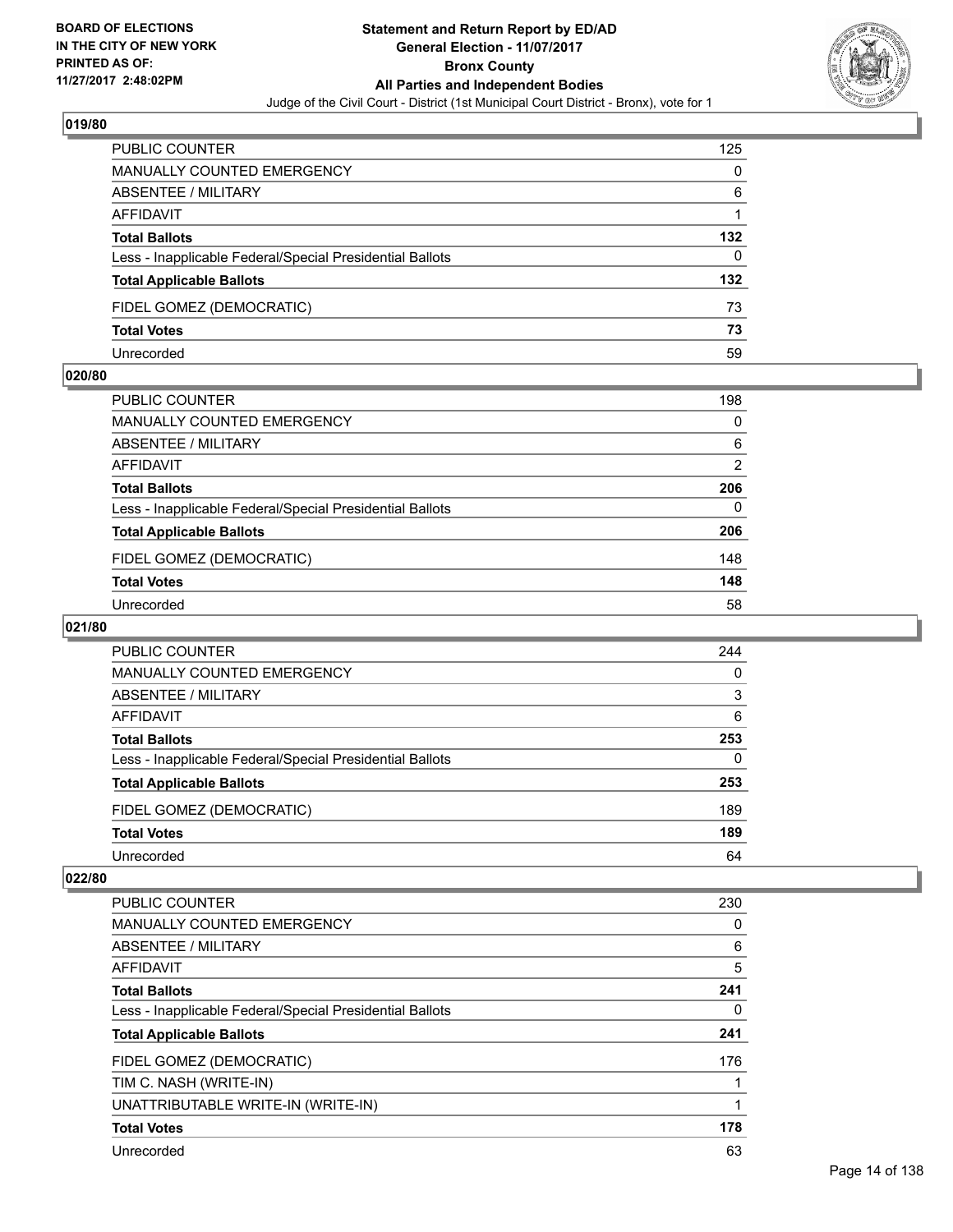

| <b>PUBLIC COUNTER</b>                                    | 180 |
|----------------------------------------------------------|-----|
| <b>MANUALLY COUNTED EMERGENCY</b>                        | 0   |
| ABSENTEE / MILITARY                                      | 4   |
| <b>AFFIDAVIT</b>                                         |     |
| <b>Total Ballots</b>                                     | 185 |
| Less - Inapplicable Federal/Special Presidential Ballots | 0   |
| <b>Total Applicable Ballots</b>                          | 185 |
| FIDEL GOMEZ (DEMOCRATIC)                                 | 129 |
| CORMAC MCENERY, ESQ (WRITE-IN)                           |     |
| ESTEBAN ABREU (WRITE-IN)                                 | 1   |
| <b>Total Votes</b>                                       | 131 |
| Unrecorded                                               | 54  |

#### **024/80**

| <b>PUBLIC COUNTER</b>                                    | 207 |
|----------------------------------------------------------|-----|
| <b>MANUALLY COUNTED EMERGENCY</b>                        | 0   |
| ABSENTEE / MILITARY                                      | 11  |
| <b>AFFIDAVIT</b>                                         | 5   |
| <b>Total Ballots</b>                                     | 223 |
| Less - Inapplicable Federal/Special Presidential Ballots | 0   |
| <b>Total Applicable Ballots</b>                          | 223 |
| FIDEL GOMEZ (DEMOCRATIC)                                 | 167 |
| ANN MARIE BOLLER (WRITE-IN)                              |     |
| NICHOLAS MORILLO (WRITE-IN)                              |     |
| <b>Total Votes</b>                                       | 169 |
| Unrecorded                                               | 54  |

| <b>PUBLIC COUNTER</b>                                    | 195 |
|----------------------------------------------------------|-----|
| <b>MANUALLY COUNTED EMERGENCY</b>                        | 0   |
| ABSENTEE / MILITARY                                      |     |
| AFFIDAVIT                                                | 6   |
| <b>Total Ballots</b>                                     | 202 |
| Less - Inapplicable Federal/Special Presidential Ballots | 0   |
| <b>Total Applicable Ballots</b>                          | 202 |
| FIDEL GOMEZ (DEMOCRATIC)                                 | 147 |
| <b>Total Votes</b>                                       | 147 |
| Unrecorded                                               | 55  |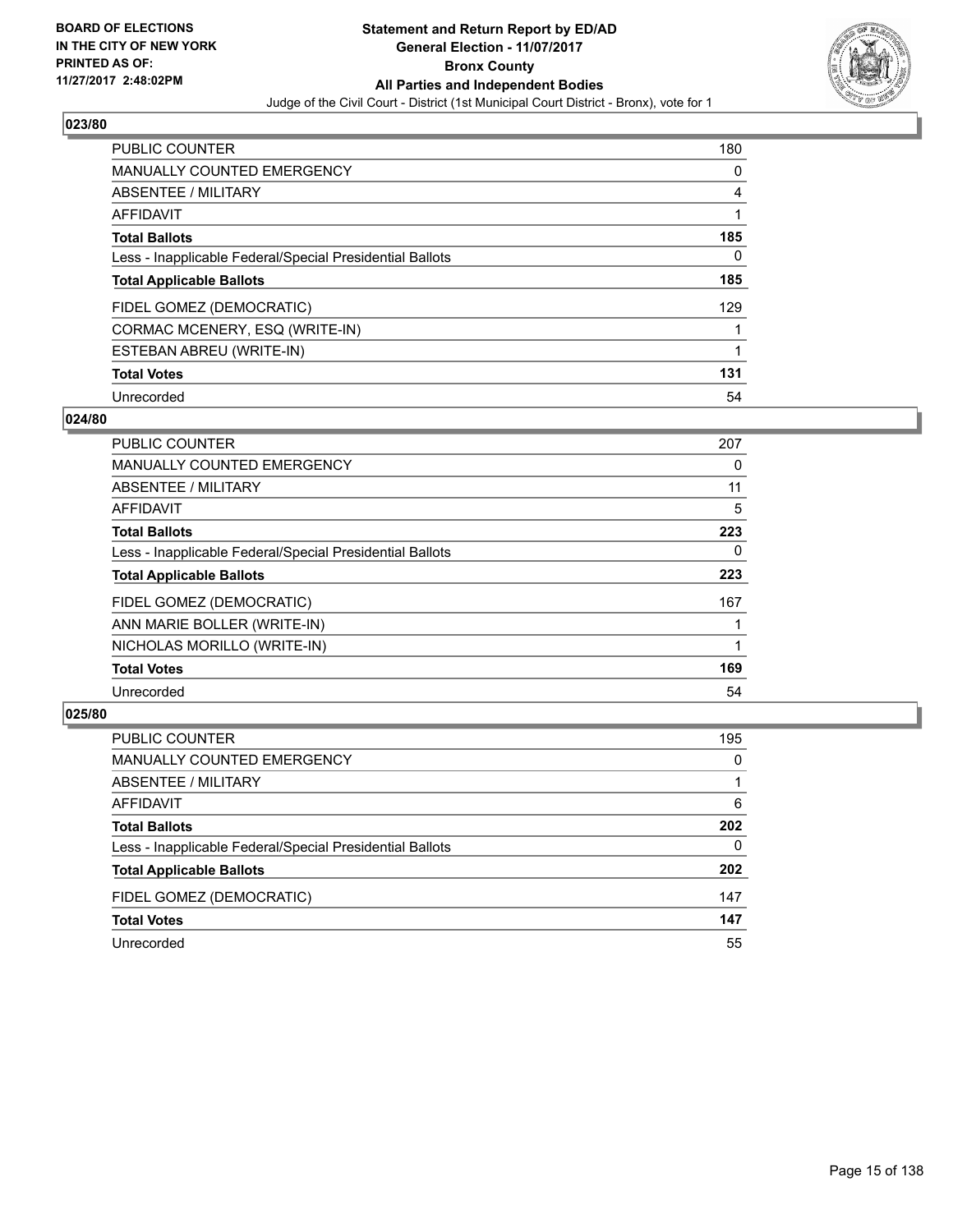

| <b>PUBLIC COUNTER</b>                                    | 106 |
|----------------------------------------------------------|-----|
| MANUALLY COUNTED EMERGENCY                               | 0   |
| <b>ABSENTEE / MILITARY</b>                               | 3   |
| <b>AFFIDAVIT</b>                                         | 2   |
| <b>Total Ballots</b>                                     | 111 |
| Less - Inapplicable Federal/Special Presidential Ballots | 0   |
| <b>Total Applicable Ballots</b>                          | 111 |
| FIDEL GOMEZ (DEMOCRATIC)                                 | 77  |
| UNATTRIBUTABLE WRITE-IN (WRITE-IN)                       |     |
| <b>Total Votes</b>                                       | 78  |
| Unrecorded                                               | 33  |

#### **027/80**

| <b>PUBLIC COUNTER</b>                                    | 84  |
|----------------------------------------------------------|-----|
| MANUALLY COUNTED EMERGENCY                               | 0   |
| ABSENTEE / MILITARY                                      | 33  |
| AFFIDAVIT                                                |     |
| <b>Total Ballots</b>                                     | 118 |
| Less - Inapplicable Federal/Special Presidential Ballots | 0   |
| <b>Total Applicable Ballots</b>                          | 118 |
| FIDEL GOMEZ (DEMOCRATIC)                                 | 75  |
| <b>Total Votes</b>                                       | 75  |
| Unrecorded                                               | 43  |

| <b>PUBLIC COUNTER</b>                                    | 97  |
|----------------------------------------------------------|-----|
| <b>MANUALLY COUNTED EMERGENCY</b>                        | 0   |
| ABSENTEE / MILITARY                                      | 5   |
| <b>AFFIDAVIT</b>                                         |     |
| <b>Total Ballots</b>                                     | 103 |
| Less - Inapplicable Federal/Special Presidential Ballots | 0   |
| <b>Total Applicable Ballots</b>                          | 103 |
| FIDEL GOMEZ (DEMOCRATIC)                                 | 64  |
| SIMEON PAPUCOSTAS (WRITE-IN)                             |     |
| YVONNE SCIBELLI (WRITE-IN)                               |     |
| <b>Total Votes</b>                                       | 66  |
| Unrecorded                                               | 37  |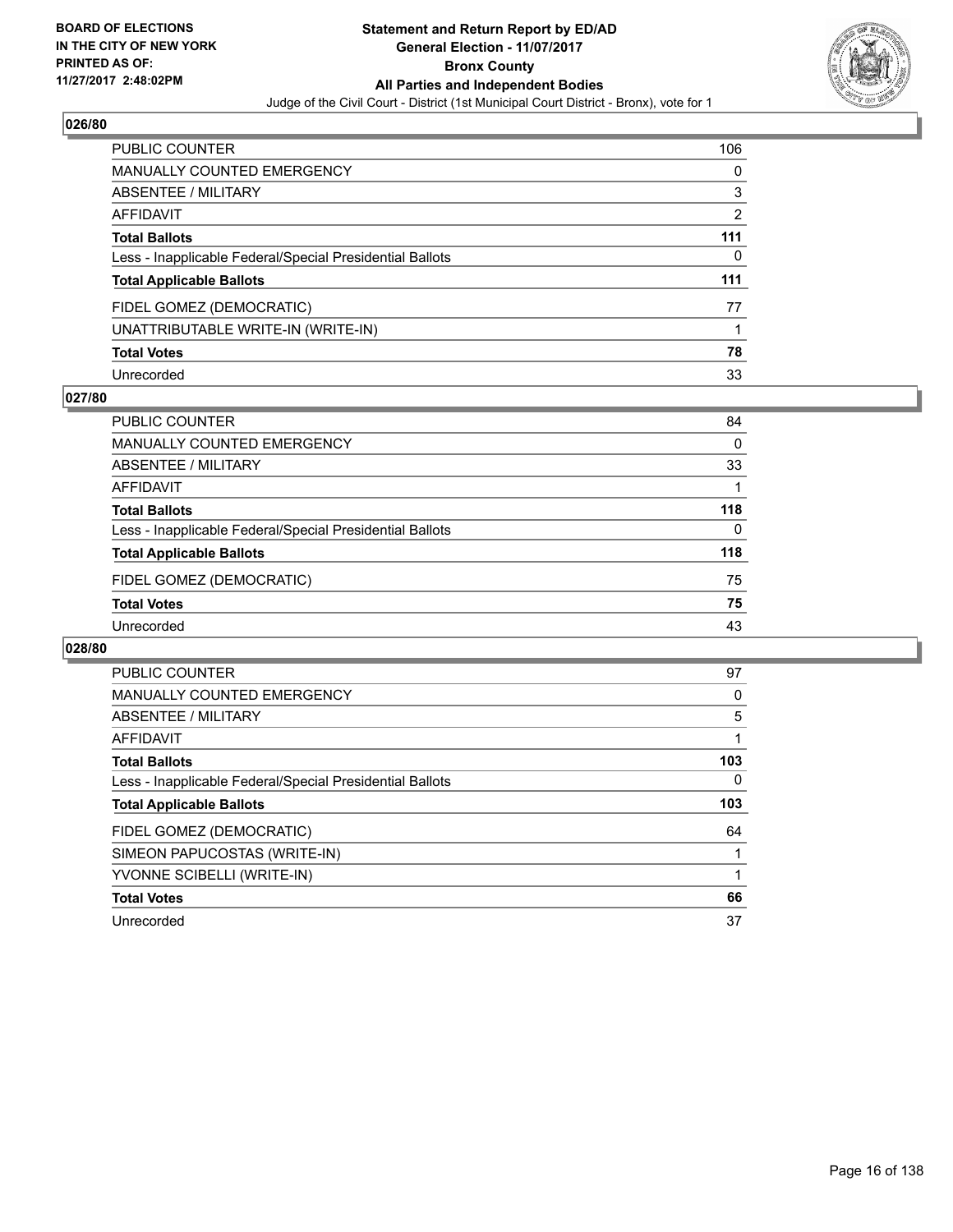

| PUBLIC COUNTER                                           | 59 |
|----------------------------------------------------------|----|
| <b>MANUALLY COUNTED EMERGENCY</b>                        | 0  |
| <b>ABSENTEE / MILITARY</b>                               | 2  |
| <b>AFFIDAVIT</b>                                         |    |
| <b>Total Ballots</b>                                     | 62 |
| Less - Inapplicable Federal/Special Presidential Ballots | 0  |
| <b>Total Applicable Ballots</b>                          | 62 |
| FIDEL GOMEZ (DEMOCRATIC)                                 | 34 |
| UNATTRIBUTABLE WRITE-IN (WRITE-IN)                       |    |
| <b>Total Votes</b>                                       | 35 |
| Unrecorded                                               | 27 |

#### **030/80**

| <b>PUBLIC COUNTER</b>                                    | 257 |
|----------------------------------------------------------|-----|
| MANUALLY COUNTED EMERGENCY                               | 0   |
| ABSENTEE / MILITARY                                      | 4   |
| AFFIDAVIT                                                | 4   |
| <b>Total Ballots</b>                                     | 265 |
| Less - Inapplicable Federal/Special Presidential Ballots | 0   |
| <b>Total Applicable Ballots</b>                          | 265 |
| FIDEL GOMEZ (DEMOCRATIC)                                 | 142 |
| <b>Total Votes</b>                                       | 142 |
| Unrecorded                                               | 123 |

| <b>PUBLIC COUNTER</b>                                    | 333 |
|----------------------------------------------------------|-----|
| <b>MANUALLY COUNTED EMERGENCY</b>                        | 0   |
| ABSENTEE / MILITARY                                      | 3   |
| AFFIDAVIT                                                |     |
| <b>Total Ballots</b>                                     | 337 |
| Less - Inapplicable Federal/Special Presidential Ballots | 0   |
| <b>Total Applicable Ballots</b>                          | 337 |
| FIDEL GOMEZ (DEMOCRATIC)                                 | 221 |
| DAYSHAUN BARHAM-MAYNARD (WRITE-IN)                       |     |
| UNATTRIBUTABLE WRITE-IN (WRITE-IN)                       | 2   |
| <b>Total Votes</b>                                       | 224 |
| Unrecorded                                               | 113 |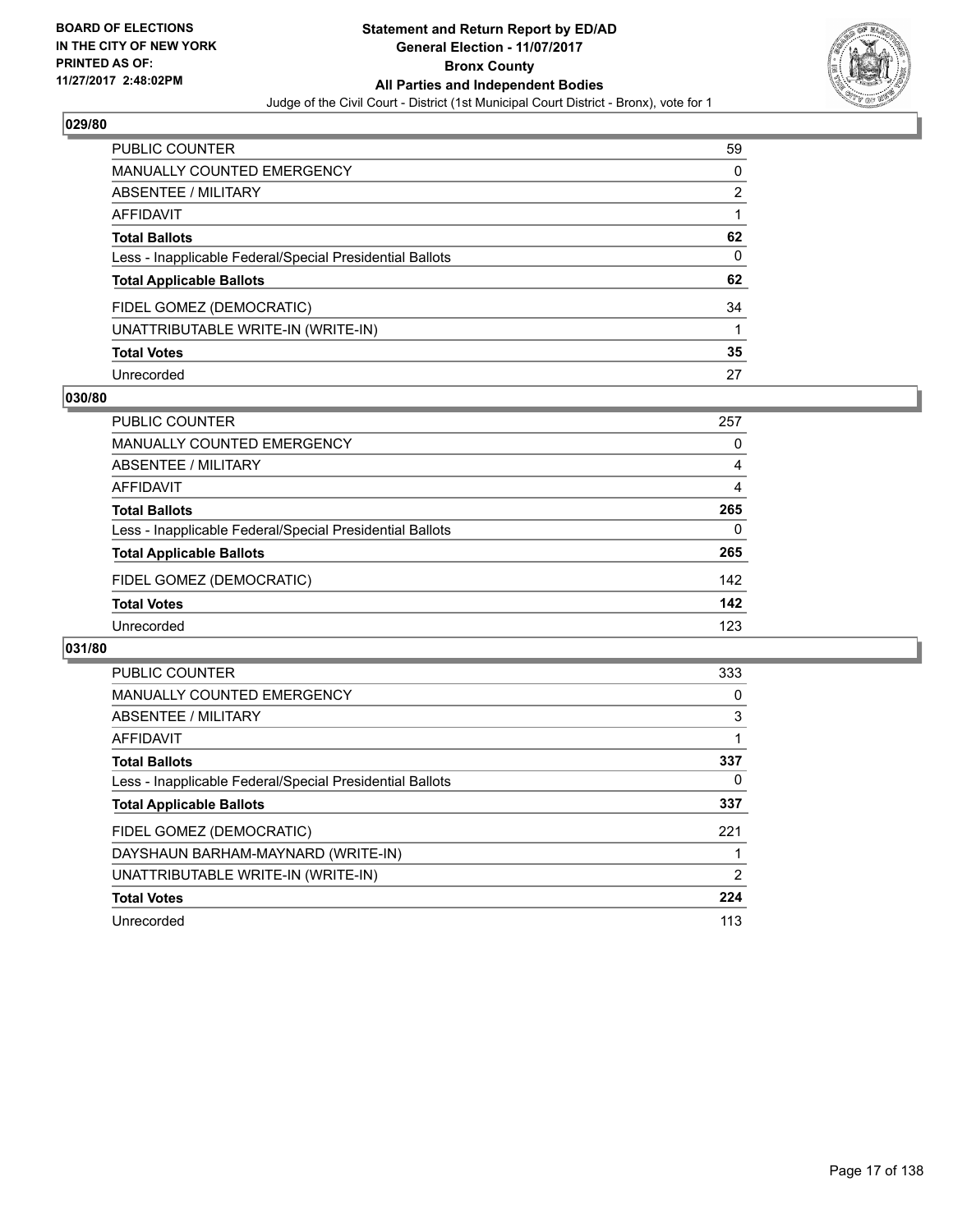

| <b>PUBLIC COUNTER</b>                                    | 172 |
|----------------------------------------------------------|-----|
| MANUALLY COUNTED EMERGENCY                               | 0   |
| ABSENTEE / MILITARY                                      | 5   |
| AFFIDAVIT                                                |     |
| <b>Total Ballots</b>                                     | 178 |
| Less - Inapplicable Federal/Special Presidential Ballots | 0   |
| <b>Total Applicable Ballots</b>                          | 178 |
| FIDEL GOMEZ (DEMOCRATIC)                                 | 109 |
| <b>Total Votes</b>                                       | 109 |
| Unrecorded                                               | 69  |

#### **033/80**

| PUBLIC COUNTER                                           | 127 |
|----------------------------------------------------------|-----|
| <b>MANUALLY COUNTED EMERGENCY</b>                        | 0   |
| <b>ABSENTEE / MILITARY</b>                               | 29  |
| <b>AFFIDAVIT</b>                                         |     |
| <b>Total Ballots</b>                                     | 157 |
| Less - Inapplicable Federal/Special Presidential Ballots | 0   |
| <b>Total Applicable Ballots</b>                          | 157 |
| FIDEL GOMEZ (DEMOCRATIC)                                 | 102 |
| <b>Total Votes</b>                                       | 102 |
| Unrecorded                                               | 55  |
|                                                          |     |

# **034/80**

| PUBLIC COUNTER                                           | 169 |
|----------------------------------------------------------|-----|
| MANUALLY COUNTED EMERGENCY                               | 0   |
| ABSENTEE / MILITARY                                      | 3   |
| AFFIDAVIT                                                | 2   |
| <b>Total Ballots</b>                                     | 174 |
| Less - Inapplicable Federal/Special Presidential Ballots | 0   |
| <b>Total Applicable Ballots</b>                          | 174 |
| FIDEL GOMEZ (DEMOCRATIC)                                 | 110 |
| <b>Total Votes</b>                                       | 110 |
| Unrecorded                                               | 64  |

| <b>PUBLIC COUNTER</b>                                    | 138 |
|----------------------------------------------------------|-----|
| <b>MANUALLY COUNTED EMERGENCY</b>                        | 0   |
| ABSENTEE / MILITARY                                      | 29  |
| AFFIDAVIT                                                | 0   |
| <b>Total Ballots</b>                                     | 167 |
| Less - Inapplicable Federal/Special Presidential Ballots | 0   |
| <b>Total Applicable Ballots</b>                          | 167 |
| FIDEL GOMEZ (DEMOCRATIC)                                 | 100 |
| <b>Total Votes</b>                                       | 100 |
| Unrecorded                                               | 67  |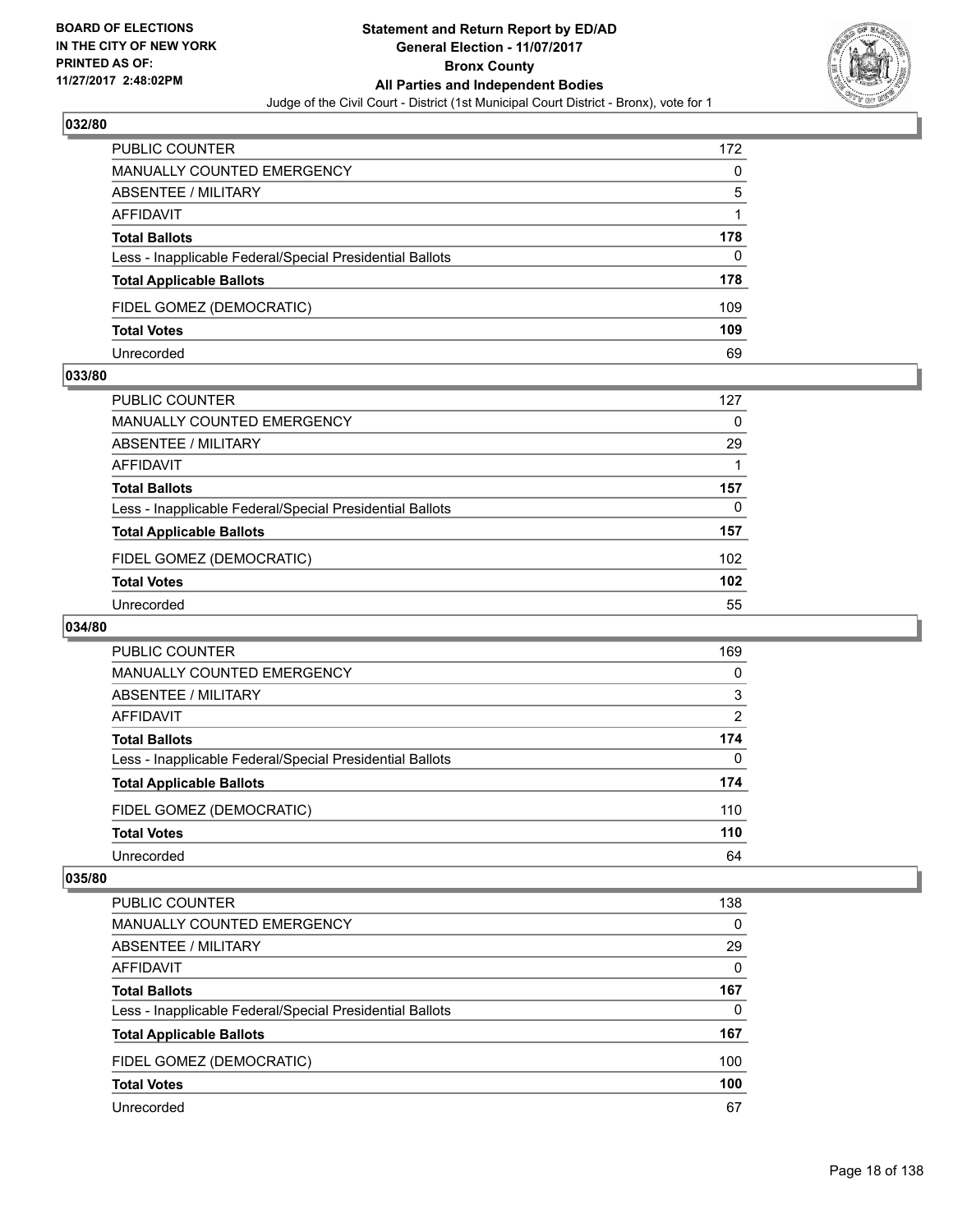

| <b>PUBLIC COUNTER</b>                                    | 213 |
|----------------------------------------------------------|-----|
| <b>MANUALLY COUNTED EMERGENCY</b>                        | 0   |
| ABSENTEE / MILITARY                                      | 4   |
| AFFIDAVIT                                                | 0   |
| <b>Total Ballots</b>                                     | 217 |
| Less - Inapplicable Federal/Special Presidential Ballots | 0   |
| <b>Total Applicable Ballots</b>                          | 217 |
| FIDEL GOMEZ (DEMOCRATIC)                                 | 136 |
| <b>Total Votes</b>                                       | 136 |
| Unrecorded                                               | 81  |

#### **037/80**

| PUBLIC COUNTER                                           | 124 |
|----------------------------------------------------------|-----|
| MANUALLY COUNTED EMERGENCY                               | 0   |
| <b>ABSENTEE / MILITARY</b>                               | 4   |
| <b>AFFIDAVIT</b>                                         |     |
| <b>Total Ballots</b>                                     | 129 |
| Less - Inapplicable Federal/Special Presidential Ballots | 0   |
| <b>Total Applicable Ballots</b>                          | 129 |
| FIDEL GOMEZ (DEMOCRATIC)                                 | 75  |
| <b>Total Votes</b>                                       | 75  |
| Unrecorded                                               | 54  |
|                                                          |     |

# **038/80**

| <b>PUBLIC COUNTER</b>                                    | 140 |
|----------------------------------------------------------|-----|
| <b>MANUALLY COUNTED EMERGENCY</b>                        | 0   |
| ABSENTEE / MILITARY                                      | 3   |
| AFFIDAVIT                                                | 0   |
| <b>Total Ballots</b>                                     | 143 |
| Less - Inapplicable Federal/Special Presidential Ballots | 0   |
| <b>Total Applicable Ballots</b>                          | 143 |
| FIDEL GOMEZ (DEMOCRATIC)                                 | 101 |
| <b>Total Votes</b>                                       | 101 |
| Unrecorded                                               | 42  |

| <b>PUBLIC COUNTER</b>                                    | 212 |
|----------------------------------------------------------|-----|
| MANUALLY COUNTED EMERGENCY                               | 0   |
| <b>ABSENTEE / MILITARY</b>                               | 8   |
| AFFIDAVIT                                                | 2   |
| <b>Total Ballots</b>                                     | 222 |
| Less - Inapplicable Federal/Special Presidential Ballots | 0   |
| <b>Total Applicable Ballots</b>                          | 222 |
| FIDEL GOMEZ (DEMOCRATIC)                                 | 149 |
| <b>Total Votes</b>                                       | 149 |
| Unrecorded                                               | 73  |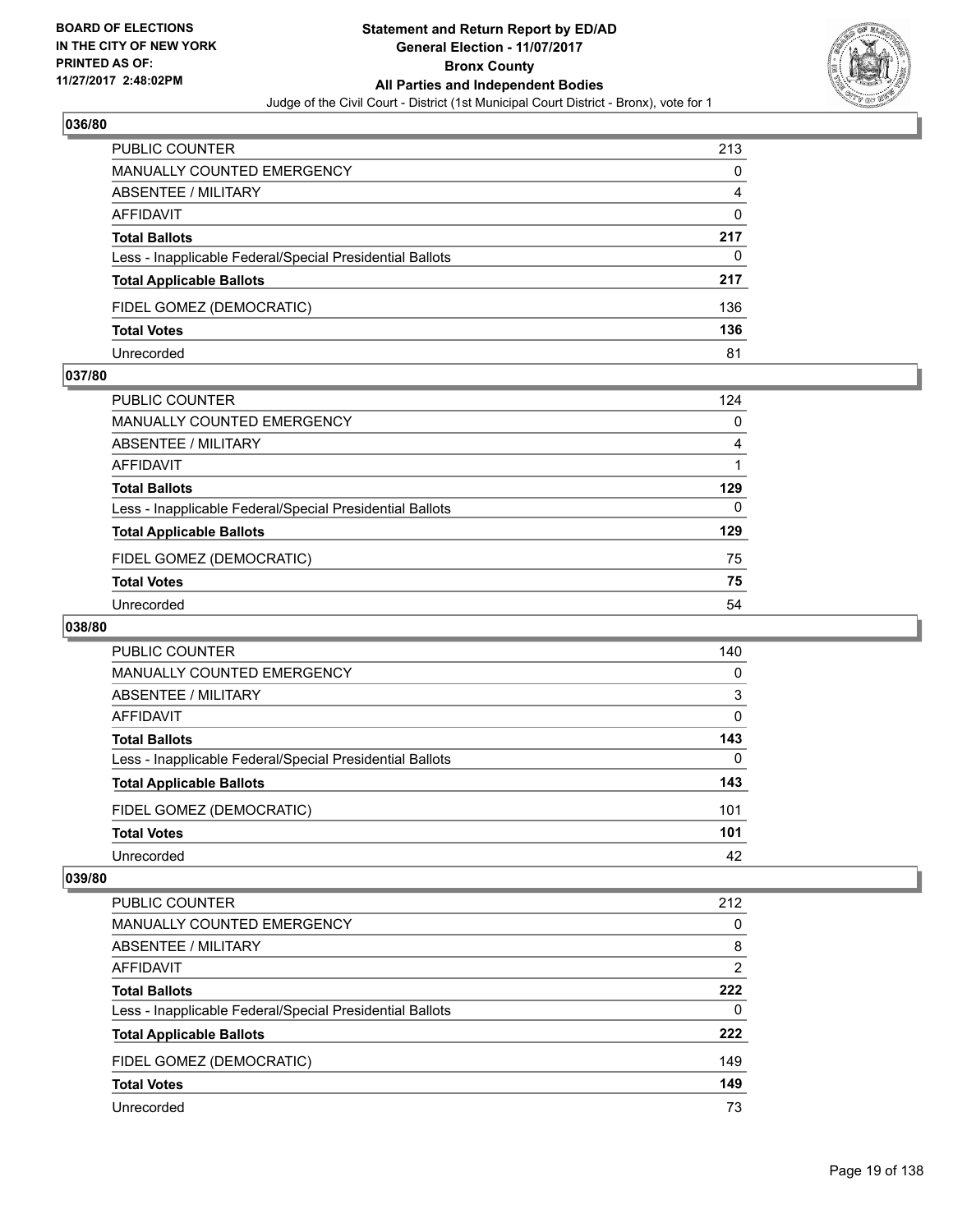

| <b>PUBLIC COUNTER</b>                                    | 118      |
|----------------------------------------------------------|----------|
| MANUALLY COUNTED EMERGENCY                               | 0        |
| ABSENTEE / MILITARY                                      | 5        |
| AFFIDAVIT                                                | $\Omega$ |
| <b>Total Ballots</b>                                     | 123      |
| Less - Inapplicable Federal/Special Presidential Ballots | 0        |
| <b>Total Applicable Ballots</b>                          | 123      |
| FIDEL GOMEZ (DEMOCRATIC)                                 | 81       |
| <b>Total Votes</b>                                       | 81       |
| Unrecorded                                               | 42       |

#### **041/80**

| PUBLIC COUNTER                                           | 233 |
|----------------------------------------------------------|-----|
| <b>MANUALLY COUNTED EMERGENCY</b>                        | 0   |
| ABSENTEE / MILITARY                                      |     |
| AFFIDAVIT                                                | 4   |
| <b>Total Ballots</b>                                     | 238 |
| Less - Inapplicable Federal/Special Presidential Ballots | 0   |
| <b>Total Applicable Ballots</b>                          | 238 |
| FIDEL GOMEZ (DEMOCRATIC)                                 | 169 |
| <b>Total Votes</b>                                       | 169 |
| Unrecorded                                               | 69  |
|                                                          |     |

# **042/80**

| <b>PUBLIC COUNTER</b>                                    | 163 |
|----------------------------------------------------------|-----|
| <b>MANUALLY COUNTED EMERGENCY</b>                        | 0   |
| ABSENTEE / MILITARY                                      | 3   |
| AFFIDAVIT                                                | 0   |
| <b>Total Ballots</b>                                     | 166 |
| Less - Inapplicable Federal/Special Presidential Ballots | 0   |
| <b>Total Applicable Ballots</b>                          | 166 |
| FIDEL GOMEZ (DEMOCRATIC)                                 | 107 |
| <b>Total Votes</b>                                       | 107 |
| Unrecorded                                               | 59  |

| <b>PUBLIC COUNTER</b>                                    | 141 |
|----------------------------------------------------------|-----|
| <b>MANUALLY COUNTED EMERGENCY</b>                        | 0   |
| ABSENTEE / MILITARY                                      | 6   |
| AFFIDAVIT                                                | 4   |
| <b>Total Ballots</b>                                     | 151 |
| Less - Inapplicable Federal/Special Presidential Ballots | 0   |
| <b>Total Applicable Ballots</b>                          | 151 |
| FIDEL GOMEZ (DEMOCRATIC)                                 | 103 |
| <b>Total Votes</b>                                       | 103 |
| Unrecorded                                               | 48  |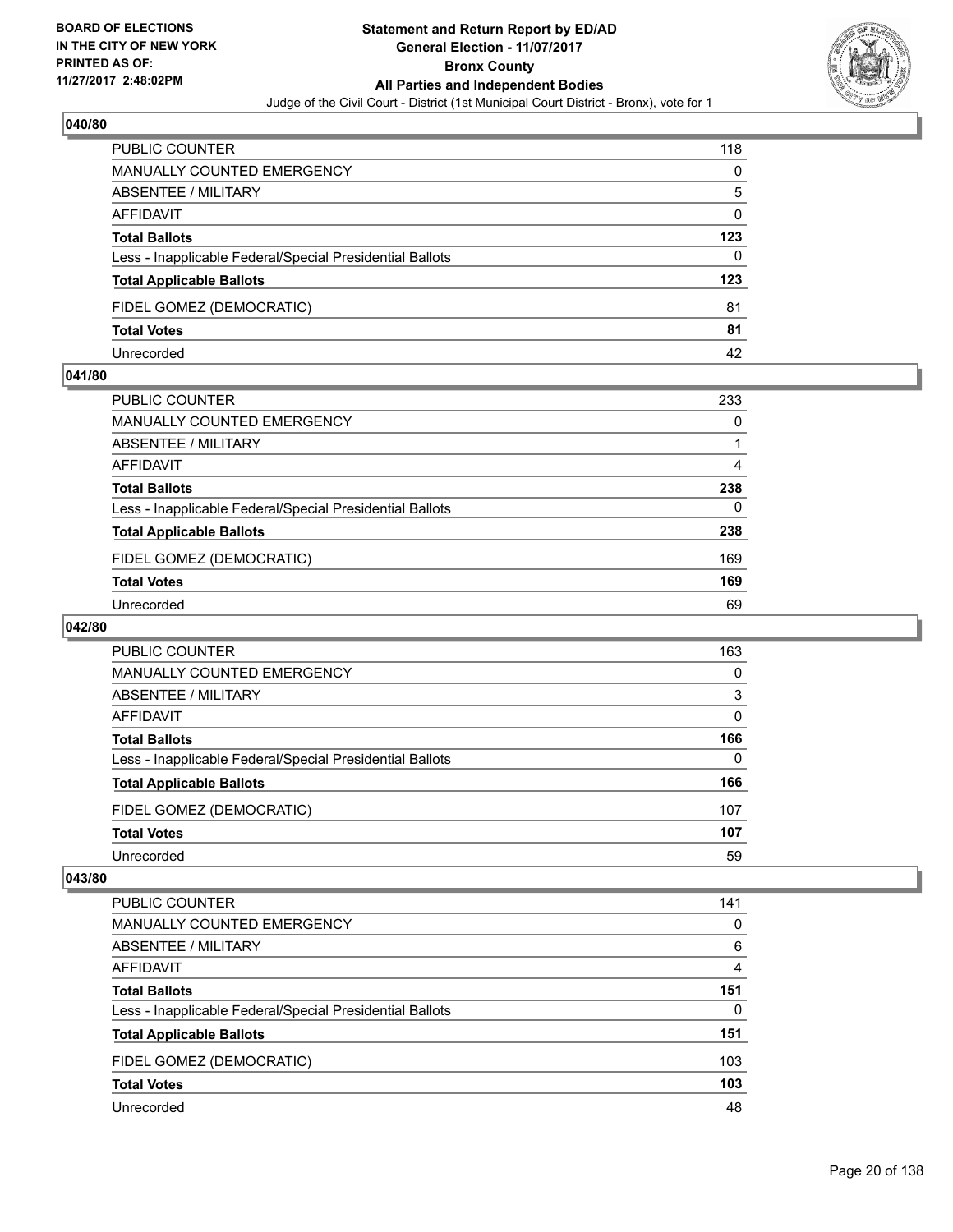

| <b>PUBLIC COUNTER</b>                                    | 166 |
|----------------------------------------------------------|-----|
| MANUALLY COUNTED EMERGENCY                               | 0   |
| ABSENTEE / MILITARY                                      |     |
| AFFIDAVIT                                                | 4   |
| <b>Total Ballots</b>                                     | 177 |
| Less - Inapplicable Federal/Special Presidential Ballots | 0   |
| <b>Total Applicable Ballots</b>                          | 177 |
| FIDEL GOMEZ (DEMOCRATIC)                                 | 105 |
| <b>Total Votes</b>                                       | 105 |
| Unrecorded                                               | 72  |

#### **045/80**

| <b>PUBLIC COUNTER</b>                                    | 208 |
|----------------------------------------------------------|-----|
| MANUALLY COUNTED EMERGENCY                               | 0   |
| ABSENTEE / MILITARY                                      | 4   |
| AFFIDAVIT                                                | 3   |
| <b>Total Ballots</b>                                     | 215 |
| Less - Inapplicable Federal/Special Presidential Ballots | 0   |
| <b>Total Applicable Ballots</b>                          | 215 |
| FIDEL GOMEZ (DEMOCRATIC)                                 | 130 |
| ASHLI RODRIGUEZ (WRITE-IN)                               |     |
| UNATTRIBUTABLE WRITE-IN (WRITE-IN)                       |     |
| <b>Total Votes</b>                                       | 132 |
| Unrecorded                                               | 83  |

#### **046/80**

| <b>PUBLIC COUNTER</b>                                    | 73       |
|----------------------------------------------------------|----------|
| MANUALLY COUNTED EMERGENCY                               | $\Omega$ |
| ABSENTEE / MILITARY                                      |          |
| AFFIDAVIT                                                | 0        |
| <b>Total Ballots</b>                                     | 74       |
| Less - Inapplicable Federal/Special Presidential Ballots | 0        |
| <b>Total Applicable Ballots</b>                          | 74       |
| FIDEL GOMEZ (DEMOCRATIC)                                 | 62       |
| <b>Total Votes</b>                                       | 62       |
| Unrecorded                                               | 12       |

| <b>PUBLIC COUNTER</b>                                    | 135   |
|----------------------------------------------------------|-------|
| MANUALLY COUNTED EMERGENCY                               | 0     |
| ABSENTEE / MILITARY                                      | 8     |
| AFFIDAVIT                                                | 0     |
| <b>Total Ballots</b>                                     | 143   |
| Less - Inapplicable Federal/Special Presidential Ballots | 0     |
| <b>Total Applicable Ballots</b>                          | 143   |
| FIDEL GOMEZ (DEMOCRATIC)                                 | 112   |
| <b>Total Votes</b>                                       | $112$ |
| Unrecorded                                               | 31    |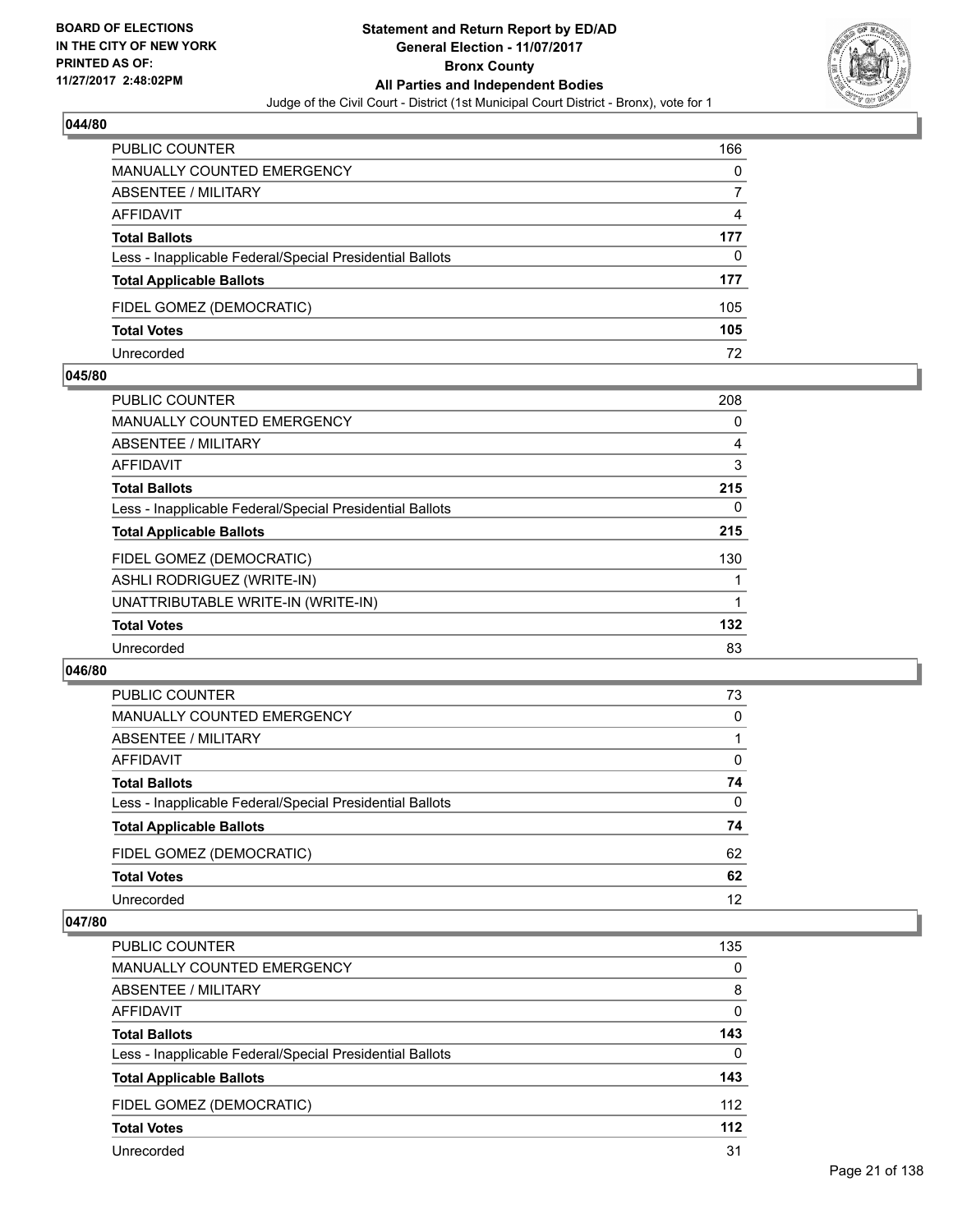

| <b>PUBLIC COUNTER</b>                                    | 237 |
|----------------------------------------------------------|-----|
| MANUALLY COUNTED EMERGENCY                               | 0   |
| ABSENTEE / MILITARY                                      | 8   |
| AFFIDAVIT                                                | 6   |
| <b>Total Ballots</b>                                     | 251 |
| Less - Inapplicable Federal/Special Presidential Ballots | 0   |
| <b>Total Applicable Ballots</b>                          | 251 |
| FIDEL GOMEZ (DEMOCRATIC)                                 | 190 |
| <b>Total Votes</b>                                       | 190 |
| Unrecorded                                               | 61  |

#### **049/80**

| PUBLIC COUNTER                                           | 0        |
|----------------------------------------------------------|----------|
| <b>MANUALLY COUNTED EMERGENCY</b>                        | $\Omega$ |
| ABSENTEE / MILITARY                                      | 28       |
| AFFIDAVIT                                                | $\Omega$ |
| <b>Total Ballots</b>                                     | 28       |
| Less - Inapplicable Federal/Special Presidential Ballots | $\Omega$ |
| <b>Total Applicable Ballots</b>                          | 28       |
| FIDEL GOMEZ (DEMOCRATIC)                                 | 22       |
| <b>Total Votes</b>                                       | 22       |
| Unrecorded                                               | 6        |
|                                                          |          |

# **050/80**

| <b>PUBLIC COUNTER</b>                                    | 102 |
|----------------------------------------------------------|-----|
| MANUALLY COUNTED EMERGENCY                               | 0   |
| ABSENTEE / MILITARY                                      | 3   |
| <b>AFFIDAVIT</b>                                         | 2   |
| <b>Total Ballots</b>                                     | 107 |
| Less - Inapplicable Federal/Special Presidential Ballots | 0   |
| <b>Total Applicable Ballots</b>                          | 107 |
| FIDEL GOMEZ (DEMOCRATIC)                                 | 91  |
| UNATTRIBUTABLE WRITE-IN (WRITE-IN)                       |     |
| <b>Total Votes</b>                                       | 92  |
| Unrecorded                                               | 15  |

| PUBLIC COUNTER                                           | 128      |
|----------------------------------------------------------|----------|
| <b>MANUALLY COUNTED EMERGENCY</b>                        | 0        |
| ABSENTEE / MILITARY                                      |          |
| AFFIDAVIT                                                | 3        |
| <b>Total Ballots</b>                                     | 132      |
| Less - Inapplicable Federal/Special Presidential Ballots | $\Omega$ |
| <b>Total Applicable Ballots</b>                          | 132      |
| FIDEL GOMEZ (DEMOCRATIC)                                 | 92       |
| <b>Total Votes</b>                                       | 92       |
| Unrecorded                                               | 40       |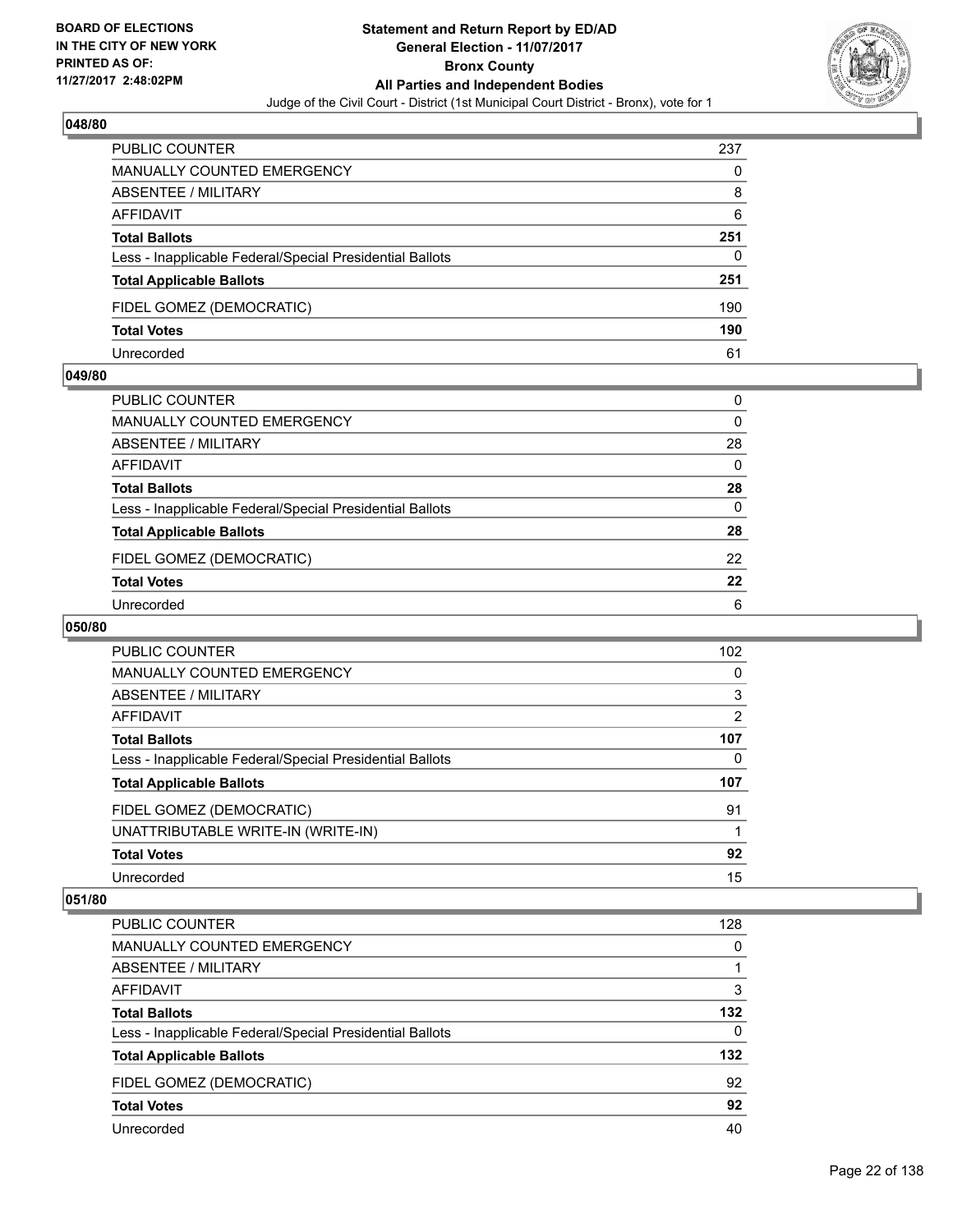

| <b>PUBLIC COUNTER</b>                                    | 146 |
|----------------------------------------------------------|-----|
| <b>MANUALLY COUNTED EMERGENCY</b>                        | 0   |
| ABSENTEE / MILITARY                                      | 4   |
| AFFIDAVIT                                                |     |
| <b>Total Ballots</b>                                     | 151 |
| Less - Inapplicable Federal/Special Presidential Ballots | 0   |
| <b>Total Applicable Ballots</b>                          | 151 |
| FIDEL GOMEZ (DEMOCRATIC)                                 | 119 |
| <b>Total Votes</b>                                       | 119 |
| Unrecorded                                               | 32  |

#### **053/80**

| PUBLIC COUNTER                                           | 90       |
|----------------------------------------------------------|----------|
| <b>MANUALLY COUNTED EMERGENCY</b>                        | $\Omega$ |
| ABSENTEE / MILITARY                                      | 3        |
| AFFIDAVIT                                                |          |
| <b>Total Ballots</b>                                     | 94       |
| Less - Inapplicable Federal/Special Presidential Ballots | $\Omega$ |
| <b>Total Applicable Ballots</b>                          | 94       |
| FIDEL GOMEZ (DEMOCRATIC)                                 | 73       |
| <b>Total Votes</b>                                       | 73       |
| Unrecorded                                               | 21       |
|                                                          |          |

# **055/80**

| <b>PUBLIC COUNTER</b>                                    | 191            |
|----------------------------------------------------------|----------------|
| MANUALLY COUNTED EMERGENCY                               | 0              |
| ABSENTEE / MILITARY                                      | 3              |
| AFFIDAVIT                                                | $\overline{2}$ |
| <b>Total Ballots</b>                                     | 196            |
| Less - Inapplicable Federal/Special Presidential Ballots | 0              |
| <b>Total Applicable Ballots</b>                          | 196            |
| FIDEL GOMEZ (DEMOCRATIC)                                 | 152            |
| <b>Total Votes</b>                                       | 152            |
| Unrecorded                                               | 44             |

| <b>PUBLIC COUNTER</b>                                    | 93 |
|----------------------------------------------------------|----|
| <b>MANUALLY COUNTED EMERGENCY</b>                        | 0  |
| <b>ABSENTEE / MILITARY</b>                               | 0  |
| AFFIDAVIT                                                | 0  |
| <b>Total Ballots</b>                                     | 93 |
| Less - Inapplicable Federal/Special Presidential Ballots | 0  |
| <b>Total Applicable Ballots</b>                          | 93 |
| FIDEL GOMEZ (DEMOCRATIC)                                 | 83 |
| <b>Total Votes</b>                                       | 83 |
| Unrecorded                                               | 10 |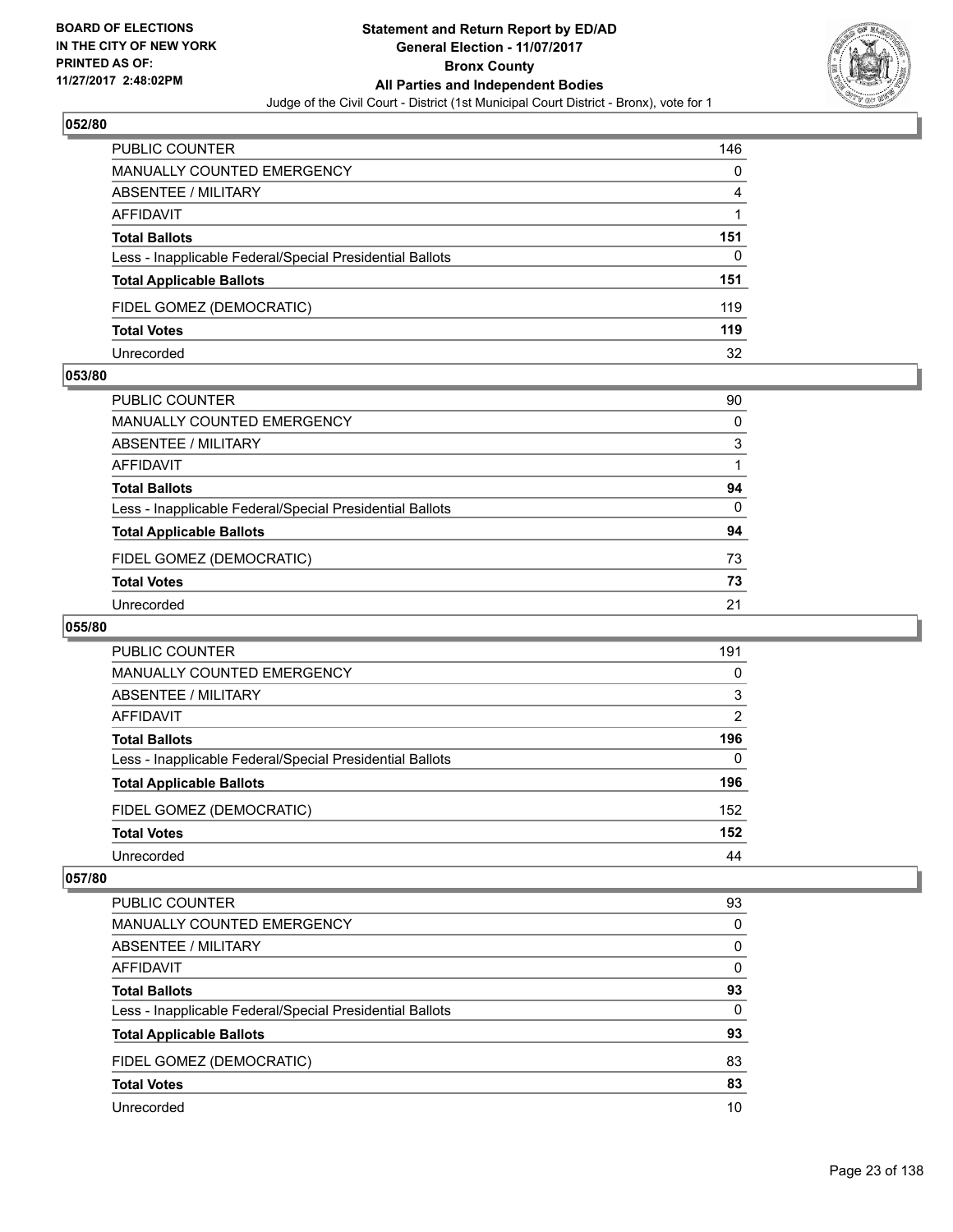

| <b>PUBLIC COUNTER</b>                                    | 207 |
|----------------------------------------------------------|-----|
| <b>MANUALLY COUNTED EMERGENCY</b>                        | 0   |
| ABSENTEE / MILITARY                                      | 5   |
| AFFIDAVIT                                                | 4   |
| <b>Total Ballots</b>                                     | 216 |
| Less - Inapplicable Federal/Special Presidential Ballots | 0   |
| <b>Total Applicable Ballots</b>                          | 216 |
| FIDEL GOMEZ (DEMOCRATIC)                                 | 156 |
| JOSE ROMERO (WRITE-IN)                                   |     |
| <b>Total Votes</b>                                       | 157 |
| Unrecorded                                               | 59  |

#### **059/80**

| 46 |
|----|
| 0  |
| 0  |
| 0  |
| 46 |
| 0  |
| 46 |
| 35 |
| 35 |
| 11 |
|    |

#### **060/80**

| <b>PUBLIC COUNTER</b>                                    | 167 |
|----------------------------------------------------------|-----|
| <b>MANUALLY COUNTED EMERGENCY</b>                        | 0   |
| ABSENTEE / MILITARY                                      | 10  |
| AFFIDAVIT                                                | 0   |
| <b>Total Ballots</b>                                     | 177 |
| Less - Inapplicable Federal/Special Presidential Ballots | 0   |
| <b>Total Applicable Ballots</b>                          | 177 |
| FIDEL GOMEZ (DEMOCRATIC)                                 | 140 |
| <b>Total Votes</b>                                       | 140 |
| Unrecorded                                               | 37  |

| <b>PUBLIC COUNTER</b>                                    | 41 |
|----------------------------------------------------------|----|
| MANUALLY COUNTED EMERGENCY                               | 0  |
| ABSENTEE / MILITARY                                      | 0  |
| AFFIDAVIT                                                | 0  |
| <b>Total Ballots</b>                                     | 41 |
| Less - Inapplicable Federal/Special Presidential Ballots | 0  |
| <b>Total Applicable Ballots</b>                          | 41 |
| FIDEL GOMEZ (DEMOCRATIC)                                 | 34 |
| <b>Total Votes</b>                                       | 34 |
| Unrecorded                                               |    |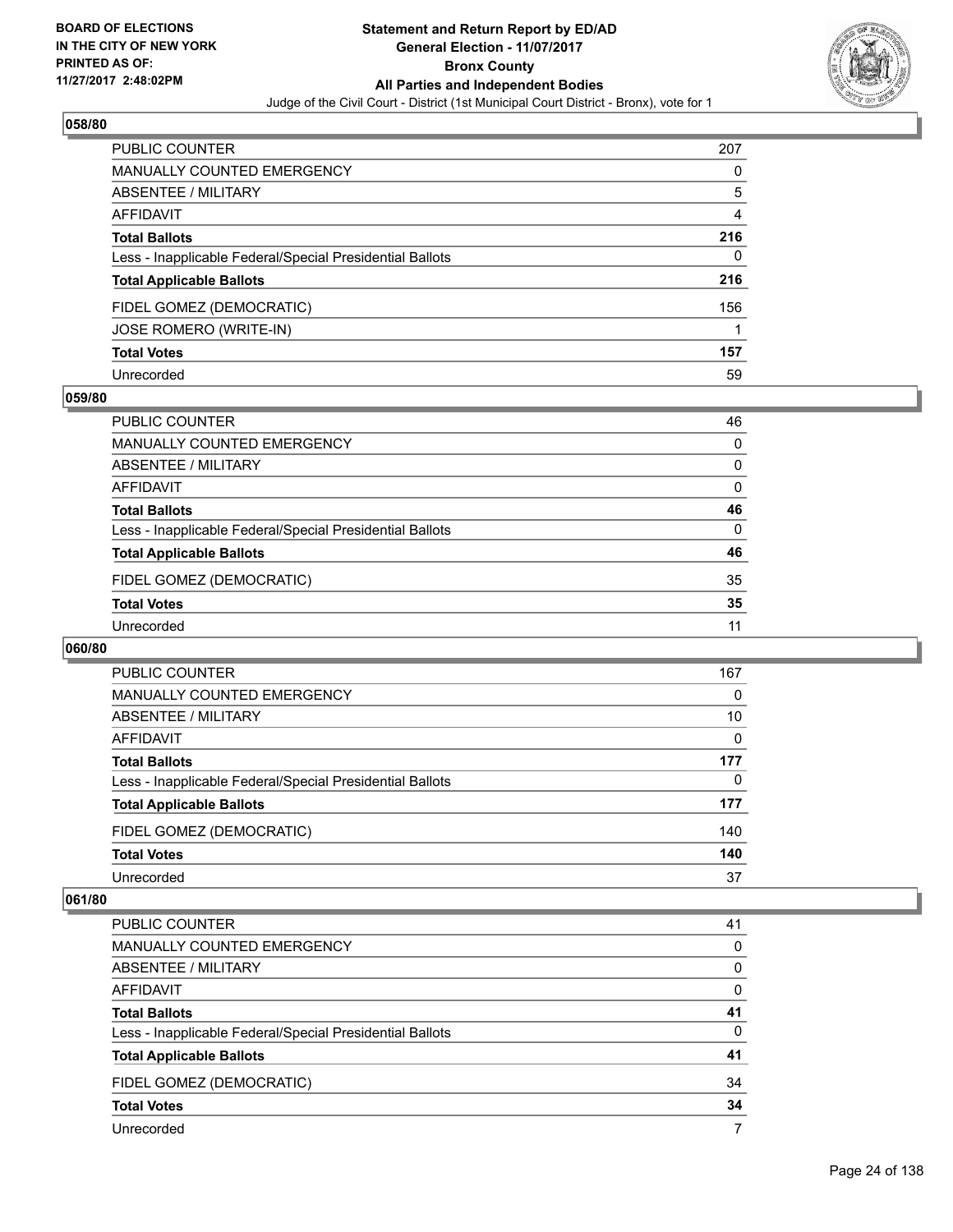

| <b>PUBLIC COUNTER</b>                                    | 167 |
|----------------------------------------------------------|-----|
| <b>MANUALLY COUNTED EMERGENCY</b>                        | 0   |
| ABSENTEE / MILITARY                                      |     |
| AFFIDAVIT                                                |     |
| <b>Total Ballots</b>                                     | 175 |
| Less - Inapplicable Federal/Special Presidential Ballots | 0   |
| <b>Total Applicable Ballots</b>                          | 175 |
| FIDEL GOMEZ (DEMOCRATIC)                                 | 127 |
| <b>Total Votes</b>                                       | 127 |
| Unrecorded                                               | 48  |

#### **063/80**

| <b>PUBLIC COUNTER</b>                                    | 243            |
|----------------------------------------------------------|----------------|
| <b>MANUALLY COUNTED EMERGENCY</b>                        | 0              |
| ABSENTEE / MILITARY                                      | 21             |
| AFFIDAVIT                                                | 3              |
| <b>Total Ballots</b>                                     | 267            |
| Less - Inapplicable Federal/Special Presidential Ballots | 0              |
| <b>Total Applicable Ballots</b>                          | 267            |
| FIDEL GOMEZ (DEMOCRATIC)                                 | 221            |
| UNATTRIBUTABLE WRITE-IN (WRITE-IN)                       | $\overline{2}$ |
| <b>Total Votes</b>                                       | 223            |
| Unrecorded                                               | 44             |
|                                                          |                |

#### **064/80**

| PUBLIC COUNTER                                           | 173 |
|----------------------------------------------------------|-----|
| <b>MANUALLY COUNTED EMERGENCY</b>                        | 0   |
| ABSENTEE / MILITARY                                      | 5   |
| AFFIDAVIT                                                | 4   |
| <b>Total Ballots</b>                                     | 182 |
| Less - Inapplicable Federal/Special Presidential Ballots | 0   |
| <b>Total Applicable Ballots</b>                          | 182 |
| FIDEL GOMEZ (DEMOCRATIC)                                 | 149 |
| <b>Total Votes</b>                                       | 149 |
| Unrecorded                                               | 33  |

| <b>PUBLIC COUNTER</b>                                    | 88  |
|----------------------------------------------------------|-----|
| <b>MANUALLY COUNTED EMERGENCY</b>                        | 0   |
| ABSENTEE / MILITARY                                      | 139 |
| AFFIDAVIT                                                |     |
| <b>Total Ballots</b>                                     | 228 |
| Less - Inapplicable Federal/Special Presidential Ballots | 0   |
| <b>Total Applicable Ballots</b>                          | 228 |
| FIDEL GOMEZ (DEMOCRATIC)                                 | 168 |
| <b>Total Votes</b>                                       | 168 |
| Unrecorded                                               | 60  |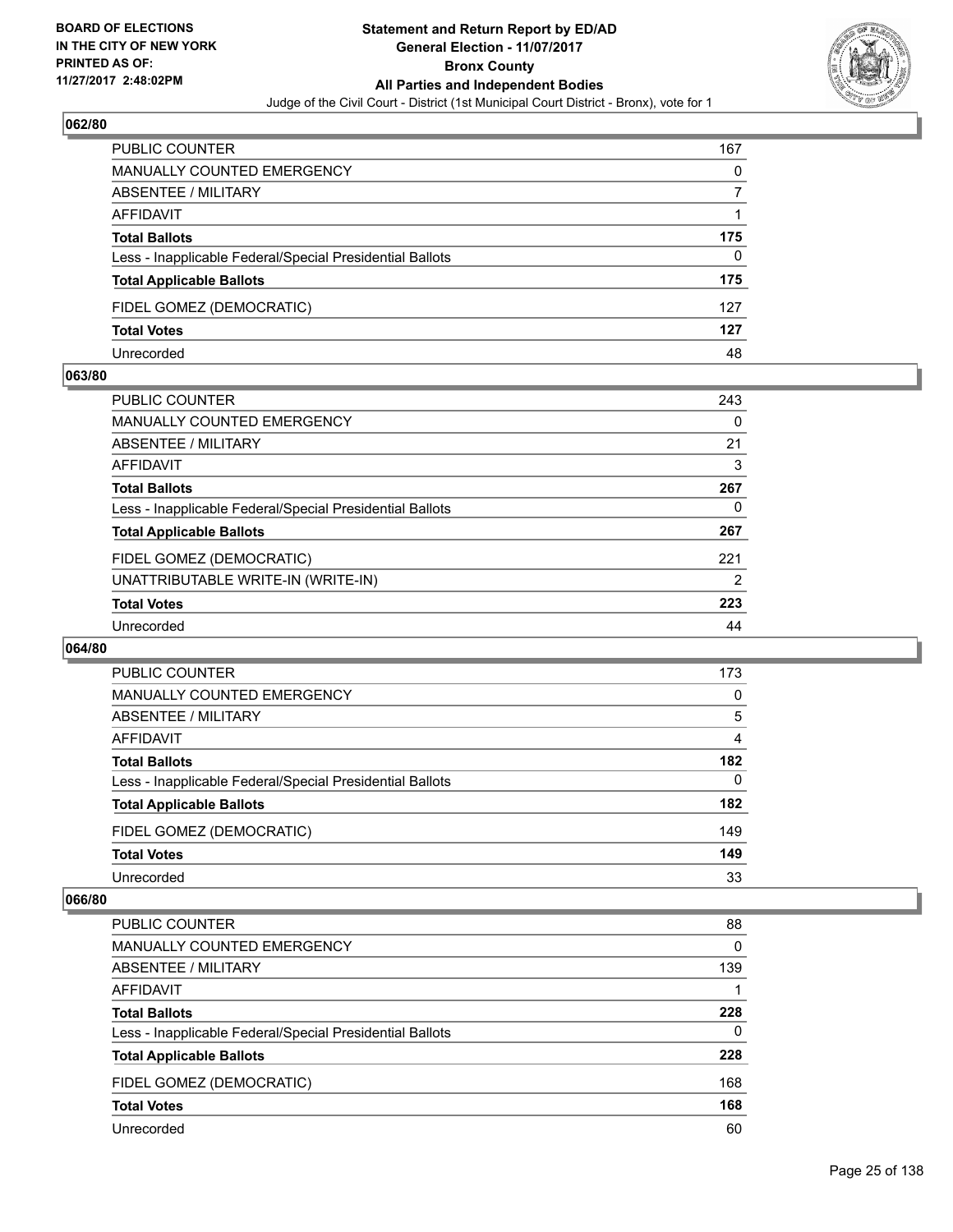

| <b>PUBLIC COUNTER</b>                                    | 209 |
|----------------------------------------------------------|-----|
| <b>MANUALLY COUNTED EMERGENCY</b>                        | 0   |
| ABSENTEE / MILITARY                                      | 6   |
| AFFIDAVIT                                                |     |
| <b>Total Ballots</b>                                     | 216 |
| Less - Inapplicable Federal/Special Presidential Ballots | 0   |
| <b>Total Applicable Ballots</b>                          | 216 |
| FIDEL GOMEZ (DEMOCRATIC)                                 | 135 |
| <b>Total Votes</b>                                       | 135 |
| Unrecorded                                               | 81  |

#### **068/80**

| PUBLIC COUNTER                                           | 173 |
|----------------------------------------------------------|-----|
| <b>MANUALLY COUNTED EMERGENCY</b>                        | 0   |
| <b>ABSENTEE / MILITARY</b>                               | 4   |
| <b>AFFIDAVIT</b>                                         | 3   |
| <b>Total Ballots</b>                                     | 180 |
| Less - Inapplicable Federal/Special Presidential Ballots | 0   |
| <b>Total Applicable Ballots</b>                          | 180 |
| FIDEL GOMEZ (DEMOCRATIC)                                 | 118 |
| <b>Total Votes</b>                                       | 118 |
| Unrecorded                                               | 62  |
|                                                          |     |

# **069/80**

| <b>PUBLIC COUNTER</b>                                    | 71 |
|----------------------------------------------------------|----|
| MANUALLY COUNTED EMERGENCY                               | 0  |
| ABSENTEE / MILITARY                                      | 0  |
| AFFIDAVIT                                                | 0  |
| <b>Total Ballots</b>                                     | 71 |
| Less - Inapplicable Federal/Special Presidential Ballots | 0  |
| <b>Total Applicable Ballots</b>                          | 71 |
| FIDEL GOMEZ (DEMOCRATIC)                                 | 57 |
| <b>Total Votes</b>                                       | 57 |
| Unrecorded                                               | 14 |

| <b>PUBLIC COUNTER</b>                                    | 182 |
|----------------------------------------------------------|-----|
| <b>MANUALLY COUNTED EMERGENCY</b>                        | 0   |
| ABSENTEE / MILITARY                                      | 4   |
| AFFIDAVIT                                                | 2   |
| <b>Total Ballots</b>                                     | 188 |
| Less - Inapplicable Federal/Special Presidential Ballots | 0   |
| <b>Total Applicable Ballots</b>                          | 188 |
| FIDEL GOMEZ (DEMOCRATIC)                                 | 143 |
| <b>Total Votes</b>                                       | 143 |
| Unrecorded                                               | 45  |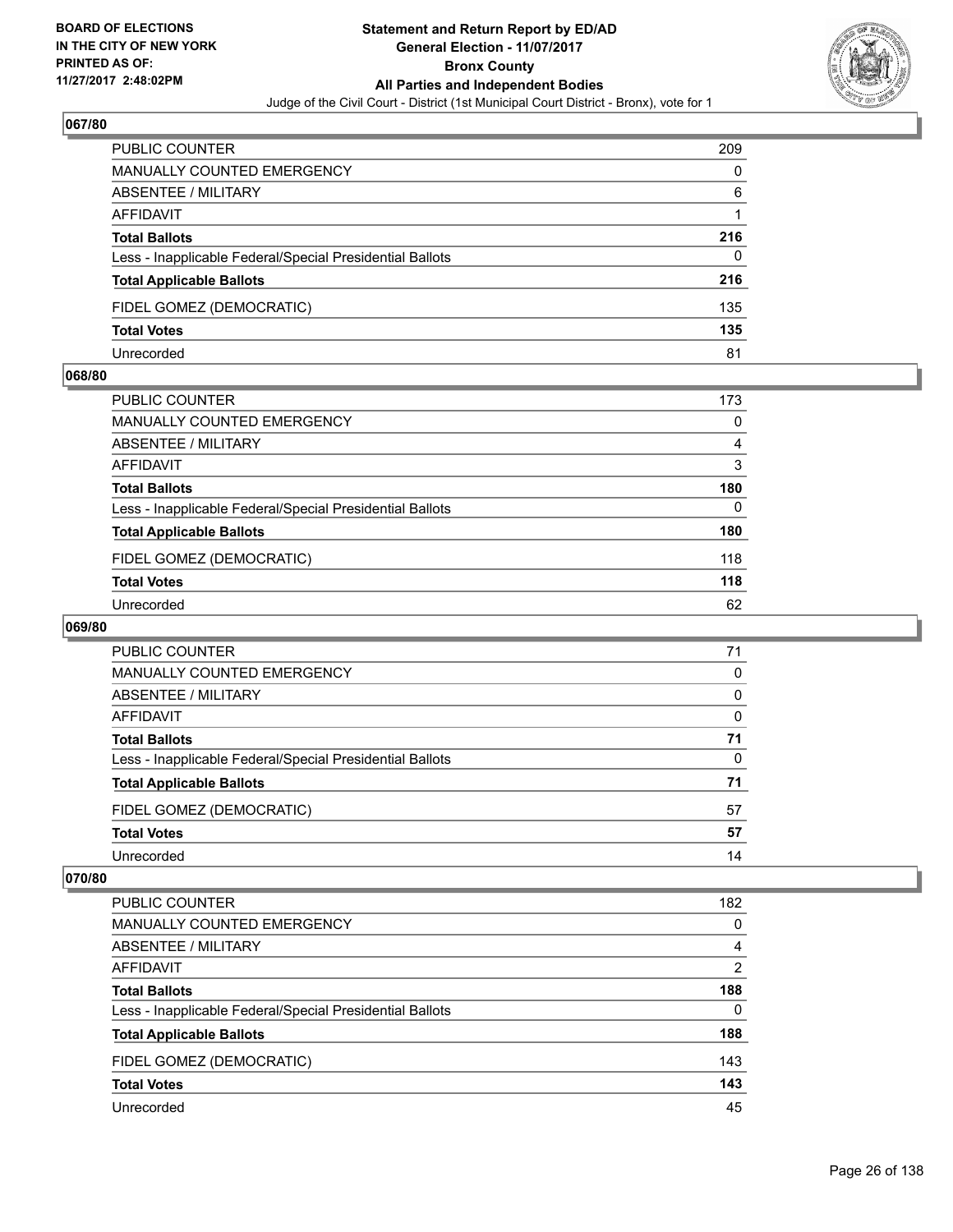

| <b>PUBLIC COUNTER</b>                                    | 173 |
|----------------------------------------------------------|-----|
| MANUALLY COUNTED EMERGENCY                               | 0   |
| ABSENTEE / MILITARY                                      | 4   |
| AFFIDAVIT                                                |     |
| <b>Total Ballots</b>                                     | 178 |
| Less - Inapplicable Federal/Special Presidential Ballots | 0   |
| <b>Total Applicable Ballots</b>                          | 178 |
| FIDEL GOMEZ (DEMOCRATIC)                                 | 141 |
| <b>Total Votes</b>                                       | 141 |
| Unrecorded                                               | 37  |

#### **072/80**

| PUBLIC COUNTER                                           | 28       |
|----------------------------------------------------------|----------|
| <b>MANUALLY COUNTED EMERGENCY</b>                        | $\Omega$ |
| ABSENTEE / MILITARY                                      | 0        |
| AFFIDAVIT                                                | $\Omega$ |
| <b>Total Ballots</b>                                     | 28       |
| Less - Inapplicable Federal/Special Presidential Ballots | $\Omega$ |
| <b>Total Applicable Ballots</b>                          | 28       |
| FIDEL GOMEZ (DEMOCRATIC)                                 | 23       |
| <b>Total Votes</b>                                       | 23       |
| Unrecorded                                               | 5        |
|                                                          |          |

# **073/80**

| <b>PUBLIC COUNTER</b>                                    | 99  |
|----------------------------------------------------------|-----|
| <b>MANUALLY COUNTED EMERGENCY</b>                        | 0   |
| ABSENTEE / MILITARY                                      | 4   |
| AFFIDAVIT                                                |     |
| <b>Total Ballots</b>                                     | 104 |
| Less - Inapplicable Federal/Special Presidential Ballots | 0   |
| <b>Total Applicable Ballots</b>                          | 104 |
| FIDEL GOMEZ (DEMOCRATIC)                                 | 89  |
| <b>Total Votes</b>                                       | 89  |
| Unrecorded                                               | 15  |

| PUBLIC COUNTER                                           | 214            |
|----------------------------------------------------------|----------------|
| <b>MANUALLY COUNTED EMERGENCY</b>                        | $\mathbf{0}$   |
| ABSENTEE / MILITARY                                      | 4              |
| AFFIDAVIT                                                | $\overline{2}$ |
| <b>Total Ballots</b>                                     | 220            |
| Less - Inapplicable Federal/Special Presidential Ballots | 0              |
| <b>Total Applicable Ballots</b>                          | 220            |
| FIDEL GOMEZ (DEMOCRATIC)                                 | 166            |
| <b>Total Votes</b>                                       | 166            |
| Unrecorded                                               | 54             |
| 090/80 COMBINED into: 072/80                             |                |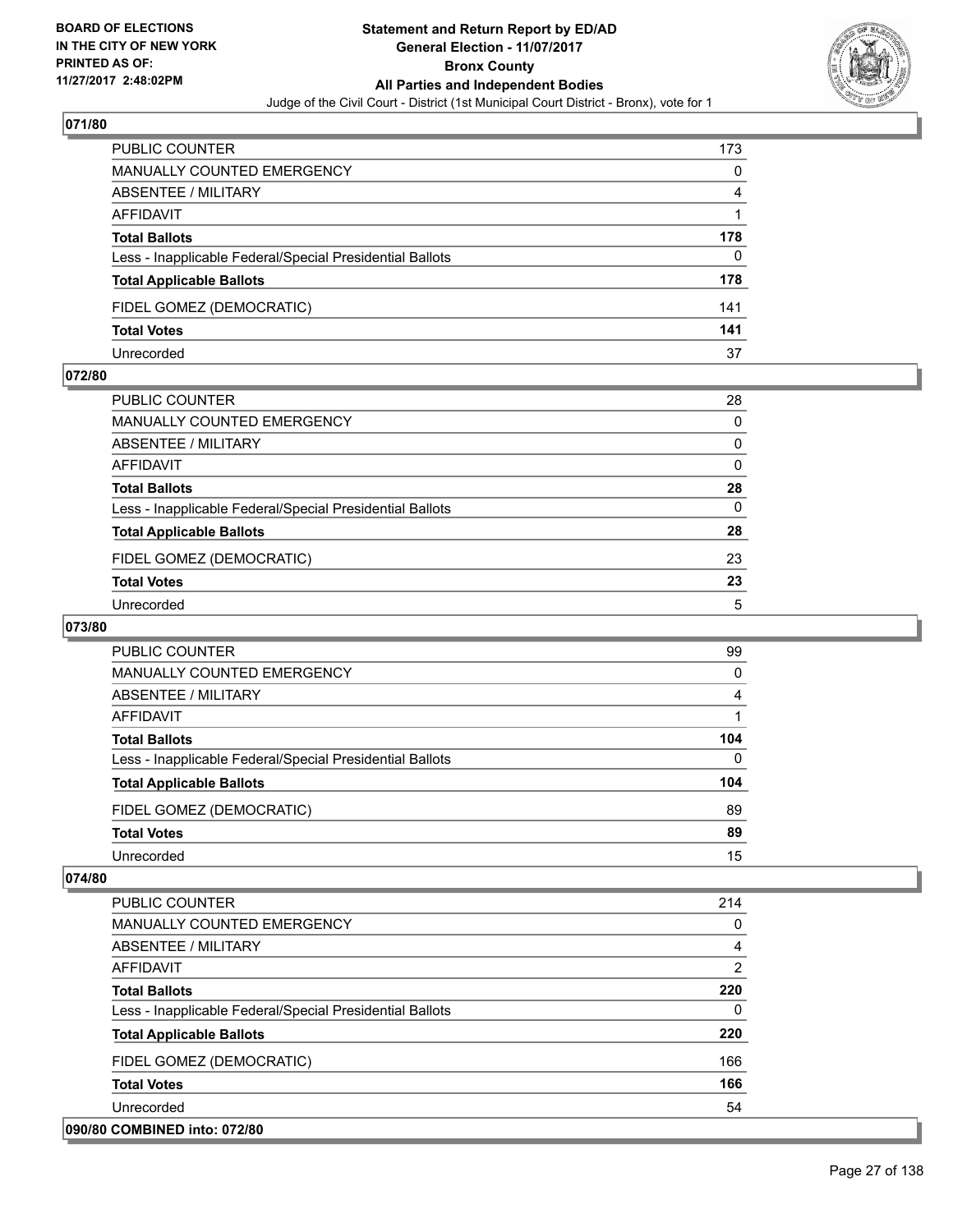

| PUBLIC COUNTER                                           | 0            |
|----------------------------------------------------------|--------------|
| MANUALLY COUNTED EMERGENCY                               | 0            |
| <b>ABSENTEE / MILITARY</b>                               | 0            |
| AFFIDAVIT                                                | $\Omega$     |
| <b>Total Ballots</b>                                     | 0            |
| Less - Inapplicable Federal/Special Presidential Ballots | $\Omega$     |
| <b>Total Applicable Ballots</b>                          | $\Omega$     |
| FIDEL GOMEZ (DEMOCRATIC)                                 | <sup>0</sup> |
| <b>Total Votes</b>                                       | 0            |

| PUBLIC COUNTER                                           | 124      |
|----------------------------------------------------------|----------|
| MANUALLY COUNTED EMERGENCY                               | 0        |
| ABSENTEE / MILITARY                                      |          |
| AFFIDAVIT                                                | 4        |
| <b>Total Ballots</b>                                     | 129      |
| Less - Inapplicable Federal/Special Presidential Ballots | $\Omega$ |
| <b>Total Applicable Ballots</b>                          | 129      |
| FIDEL GOMEZ (DEMOCRATIC)                                 | 90       |
| <b>Total Votes</b>                                       | 90       |
| Unrecorded                                               | 39       |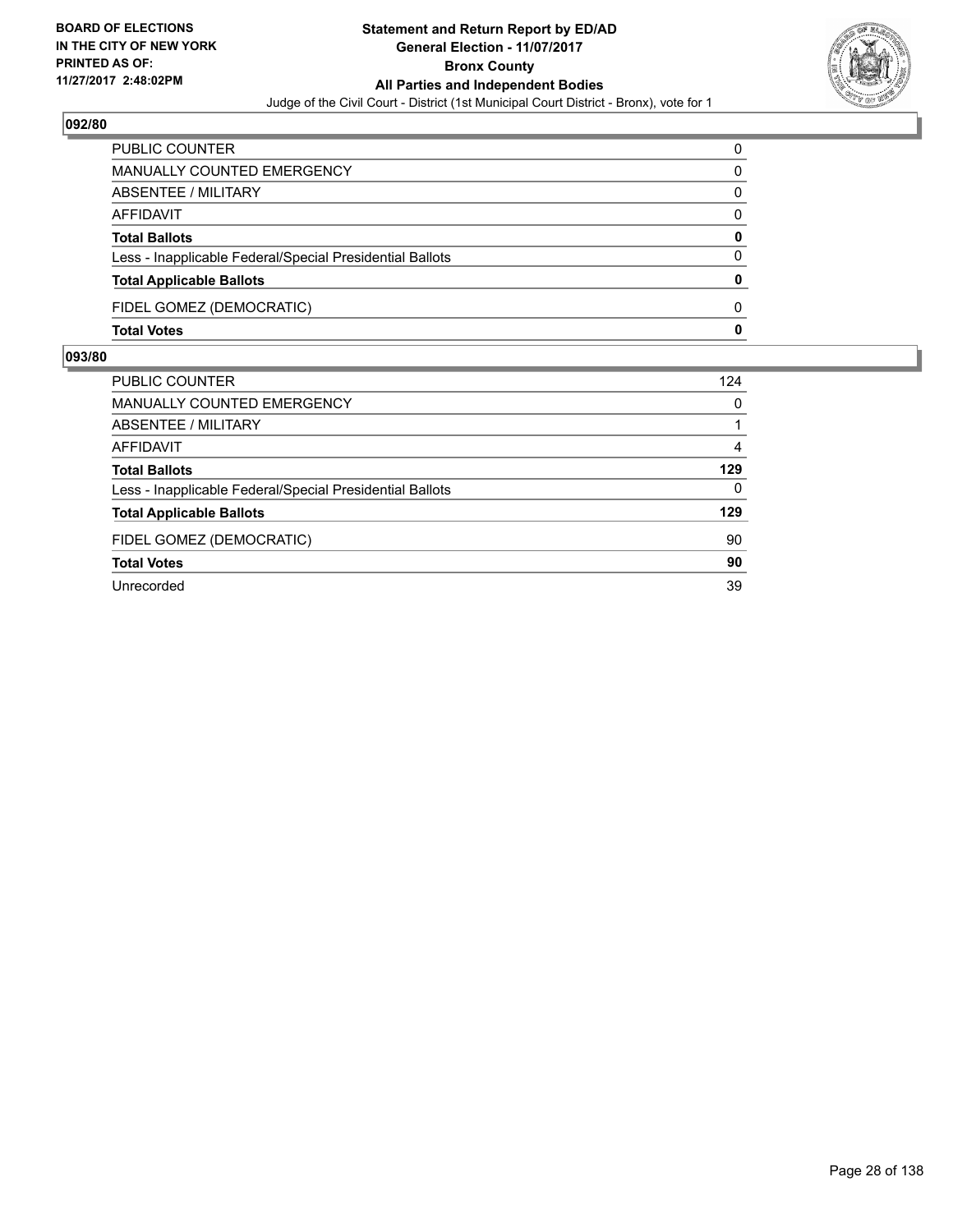

| PUBLIC COUNTER                                           | 25       |
|----------------------------------------------------------|----------|
| MANUALLY COUNTED EMERGENCY                               | 0        |
| ABSENTEE / MILITARY                                      | 0        |
| AFFIDAVIT                                                | $\Omega$ |
| <b>Total Ballots</b>                                     | 25       |
| Less - Inapplicable Federal/Special Presidential Ballots | $\Omega$ |
| <b>Total Applicable Ballots</b>                          | 25       |
| FIDEL GOMEZ (DEMOCRATIC)                                 | 19       |
| <b>Total Votes</b>                                       | 19       |
| Unrecorded                                               | 6        |

#### **017/81**

| PUBLIC COUNTER                                           | 194 |
|----------------------------------------------------------|-----|
| MANUALLY COUNTED EMERGENCY                               | 0   |
| ABSENTEE / MILITARY                                      | 6   |
| AFFIDAVIT                                                |     |
| <b>Total Ballots</b>                                     | 201 |
| Less - Inapplicable Federal/Special Presidential Ballots | 0   |
| <b>Total Applicable Ballots</b>                          | 201 |
| FIDEL GOMEZ (DEMOCRATIC)                                 | 176 |
| <b>Total Votes</b>                                       | 176 |
| Unrecorded                                               | 25  |
|                                                          |     |

# **018/81**

| <b>PUBLIC COUNTER</b>                                    | 137         |
|----------------------------------------------------------|-------------|
| <b>MANUALLY COUNTED EMERGENCY</b>                        | 0           |
| ABSENTEE / MILITARY                                      | $\mathbf 0$ |
| AFFIDAVIT                                                | 2           |
| <b>Total Ballots</b>                                     | 139         |
| Less - Inapplicable Federal/Special Presidential Ballots | 0           |
| <b>Total Applicable Ballots</b>                          | 139         |
| FIDEL GOMEZ (DEMOCRATIC)                                 | 120         |
| <b>Total Votes</b>                                       | 120         |
| Unrecorded                                               | 19          |

| <b>PUBLIC COUNTER</b>                                    | 160 |
|----------------------------------------------------------|-----|
| <b>MANUALLY COUNTED EMERGENCY</b>                        | 0   |
| ABSENTEE / MILITARY                                      | 2   |
| AFFIDAVIT                                                |     |
| <b>Total Ballots</b>                                     | 163 |
| Less - Inapplicable Federal/Special Presidential Ballots | 0   |
| <b>Total Applicable Ballots</b>                          | 163 |
| FIDEL GOMEZ (DEMOCRATIC)                                 | 145 |
| <b>Total Votes</b>                                       | 145 |
| Unrecorded                                               | 18  |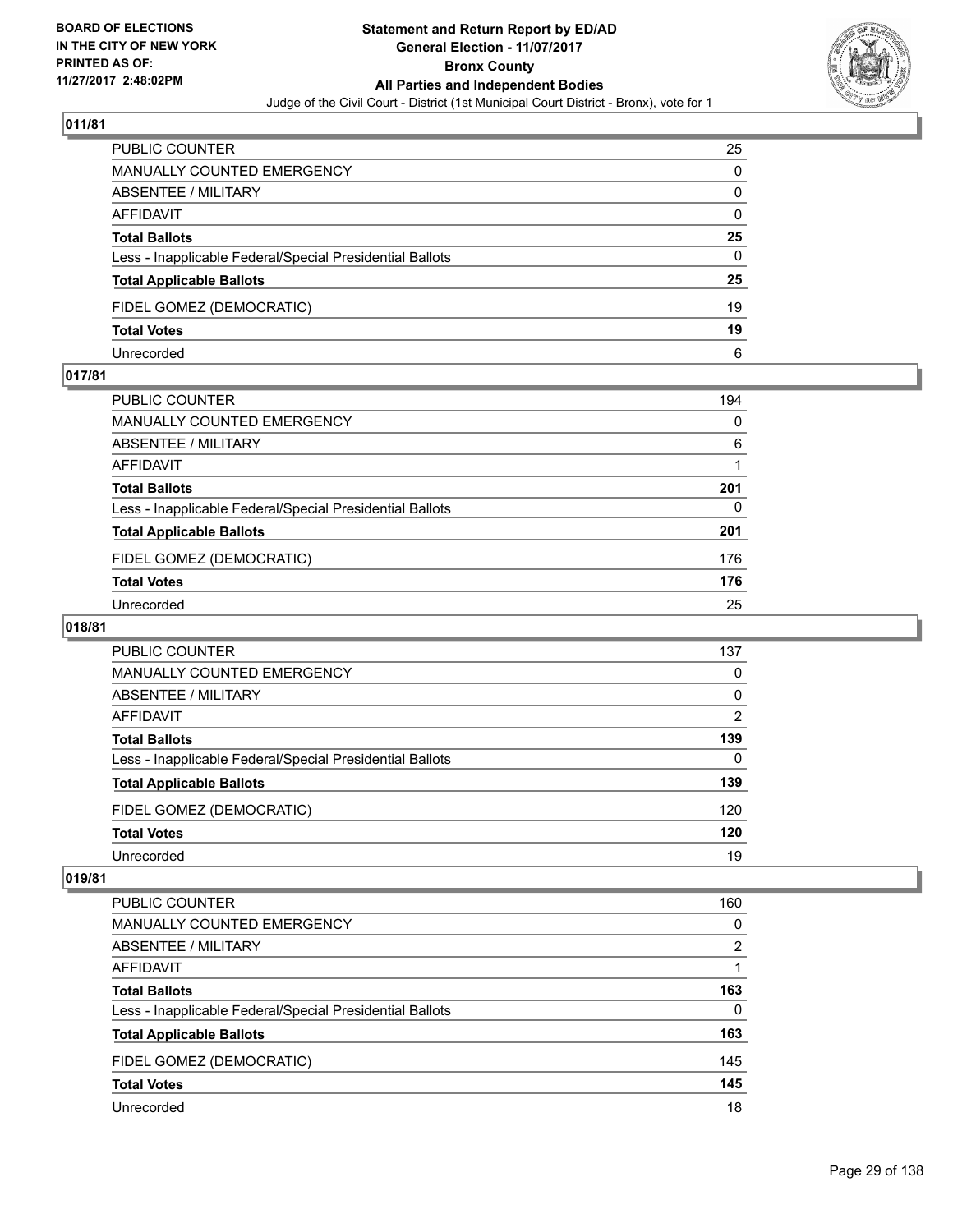

| PUBLIC COUNTER                                           | 198 |
|----------------------------------------------------------|-----|
| <b>MANUALLY COUNTED EMERGENCY</b>                        | 0   |
| <b>ABSENTEE / MILITARY</b>                               | 5   |
| AFFIDAVIT                                                | 2   |
| <b>Total Ballots</b>                                     | 205 |
| Less - Inapplicable Federal/Special Presidential Ballots | 0   |
| <b>Total Applicable Ballots</b>                          | 205 |
| FIDEL GOMEZ (DEMOCRATIC)                                 | 158 |
| <b>Total Votes</b>                                       | 158 |
| Unrecorded                                               | 47  |

#### **021/81**

| PUBLIC COUNTER                                           | 174 |
|----------------------------------------------------------|-----|
| <b>MANUALLY COUNTED EMERGENCY</b>                        | 0   |
| ABSENTEE / MILITARY                                      |     |
| AFFIDAVIT                                                | 7   |
| <b>Total Ballots</b>                                     | 188 |
| Less - Inapplicable Federal/Special Presidential Ballots | 0   |
| <b>Total Applicable Ballots</b>                          | 188 |
| FIDEL GOMEZ (DEMOCRATIC)                                 | 151 |
| <b>Total Votes</b>                                       | 151 |
| Unrecorded                                               | 37  |
|                                                          |     |

# **022/81**

| <b>PUBLIC COUNTER</b>                                    | 141 |
|----------------------------------------------------------|-----|
| MANUALLY COUNTED EMERGENCY                               | 0   |
| ABSENTEE / MILITARY                                      | 6   |
| AFFIDAVIT                                                | 4   |
| <b>Total Ballots</b>                                     | 151 |
| Less - Inapplicable Federal/Special Presidential Ballots | 0   |
| <b>Total Applicable Ballots</b>                          | 151 |
| FIDEL GOMEZ (DEMOCRATIC)                                 | 122 |
| <b>Total Votes</b>                                       | 122 |
| Unrecorded                                               | 29  |

| <b>PUBLIC COUNTER</b>                                    | 267 |
|----------------------------------------------------------|-----|
|                                                          |     |
| <b>MANUALLY COUNTED EMERGENCY</b>                        | 0   |
| ABSENTEE / MILITARY                                      |     |
| <b>AFFIDAVIT</b>                                         | 3   |
| <b>Total Ballots</b>                                     | 277 |
| Less - Inapplicable Federal/Special Presidential Ballots | 0   |
| <b>Total Applicable Ballots</b>                          | 277 |
|                                                          |     |
| FIDEL GOMEZ (DEMOCRATIC)                                 | 218 |
| MARK LAVIN (WRITE-IN)                                    |     |
| MIGUEL PEREZ (WRITE-IN)                                  |     |
| <b>Total Votes</b>                                       | 220 |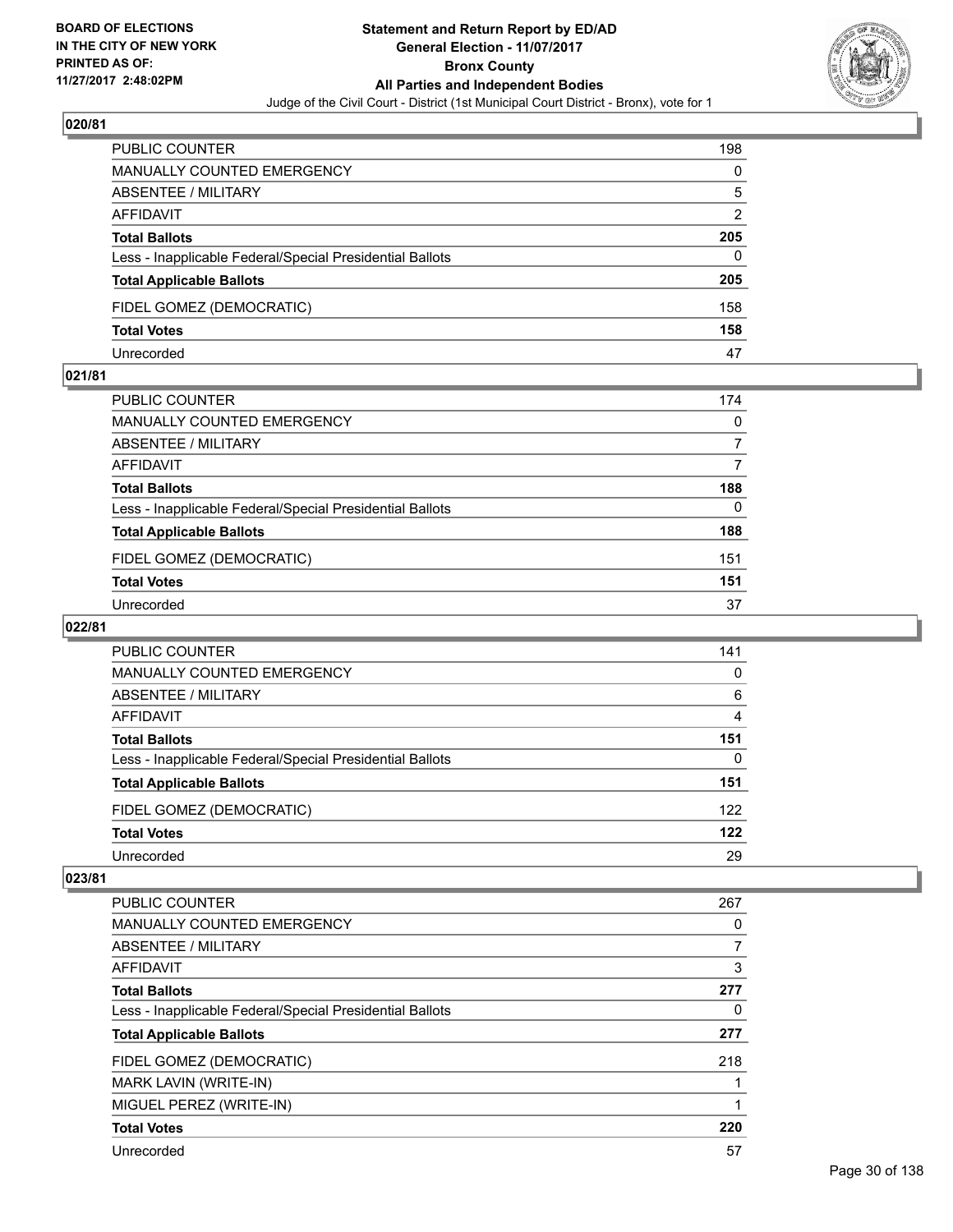

| PUBLIC COUNTER                                           | 152 |
|----------------------------------------------------------|-----|
| <b>MANUALLY COUNTED EMERGENCY</b>                        | 0   |
| ABSENTEE / MILITARY                                      |     |
| AFFIDAVIT                                                | 2   |
| <b>Total Ballots</b>                                     | 155 |
| Less - Inapplicable Federal/Special Presidential Ballots | 0   |
| <b>Total Applicable Ballots</b>                          | 155 |
| FIDEL GOMEZ (DEMOCRATIC)                                 | 126 |
| <b>Total Votes</b>                                       | 126 |
| Unrecorded                                               | 29  |

#### **102/81**

| PUBLIC COUNTER                                           |              |
|----------------------------------------------------------|--------------|
| MANUALLY COUNTED EMERGENCY                               | 0            |
| ABSENTEE / MILITARY                                      | 0            |
| AFFIDAVIT                                                | n            |
| <b>Total Ballots</b>                                     | 0            |
| Less - Inapplicable Federal/Special Presidential Ballots | <sup>0</sup> |
| <b>Total Applicable Ballots</b>                          |              |
| FIDEL GOMEZ (DEMOCRATIC)                                 | 0            |
| Total Votes                                              | 0            |
|                                                          |              |

| PUBLIC COUNTER                                           | 0 |
|----------------------------------------------------------|---|
| MANUALLY COUNTED EMERGENCY                               | 0 |
| ABSENTEE / MILITARY                                      | 0 |
| AFFIDAVIT                                                | 0 |
| <b>Total Ballots</b>                                     | 0 |
| Less - Inapplicable Federal/Special Presidential Ballots | 0 |
| <b>Total Applicable Ballots</b>                          |   |
| FIDEL GOMEZ (DEMOCRATIC)                                 | O |
| <b>Total Votes</b>                                       |   |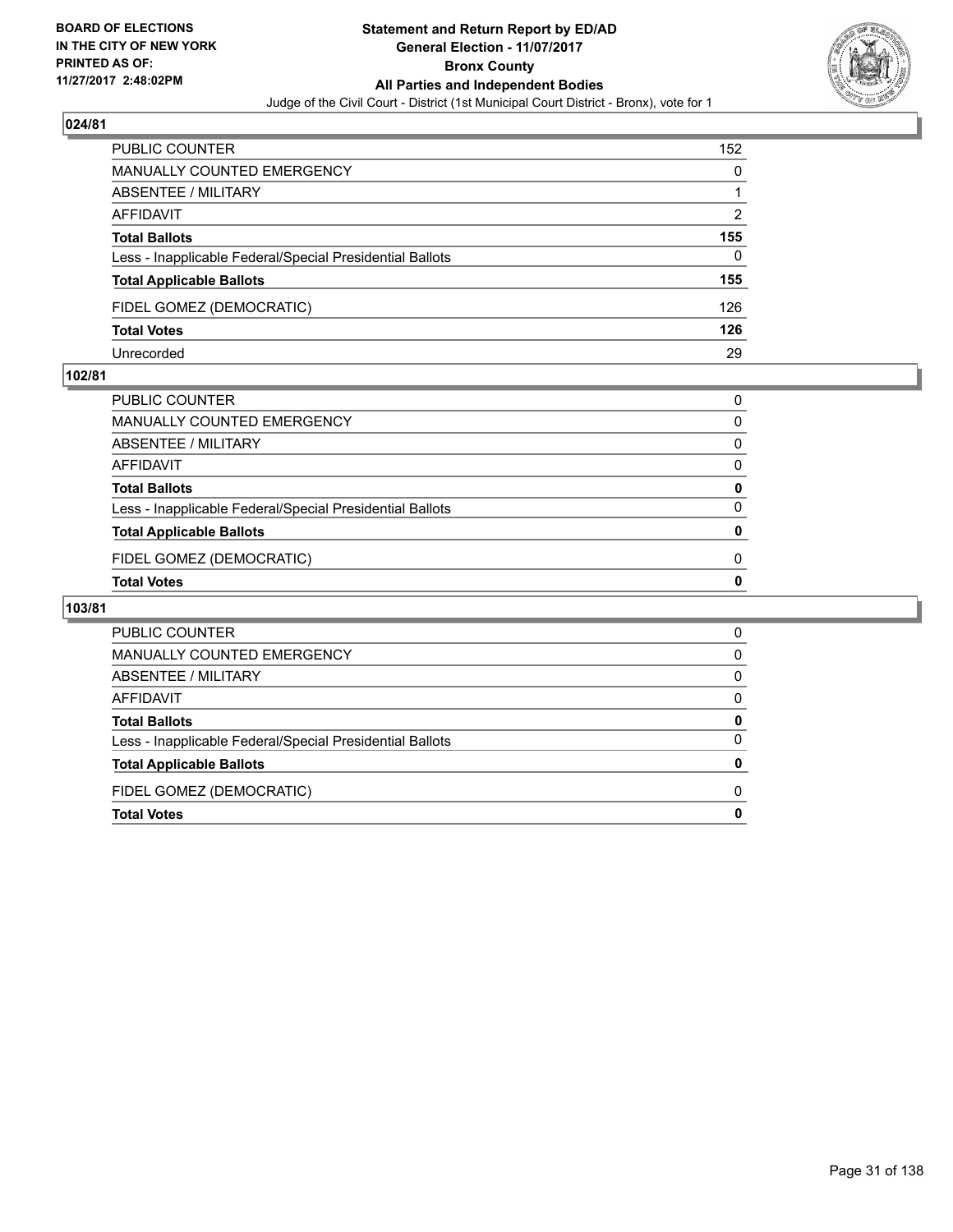

| <b>PUBLIC COUNTER</b>                                    | 431          |
|----------------------------------------------------------|--------------|
| <b>MANUALLY COUNTED EMERGENCY</b>                        | 0            |
| ABSENTEE / MILITARY                                      | 17           |
| <b>AFFIDAVIT</b>                                         | 1            |
| <b>Total Ballots</b>                                     | 449          |
| Less - Inapplicable Federal/Special Presidential Ballots | 0            |
| <b>Total Applicable Ballots</b>                          | 449          |
| FIDEL GOMEZ (DEMOCRATIC)                                 | 212          |
| ALEX MERCED (WRITE-IN)                                   |              |
| DABY B. CARRARAS (WRITE-IN)                              | 1            |
| FRANK DONNIELLY (WRITE-IN)                               | 1            |
| LAWRENCE MARLEY (WRITE-IN)                               | 1            |
| UNATTRIBUTABLE WRITE-IN (WRITE-IN)                       | $\mathbf{1}$ |
| <b>Total Votes</b>                                       | 217          |
| Unrecorded                                               | 232          |

# **002/82**

| <b>PUBLIC COUNTER</b>                                    | 277 |
|----------------------------------------------------------|-----|
| <b>MANUALLY COUNTED EMERGENCY</b>                        | 0   |
| ABSENTEE / MILITARY                                      | 8   |
| AFFIDAVIT                                                | 3   |
| <b>Total Ballots</b>                                     | 288 |
| Less - Inapplicable Federal/Special Presidential Ballots | 0   |
| <b>Total Applicable Ballots</b>                          | 288 |
| FIDEL GOMEZ (DEMOCRATIC)                                 | 164 |
| JOHN TRANTOS (WRITE-IN)                                  |     |
| STEVEN ROESNER (WRITE-IN)                                |     |
| <b>Total Votes</b>                                       | 166 |
| Unrecorded                                               | 122 |

| <b>PUBLIC COUNTER</b>                                    | 202              |
|----------------------------------------------------------|------------------|
| MANUALLY COUNTED EMERGENCY                               | $\Omega$         |
| ABSENTEE / MILITARY                                      | 3                |
| AFFIDAVIT                                                | 0                |
| <b>Total Ballots</b>                                     | 205              |
| Less - Inapplicable Federal/Special Presidential Ballots | 0                |
| <b>Total Applicable Ballots</b>                          | 205              |
| FIDEL GOMEZ (DEMOCRATIC)                                 | 102              |
| <b>Total Votes</b>                                       | 102 <sub>2</sub> |
| Unrecorded                                               | 103              |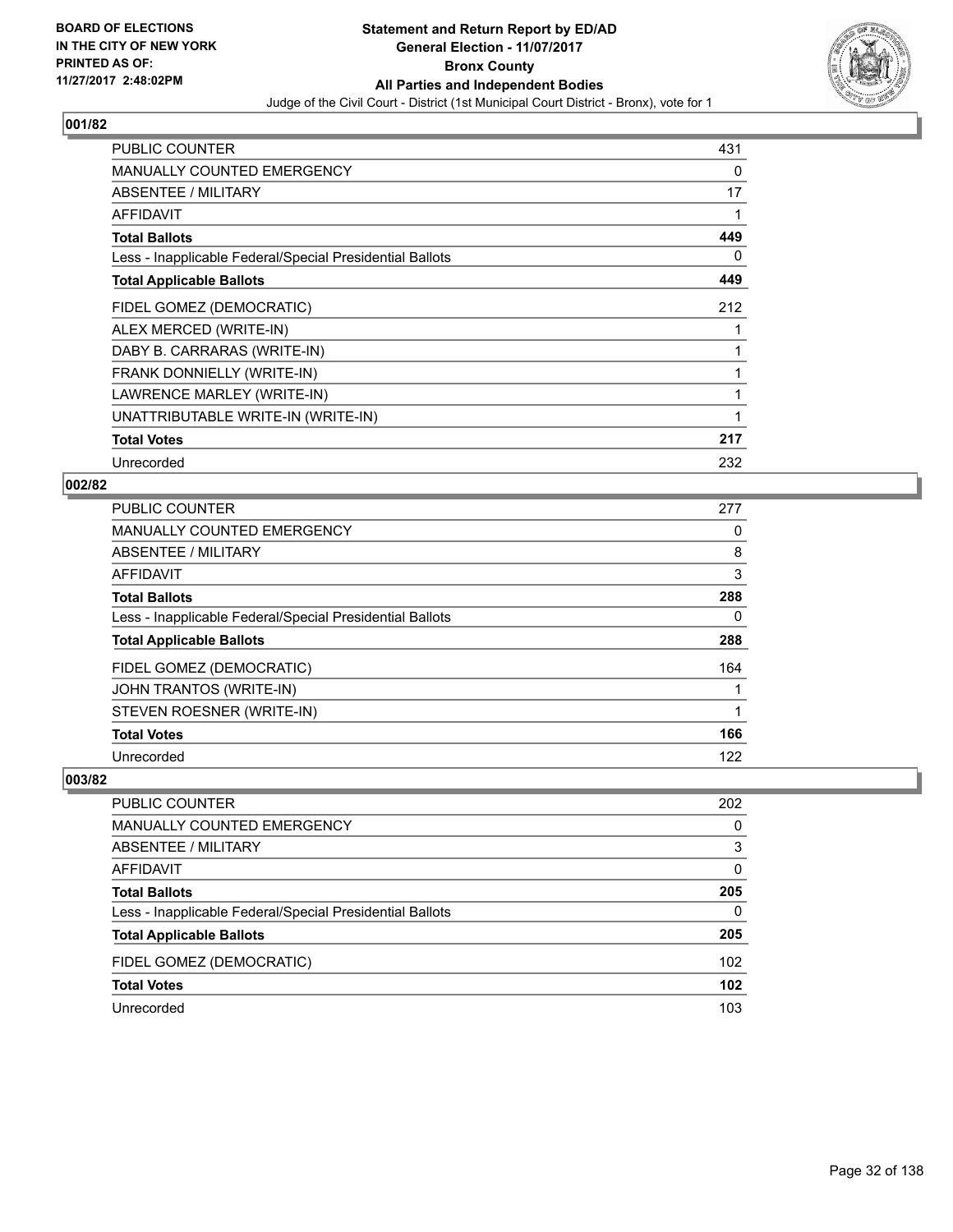

| PUBLIC COUNTER                                           | 318 |
|----------------------------------------------------------|-----|
| <b>MANUALLY COUNTED EMERGENCY</b>                        | 0   |
| ABSENTEE / MILITARY                                      | 10  |
| AFFIDAVIT                                                | 0   |
| <b>Total Ballots</b>                                     | 328 |
| Less - Inapplicable Federal/Special Presidential Ballots | 0   |
| <b>Total Applicable Ballots</b>                          | 328 |
| FIDEL GOMEZ (DEMOCRATIC)                                 | 183 |
| <b>Total Votes</b>                                       | 183 |
| Unrecorded                                               | 145 |

#### **005/82**

| <b>PUBLIC COUNTER</b>                                    | 351      |
|----------------------------------------------------------|----------|
| <b>MANUALLY COUNTED EMERGENCY</b>                        | 0        |
| ABSENTEE / MILITARY                                      | 3        |
| AFFIDAVIT                                                |          |
| <b>Total Ballots</b>                                     | 355      |
| Less - Inapplicable Federal/Special Presidential Ballots | $\Omega$ |
| <b>Total Applicable Ballots</b>                          | 355      |
| FIDEL GOMEZ (DEMOCRATIC)                                 | 199      |
| UNATTRIBUTABLE WRITE-IN (WRITE-IN)                       |          |
| <b>Total Votes</b>                                       | 200      |
| Unrecorded                                               | 155      |
|                                                          |          |

| <b>PUBLIC COUNTER</b>                                    | 222 |
|----------------------------------------------------------|-----|
| <b>MANUALLY COUNTED EMERGENCY</b>                        | 0   |
| ABSENTEE / MILITARY                                      | 5   |
| AFFIDAVIT                                                | 2   |
| <b>Total Ballots</b>                                     | 229 |
| Less - Inapplicable Federal/Special Presidential Ballots | 0   |
| <b>Total Applicable Ballots</b>                          | 229 |
| FIDEL GOMEZ (DEMOCRATIC)                                 | 132 |
| ESTEBAN ABREU (WRITE-IN)                                 |     |
| UNATTRIBUTABLE WRITE-IN (WRITE-IN)                       | 4   |
| <b>Total Votes</b>                                       | 137 |
| Unrecorded                                               | 92  |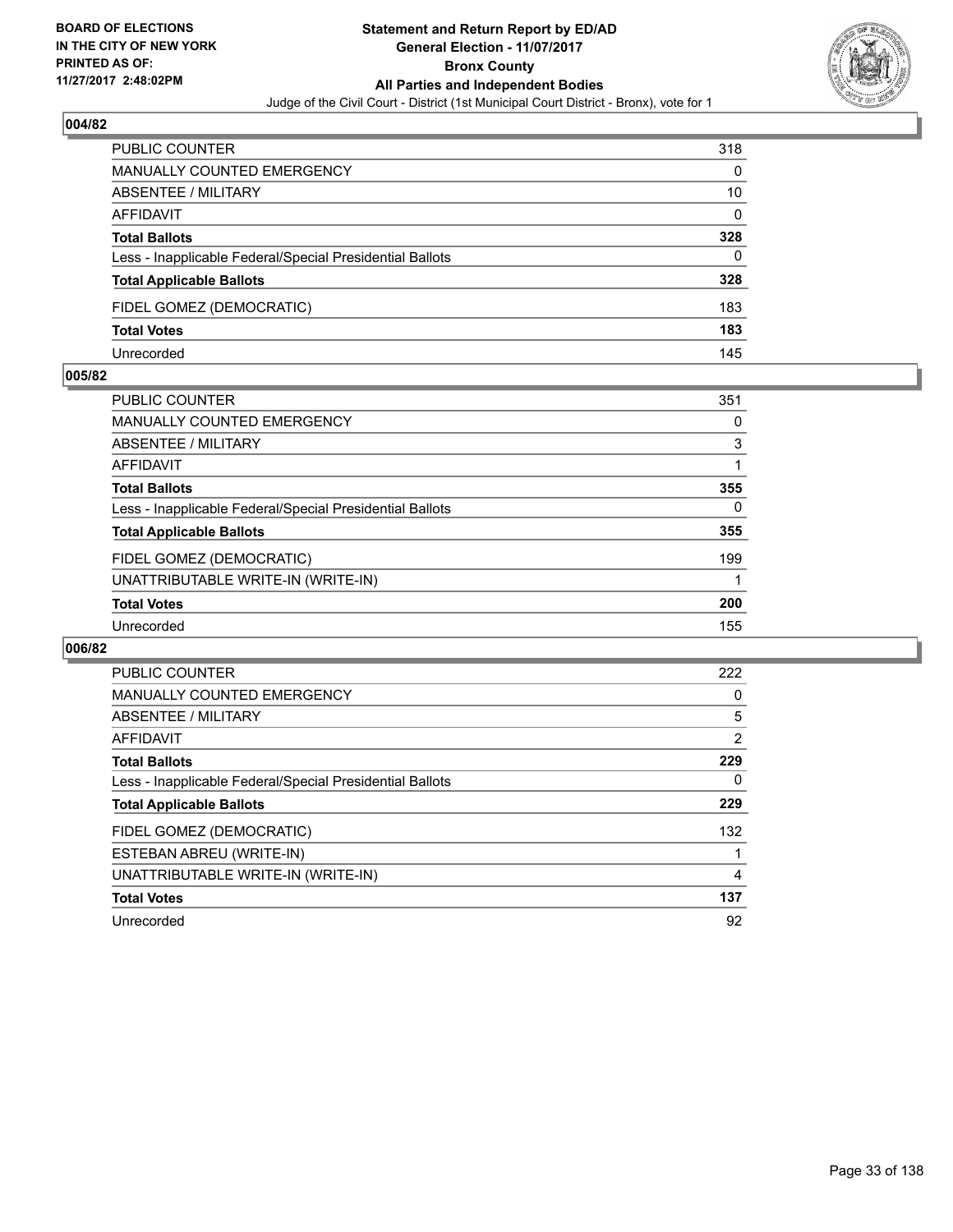

| <b>PUBLIC COUNTER</b>                                    | 255 |
|----------------------------------------------------------|-----|
| <b>MANUALLY COUNTED EMERGENCY</b>                        | 0   |
| ABSENTEE / MILITARY                                      | 3   |
| AFFIDAVIT                                                | 0   |
| <b>Total Ballots</b>                                     | 258 |
| Less - Inapplicable Federal/Special Presidential Ballots | 0   |
| <b>Total Applicable Ballots</b>                          | 258 |
| FIDEL GOMEZ (DEMOCRATIC)                                 | 166 |
| MICHAEL RYAN (WRITE-IN)                                  |     |
| UNATTRIBUTABLE WRITE-IN (WRITE-IN)                       |     |
| <b>Total Votes</b>                                       | 168 |
| Unrecorded                                               | 90  |

#### **008/82**

| <b>PUBLIC COUNTER</b>                                    | 246 |
|----------------------------------------------------------|-----|
| <b>MANUALLY COUNTED EMERGENCY</b>                        | 0   |
| ABSENTEE / MILITARY                                      | 5   |
| <b>AFFIDAVIT</b>                                         |     |
| <b>Total Ballots</b>                                     | 252 |
| Less - Inapplicable Federal/Special Presidential Ballots | 0   |
| <b>Total Applicable Ballots</b>                          | 252 |
| FIDEL GOMEZ (DEMOCRATIC)                                 | 203 |
| BILL MURRAY (WRITE-IN)                                   |     |
| GIBERTO ROSARIO (WRITE-IN)                               |     |
| <b>Total Votes</b>                                       | 205 |
| Unrecorded                                               | 47  |

| <b>PUBLIC COUNTER</b>                                    | 290 |
|----------------------------------------------------------|-----|
| MANUALLY COUNTED EMERGENCY                               | 0   |
| ABSENTEE / MILITARY                                      | 3   |
| AFFIDAVIT                                                | 3   |
| <b>Total Ballots</b>                                     | 296 |
| Less - Inapplicable Federal/Special Presidential Ballots | 0   |
| <b>Total Applicable Ballots</b>                          | 296 |
| FIDEL GOMEZ (DEMOCRATIC)                                 | 195 |
| <b>Total Votes</b>                                       | 195 |
| Unrecorded                                               | 101 |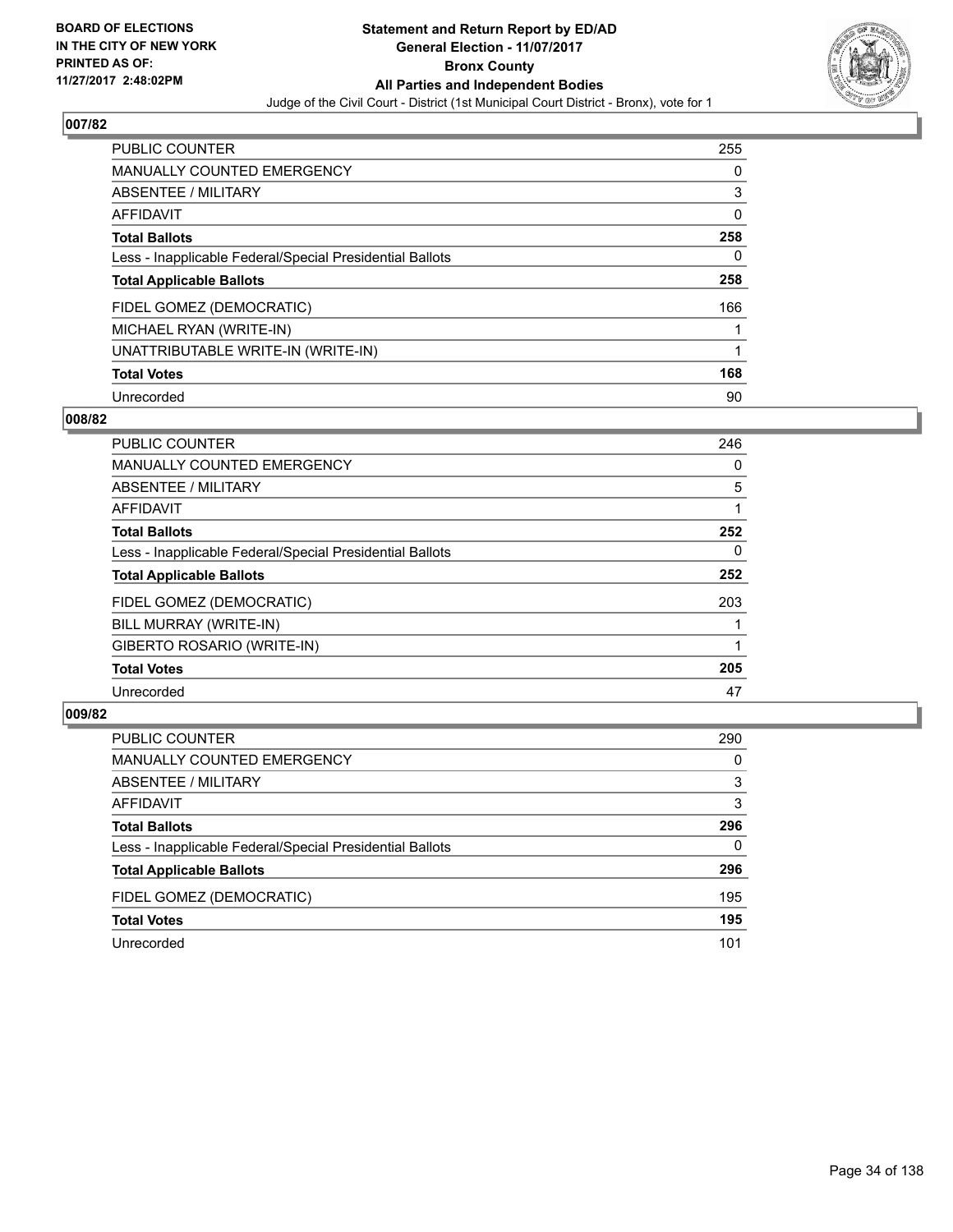

| <b>PUBLIC COUNTER</b>                                    | 234 |
|----------------------------------------------------------|-----|
| <b>MANUALLY COUNTED EMERGENCY</b>                        | 0   |
| ABSENTEE / MILITARY                                      | 6   |
| AFFIDAVIT                                                | 3   |
| <b>Total Ballots</b>                                     | 243 |
| Less - Inapplicable Federal/Special Presidential Ballots | 0   |
| <b>Total Applicable Ballots</b>                          | 243 |
| FIDEL GOMEZ (DEMOCRATIC)                                 | 173 |
| <b>Total Votes</b>                                       | 173 |
| Unrecorded                                               | 70  |

#### **011/82**

| PUBLIC COUNTER                                           | 219 |
|----------------------------------------------------------|-----|
| <b>MANUALLY COUNTED EMERGENCY</b>                        | 0   |
| ABSENTEE / MILITARY                                      | 6   |
| AFFIDAVIT                                                | 2   |
| <b>Total Ballots</b>                                     | 227 |
| Less - Inapplicable Federal/Special Presidential Ballots | 0   |
| <b>Total Applicable Ballots</b>                          | 227 |
| FIDEL GOMEZ (DEMOCRATIC)                                 | 150 |
| <b>Total Votes</b>                                       | 150 |
| Unrecorded                                               | 77  |
|                                                          |     |

# **012/82**

| <b>PUBLIC COUNTER</b>                                    | 126 |
|----------------------------------------------------------|-----|
| MANUALLY COUNTED EMERGENCY                               | 0   |
| ABSENTEE / MILITARY                                      | 6   |
| AFFIDAVIT                                                |     |
| <b>Total Ballots</b>                                     | 133 |
| Less - Inapplicable Federal/Special Presidential Ballots | 0   |
| <b>Total Applicable Ballots</b>                          | 133 |
| FIDEL GOMEZ (DEMOCRATIC)                                 | 92  |
| <b>Total Votes</b>                                       | 92  |
| Unrecorded                                               | 41  |

| <b>PUBLIC COUNTER</b>                                    | 145 |
|----------------------------------------------------------|-----|
| MANUALLY COUNTED EMERGENCY                               | 0   |
| ABSENTEE / MILITARY                                      | 3   |
| AFFIDAVIT                                                |     |
| <b>Total Ballots</b>                                     | 149 |
| Less - Inapplicable Federal/Special Presidential Ballots | 0   |
| <b>Total Applicable Ballots</b>                          | 149 |
| FIDEL GOMEZ (DEMOCRATIC)                                 | 115 |
| <b>Total Votes</b>                                       | 115 |
| Unrecorded                                               | 34  |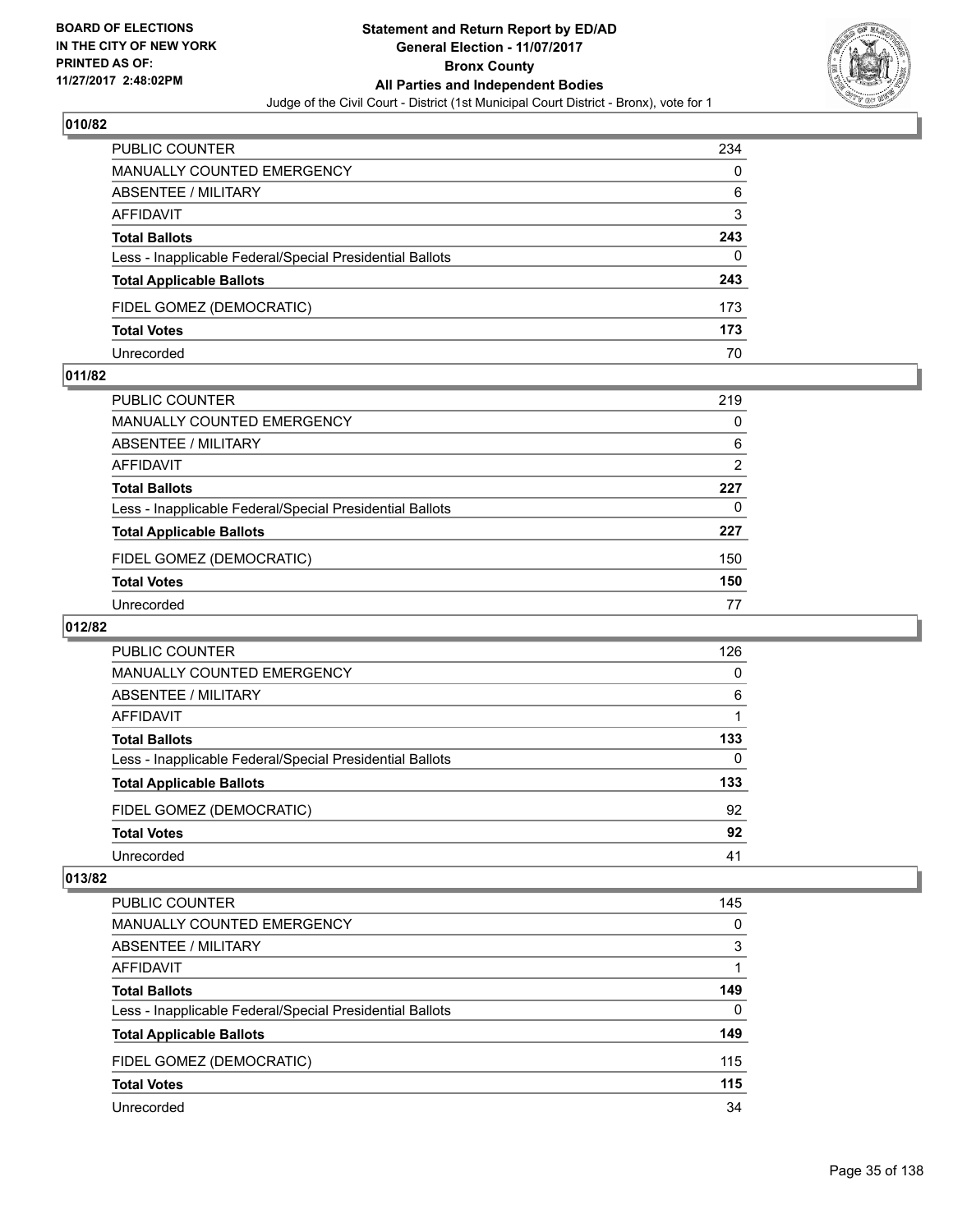

| PUBLIC COUNTER                                           | 66 |
|----------------------------------------------------------|----|
| <b>MANUALLY COUNTED EMERGENCY</b>                        | 0  |
| ABSENTEE / MILITARY                                      | 2  |
| AFFIDAVIT                                                | 0  |
| <b>Total Ballots</b>                                     | 68 |
| Less - Inapplicable Federal/Special Presidential Ballots | 0  |
| <b>Total Applicable Ballots</b>                          | 68 |
| FIDEL GOMEZ (DEMOCRATIC)                                 | 51 |
| <b>Total Votes</b>                                       | 51 |
| Unrecorded                                               | 17 |

#### **015/82**

| PUBLIC COUNTER                                           | 227 |
|----------------------------------------------------------|-----|
| <b>MANUALLY COUNTED EMERGENCY</b>                        | 0   |
| ABSENTEE / MILITARY                                      | 8   |
| AFFIDAVIT                                                | 2   |
| <b>Total Ballots</b>                                     | 237 |
| Less - Inapplicable Federal/Special Presidential Ballots | 0   |
| <b>Total Applicable Ballots</b>                          | 237 |
| FIDEL GOMEZ (DEMOCRATIC)                                 | 178 |
| <b>Total Votes</b>                                       | 178 |
| Unrecorded                                               | 59  |
|                                                          |     |

# **016/82**

| <b>PUBLIC COUNTER</b>                                    | 231 |
|----------------------------------------------------------|-----|
| <b>MANUALLY COUNTED EMERGENCY</b>                        | 0   |
| ABSENTEE / MILITARY                                      | 8   |
| AFFIDAVIT                                                | 7   |
| <b>Total Ballots</b>                                     | 246 |
| Less - Inapplicable Federal/Special Presidential Ballots | 0   |
| <b>Total Applicable Ballots</b>                          | 246 |
| FIDEL GOMEZ (DEMOCRATIC)                                 | 170 |
| <b>Total Votes</b>                                       | 170 |
| Unrecorded                                               | 76  |

| <b>PUBLIC COUNTER</b>                                    | 232 |
|----------------------------------------------------------|-----|
| MANUALLY COUNTED EMERGENCY                               | 0   |
| <b>ABSENTEE / MILITARY</b>                               | 15  |
| AFFIDAVIT                                                |     |
| <b>Total Ballots</b>                                     | 248 |
| Less - Inapplicable Federal/Special Presidential Ballots | 0   |
| <b>Total Applicable Ballots</b>                          | 248 |
| FIDEL GOMEZ (DEMOCRATIC)                                 | 165 |
| <b>Total Votes</b>                                       | 165 |
| Unrecorded                                               | 83  |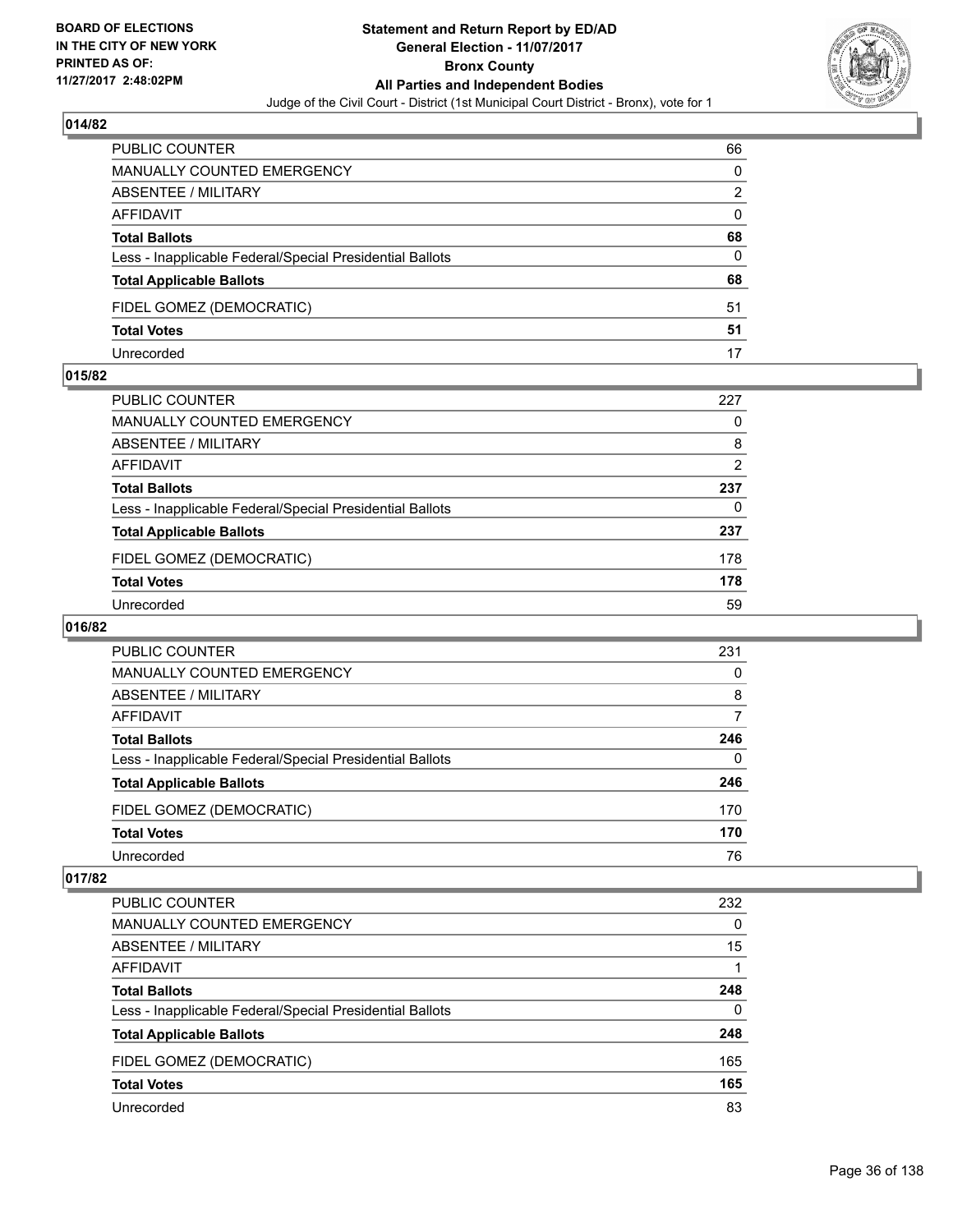

| <b>PUBLIC COUNTER</b>                                    | 117 |
|----------------------------------------------------------|-----|
| MANUALLY COUNTED EMERGENCY                               | 0   |
| ABSENTEE / MILITARY                                      | 3   |
| AFFIDAVIT                                                | 6   |
| <b>Total Ballots</b>                                     | 126 |
| Less - Inapplicable Federal/Special Presidential Ballots | 0   |
| <b>Total Applicable Ballots</b>                          | 126 |
| FIDEL GOMEZ (DEMOCRATIC)                                 | 90  |
| <b>Total Votes</b>                                       | 90  |
| Unrecorded                                               | 36  |

#### **019/82**

| <b>PUBLIC COUNTER</b>                                    | 162 |
|----------------------------------------------------------|-----|
| <b>MANUALLY COUNTED EMERGENCY</b>                        | 0   |
| ABSENTEE / MILITARY                                      | 4   |
| AFFIDAVIT                                                | 2   |
| <b>Total Ballots</b>                                     | 168 |
| Less - Inapplicable Federal/Special Presidential Ballots | 0   |
| <b>Total Applicable Ballots</b>                          | 168 |
| FIDEL GOMEZ (DEMOCRATIC)                                 | 105 |
| UNATTRIBUTABLE WRITE-IN (WRITE-IN)                       |     |
| <b>Total Votes</b>                                       | 106 |
| Unrecorded                                               | 62  |
|                                                          |     |

| <b>PUBLIC COUNTER</b>                                    | 234      |
|----------------------------------------------------------|----------|
| <b>MANUALLY COUNTED EMERGENCY</b>                        | $\Omega$ |
| ABSENTEE / MILITARY                                      | 4        |
| AFFIDAVIT                                                | 5        |
| <b>Total Ballots</b>                                     | 243      |
| Less - Inapplicable Federal/Special Presidential Ballots | 0        |
| <b>Total Applicable Ballots</b>                          | 243      |
| FIDEL GOMEZ (DEMOCRATIC)                                 | 141      |
| <b>Total Votes</b>                                       | 141      |
| Unrecorded                                               | 102      |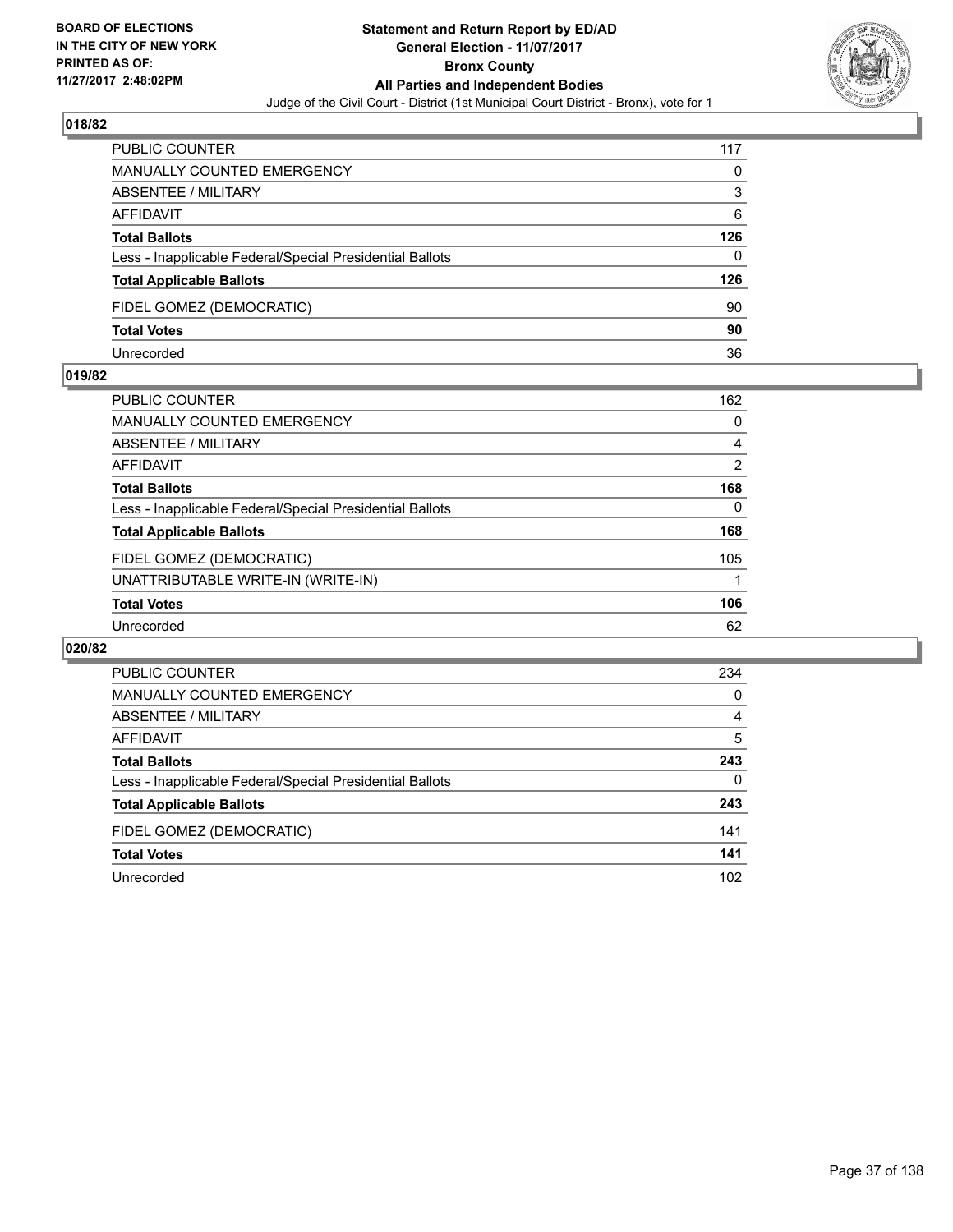

| <b>PUBLIC COUNTER</b>                                    | 142 |
|----------------------------------------------------------|-----|
| <b>MANUALLY COUNTED EMERGENCY</b>                        | 0   |
| ABSENTEE / MILITARY                                      |     |
| <b>AFFIDAVIT</b>                                         | 0   |
| <b>Total Ballots</b>                                     | 143 |
| Less - Inapplicable Federal/Special Presidential Ballots | 0   |
| <b>Total Applicable Ballots</b>                          | 143 |
| FIDEL GOMEZ (DEMOCRATIC)                                 | 94  |
| DAVID STUART (WRITE-IN)                                  |     |
| UNATTRIBUTABLE WRITE-IN (WRITE-IN)                       | 4   |
| <b>Total Votes</b>                                       | 99  |
| Unrecorded                                               | 44  |

#### **022/82**

| <b>PUBLIC COUNTER</b>                                    | 217            |
|----------------------------------------------------------|----------------|
| <b>MANUALLY COUNTED EMERGENCY</b>                        | 0              |
| ABSENTEE / MILITARY                                      | $\overline{2}$ |
| <b>AFFIDAVIT</b>                                         | 6              |
| <b>Total Ballots</b>                                     | 225            |
| Less - Inapplicable Federal/Special Presidential Ballots | 0              |
| <b>Total Applicable Ballots</b>                          | 225            |
| FIDEL GOMEZ (DEMOCRATIC)                                 | 165            |
| ANTHONY LAZAROS (WRITE-IN)                               |                |
| UNATTRIBUTABLE WRITE-IN (WRITE-IN)                       |                |
| <b>Total Votes</b>                                       | 167            |
| Unrecorded                                               | 58             |

| <b>PUBLIC COUNTER</b>                                    | 176 |
|----------------------------------------------------------|-----|
| MANUALLY COUNTED EMERGENCY                               | 0   |
| ABSENTEE / MILITARY                                      | 0   |
| AFFIDAVIT                                                |     |
| <b>Total Ballots</b>                                     | 177 |
| Less - Inapplicable Federal/Special Presidential Ballots | 0   |
| <b>Total Applicable Ballots</b>                          | 177 |
| FIDEL GOMEZ (DEMOCRATIC)                                 | 139 |
| ALISON Y. TUITT (WRITE-IN)                               |     |
| <b>Total Votes</b>                                       | 140 |
| Unrecorded                                               | 37  |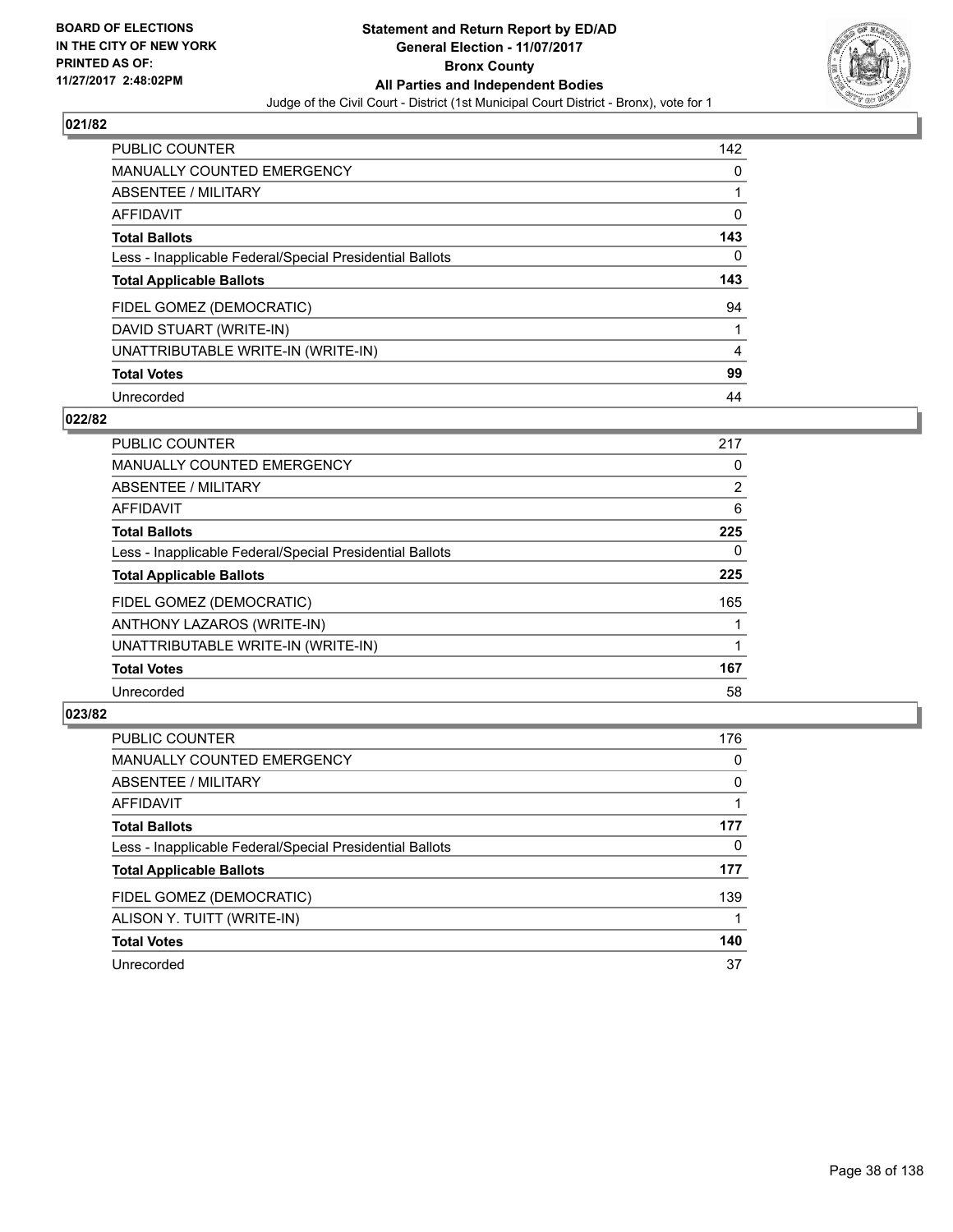

| <b>PUBLIC COUNTER</b>                                    | 208            |
|----------------------------------------------------------|----------------|
| <b>MANUALLY COUNTED EMERGENCY</b>                        | 0              |
| ABSENTEE / MILITARY                                      | $\overline{2}$ |
| AFFIDAVIT                                                | 4              |
| <b>Total Ballots</b>                                     | 214            |
| Less - Inapplicable Federal/Special Presidential Ballots | 0              |
| <b>Total Applicable Ballots</b>                          | 214            |
|                                                          |                |
| FIDEL GOMEZ (DEMOCRATIC)                                 | 134            |
| HECTOR GONZALEZ (WRITE-IN)                               |                |
| JOHN DOYLE (WRITE-IN)                                    |                |
| UNATTRIBUTABLE WRITE-IN (WRITE-IN)                       |                |
| YANNICK V. DALEY (WRITE-IN)                              |                |
| <b>Total Votes</b>                                       | 138            |

# **025/82**

| <b>PUBLIC COUNTER</b>                                    | 218 |
|----------------------------------------------------------|-----|
| <b>MANUALLY COUNTED EMERGENCY</b>                        | 0   |
| ABSENTEE / MILITARY                                      | 4   |
| <b>AFFIDAVIT</b>                                         | 0   |
| <b>Total Ballots</b>                                     | 222 |
| Less - Inapplicable Federal/Special Presidential Ballots | 0   |
| <b>Total Applicable Ballots</b>                          | 222 |
| FIDEL GOMEZ (DEMOCRATIC)                                 | 145 |
| CATHERINE ZIEGLER (WRITE-IN)                             |     |
| <b>GAIL SINGER (WRITE-IN)</b>                            |     |
| <b>Total Votes</b>                                       | 147 |
| Unrecorded                                               | 75  |

| <b>Total Votes</b>                                       | 0 |
|----------------------------------------------------------|---|
| FIDEL GOMEZ (DEMOCRATIC)                                 | 0 |
| <b>Total Applicable Ballots</b>                          | 0 |
| Less - Inapplicable Federal/Special Presidential Ballots | 0 |
| <b>Total Ballots</b>                                     | 0 |
| <b>AFFIDAVIT</b>                                         | 0 |
| ABSENTEE / MILITARY                                      | 0 |
| <b>MANUALLY COUNTED EMERGENCY</b>                        | 0 |
| PUBLIC COUNTER                                           | 0 |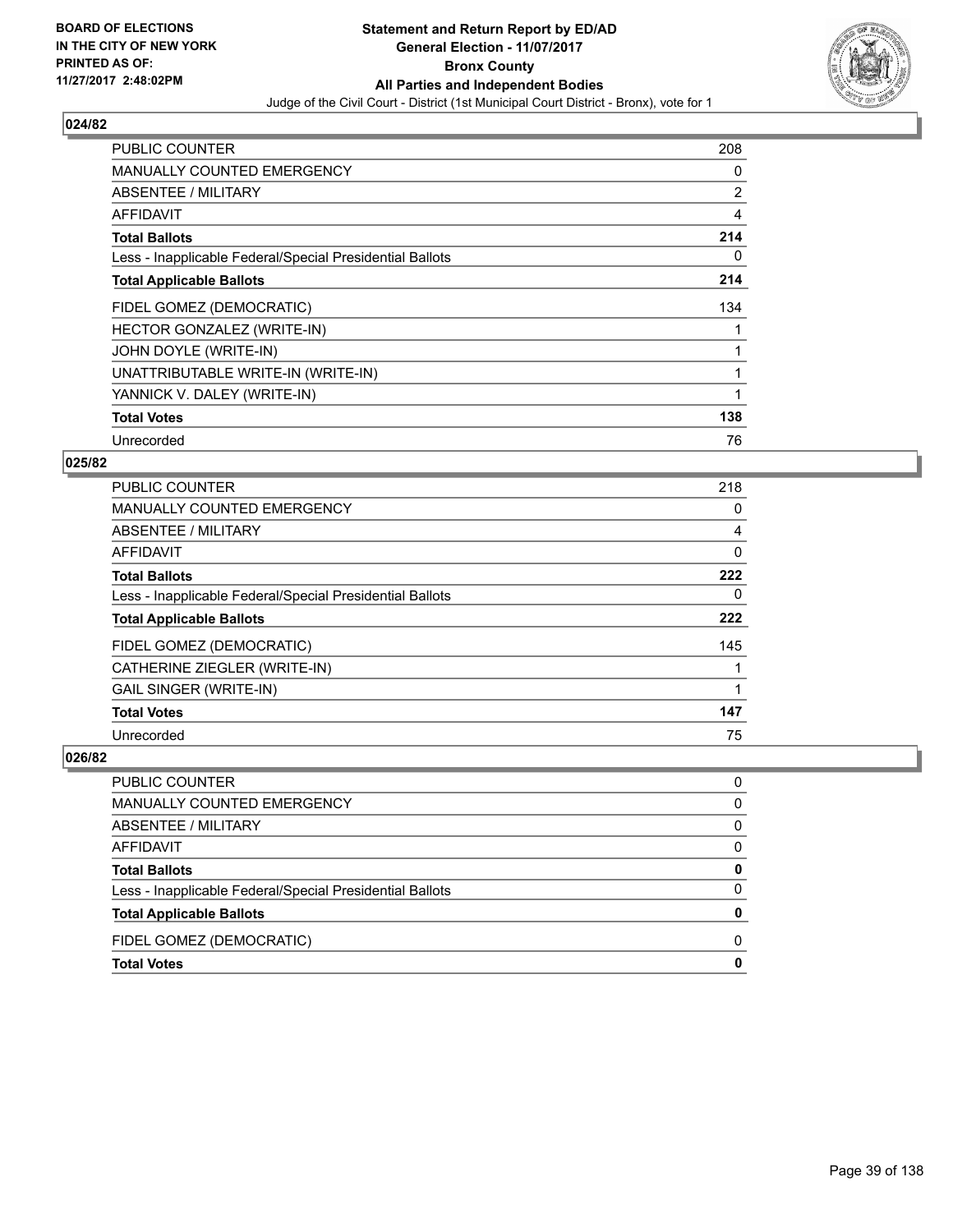

| PUBLIC COUNTER                                           | 102              |
|----------------------------------------------------------|------------------|
| <b>MANUALLY COUNTED EMERGENCY</b>                        | 0                |
| <b>ABSENTEE / MILITARY</b>                               | 0                |
| AFFIDAVIT                                                | 0                |
| <b>Total Ballots</b>                                     | 102              |
| Less - Inapplicable Federal/Special Presidential Ballots | 0                |
| <b>Total Applicable Ballots</b>                          | 102 <sub>2</sub> |
| FIDEL GOMEZ (DEMOCRATIC)                                 | 80               |
| <b>Total Votes</b>                                       | 80               |
| Unrecorded                                               | 22               |

#### **028/82**

| PUBLIC COUNTER                                           | 157 |
|----------------------------------------------------------|-----|
| <b>MANUALLY COUNTED EMERGENCY</b>                        | 0   |
| ABSENTEE / MILITARY                                      | 4   |
| AFFIDAVIT                                                | 4   |
| <b>Total Ballots</b>                                     | 165 |
| Less - Inapplicable Federal/Special Presidential Ballots | 0   |
| <b>Total Applicable Ballots</b>                          | 165 |
| FIDEL GOMEZ (DEMOCRATIC)                                 | 131 |
| UNATTRIBUTABLE WRITE-IN (WRITE-IN)                       |     |
| <b>Total Votes</b>                                       | 132 |
| Unrecorded                                               | 33  |
|                                                          |     |

#### **029/82**

| <b>PUBLIC COUNTER</b>                                    | 36       |
|----------------------------------------------------------|----------|
| MANUALLY COUNTED EMERGENCY                               | $\Omega$ |
| ABSENTEE / MILITARY                                      |          |
| AFFIDAVIT                                                |          |
| <b>Total Ballots</b>                                     | 38       |
| Less - Inapplicable Federal/Special Presidential Ballots | $\Omega$ |
| <b>Total Applicable Ballots</b>                          | 38       |
| FIDEL GOMEZ (DEMOCRATIC)                                 | 28       |
| <b>Total Votes</b>                                       | 28       |
| Unrecorded                                               | 10       |

| <b>PUBLIC COUNTER</b>                                    | 184 |
|----------------------------------------------------------|-----|
| MANUALLY COUNTED EMERGENCY                               | 0   |
| ABSENTEE / MILITARY                                      |     |
| AFFIDAVIT                                                | 2   |
| <b>Total Ballots</b>                                     | 187 |
| Less - Inapplicable Federal/Special Presidential Ballots | 0   |
| <b>Total Applicable Ballots</b>                          | 187 |
| FIDEL GOMEZ (DEMOCRATIC)                                 | 141 |
| ROSA LUXEMBURG (WRITE-IN)                                |     |
| <b>Total Votes</b>                                       | 142 |
| Unrecorded                                               | 45  |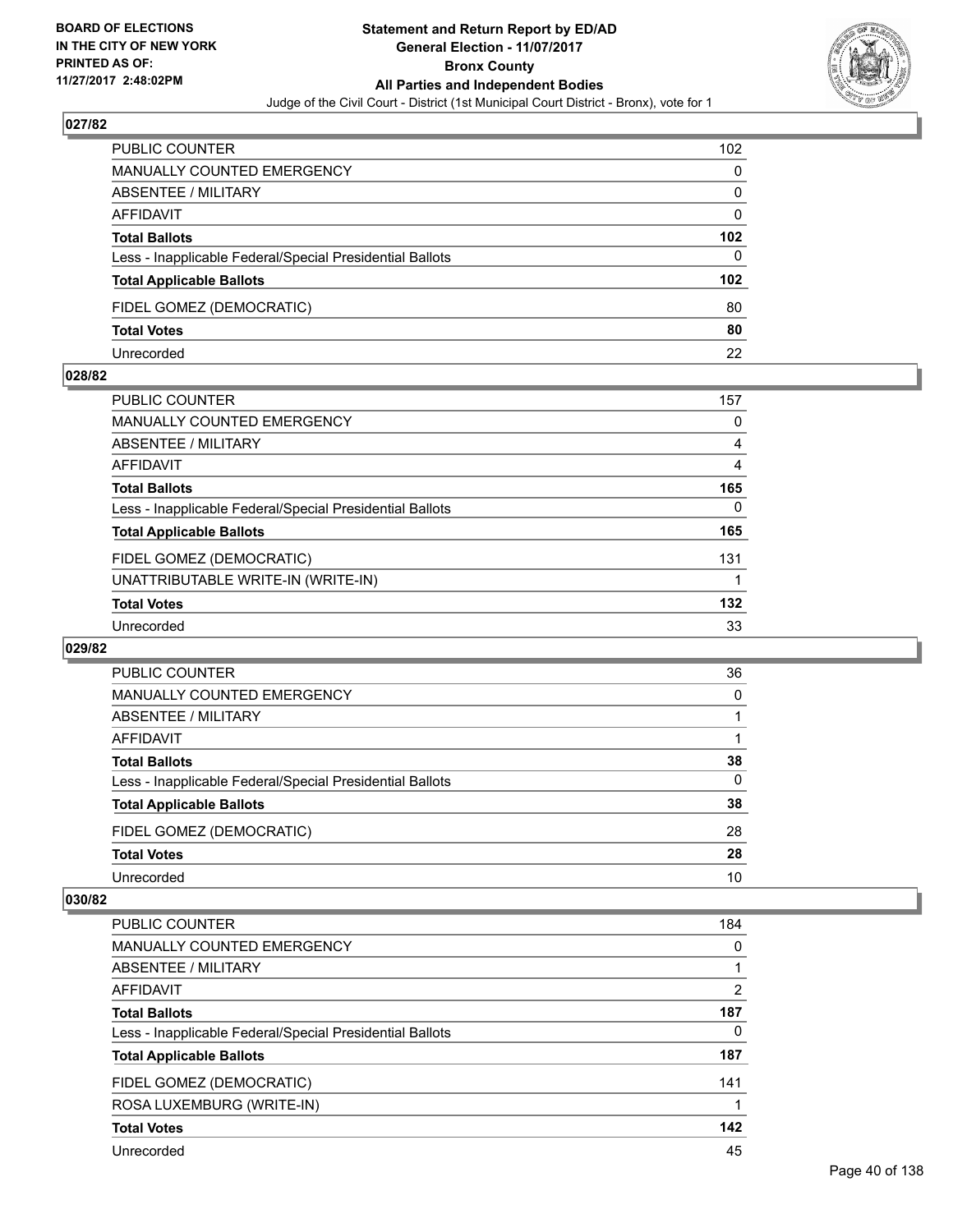

| <b>PUBLIC COUNTER</b>                                    | 236 |
|----------------------------------------------------------|-----|
| <b>MANUALLY COUNTED EMERGENCY</b>                        | 0   |
| ABSENTEE / MILITARY                                      | 3   |
| AFFIDAVIT                                                | 2   |
| <b>Total Ballots</b>                                     | 241 |
| Less - Inapplicable Federal/Special Presidential Ballots | 0   |
| <b>Total Applicable Ballots</b>                          | 241 |
| FIDEL GOMEZ (DEMOCRATIC)                                 | 200 |
| <b>BOB BACTUND (WRITE-IN)</b>                            |     |
| UNATTRIBUTABLE WRITE-IN (WRITE-IN)                       |     |
| <b>Total Votes</b>                                       | 202 |
| Unrecorded                                               | 39  |

#### **032/82**

| <b>PUBLIC COUNTER</b>                                    | 232 |
|----------------------------------------------------------|-----|
| <b>MANUALLY COUNTED EMERGENCY</b>                        | 0   |
| ABSENTEE / MILITARY                                      | 11  |
| <b>AFFIDAVIT</b>                                         |     |
| <b>Total Ballots</b>                                     | 244 |
| Less - Inapplicable Federal/Special Presidential Ballots | 0   |
| <b>Total Applicable Ballots</b>                          | 244 |
| FIDEL GOMEZ (DEMOCRATIC)                                 | 144 |
| ASHLEY MANOW (WRITE-IN)                                  |     |
| <b>Total Votes</b>                                       | 145 |
| Unrecorded                                               | 99  |

| <b>PUBLIC COUNTER</b>                                    | 235 |
|----------------------------------------------------------|-----|
| <b>MANUALLY COUNTED EMERGENCY</b>                        | 0   |
| <b>ABSENTEE / MILITARY</b>                               | 7   |
| AFFIDAVIT                                                | 3   |
| <b>Total Ballots</b>                                     | 245 |
| Less - Inapplicable Federal/Special Presidential Ballots | 0   |
| <b>Total Applicable Ballots</b>                          | 245 |
| FIDEL GOMEZ (DEMOCRATIC)                                 | 137 |
| HARRY DEHLER (WRITE-IN)                                  |     |
| JOHN MEOLA (WRITE-IN)                                    |     |
| <b>MARTHA KATECHIS (WRITE-IN)</b>                        |     |
| RAFAEL SANINO (WRITE-IN)                                 |     |
| <b>Total Votes</b>                                       | 141 |
| Unrecorded                                               | 104 |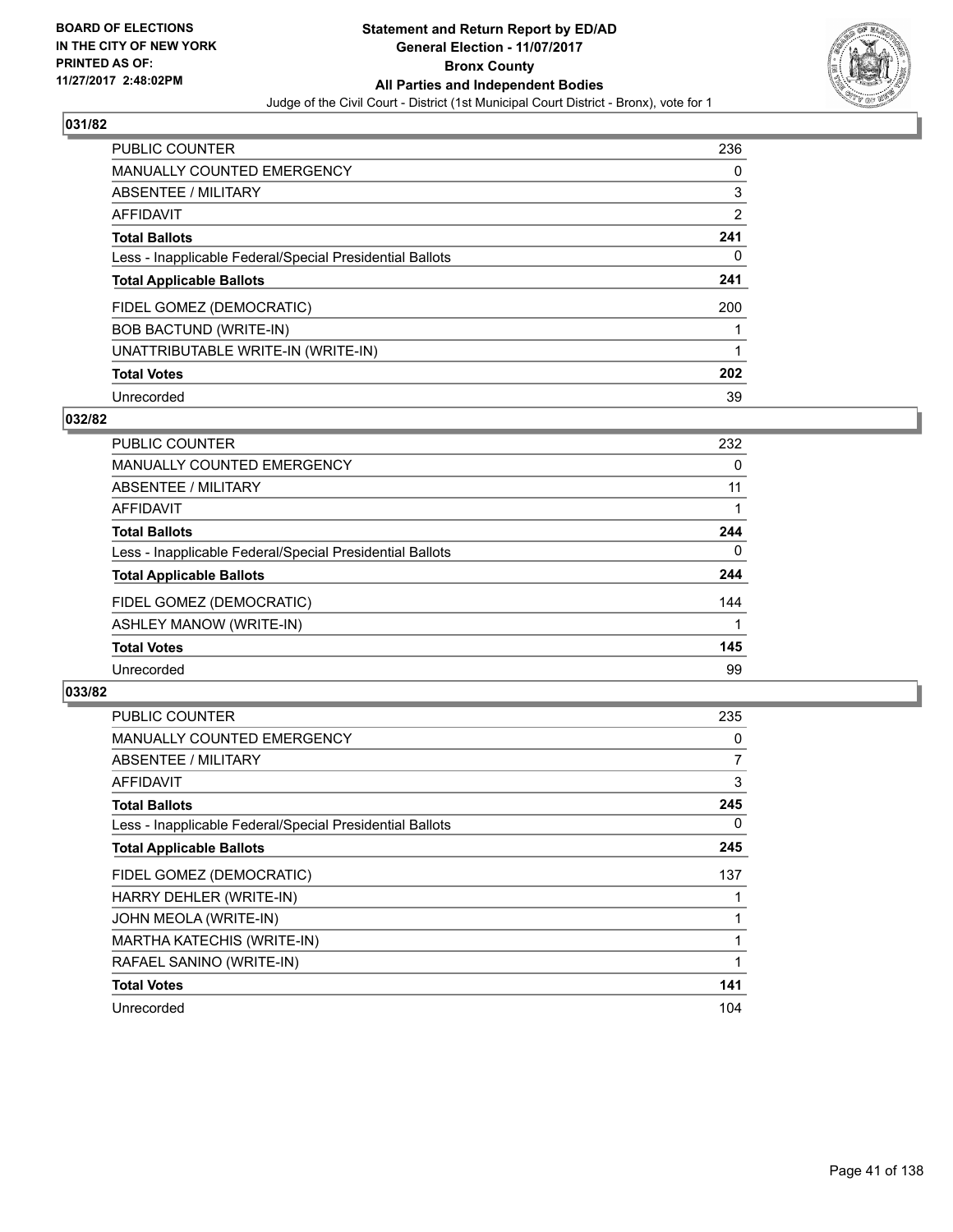

| <b>PUBLIC COUNTER</b>                                    | 163 |
|----------------------------------------------------------|-----|
| MANUALLY COUNTED EMERGENCY                               | 0   |
| <b>ABSENTEE / MILITARY</b>                               | 2   |
| AFFIDAVIT                                                | 3   |
| <b>Total Ballots</b>                                     | 168 |
| Less - Inapplicable Federal/Special Presidential Ballots | 0   |
| <b>Total Applicable Ballots</b>                          | 168 |
| FIDEL GOMEZ (DEMOCRATIC)                                 | 99  |
| <b>Total Votes</b>                                       | 99  |
| Unrecorded                                               | 69  |

#### **035/82**

| PUBLIC COUNTER                                           | 276 |
|----------------------------------------------------------|-----|
| <b>MANUALLY COUNTED EMERGENCY</b>                        | 0   |
| ABSENTEE / MILITARY                                      | 3   |
| <b>AFFIDAVIT</b>                                         | 6   |
| <b>Total Ballots</b>                                     | 285 |
| Less - Inapplicable Federal/Special Presidential Ballots | 0   |
| <b>Total Applicable Ballots</b>                          | 285 |
| FIDEL GOMEZ (DEMOCRATIC)                                 | 167 |
| <b>Total Votes</b>                                       | 167 |
| Unrecorded                                               | 118 |

# **036/82**

| <b>PUBLIC COUNTER</b>                                    | 293      |
|----------------------------------------------------------|----------|
| <b>MANUALLY COUNTED EMERGENCY</b>                        | 0        |
| ABSENTEE / MILITARY                                      | 11       |
| <b>AFFIDAVIT</b>                                         | 4        |
| <b>Total Ballots</b>                                     | 308      |
| Less - Inapplicable Federal/Special Presidential Ballots | $\Omega$ |
| <b>Total Applicable Ballots</b>                          | 308      |
| FIDEL GOMEZ (DEMOCRATIC)                                 | 186      |
| ARTHUR GALLAGER (WRITE-IN)                               |          |
| RALPH T. ARCHER (WRITE-IN)                               |          |
| <b>Total Votes</b>                                       | 188      |
| Unrecorded                                               | 120      |

| <b>PUBLIC COUNTER</b>                                    | 222 |
|----------------------------------------------------------|-----|
| MANUALLY COUNTED EMERGENCY                               | 0   |
| ABSENTEE / MILITARY                                      | 3   |
| AFFIDAVIT                                                |     |
| <b>Total Ballots</b>                                     | 226 |
| Less - Inapplicable Federal/Special Presidential Ballots | 0   |
| <b>Total Applicable Ballots</b>                          | 226 |
| FIDEL GOMEZ (DEMOCRATIC)                                 | 142 |
| <b>Total Votes</b>                                       | 142 |
| Unrecorded                                               | 84  |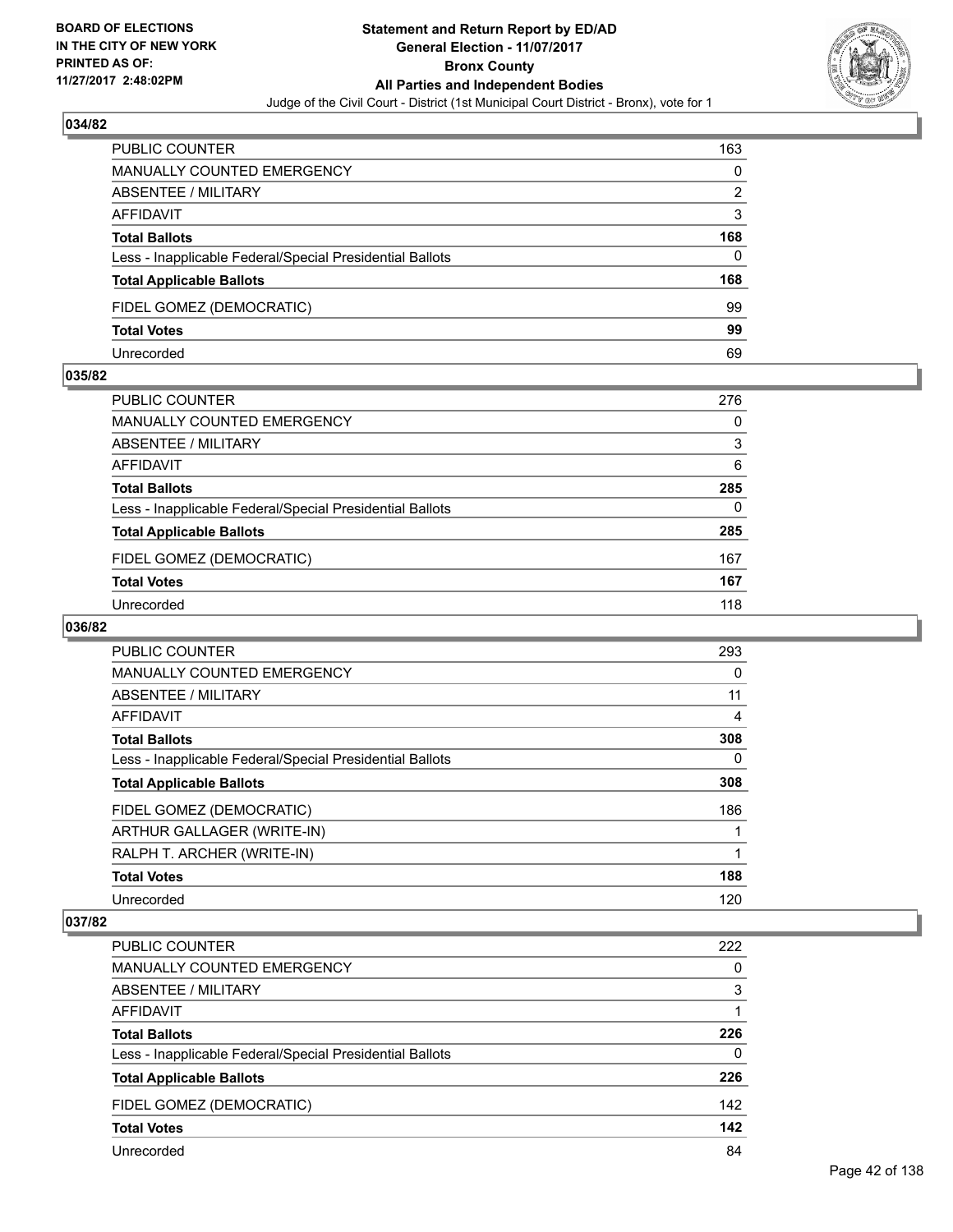

| PUBLIC COUNTER                                           | 255 |
|----------------------------------------------------------|-----|
| <b>MANUALLY COUNTED EMERGENCY</b>                        | 0   |
| <b>ABSENTEE / MILITARY</b>                               | 4   |
| <b>AFFIDAVIT</b>                                         | 5   |
| <b>Total Ballots</b>                                     | 264 |
| Less - Inapplicable Federal/Special Presidential Ballots | 0   |
| <b>Total Applicable Ballots</b>                          | 264 |
| FIDEL GOMEZ (DEMOCRATIC)                                 | 196 |
| UNATTRIBUTABLE WRITE-IN (WRITE-IN)                       |     |
| <b>Total Votes</b>                                       | 197 |
| Unrecorded                                               | 67  |

#### **039/82**

| <b>PUBLIC COUNTER</b>                                    | 177 |
|----------------------------------------------------------|-----|
| MANUALLY COUNTED EMERGENCY                               | 0   |
| ABSENTEE / MILITARY                                      | 5   |
| AFFIDAVIT                                                | 2   |
| <b>Total Ballots</b>                                     | 184 |
| Less - Inapplicable Federal/Special Presidential Ballots | 0   |
| <b>Total Applicable Ballots</b>                          | 184 |
| FIDEL GOMEZ (DEMOCRATIC)                                 | 116 |
| BENNY RIVERA (WRITE-IN)                                  |     |
| <b>Total Votes</b>                                       | 117 |
| Unrecorded                                               | 67  |

| <b>PUBLIC COUNTER</b>                                    | 227 |
|----------------------------------------------------------|-----|
| <b>MANUALLY COUNTED EMERGENCY</b>                        | 0   |
| ABSENTEE / MILITARY                                      | 5   |
| AFFIDAVIT                                                |     |
| <b>Total Ballots</b>                                     | 233 |
| Less - Inapplicable Federal/Special Presidential Ballots | 0   |
| <b>Total Applicable Ballots</b>                          | 233 |
| FIDEL GOMEZ (DEMOCRATIC)                                 | 121 |
| MATTIS JAMES (WRITE-IN)                                  |     |
| STEPHANIE ROX (WRITE-IN)                                 |     |
| <b>Total Votes</b>                                       | 123 |
| Unrecorded                                               | 110 |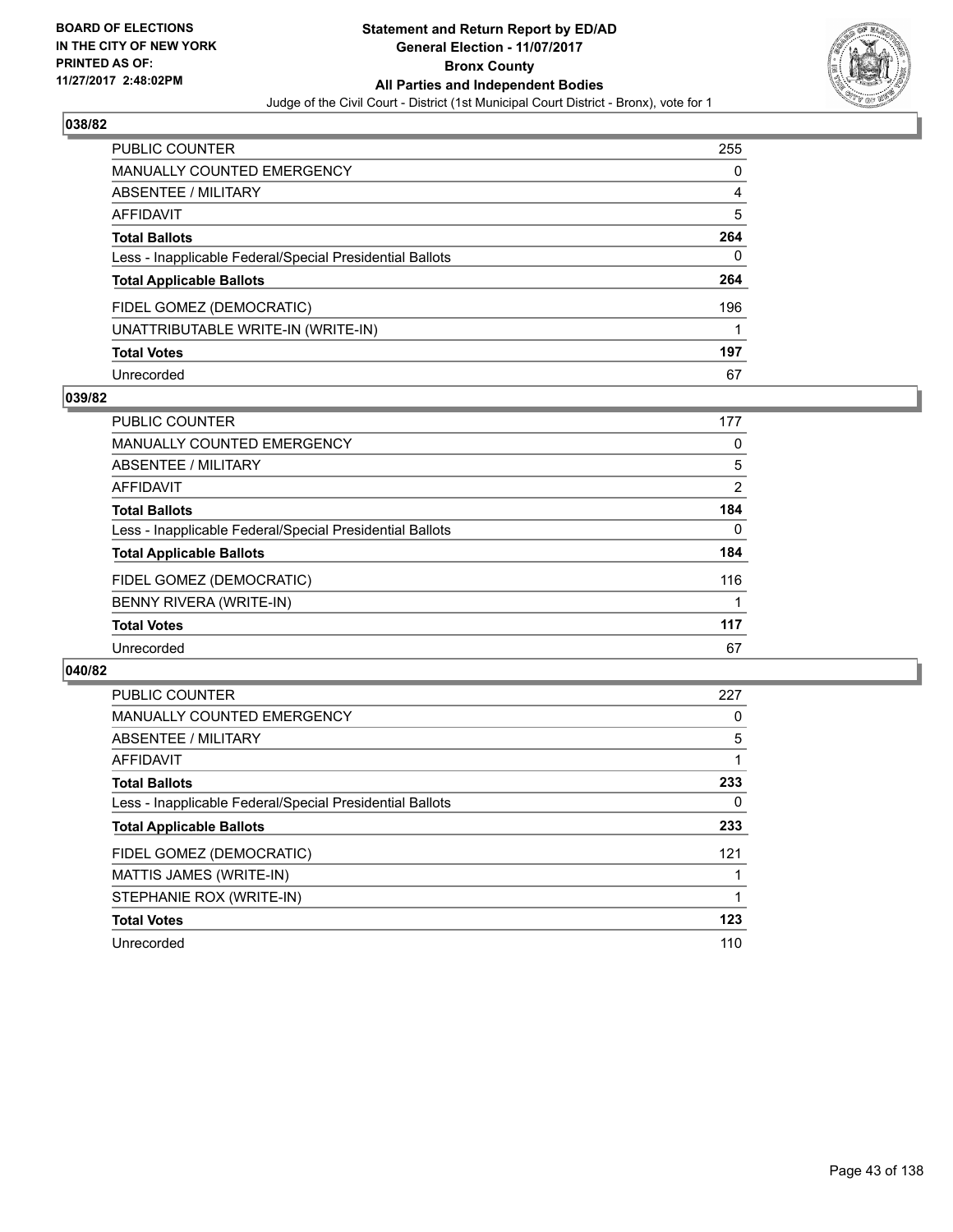

| <b>PUBLIC COUNTER</b>                                    | 277 |
|----------------------------------------------------------|-----|
| <b>MANUALLY COUNTED EMERGENCY</b>                        | 0   |
| ABSENTEE / MILITARY                                      | 4   |
| AFFIDAVIT                                                | 0   |
| <b>Total Ballots</b>                                     | 281 |
| Less - Inapplicable Federal/Special Presidential Ballots | 0   |
| <b>Total Applicable Ballots</b>                          | 281 |
| FIDEL GOMEZ (DEMOCRATIC)                                 | 133 |
| MICHAEL J. INCUNTAWAC (WRITE-IN)                         |     |
| UNATTRIBUTABLE WRITE-IN (WRITE-IN)                       |     |
| <b>Total Votes</b>                                       | 135 |
| Unrecorded                                               | 146 |

#### **042/82**

| <b>PUBLIC COUNTER</b>                                    | 154 |
|----------------------------------------------------------|-----|
| MANUALLY COUNTED EMERGENCY                               | 0   |
| ABSENTEE / MILITARY                                      | 4   |
| <b>AFFIDAVIT</b>                                         | 0   |
| <b>Total Ballots</b>                                     | 158 |
| Less - Inapplicable Federal/Special Presidential Ballots | 0   |
| <b>Total Applicable Ballots</b>                          | 158 |
| FIDEL GOMEZ (DEMOCRATIC)                                 | 69  |
| THOMAS MESSINA (WRITE-IN)                                |     |
| <b>Total Votes</b>                                       | 70  |
| Unrecorded                                               | 88  |

| <b>PUBLIC COUNTER</b>                                    | 247            |
|----------------------------------------------------------|----------------|
| <b>MANUALLY COUNTED EMERGENCY</b>                        | 0              |
| ABSENTEE / MILITARY                                      | $\overline{2}$ |
| AFFIDAVIT                                                | 4              |
| <b>Total Ballots</b>                                     | 253            |
| Less - Inapplicable Federal/Special Presidential Ballots | 0              |
| <b>Total Applicable Ballots</b>                          | 253            |
| FIDEL GOMEZ (DEMOCRATIC)                                 | 125            |
| CHRISTOPHER R.SUMMD (WRITE-IN)                           |                |
| DONALD TRUMP (WRITE-IN)                                  |                |
| UNATTRIBUTABLE WRITE-IN (WRITE-IN)                       | 2              |
| <b>Total Votes</b>                                       | 129            |
| Unrecorded                                               | 124            |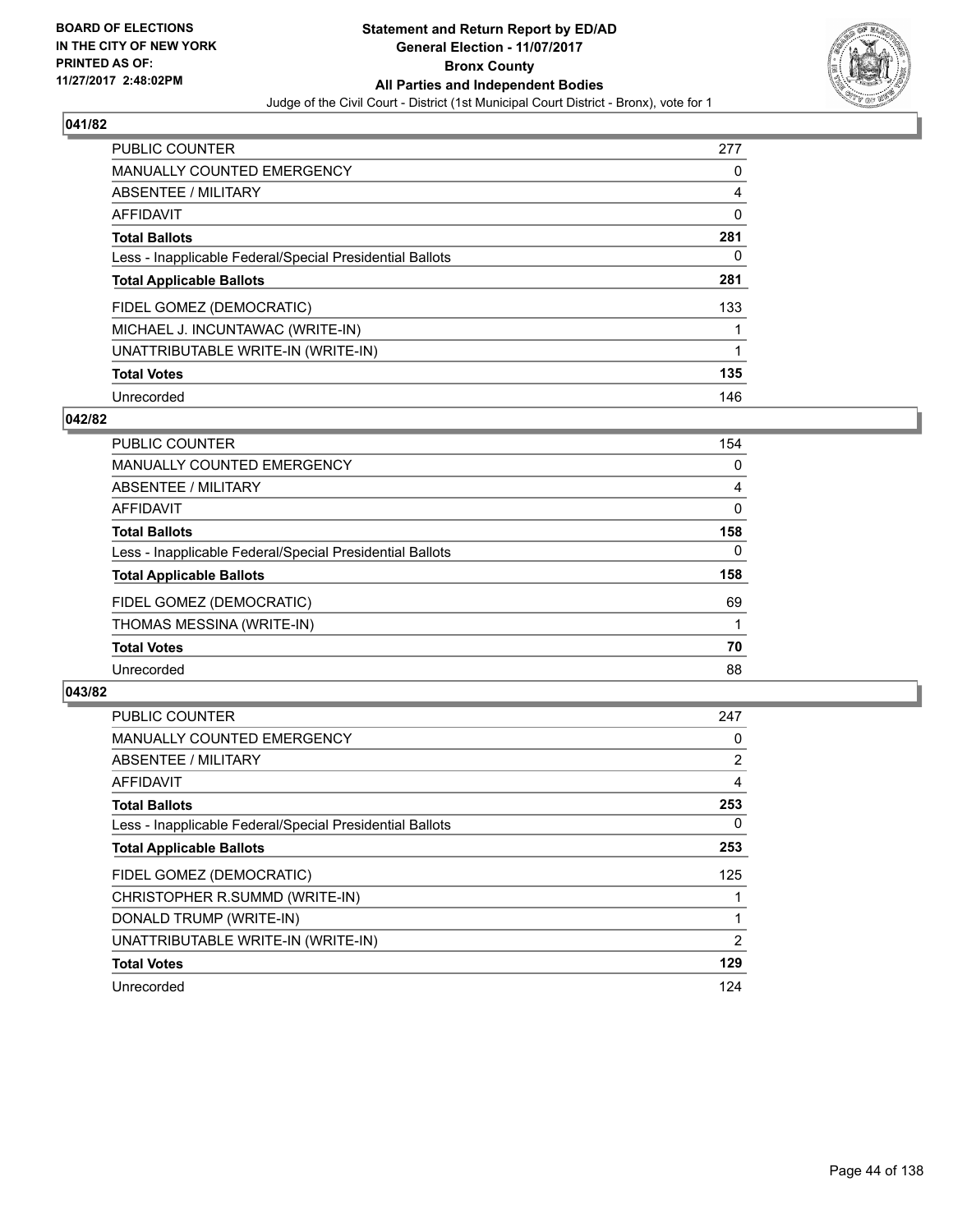

| PUBLIC COUNTER                                           | 253 |
|----------------------------------------------------------|-----|
| <b>MANUALLY COUNTED EMERGENCY</b>                        | 0   |
| ABSENTEE / MILITARY                                      | 8   |
| AFFIDAVIT                                                |     |
| <b>Total Ballots</b>                                     | 268 |
| Less - Inapplicable Federal/Special Presidential Ballots | 0   |
| <b>Total Applicable Ballots</b>                          | 268 |
| FIDEL GOMEZ (DEMOCRATIC)                                 | 139 |
| <b>JOHN SMITH (WRITE-IN)</b>                             |     |
| <b>Total Votes</b>                                       | 140 |
| Unrecorded                                               | 128 |

### **045/82**

| PUBLIC COUNTER                                           | 237 |
|----------------------------------------------------------|-----|
| <b>MANUALLY COUNTED EMERGENCY</b>                        | 0   |
| ABSENTEE / MILITARY                                      | 3   |
| AFFIDAVIT                                                | 6   |
| <b>Total Ballots</b>                                     | 246 |
| Less - Inapplicable Federal/Special Presidential Ballots | 0   |
| <b>Total Applicable Ballots</b>                          | 246 |
| FIDEL GOMEZ (DEMOCRATIC)                                 | 110 |
| FRED CASSARA (WRITE-IN)                                  |     |
| JOHN A. VARIO (WRITE-IN)                                 | 1   |
| LOU ROCCO (WRITE-IN)                                     | 1   |
| RONALD REAGAN (WRITE-IN)                                 | 1   |
| <b>Total Votes</b>                                       | 114 |
| Unrecorded                                               | 132 |

| <b>PUBLIC COUNTER</b>                                    | 269 |
|----------------------------------------------------------|-----|
| MANUALLY COUNTED EMERGENCY                               | 0   |
| ABSENTEE / MILITARY                                      | 8   |
| AFFIDAVIT                                                | 8   |
| <b>Total Ballots</b>                                     | 285 |
| Less - Inapplicable Federal/Special Presidential Ballots | 0   |
| <b>Total Applicable Ballots</b>                          | 285 |
| FIDEL GOMEZ (DEMOCRATIC)                                 | 129 |
| UNATTRIBUTABLE WRITE-IN (WRITE-IN)                       |     |
| <b>Total Votes</b>                                       | 130 |
| Unrecorded                                               | 155 |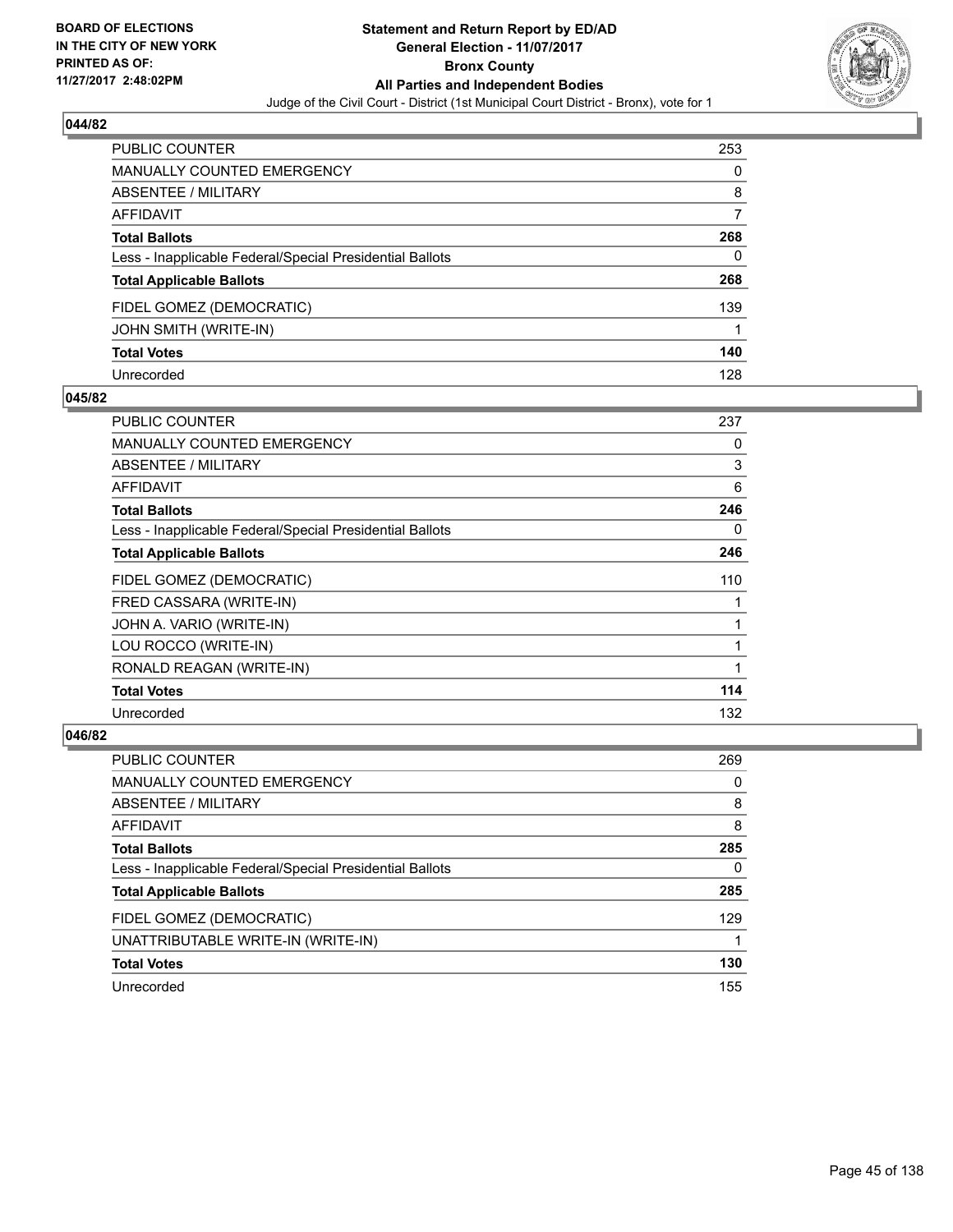

| <b>PUBLIC COUNTER</b>                                    | 253 |
|----------------------------------------------------------|-----|
| MANUALLY COUNTED EMERGENCY                               | 0   |
| ABSENTEE / MILITARY                                      | 3   |
| AFFIDAVIT                                                | 3   |
| <b>Total Ballots</b>                                     | 259 |
| Less - Inapplicable Federal/Special Presidential Ballots | 0   |
| <b>Total Applicable Ballots</b>                          | 259 |
| FIDEL GOMEZ (DEMOCRATIC)                                 | 133 |
| <b>Total Votes</b>                                       | 133 |
| Unrecorded                                               | 126 |

#### **048/82**

| PUBLIC COUNTER                                           | 268 |
|----------------------------------------------------------|-----|
| <b>MANUALLY COUNTED EMERGENCY</b>                        | 0   |
| ABSENTEE / MILITARY                                      | 9   |
| AFFIDAVIT                                                | 0   |
| <b>Total Ballots</b>                                     | 277 |
| Less - Inapplicable Federal/Special Presidential Ballots | 0   |
| <b>Total Applicable Ballots</b>                          | 277 |
| FIDEL GOMEZ (DEMOCRATIC)                                 | 147 |
| <b>Total Votes</b>                                       | 147 |
| Unrecorded                                               | 130 |
|                                                          |     |

# **049/82**

| <b>PUBLIC COUNTER</b>                                    | 342 |
|----------------------------------------------------------|-----|
| <b>MANUALLY COUNTED EMERGENCY</b>                        | 0   |
| ABSENTEE / MILITARY                                      | 13  |
| AFFIDAVIT                                                | 5   |
| <b>Total Ballots</b>                                     | 360 |
| Less - Inapplicable Federal/Special Presidential Ballots | 0   |
| <b>Total Applicable Ballots</b>                          | 360 |
| FIDEL GOMEZ (DEMOCRATIC)                                 | 155 |
| <b>Total Votes</b>                                       | 155 |
| Unrecorded                                               | 205 |

| PUBLIC COUNTER                                           | 182 |
|----------------------------------------------------------|-----|
| <b>MANUALLY COUNTED EMERGENCY</b>                        | 0   |
| <b>ABSENTEE / MILITARY</b>                               | 6   |
| AFFIDAVIT                                                | 3   |
| <b>Total Ballots</b>                                     | 191 |
| Less - Inapplicable Federal/Special Presidential Ballots | 0   |
| <b>Total Applicable Ballots</b>                          | 191 |
| FIDEL GOMEZ (DEMOCRATIC)                                 | 120 |
| UNATTRIBUTABLE WRITE-IN (WRITE-IN)                       |     |
| <b>Total Votes</b>                                       | 121 |
| Unrecorded                                               | 70  |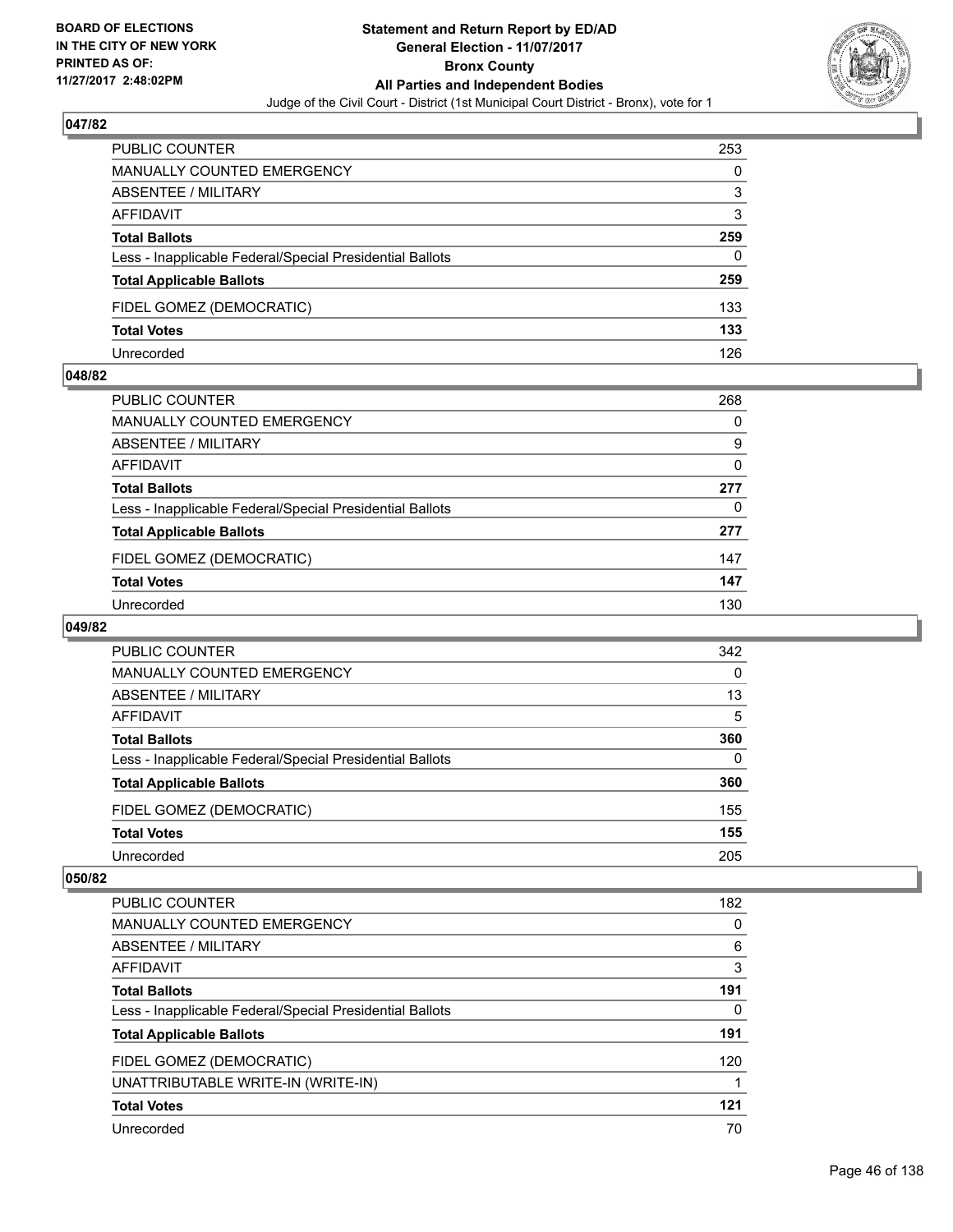

| <b>PUBLIC COUNTER</b>                                    | 237 |
|----------------------------------------------------------|-----|
| MANUALLY COUNTED EMERGENCY                               | 0   |
| <b>ABSENTEE / MILITARY</b>                               | 3   |
| AFFIDAVIT                                                | 4   |
| <b>Total Ballots</b>                                     | 244 |
| Less - Inapplicable Federal/Special Presidential Ballots | 0   |
| <b>Total Applicable Ballots</b>                          | 244 |
| FIDEL GOMEZ (DEMOCRATIC)                                 | 153 |
| <b>Total Votes</b>                                       | 153 |
| Unrecorded                                               | 91  |

#### **052/82**

| <b>PUBLIC COUNTER</b>                                    | 254      |
|----------------------------------------------------------|----------|
| MANUALLY COUNTED EMERGENCY                               | $\Omega$ |
| ABSENTEE / MILITARY                                      | 15       |
| AFFIDAVIT                                                | 3        |
| <b>Total Ballots</b>                                     | 272      |
| Less - Inapplicable Federal/Special Presidential Ballots | 0        |
| <b>Total Applicable Ballots</b>                          | 272      |
| FIDEL GOMEZ (DEMOCRATIC)                                 | 162      |
| <b>Total Votes</b>                                       | 162      |
| Unrecorded                                               | 110      |
|                                                          |          |

# **053/82**

| <b>PUBLIC COUNTER</b>                                    | 162 |
|----------------------------------------------------------|-----|
| MANUALLY COUNTED EMERGENCY                               | 0   |
| ABSENTEE / MILITARY                                      |     |
| AFFIDAVIT                                                |     |
| <b>Total Ballots</b>                                     | 164 |
| Less - Inapplicable Federal/Special Presidential Ballots | 0   |
| <b>Total Applicable Ballots</b>                          | 164 |
| FIDEL GOMEZ (DEMOCRATIC)                                 | 113 |
| <b>Total Votes</b>                                       | 113 |
| Unrecorded                                               | 51  |

| <b>PUBLIC COUNTER</b>                                    | 9 |
|----------------------------------------------------------|---|
| <b>MANUALLY COUNTED EMERGENCY</b>                        | 0 |
| ABSENTEE / MILITARY                                      | 0 |
| AFFIDAVIT                                                | 0 |
| <b>Total Ballots</b>                                     | 9 |
| Less - Inapplicable Federal/Special Presidential Ballots | 0 |
| <b>Total Applicable Ballots</b>                          | 9 |
| FIDEL GOMEZ (DEMOCRATIC)                                 | 8 |
| <b>Total Votes</b>                                       | 8 |
| Unrecorded                                               |   |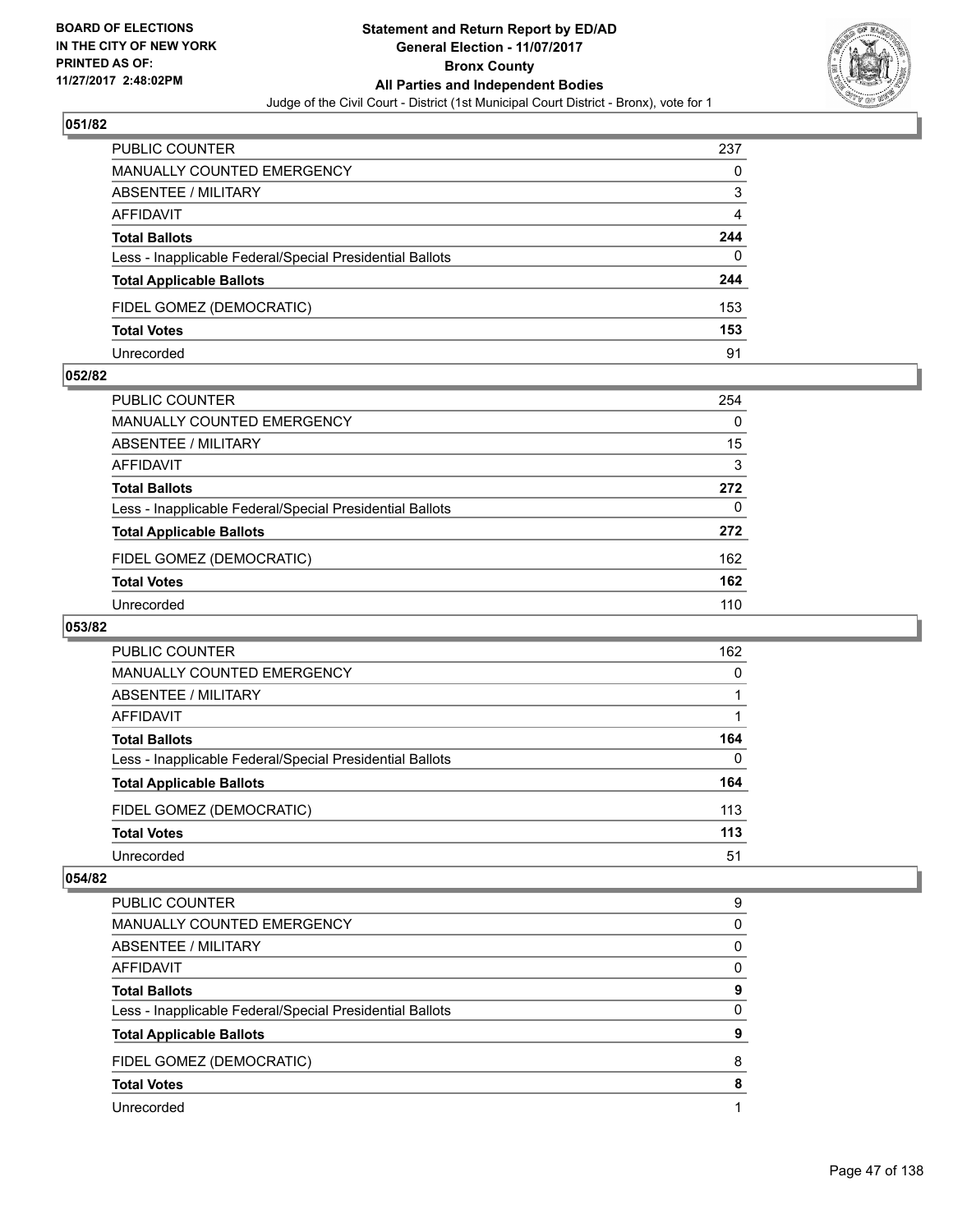

| <b>PUBLIC COUNTER</b>                                    | 195 |
|----------------------------------------------------------|-----|
| <b>MANUALLY COUNTED EMERGENCY</b>                        | 0   |
| ABSENTEE / MILITARY                                      | 0   |
| AFFIDAVIT                                                | 0   |
| <b>Total Ballots</b>                                     | 195 |
| Less - Inapplicable Federal/Special Presidential Ballots | 0   |
| <b>Total Applicable Ballots</b>                          | 195 |
| FIDEL GOMEZ (DEMOCRATIC)                                 | 94  |
| GABRIELLE IAROCCI (WRITE-IN)                             |     |
| <b>Total Votes</b>                                       | 95  |
| Unrecorded                                               | 100 |

### **056/82**

| PUBLIC COUNTER                                           | 208            |
|----------------------------------------------------------|----------------|
| <b>MANUALLY COUNTED EMERGENCY</b>                        | 0              |
| <b>ABSENTEE / MILITARY</b>                               | $\overline{7}$ |
| AFFIDAVIT                                                |                |
| <b>Total Ballots</b>                                     | 216            |
| Less - Inapplicable Federal/Special Presidential Ballots | 0              |
| <b>Total Applicable Ballots</b>                          | 216            |
| FIDEL GOMEZ (DEMOCRATIC)                                 | 150            |
| JOHN CERINI (WRITE-IN)                                   |                |
| JOSEPH D. STEFANO (WRITE-IN)                             |                |
| POLY PANAYOTOU (WRITE-IN)                                |                |
| UNATTRIBUTABLE WRITE-IN (WRITE-IN)                       |                |
| <b>Total Votes</b>                                       | 154            |
| Unrecorded                                               | 62             |

| <b>PUBLIC COUNTER</b>                                    | 185 |
|----------------------------------------------------------|-----|
| MANUALLY COUNTED EMERGENCY                               | 0   |
| ABSENTEE / MILITARY                                      | 8   |
| AFFIDAVIT                                                | 0   |
| <b>Total Ballots</b>                                     | 193 |
| Less - Inapplicable Federal/Special Presidential Ballots | 0   |
| <b>Total Applicable Ballots</b>                          | 193 |
| FIDEL GOMEZ (DEMOCRATIC)                                 | 123 |
| UNATTRIBUTABLE WRITE-IN (WRITE-IN)                       |     |
| <b>Total Votes</b>                                       | 124 |
| Unrecorded                                               | 69  |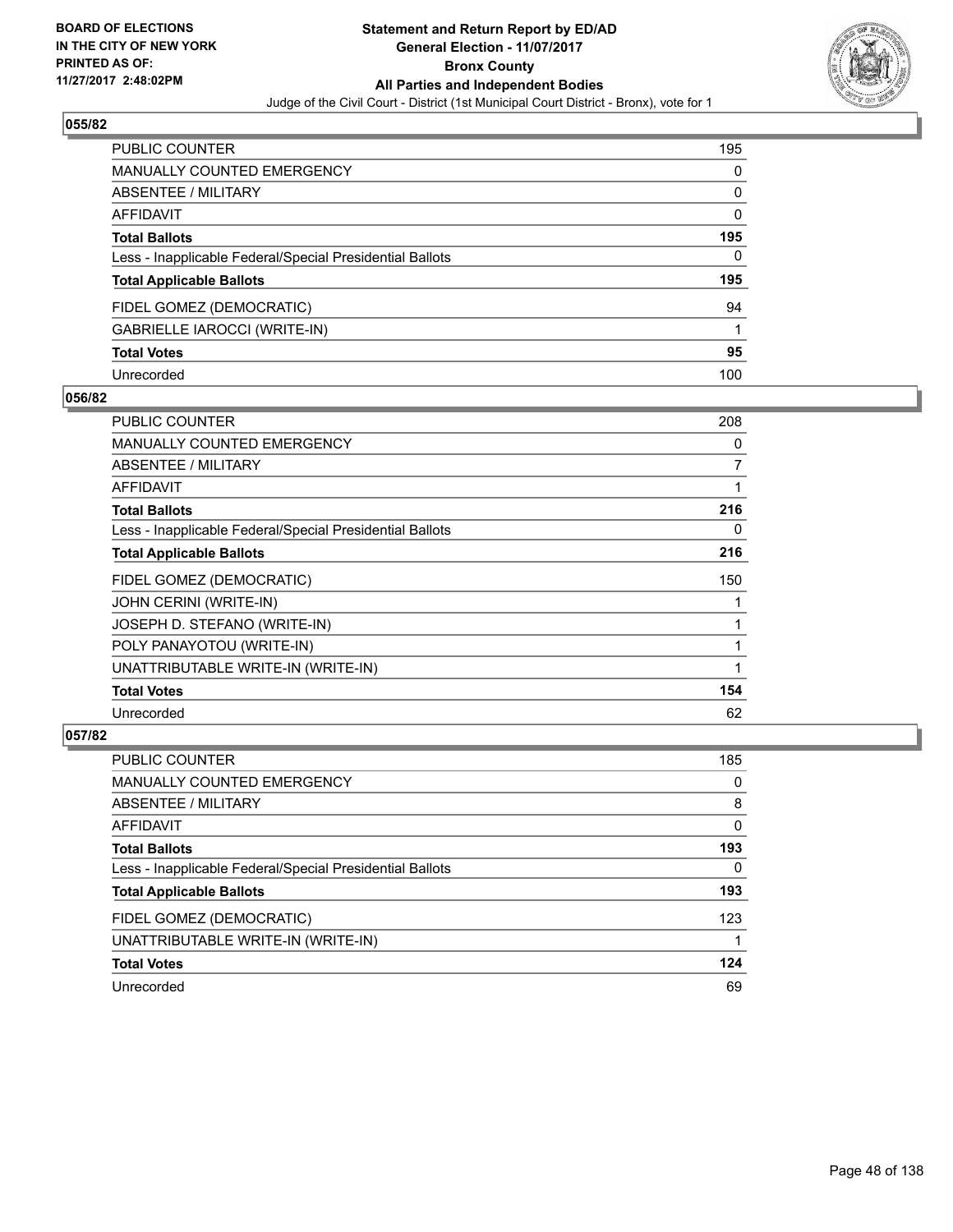

| <b>PUBLIC COUNTER</b>                                    | 194            |
|----------------------------------------------------------|----------------|
| <b>MANUALLY COUNTED EMERGENCY</b>                        | 0              |
| ABSENTEE / MILITARY                                      | 12             |
| AFFIDAVIT                                                |                |
| <b>Total Ballots</b>                                     | 207            |
| Less - Inapplicable Federal/Special Presidential Ballots | 0              |
| <b>Total Applicable Ballots</b>                          | 207            |
| FIDEL GOMEZ (DEMOCRATIC)                                 | 120            |
| ANTHONY RIBUSTELLO (WRITE-IN)                            |                |
| NICHOLAS DICARLO (WRITE-IN)                              | $\overline{2}$ |
| PHIL PAPAELIOS (WRITE-IN)                                |                |
| ROSALYN RICHTER (WRITE-IN)                               |                |
| UNATTRIBUTABLE WRITE-IN (WRITE-IN)                       | 2              |
| <b>Total Votes</b>                                       | 127            |
| Unrecorded                                               | 80             |

# **059/82**

| PUBLIC COUNTER                                           | 24       |
|----------------------------------------------------------|----------|
| MANUALLY COUNTED EMERGENCY                               | $\Omega$ |
| <b>ABSENTEE / MILITARY</b>                               |          |
| AFFIDAVIT                                                |          |
| <b>Total Ballots</b>                                     | 26       |
| Less - Inapplicable Federal/Special Presidential Ballots | $\Omega$ |
| <b>Total Applicable Ballots</b>                          | 26       |
| FIDEL GOMEZ (DEMOCRATIC)                                 | 19       |
| <b>Total Votes</b>                                       | 19       |
| Unrecorded                                               |          |

| <b>PUBLIC COUNTER</b>                                    | 288 |
|----------------------------------------------------------|-----|
| <b>MANUALLY COUNTED EMERGENCY</b>                        | 0   |
| ABSENTEE / MILITARY                                      | 14  |
| AFFIDAVIT                                                | 3   |
| <b>Total Ballots</b>                                     | 305 |
| Less - Inapplicable Federal/Special Presidential Ballots | 0   |
| <b>Total Applicable Ballots</b>                          | 305 |
| FIDEL GOMEZ (DEMOCRATIC)                                 | 169 |
| <b>BOB DOLE (WRITE-IN)</b>                               | 2   |
| <b>JUAN KUBASEK (WRITE-IN)</b>                           |     |
| <b>KERIN MINER (WRITE-IN)</b>                            |     |
| <b>Total Votes</b>                                       | 173 |
| Unrecorded                                               | 132 |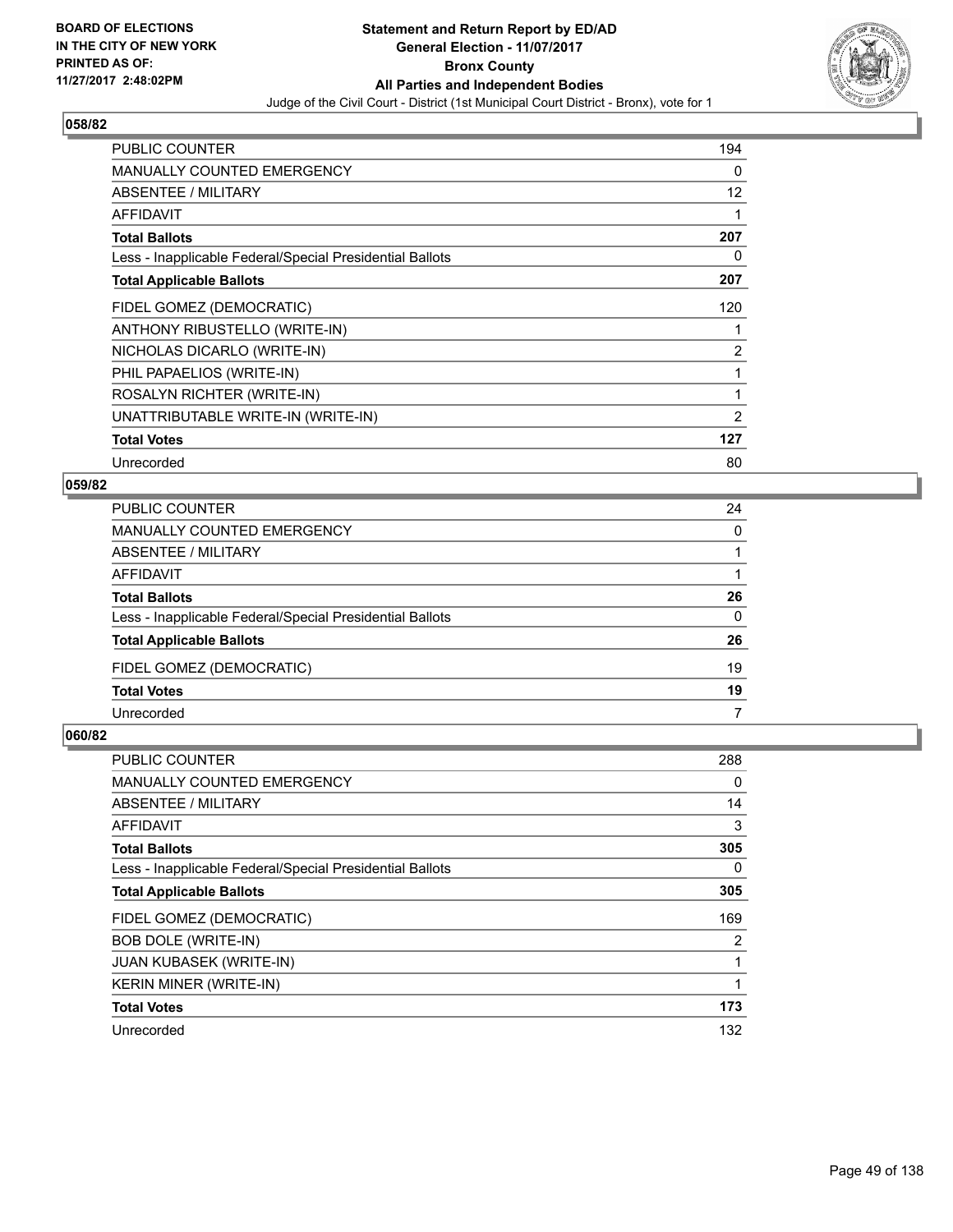

| <b>PUBLIC COUNTER</b>                                    | 356            |
|----------------------------------------------------------|----------------|
| <b>MANUALLY COUNTED EMERGENCY</b>                        | 0              |
| ABSENTEE / MILITARY                                      | 9              |
| <b>AFFIDAVIT</b>                                         | 1              |
| <b>Total Ballots</b>                                     | 366            |
| Less - Inapplicable Federal/Special Presidential Ballots | 0              |
| <b>Total Applicable Ballots</b>                          | 366            |
| FIDEL GOMEZ (DEMOCRATIC)                                 | 215            |
| DONALD TRUMP JR. (WRITE-IN)                              | $\overline{2}$ |
| MICHAEL SAVAGE (WRITE-IN)                                | $\overline{2}$ |
| SUSAN LONG (WRITE-IN)                                    | 2              |
| <b>Total Votes</b>                                       | 221            |
| Unrecorded                                               | 145            |

# **062/82**

| <b>PUBLIC COUNTER</b>                                    | 318 |
|----------------------------------------------------------|-----|
| <b>MANUALLY COUNTED EMERGENCY</b>                        | 0   |
| ABSENTEE / MILITARY                                      | 8   |
| <b>AFFIDAVIT</b>                                         | 3   |
| <b>Total Ballots</b>                                     | 329 |
| Less - Inapplicable Federal/Special Presidential Ballots | 0   |
| <b>Total Applicable Ballots</b>                          | 329 |
| FIDEL GOMEZ (DEMOCRATIC)                                 | 194 |
| <b>JEANINE PIRRO (WRITE-IN)</b>                          | 4   |
| MAURA K. DENNEHY (WRITE-IN)                              |     |
| UNATTRIBUTABLE WRITE-IN (WRITE-IN)                       | 3   |
| <b>Total Votes</b>                                       | 202 |
| Unrecorded                                               | 127 |

| PUBLIC COUNTER                                           | 255 |
|----------------------------------------------------------|-----|
| MANUALLY COUNTED EMERGENCY                               | 0   |
| ABSENTEE / MILITARY                                      | 3   |
| AFFIDAVIT                                                | 2   |
| <b>Total Ballots</b>                                     | 260 |
| Less - Inapplicable Federal/Special Presidential Ballots | 0   |
| <b>Total Applicable Ballots</b>                          | 260 |
| FIDEL GOMEZ (DEMOCRATIC)                                 | 164 |
| <b>BOB IORROPLI (WRITE-IN)</b>                           |     |
| HARRY DUSENBERRY (WRITE-IN)                              | 2   |
| ROB IORRPOLI (WRITE-IN)                                  | 1   |
| UNATTRIBUTABLE WRITE-IN (WRITE-IN)                       | 4   |
| <b>Total Votes</b>                                       | 172 |
| Unrecorded                                               | 88  |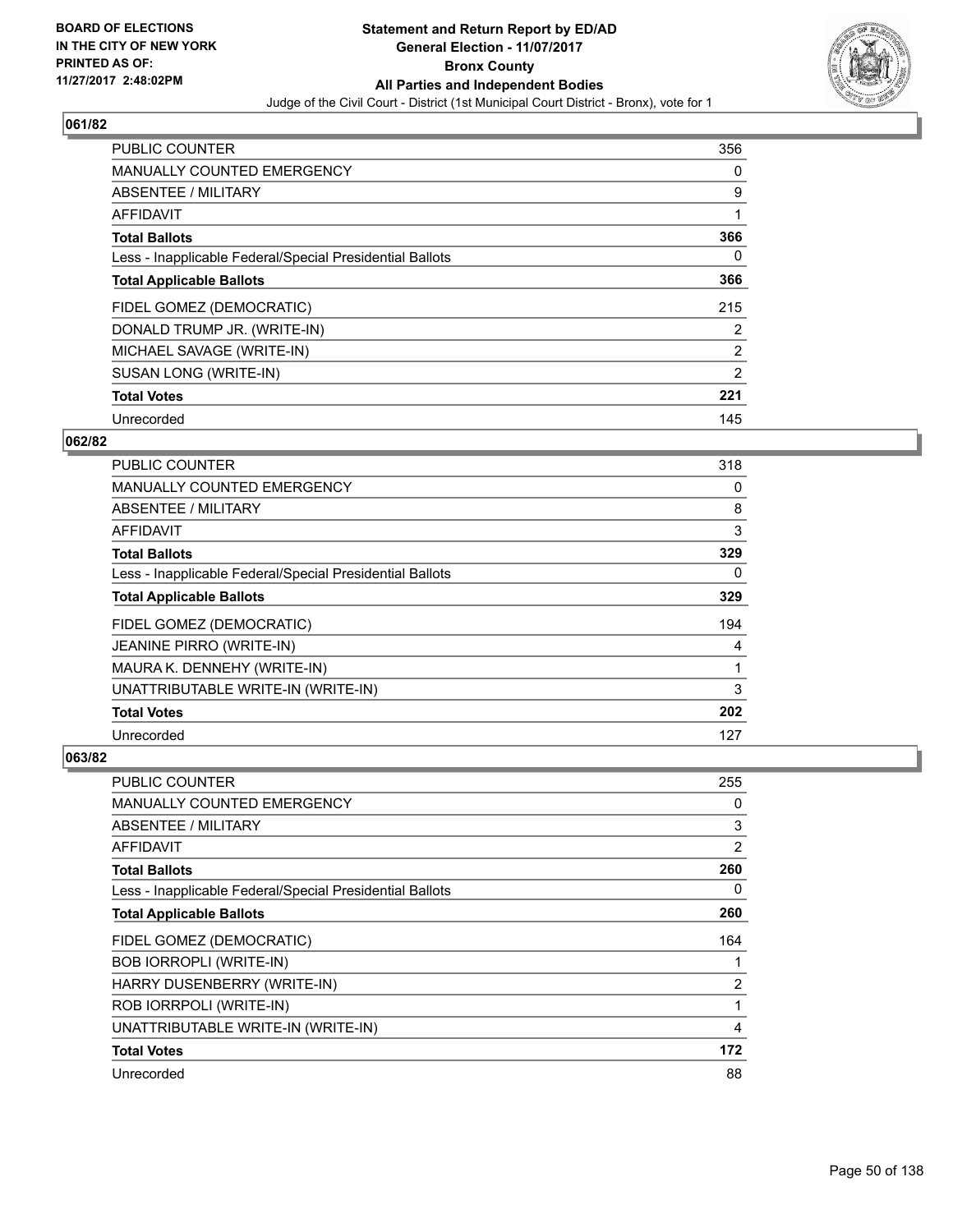

| <b>PUBLIC COUNTER</b>                                    | 218 |
|----------------------------------------------------------|-----|
| <b>MANUALLY COUNTED EMERGENCY</b>                        | 0   |
| ABSENTEE / MILITARY                                      | 2   |
| AFFIDAVIT                                                |     |
| <b>Total Ballots</b>                                     | 221 |
| Less - Inapplicable Federal/Special Presidential Ballots | 0   |
| <b>Total Applicable Ballots</b>                          | 221 |
| FIDEL GOMEZ (DEMOCRATIC)                                 | 165 |
| <b>Total Votes</b>                                       | 165 |
| Unrecorded                                               | 56  |

#### **065/82**

| PUBLIC COUNTER                                           | 224      |
|----------------------------------------------------------|----------|
| <b>MANUALLY COUNTED EMERGENCY</b>                        | $\Omega$ |
| ABSENTEE / MILITARY                                      | 6        |
| AFFIDAVIT                                                | 0        |
| <b>Total Ballots</b>                                     | 230      |
| Less - Inapplicable Federal/Special Presidential Ballots | $\Omega$ |
| <b>Total Applicable Ballots</b>                          | 230      |
| FIDEL GOMEZ (DEMOCRATIC)                                 | 182      |
| <b>Total Votes</b>                                       | 182      |
| Unrecorded                                               | 48       |
|                                                          |          |

# **066/82**

| <b>PUBLIC COUNTER</b>                                    | 197 |
|----------------------------------------------------------|-----|
| <b>MANUALLY COUNTED EMERGENCY</b>                        | 0   |
| ABSENTEE / MILITARY                                      | 3   |
| AFFIDAVIT                                                | 3   |
| <b>Total Ballots</b>                                     | 203 |
| Less - Inapplicable Federal/Special Presidential Ballots | 0   |
| <b>Total Applicable Ballots</b>                          | 203 |
| FIDEL GOMEZ (DEMOCRATIC)                                 | 157 |
| <b>Total Votes</b>                                       | 157 |
| Unrecorded                                               | 46  |

| <b>PUBLIC COUNTER</b>                                    | 291 |
|----------------------------------------------------------|-----|
| <b>MANUALLY COUNTED EMERGENCY</b>                        | 0   |
| ABSENTEE / MILITARY                                      | 4   |
| AFFIDAVIT                                                | 0   |
| <b>Total Ballots</b>                                     | 295 |
| Less - Inapplicable Federal/Special Presidential Ballots | 0   |
| <b>Total Applicable Ballots</b>                          | 295 |
| FIDEL GOMEZ (DEMOCRATIC)                                 | 232 |
| <b>Total Votes</b>                                       | 232 |
| Unrecorded                                               | 63  |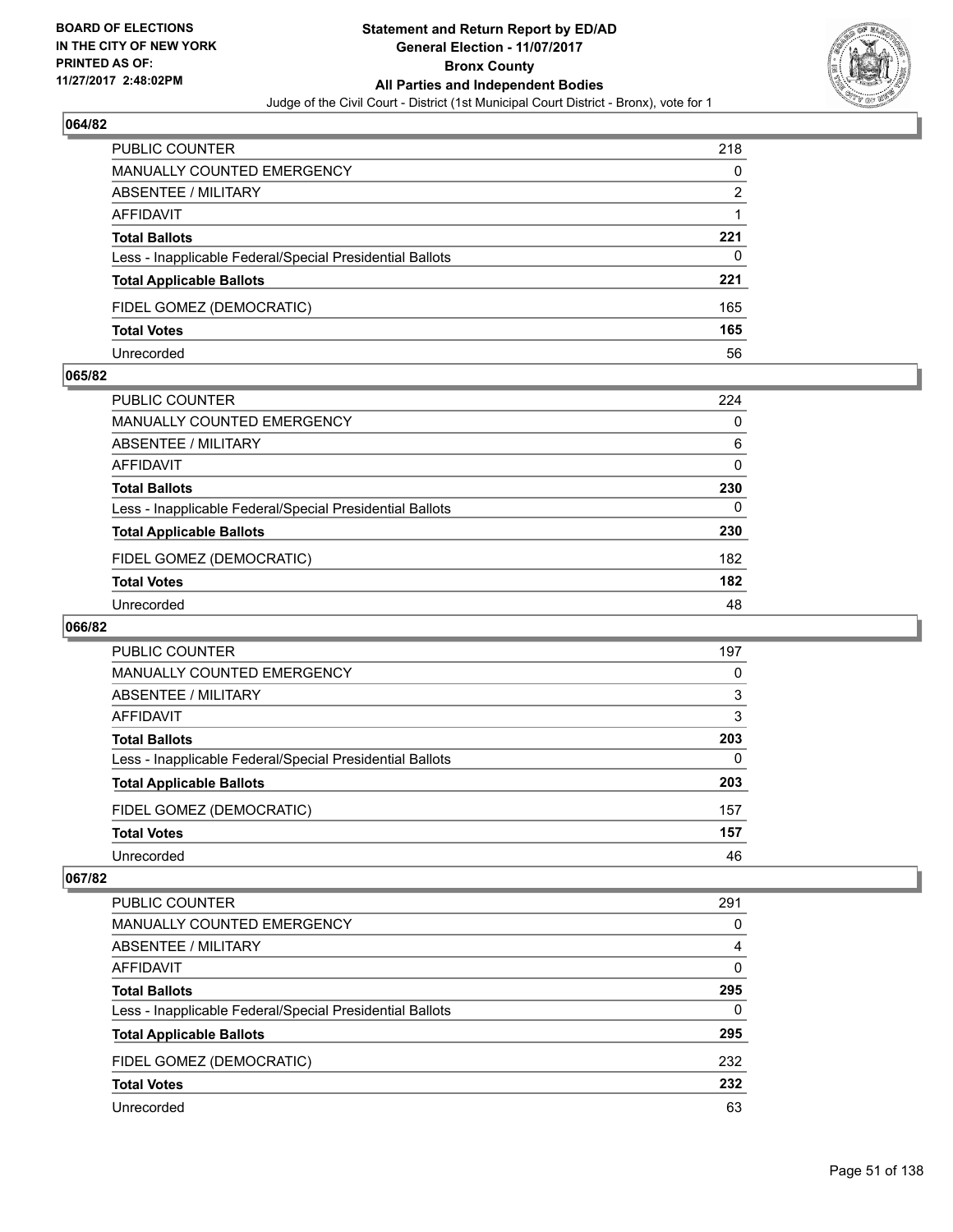

| <b>PUBLIC COUNTER</b>                                    | 213 |
|----------------------------------------------------------|-----|
| <b>MANUALLY COUNTED EMERGENCY</b>                        | 0   |
| ABSENTEE / MILITARY                                      | 5   |
| AFFIDAVIT                                                | 3   |
| <b>Total Ballots</b>                                     | 221 |
| Less - Inapplicable Federal/Special Presidential Ballots | 0   |
| <b>Total Applicable Ballots</b>                          | 221 |
| FIDEL GOMEZ (DEMOCRATIC)                                 | 155 |
| <b>Total Votes</b>                                       | 155 |
| Unrecorded                                               | 66  |

#### **069/82**

| PUBLIC COUNTER                                           | 207      |
|----------------------------------------------------------|----------|
| <b>MANUALLY COUNTED EMERGENCY</b>                        | 0        |
| ABSENTEE / MILITARY                                      | 7        |
| AFFIDAVIT                                                |          |
| <b>Total Ballots</b>                                     | 215      |
| Less - Inapplicable Federal/Special Presidential Ballots | $\Omega$ |
| <b>Total Applicable Ballots</b>                          | 215      |
| FIDEL GOMEZ (DEMOCRATIC)                                 | 169      |
| <b>Total Votes</b>                                       | 169      |
| Unrecorded                                               | 46       |
|                                                          |          |

# **070/82**

| <b>PUBLIC COUNTER</b>                                    | 188 |
|----------------------------------------------------------|-----|
| <b>MANUALLY COUNTED EMERGENCY</b>                        | 0   |
| ABSENTEE / MILITARY                                      |     |
| AFFIDAVIT                                                |     |
| <b>Total Ballots</b>                                     | 196 |
| Less - Inapplicable Federal/Special Presidential Ballots | 0   |
| <b>Total Applicable Ballots</b>                          | 196 |
| FIDEL GOMEZ (DEMOCRATIC)                                 | 155 |
| <b>Total Votes</b>                                       | 155 |
| Unrecorded                                               | 41  |

| <b>PUBLIC COUNTER</b>                                    | 218 |
|----------------------------------------------------------|-----|
| <b>MANUALLY COUNTED EMERGENCY</b>                        | 0   |
| <b>ABSENTEE / MILITARY</b>                               | 3   |
| AFFIDAVIT                                                | 0   |
| <b>Total Ballots</b>                                     | 221 |
| Less - Inapplicable Federal/Special Presidential Ballots | 0   |
| <b>Total Applicable Ballots</b>                          | 221 |
| FIDEL GOMEZ (DEMOCRATIC)                                 | 182 |
| <b>Total Votes</b>                                       | 182 |
| Unrecorded                                               | 39  |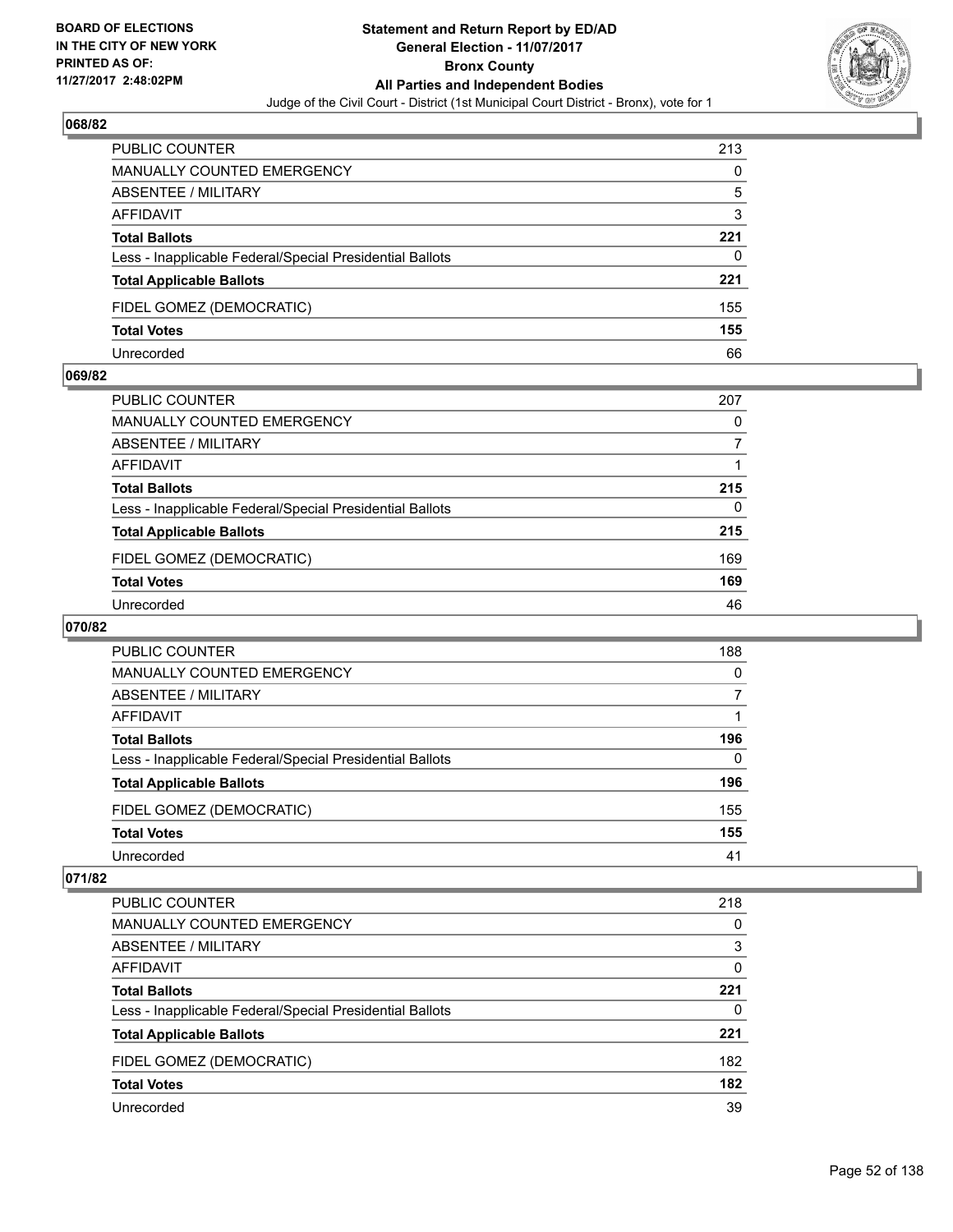

| <b>PUBLIC COUNTER</b>                                    | 239 |
|----------------------------------------------------------|-----|
| MANUALLY COUNTED EMERGENCY                               | 0   |
| <b>ABSENTEE / MILITARY</b>                               | 4   |
| AFFIDAVIT                                                |     |
| <b>Total Ballots</b>                                     | 244 |
| Less - Inapplicable Federal/Special Presidential Ballots | 0   |
| <b>Total Applicable Ballots</b>                          | 244 |
| FIDEL GOMEZ (DEMOCRATIC)                                 | 174 |
| <b>Total Votes</b>                                       | 174 |
| Unrecorded                                               | 70  |

#### **073/82**

| PUBLIC COUNTER                                           | 234 |
|----------------------------------------------------------|-----|
| MANUALLY COUNTED EMERGENCY                               | 0   |
| ABSENTEE / MILITARY                                      | 6   |
| AFFIDAVIT                                                |     |
| <b>Total Ballots</b>                                     | 241 |
| Less - Inapplicable Federal/Special Presidential Ballots | 0   |
| <b>Total Applicable Ballots</b>                          | 241 |
| FIDEL GOMEZ (DEMOCRATIC)                                 | 186 |
| <b>Total Votes</b>                                       | 186 |
| Unrecorded                                               | 55  |
|                                                          |     |

# **074/82**

| <b>PUBLIC COUNTER</b>                                    | 191 |
|----------------------------------------------------------|-----|
| <b>MANUALLY COUNTED EMERGENCY</b>                        | 0   |
| ABSENTEE / MILITARY                                      |     |
| AFFIDAVIT                                                | 2   |
| <b>Total Ballots</b>                                     | 194 |
| Less - Inapplicable Federal/Special Presidential Ballots | 0   |
| <b>Total Applicable Ballots</b>                          | 194 |
| FIDEL GOMEZ (DEMOCRATIC)                                 | 151 |
| <b>Total Votes</b>                                       | 151 |
| Unrecorded                                               | 43  |

| <b>PUBLIC COUNTER</b>                                    | 187 |
|----------------------------------------------------------|-----|
| <b>MANUALLY COUNTED EMERGENCY</b>                        | 0   |
| <b>ABSENTEE / MILITARY</b>                               |     |
| AFFIDAVIT                                                | 4   |
| <b>Total Ballots</b>                                     | 192 |
| Less - Inapplicable Federal/Special Presidential Ballots | 0   |
| <b>Total Applicable Ballots</b>                          | 192 |
| FIDEL GOMEZ (DEMOCRATIC)                                 | 145 |
| <b>Total Votes</b>                                       | 145 |
| Unrecorded                                               | 47  |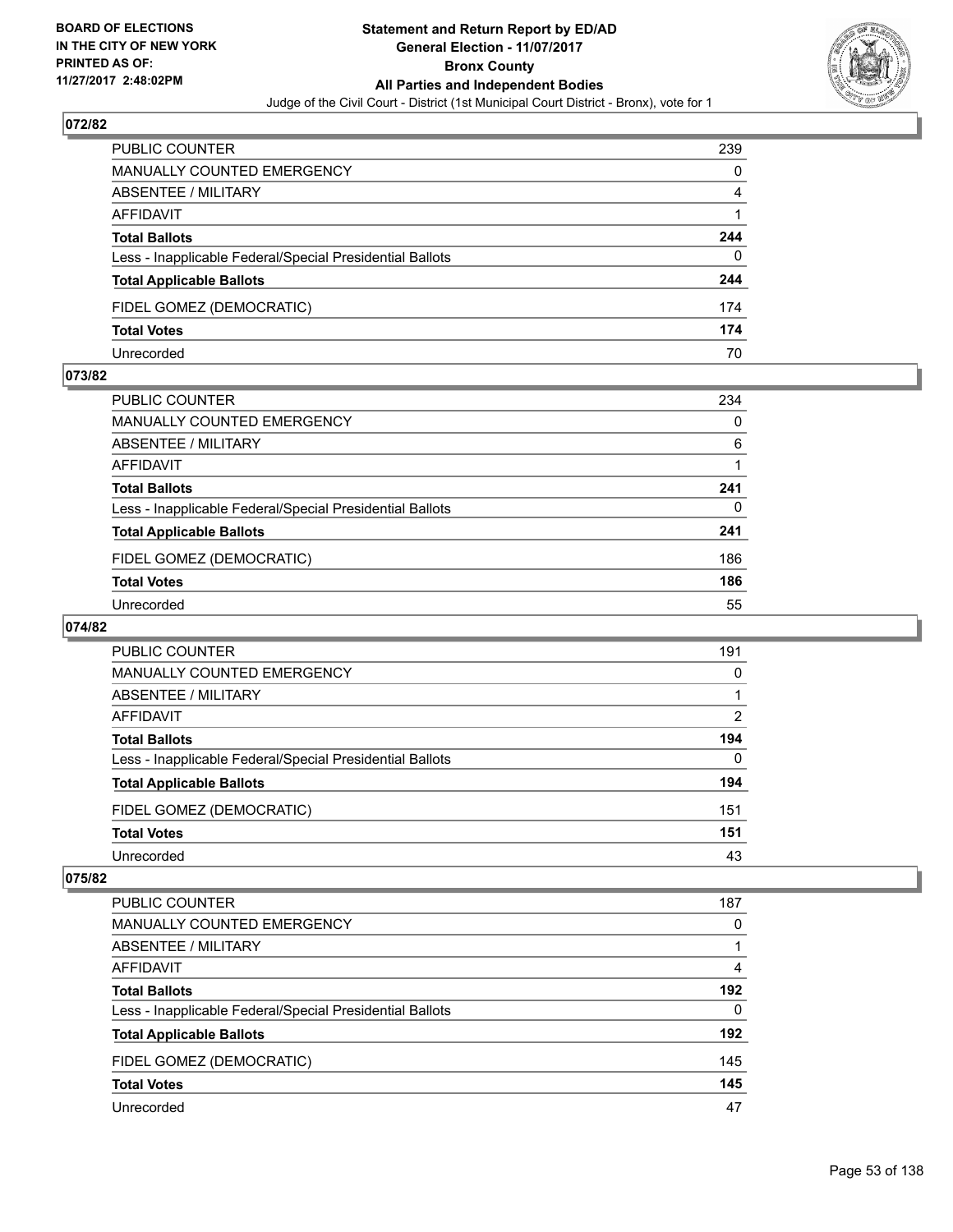

| <b>PUBLIC COUNTER</b>                                    | 216 |
|----------------------------------------------------------|-----|
| MANUALLY COUNTED EMERGENCY                               | 0   |
| ABSENTEE / MILITARY                                      | 2   |
| AFFIDAVIT                                                | 3   |
| <b>Total Ballots</b>                                     | 221 |
| Less - Inapplicable Federal/Special Presidential Ballots | 0   |
| <b>Total Applicable Ballots</b>                          | 221 |
| FIDEL GOMEZ (DEMOCRATIC)                                 | 182 |
| <b>Total Votes</b>                                       | 182 |
| Unrecorded                                               | 39  |

#### **077/82**

| PUBLIC COUNTER                                           | 215 |
|----------------------------------------------------------|-----|
| <b>MANUALLY COUNTED EMERGENCY</b>                        | 0   |
| ABSENTEE / MILITARY                                      | 4   |
| AFFIDAVIT                                                | 2   |
| <b>Total Ballots</b>                                     | 221 |
| Less - Inapplicable Federal/Special Presidential Ballots | 0   |
| <b>Total Applicable Ballots</b>                          | 221 |
| FIDEL GOMEZ (DEMOCRATIC)                                 | 177 |
| <b>Total Votes</b>                                       | 177 |
| Unrecorded                                               | 44  |
|                                                          |     |

# **078/82**

| <b>PUBLIC COUNTER</b>                                    | 266 |
|----------------------------------------------------------|-----|
| <b>MANUALLY COUNTED EMERGENCY</b>                        | 0   |
| ABSENTEE / MILITARY                                      | 3   |
| AFFIDAVIT                                                |     |
| <b>Total Ballots</b>                                     | 270 |
| Less - Inapplicable Federal/Special Presidential Ballots | 0   |
| <b>Total Applicable Ballots</b>                          | 270 |
| FIDEL GOMEZ (DEMOCRATIC)                                 | 224 |
| <b>Total Votes</b>                                       | 224 |
| Unrecorded                                               | 46  |

| <b>PUBLIC COUNTER</b>                                    | 256 |
|----------------------------------------------------------|-----|
| MANUALLY COUNTED EMERGENCY                               | 0   |
| <b>ABSENTEE / MILITARY</b>                               | 3   |
| AFFIDAVIT                                                | 0   |
| <b>Total Ballots</b>                                     | 259 |
| Less - Inapplicable Federal/Special Presidential Ballots | 0   |
| <b>Total Applicable Ballots</b>                          | 259 |
| FIDEL GOMEZ (DEMOCRATIC)                                 | 204 |
| <b>Total Votes</b>                                       | 204 |
| Unrecorded                                               | 55  |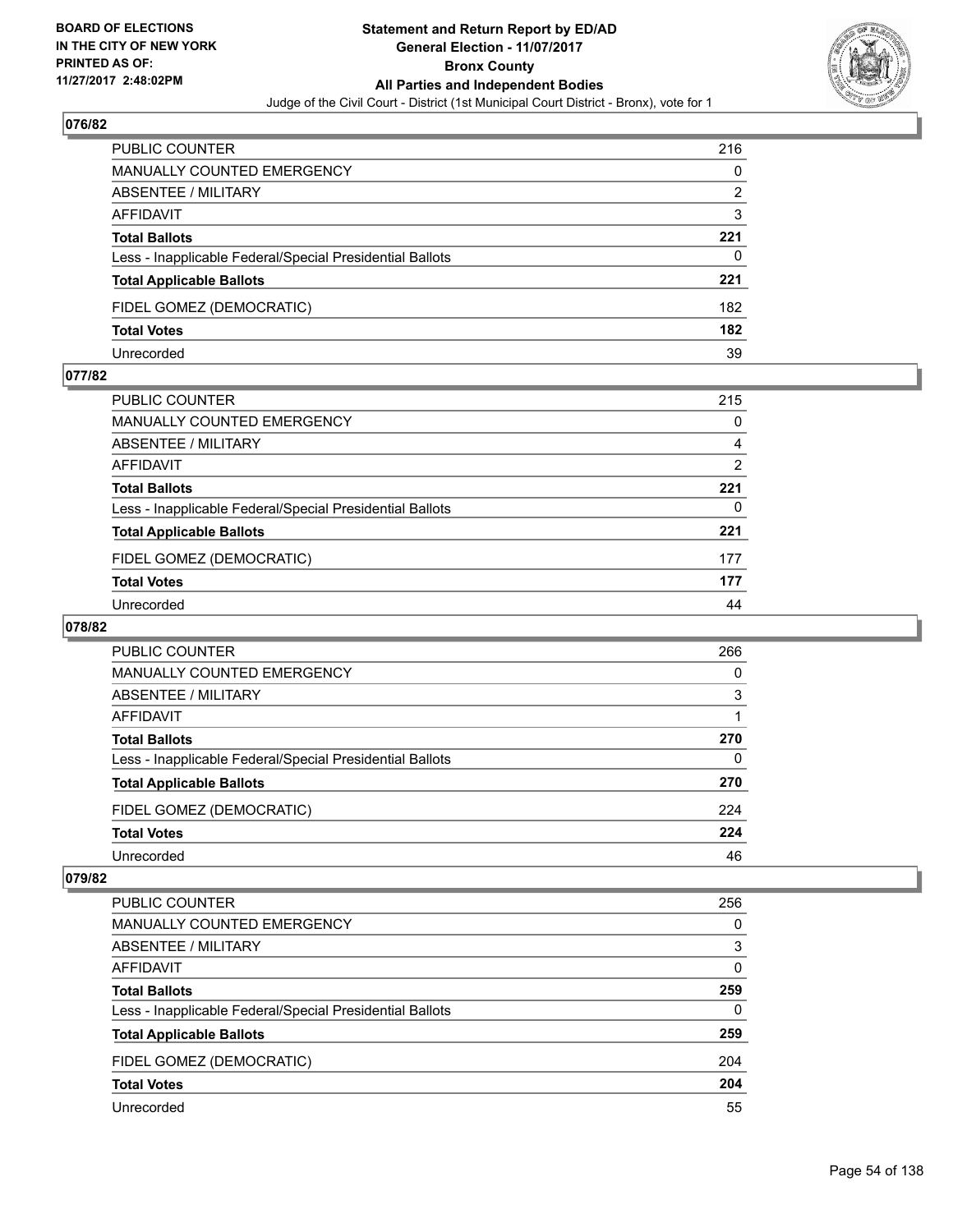

| <b>PUBLIC COUNTER</b>                                    | 232 |
|----------------------------------------------------------|-----|
| <b>MANUALLY COUNTED EMERGENCY</b>                        | 0   |
| ABSENTEE / MILITARY                                      | 2   |
| AFFIDAVIT                                                | 3   |
| <b>Total Ballots</b>                                     | 237 |
| Less - Inapplicable Federal/Special Presidential Ballots | 0   |
| <b>Total Applicable Ballots</b>                          | 237 |
| FIDEL GOMEZ (DEMOCRATIC)                                 | 173 |
| <b>Total Votes</b>                                       | 173 |
| Unrecorded                                               | 64  |

#### **081/82**

| PUBLIC COUNTER                                           | 202 |
|----------------------------------------------------------|-----|
| <b>MANUALLY COUNTED EMERGENCY</b>                        | 0   |
| ABSENTEE / MILITARY                                      | 6   |
| AFFIDAVIT                                                | 2   |
| <b>Total Ballots</b>                                     | 210 |
| Less - Inapplicable Federal/Special Presidential Ballots | 0   |
| <b>Total Applicable Ballots</b>                          | 210 |
| FIDEL GOMEZ (DEMOCRATIC)                                 | 168 |
| <b>Total Votes</b>                                       | 168 |
| Unrecorded                                               | 42  |
|                                                          |     |

# **082/82**

| PUBLIC COUNTER                                           | 175 |
|----------------------------------------------------------|-----|
| <b>MANUALLY COUNTED EMERGENCY</b>                        | 0   |
| ABSENTEE / MILITARY                                      | 2   |
| AFFIDAVIT                                                | 0   |
| <b>Total Ballots</b>                                     | 177 |
| Less - Inapplicable Federal/Special Presidential Ballots | 0   |
| <b>Total Applicable Ballots</b>                          | 177 |
| FIDEL GOMEZ (DEMOCRATIC)                                 | 140 |
| <b>Total Votes</b>                                       | 140 |
| Unrecorded                                               | 37  |

| PUBLIC COUNTER                                           | 53 |
|----------------------------------------------------------|----|
| <b>MANUALLY COUNTED EMERGENCY</b>                        | 0  |
| <b>ABSENTEE / MILITARY</b>                               | 3  |
| AFFIDAVIT                                                | 0  |
| <b>Total Ballots</b>                                     | 56 |
| Less - Inapplicable Federal/Special Presidential Ballots | 0  |
| <b>Total Applicable Ballots</b>                          | 56 |
| FIDEL GOMEZ (DEMOCRATIC)                                 | 44 |
| <b>Total Votes</b>                                       | 44 |
| Unrecorded                                               | 12 |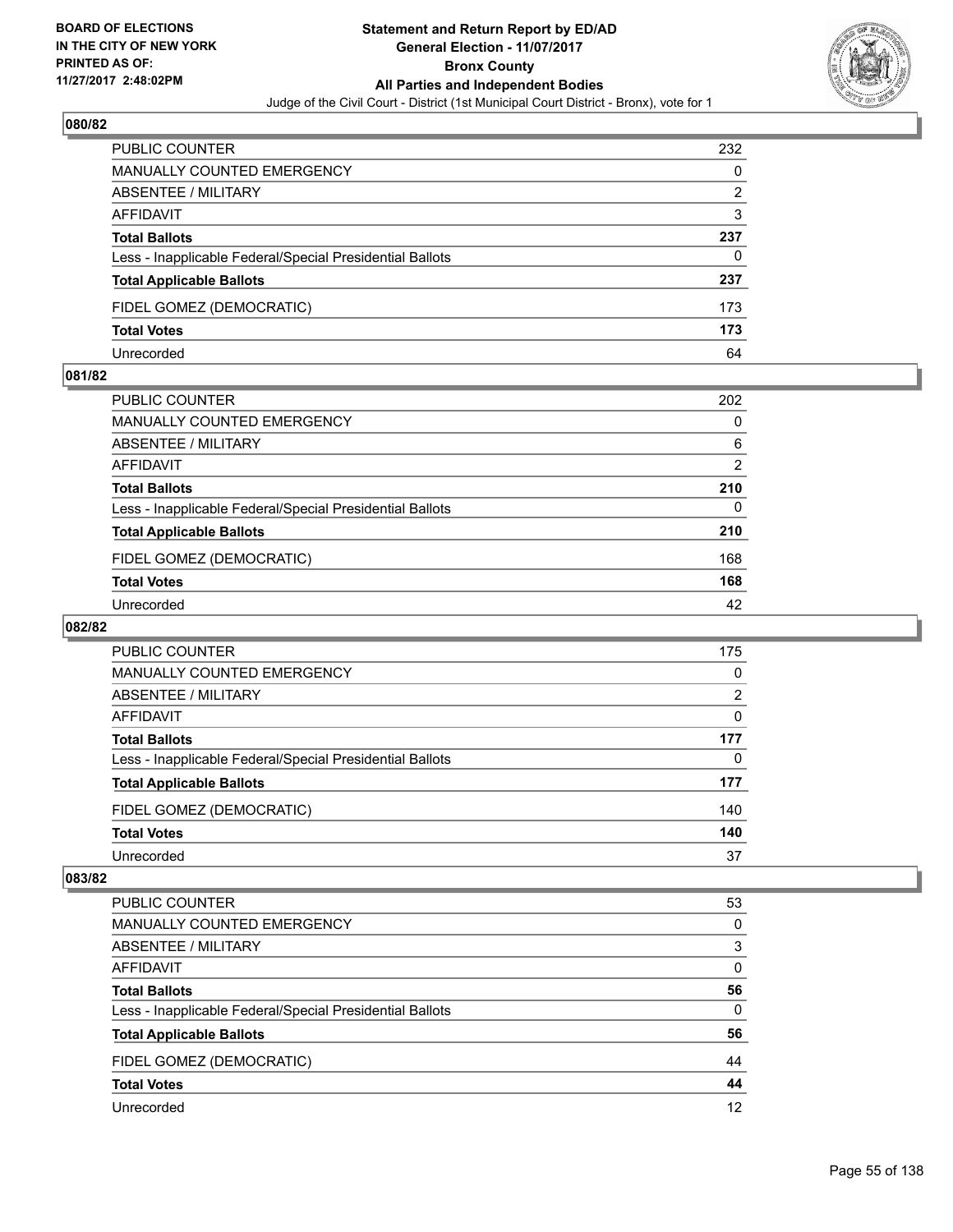

| <b>PUBLIC COUNTER</b>                                    | 287 |
|----------------------------------------------------------|-----|
| <b>MANUALLY COUNTED EMERGENCY</b>                        | 0   |
| ABSENTEE / MILITARY                                      | 9   |
| AFFIDAVIT                                                | 0   |
| <b>Total Ballots</b>                                     | 296 |
| Less - Inapplicable Federal/Special Presidential Ballots | 0   |
| <b>Total Applicable Ballots</b>                          | 296 |
| FIDEL GOMEZ (DEMOCRATIC)                                 | 222 |
| <b>Total Votes</b>                                       | 222 |
| Unrecorded                                               | 74  |

#### **085/82**

| <b>PUBLIC COUNTER</b>                                    | 210 |
|----------------------------------------------------------|-----|
| <b>MANUALLY COUNTED EMERGENCY</b>                        | 0   |
| ABSENTEE / MILITARY                                      |     |
| AFFIDAVIT                                                |     |
| <b>Total Ballots</b>                                     | 218 |
| Less - Inapplicable Federal/Special Presidential Ballots | 0   |
| <b>Total Applicable Ballots</b>                          | 218 |
| FIDEL GOMEZ (DEMOCRATIC)                                 | 168 |
| <b>Total Votes</b>                                       | 168 |
| Unrecorded                                               | 50  |

# **086/82**

| <b>PUBLIC COUNTER</b>                                    | 186 |
|----------------------------------------------------------|-----|
| <b>MANUALLY COUNTED EMERGENCY</b>                        | 0   |
| ABSENTEE / MILITARY                                      | 10  |
| AFFIDAVIT                                                |     |
| <b>Total Ballots</b>                                     | 197 |
| Less - Inapplicable Federal/Special Presidential Ballots | 0   |
| <b>Total Applicable Ballots</b>                          | 197 |
| FIDEL GOMEZ (DEMOCRATIC)                                 | 149 |
| <b>Total Votes</b>                                       | 149 |
| Unrecorded                                               | 48  |

| PUBLIC COUNTER                                           | 204 |
|----------------------------------------------------------|-----|
| MANUALLY COUNTED EMERGENCY                               | 0   |
| ABSENTEE / MILITARY                                      | 11  |
| AFFIDAVIT                                                | 0   |
| <b>Total Ballots</b>                                     | 215 |
| Less - Inapplicable Federal/Special Presidential Ballots | 0   |
| <b>Total Applicable Ballots</b>                          | 215 |
| FIDEL GOMEZ (DEMOCRATIC)                                 | 171 |
| <b>Total Votes</b>                                       | 171 |
| Unrecorded                                               | 44  |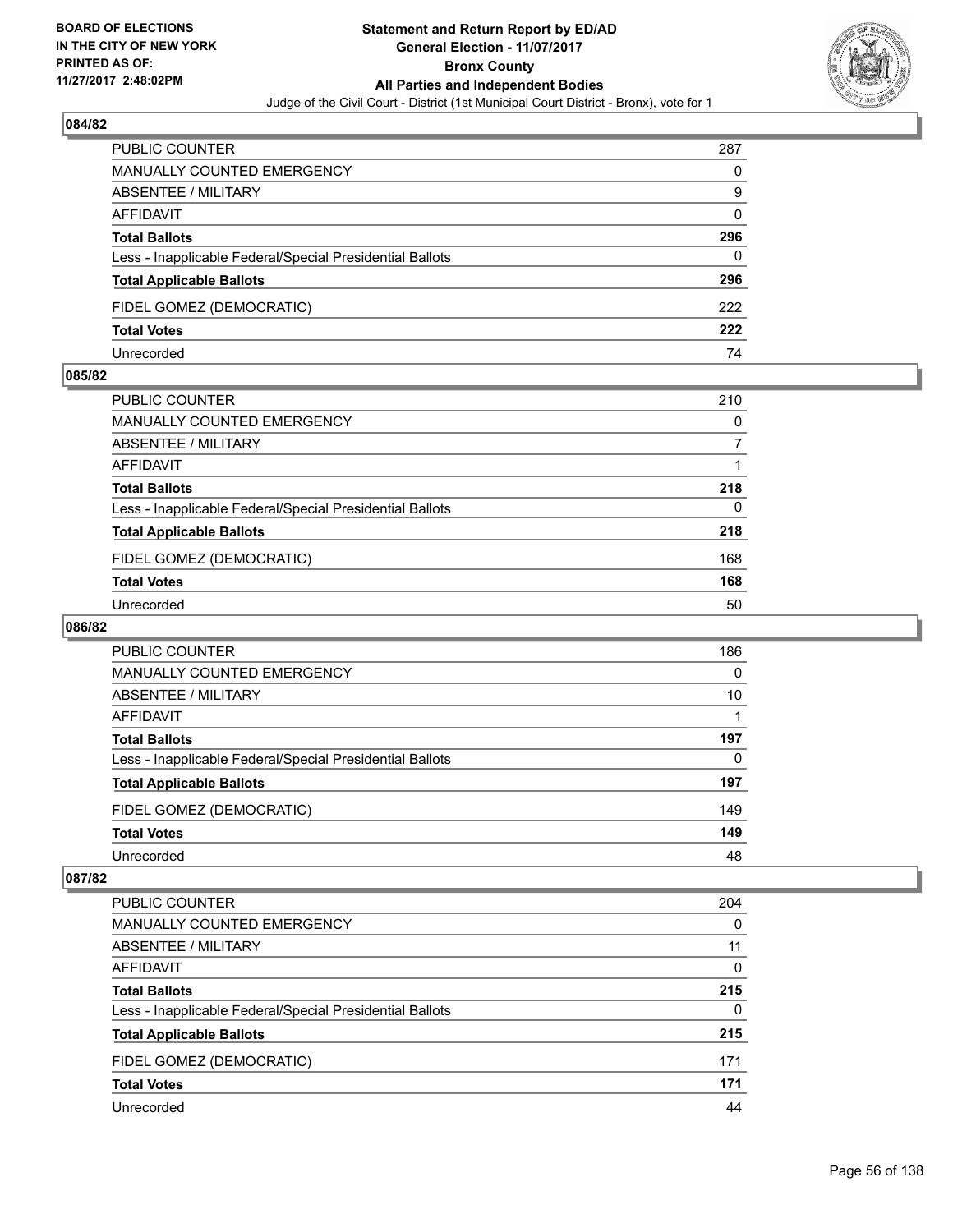

| <b>PUBLIC COUNTER</b>                                    | 203 |
|----------------------------------------------------------|-----|
| MANUALLY COUNTED EMERGENCY                               | 0   |
| ABSENTEE / MILITARY                                      | 4   |
| AFFIDAVIT                                                | 0   |
| <b>Total Ballots</b>                                     | 207 |
| Less - Inapplicable Federal/Special Presidential Ballots | 0   |
| <b>Total Applicable Ballots</b>                          | 207 |
| FIDEL GOMEZ (DEMOCRATIC)                                 | 166 |
| <b>Total Votes</b>                                       | 166 |
| Unrecorded                                               | 41  |

#### **089/82**

| PUBLIC COUNTER                                           | 229 |
|----------------------------------------------------------|-----|
| <b>MANUALLY COUNTED EMERGENCY</b>                        | 0   |
| ABSENTEE / MILITARY                                      |     |
| AFFIDAVIT                                                | 0   |
| <b>Total Ballots</b>                                     | 236 |
| Less - Inapplicable Federal/Special Presidential Ballots | 0   |
| <b>Total Applicable Ballots</b>                          | 236 |
| FIDEL GOMEZ (DEMOCRATIC)                                 | 170 |
| <b>Total Votes</b>                                       | 170 |
| Unrecorded                                               | 66  |
|                                                          |     |

# **090/82**

| <b>PUBLIC COUNTER</b>                                    | 187 |
|----------------------------------------------------------|-----|
| MANUALLY COUNTED EMERGENCY                               | 0   |
| ABSENTEE / MILITARY                                      | 3   |
| AFFIDAVIT                                                |     |
| <b>Total Ballots</b>                                     | 191 |
| Less - Inapplicable Federal/Special Presidential Ballots | 0   |
| <b>Total Applicable Ballots</b>                          | 191 |
| FIDEL GOMEZ (DEMOCRATIC)                                 | 140 |
| <b>Total Votes</b>                                       | 140 |
| Unrecorded                                               | 51  |

| <b>PUBLIC COUNTER</b>                                    | 123 |
|----------------------------------------------------------|-----|
| <b>MANUALLY COUNTED EMERGENCY</b>                        | 0   |
| ABSENTEE / MILITARY                                      |     |
| AFFIDAVIT                                                | 4   |
| <b>Total Ballots</b>                                     | 128 |
| Less - Inapplicable Federal/Special Presidential Ballots | 0   |
| <b>Total Applicable Ballots</b>                          | 128 |
| FIDEL GOMEZ (DEMOCRATIC)                                 | 107 |
| UNATTRIBUTABLE WRITE-IN (WRITE-IN)                       |     |
| <b>Total Votes</b>                                       | 108 |
| Unrecorded                                               | 20  |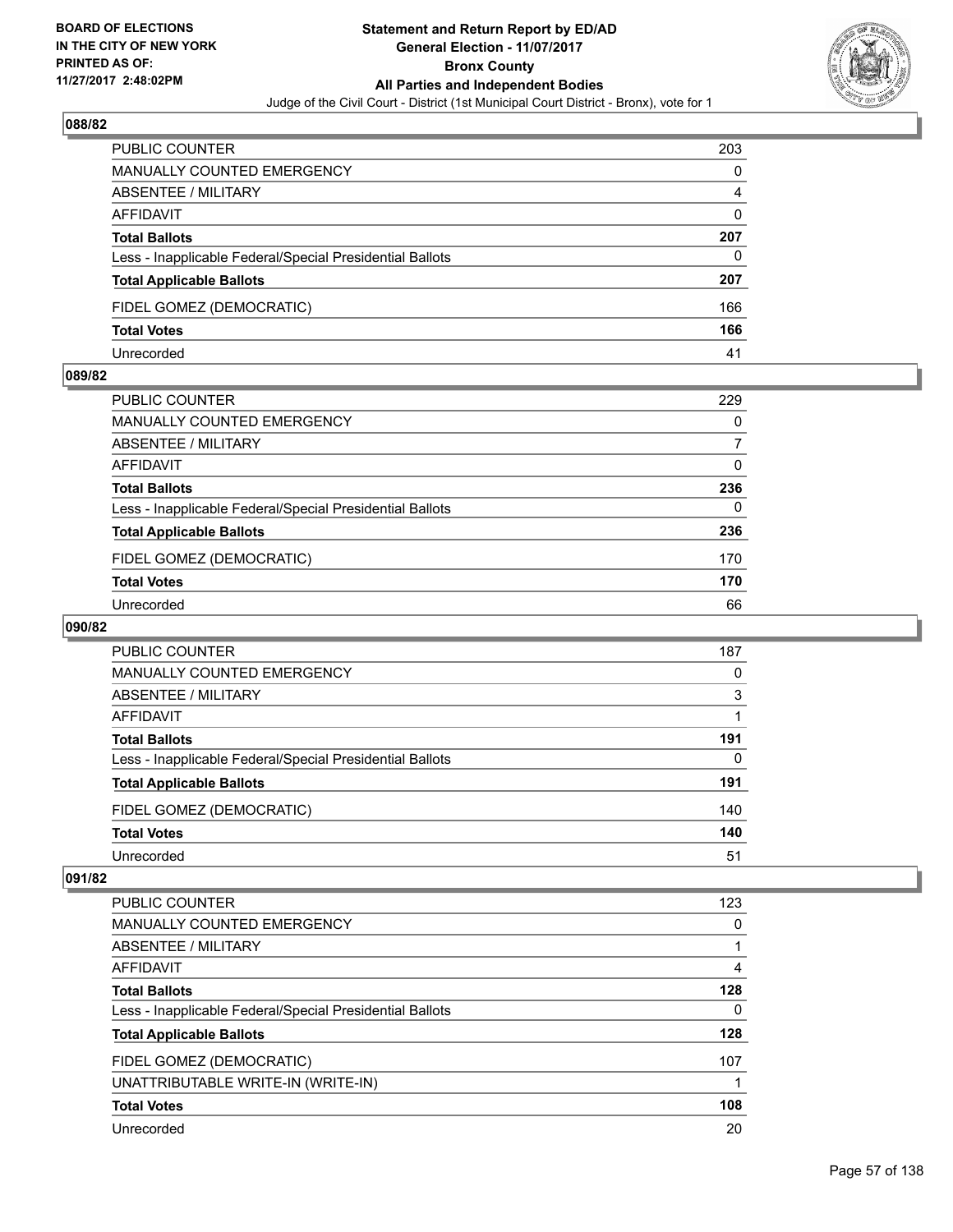

| PUBLIC COUNTER                                           | 252 |
|----------------------------------------------------------|-----|
| MANUALLY COUNTED EMERGENCY                               | 0   |
| <b>ABSENTEE / MILITARY</b>                               | 11  |
| AFFIDAVIT                                                |     |
| <b>Total Ballots</b>                                     | 264 |
| Less - Inapplicable Federal/Special Presidential Ballots | 0   |
| <b>Total Applicable Ballots</b>                          | 264 |
| FIDEL GOMEZ (DEMOCRATIC)                                 | 209 |
| UNATTRIBUTABLE WRITE-IN (WRITE-IN)                       |     |
| <b>Total Votes</b>                                       | 210 |
| Unrecorded                                               | 54  |

#### **093/82**

| <b>PUBLIC COUNTER</b>                                    | 189 |
|----------------------------------------------------------|-----|
| MANUALLY COUNTED EMERGENCY                               | 0   |
| ABSENTEE / MILITARY                                      | 4   |
| AFFIDAVIT                                                | 0   |
| <b>Total Ballots</b>                                     | 193 |
| Less - Inapplicable Federal/Special Presidential Ballots | 0   |
| <b>Total Applicable Ballots</b>                          | 193 |
| FIDEL GOMEZ (DEMOCRATIC)                                 | 144 |
| <b>Total Votes</b>                                       | 144 |
| Unrecorded                                               | 49  |

#### **094/82**

| <b>PUBLIC COUNTER</b>                                    | 221 |
|----------------------------------------------------------|-----|
| <b>MANUALLY COUNTED EMERGENCY</b>                        | 0   |
| ABSENTEE / MILITARY                                      | 2   |
| AFFIDAVIT                                                |     |
| <b>Total Ballots</b>                                     | 224 |
| Less - Inapplicable Federal/Special Presidential Ballots | 0   |
| <b>Total Applicable Ballots</b>                          | 224 |
| FIDEL GOMEZ (DEMOCRATIC)                                 | 188 |
| <b>Total Votes</b>                                       | 188 |
| Unrecorded                                               | 36  |

| <b>PUBLIC COUNTER</b>                                    | 297 |
|----------------------------------------------------------|-----|
| <b>MANUALLY COUNTED EMERGENCY</b>                        | 0   |
| <b>ABSENTEE / MILITARY</b>                               | 2   |
| AFFIDAVIT                                                | 4   |
| <b>Total Ballots</b>                                     | 303 |
| Less - Inapplicable Federal/Special Presidential Ballots | 0   |
| <b>Total Applicable Ballots</b>                          | 303 |
| FIDEL GOMEZ (DEMOCRATIC)                                 | 229 |
| <b>Total Votes</b>                                       | 229 |
| Unrecorded                                               | 74  |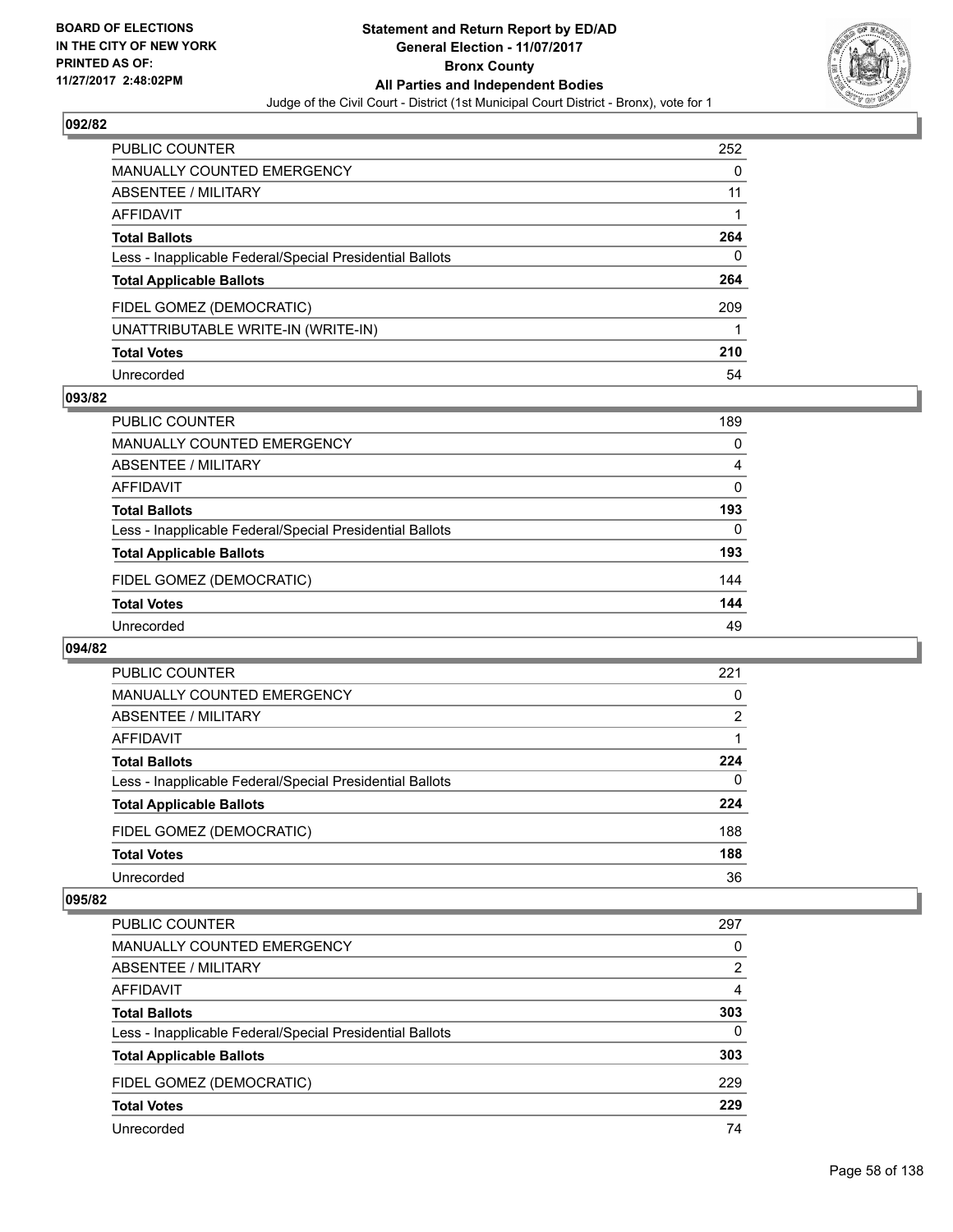

| <b>PUBLIC COUNTER</b>                                    | 197 |
|----------------------------------------------------------|-----|
| <b>MANUALLY COUNTED EMERGENCY</b>                        | 0   |
| <b>ABSENTEE / MILITARY</b>                               | 5   |
| AFFIDAVIT                                                | 2   |
| <b>Total Ballots</b>                                     | 204 |
| Less - Inapplicable Federal/Special Presidential Ballots | 0   |
| <b>Total Applicable Ballots</b>                          | 204 |
| FIDEL GOMEZ (DEMOCRATIC)                                 | 149 |
| <b>Total Votes</b>                                       | 149 |
| Unrecorded                                               | 55  |

#### **097/82**

| PUBLIC COUNTER                                           | 223      |
|----------------------------------------------------------|----------|
| <b>MANUALLY COUNTED EMERGENCY</b>                        | 0        |
| <b>ABSENTEE / MILITARY</b>                               | 5        |
| AFFIDAVIT                                                | 2        |
| <b>Total Ballots</b>                                     | 230      |
| Less - Inapplicable Federal/Special Presidential Ballots | $\Omega$ |
| <b>Total Applicable Ballots</b>                          | 230      |
| FIDEL GOMEZ (DEMOCRATIC)                                 | 182      |
| UNATTRIBUTABLE WRITE-IN (WRITE-IN)                       |          |
| <b>Total Votes</b>                                       | 183      |
| Unrecorded                                               | 47       |
|                                                          |          |

#### **098/82**

| <b>PUBLIC COUNTER</b>                                    | 287 |
|----------------------------------------------------------|-----|
| <b>MANUALLY COUNTED EMERGENCY</b>                        | 0   |
| ABSENTEE / MILITARY                                      | 3   |
| AFFIDAVIT                                                | 2   |
| <b>Total Ballots</b>                                     | 292 |
| Less - Inapplicable Federal/Special Presidential Ballots | 0   |
| <b>Total Applicable Ballots</b>                          | 292 |
| FIDEL GOMEZ (DEMOCRATIC)                                 | 220 |
| UNATTRIBUTABLE WRITE-IN (WRITE-IN)                       | 3   |
| <b>Total Votes</b>                                       | 223 |
| Unrecorded                                               | 69  |

| <b>PUBLIC COUNTER</b>                                    | 262 |
|----------------------------------------------------------|-----|
| MANUALLY COUNTED EMERGENCY                               | 0   |
| ABSENTEE / MILITARY                                      | 5   |
| AFFIDAVIT                                                |     |
| <b>Total Ballots</b>                                     | 268 |
| Less - Inapplicable Federal/Special Presidential Ballots | 0   |
| <b>Total Applicable Ballots</b>                          | 268 |
| FIDEL GOMEZ (DEMOCRATIC)                                 | 208 |
| <b>Total Votes</b>                                       | 208 |
| Unrecorded                                               | 60  |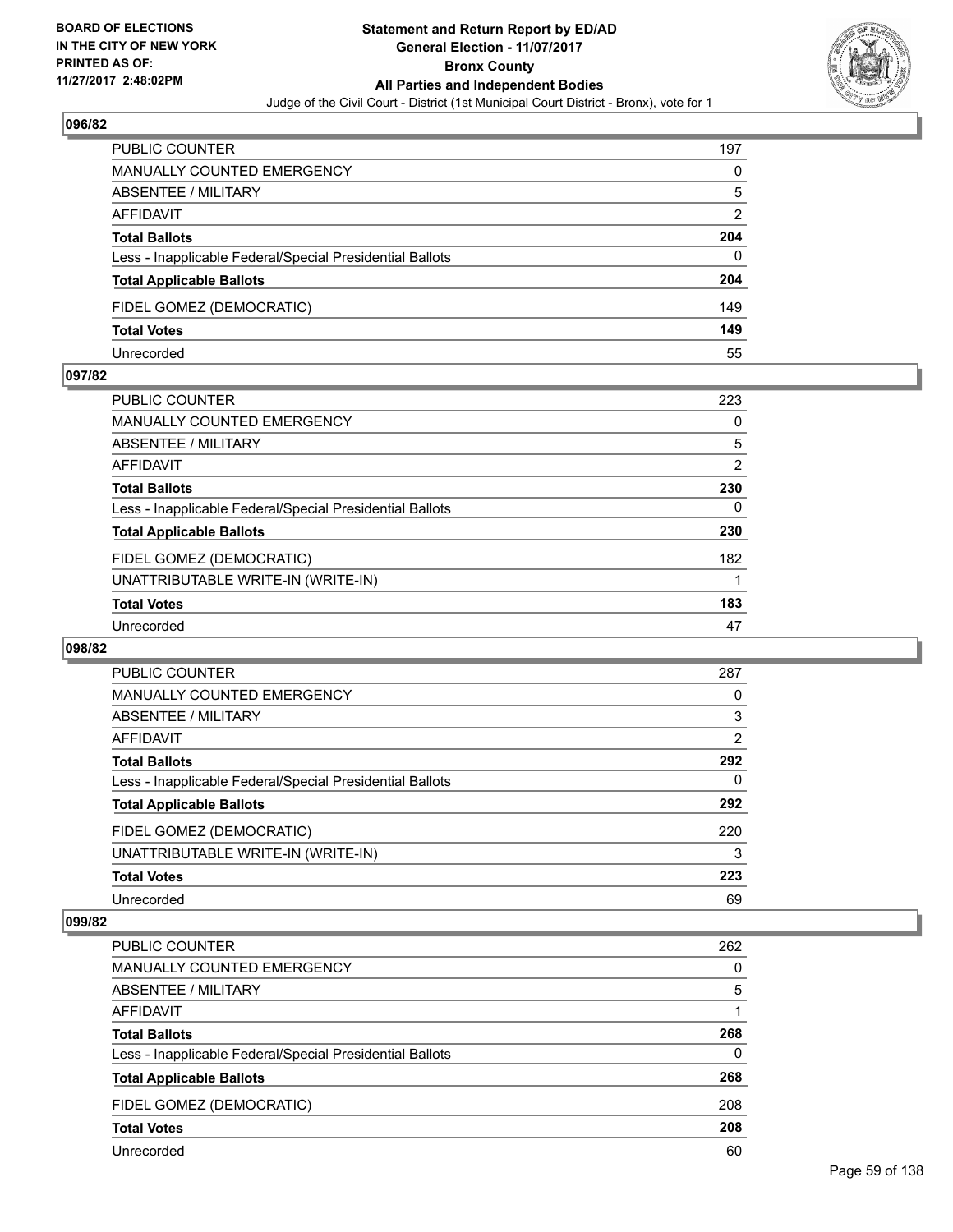

| <b>PUBLIC COUNTER</b>                                    | 238 |
|----------------------------------------------------------|-----|
| <b>MANUALLY COUNTED EMERGENCY</b>                        | 0   |
| ABSENTEE / MILITARY                                      |     |
| AFFIDAVIT                                                | 0   |
| <b>Total Ballots</b>                                     | 239 |
| Less - Inapplicable Federal/Special Presidential Ballots | 0   |
| <b>Total Applicable Ballots</b>                          | 239 |
| FIDEL GOMEZ (DEMOCRATIC)                                 | 192 |
| <b>Total Votes</b>                                       | 192 |
| Unrecorded                                               | 47  |

#### **101/82**

| PUBLIC COUNTER                                           | 199 |
|----------------------------------------------------------|-----|
| <b>MANUALLY COUNTED EMERGENCY</b>                        | 0   |
| ABSENTEE / MILITARY                                      | 2   |
| AFFIDAVIT                                                |     |
| <b>Total Ballots</b>                                     | 202 |
| Less - Inapplicable Federal/Special Presidential Ballots | 0   |
| <b>Total Applicable Ballots</b>                          | 202 |
| FIDEL GOMEZ (DEMOCRATIC)                                 | 160 |
| <b>Total Votes</b>                                       | 160 |
| Unrecorded                                               | 42  |

# **102/82**

| <b>PUBLIC COUNTER</b>                                    | 190 |
|----------------------------------------------------------|-----|
| <b>MANUALLY COUNTED EMERGENCY</b>                        | 0   |
| ABSENTEE / MILITARY                                      |     |
| AFFIDAVIT                                                |     |
| <b>Total Ballots</b>                                     | 192 |
| Less - Inapplicable Federal/Special Presidential Ballots | 0   |
| <b>Total Applicable Ballots</b>                          | 192 |
| FIDEL GOMEZ (DEMOCRATIC)                                 | 146 |
| <b>Total Votes</b>                                       | 146 |
| Unrecorded                                               | 46  |

| <b>PUBLIC COUNTER</b>                                    | 179 |
|----------------------------------------------------------|-----|
| MANUALLY COUNTED EMERGENCY                               | 0   |
| <b>ABSENTEE / MILITARY</b>                               |     |
| AFFIDAVIT                                                |     |
| <b>Total Ballots</b>                                     | 181 |
| Less - Inapplicable Federal/Special Presidential Ballots | 0   |
| <b>Total Applicable Ballots</b>                          | 181 |
| FIDEL GOMEZ (DEMOCRATIC)                                 | 131 |
| <b>Total Votes</b>                                       | 131 |
| Unrecorded                                               | 50  |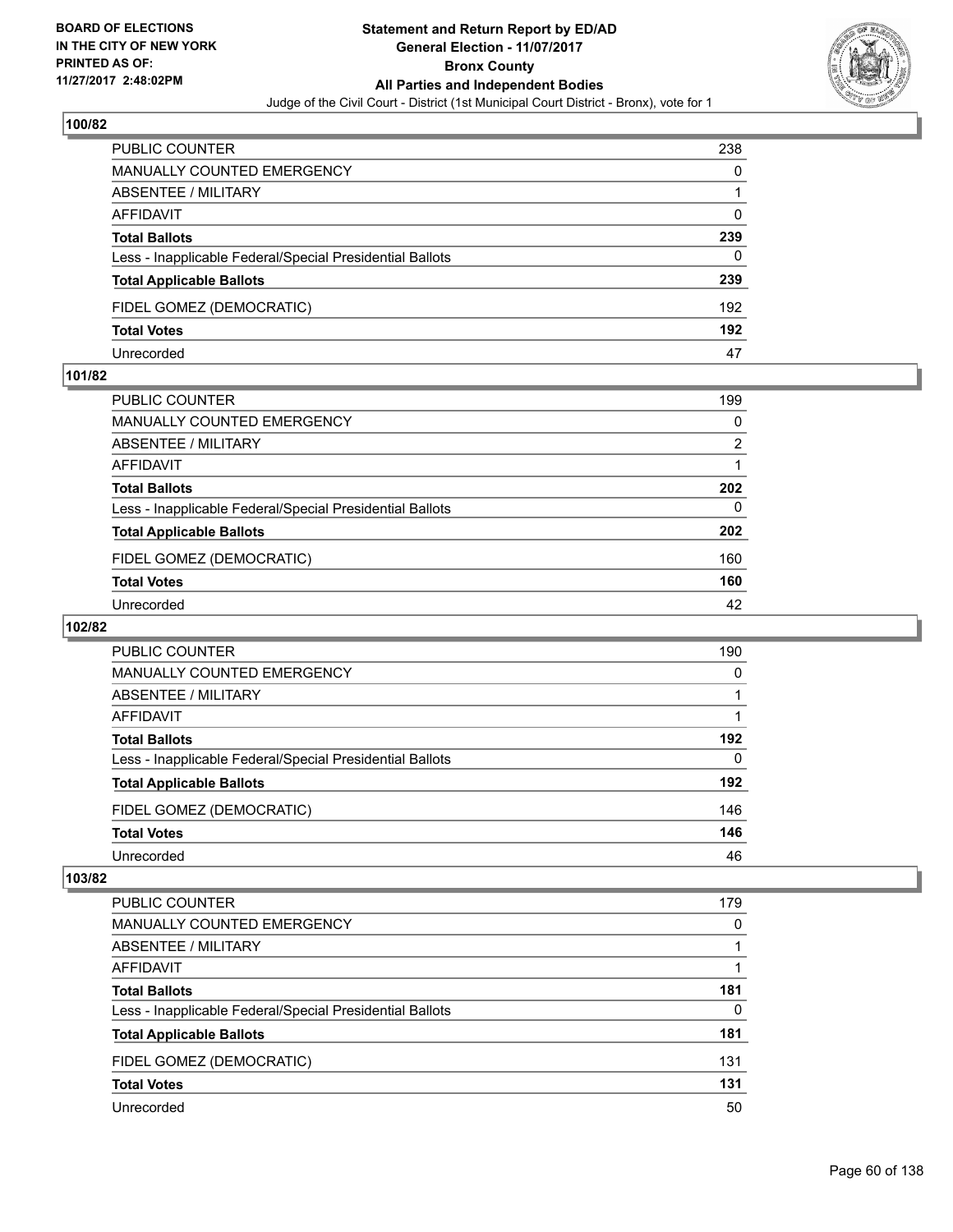

| <b>PUBLIC COUNTER</b>                                    | 245 |
|----------------------------------------------------------|-----|
| <b>MANUALLY COUNTED EMERGENCY</b>                        | 0   |
| <b>ABSENTEE / MILITARY</b>                               | 2   |
| AFFIDAVIT                                                | 3   |
| <b>Total Ballots</b>                                     | 250 |
| Less - Inapplicable Federal/Special Presidential Ballots | 0   |
| <b>Total Applicable Ballots</b>                          | 250 |
| FIDEL GOMEZ (DEMOCRATIC)                                 | 201 |
| <b>Total Votes</b>                                       | 201 |
| Unrecorded                                               | 49  |

#### **105/82**

| <b>PUBLIC COUNTER</b>                                    | 229 |
|----------------------------------------------------------|-----|
| <b>MANUALLY COUNTED EMERGENCY</b>                        | 0   |
| ABSENTEE / MILITARY                                      | 6   |
| AFFIDAVIT                                                |     |
| <b>Total Ballots</b>                                     | 236 |
| Less - Inapplicable Federal/Special Presidential Ballots | 0   |
| <b>Total Applicable Ballots</b>                          | 236 |
| FIDEL GOMEZ (DEMOCRATIC)                                 | 182 |
| <b>Total Votes</b>                                       | 182 |
| Unrecorded                                               | 54  |
|                                                          |     |

# **106/82 COMBINED into: 109/82**

#### **107/82**

| <b>PUBLIC COUNTER</b>                                    | 73 |
|----------------------------------------------------------|----|
| <b>MANUALLY COUNTED EMERGENCY</b>                        | 0  |
| ABSENTEE / MILITARY                                      |    |
| AFFIDAVIT                                                | 0  |
| <b>Total Ballots</b>                                     | 80 |
| Less - Inapplicable Federal/Special Presidential Ballots | 0  |
| <b>Total Applicable Ballots</b>                          | 80 |
| FIDEL GOMEZ (DEMOCRATIC)                                 | 46 |
| <b>Total Votes</b>                                       | 46 |
| Unrecorded                                               | 34 |

| PUBLIC COUNTER                                           | 0 |
|----------------------------------------------------------|---|
| <b>MANUALLY COUNTED EMERGENCY</b>                        | 0 |
| <b>ABSENTEE / MILITARY</b>                               | 0 |
| AFFIDAVIT                                                | 0 |
| <b>Total Ballots</b>                                     | 0 |
| Less - Inapplicable Federal/Special Presidential Ballots | 0 |
| <b>Total Applicable Ballots</b>                          | 0 |
| FIDEL GOMEZ (DEMOCRATIC)                                 | 0 |
| <b>Total Votes</b>                                       | 0 |
|                                                          |   |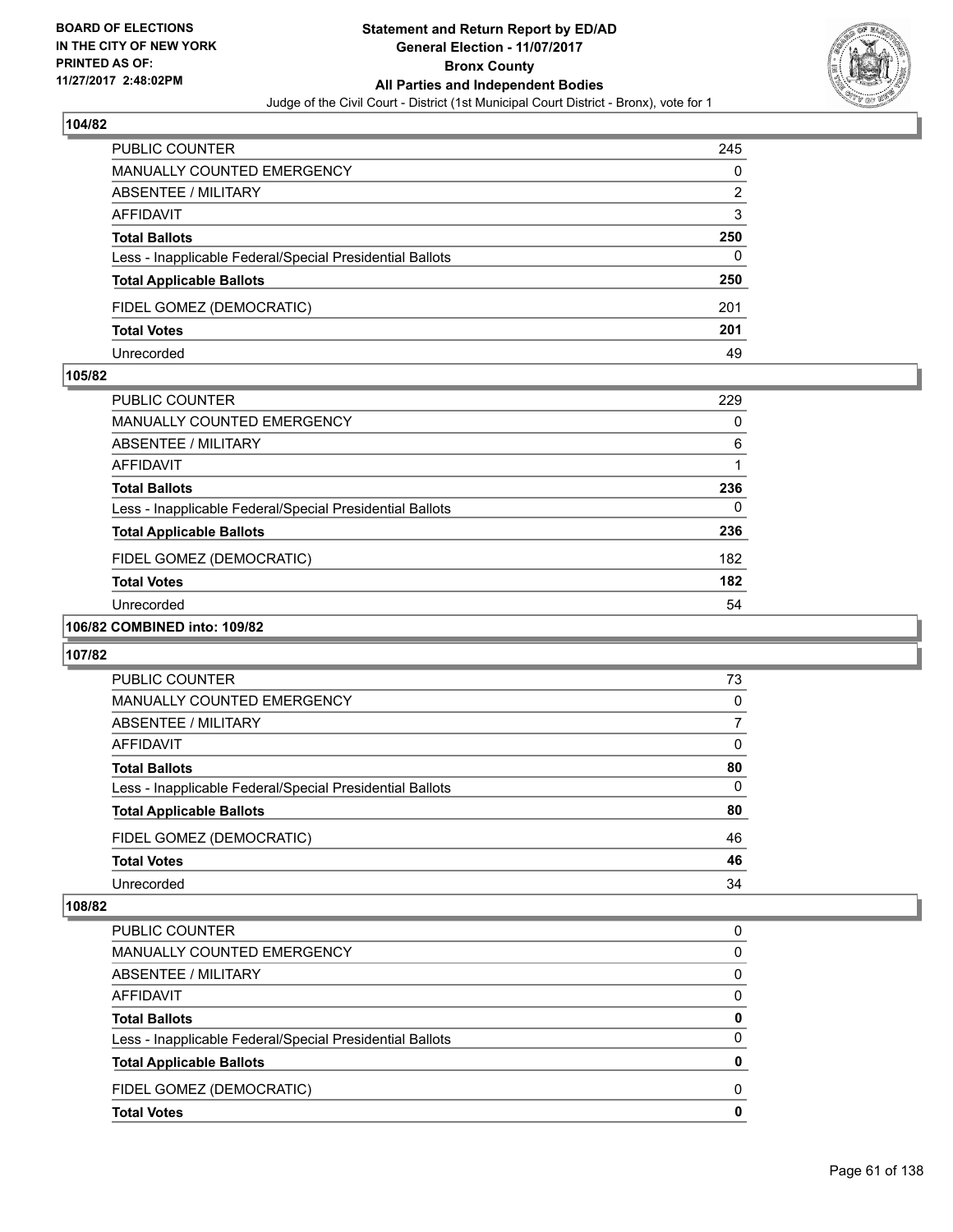

| <b>PUBLIC COUNTER</b>                                    | 76  |
|----------------------------------------------------------|-----|
| <b>MANUALLY COUNTED EMERGENCY</b>                        | 0   |
| ABSENTEE / MILITARY                                      | 50  |
| AFFIDAVIT                                                | 0   |
| <b>Total Ballots</b>                                     | 126 |
| Less - Inapplicable Federal/Special Presidential Ballots | 0   |
| <b>Total Applicable Ballots</b>                          | 126 |
| FIDEL GOMEZ (DEMOCRATIC)                                 | 89  |
| <b>Total Votes</b>                                       | 89  |
| Unrecorded                                               | 37  |
|                                                          |     |

# **110/82 COMBINED into: 069/80**

#### **111/82 COMBINED into: 109/82**

#### **112/82**

| PUBLIC COUNTER                                           | O            |
|----------------------------------------------------------|--------------|
| <b>MANUALLY COUNTED EMERGENCY</b>                        | 0            |
| ABSENTEE / MILITARY                                      | 0            |
| <b>AFFIDAVIT</b>                                         | <sup>0</sup> |
| <b>Total Ballots</b>                                     | o            |
| Less - Inapplicable Federal/Special Presidential Ballots | O            |
| <b>Total Applicable Ballots</b>                          |              |
| FIDEL GOMEZ (DEMOCRATIC)                                 | O            |
| <b>Total Votes</b>                                       |              |

**113/82 COMBINED into: 108/82**

#### **115/82 COMBINED into: 074/82**

**116/82 COMBINED into: 112/82**

| 118/82 COMBINED into: 117/82                             |          |
|----------------------------------------------------------|----------|
| <b>Total Votes</b>                                       | 0        |
| FIDEL GOMEZ (DEMOCRATIC)                                 | 0        |
| <b>Total Applicable Ballots</b>                          | 0        |
| Less - Inapplicable Federal/Special Presidential Ballots | $\Omega$ |
| <b>Total Ballots</b>                                     | 0        |
| AFFIDAVIT                                                | 0        |
| ABSENTEE / MILITARY                                      | 0        |
| <b>MANUALLY COUNTED EMERGENCY</b>                        | 0        |
| <b>PUBLIC COUNTER</b>                                    | 0        |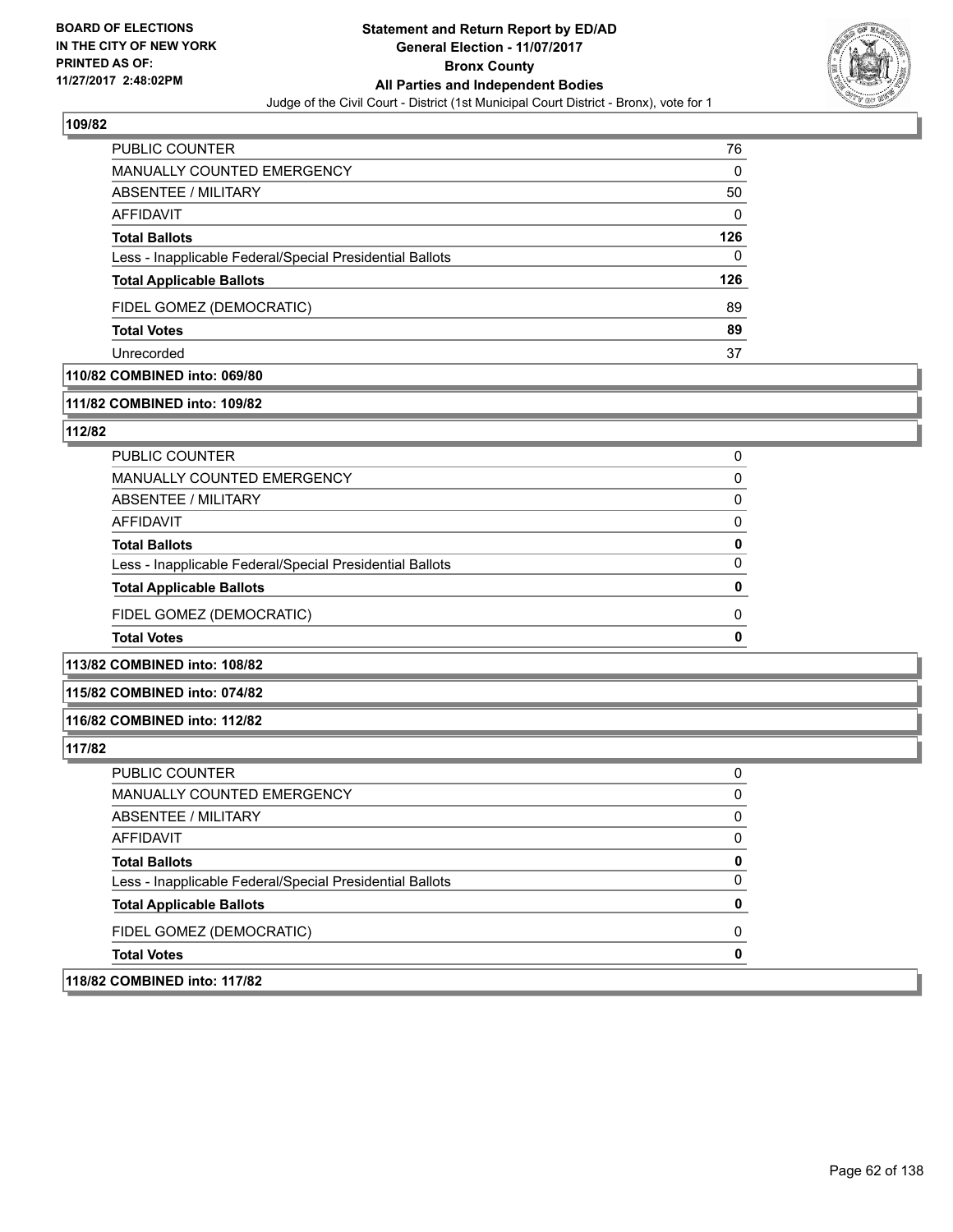

| <b>PUBLIC COUNTER</b>                                    | 148 |
|----------------------------------------------------------|-----|
| <b>MANUALLY COUNTED EMERGENCY</b>                        | 0   |
| <b>ABSENTEE / MILITARY</b>                               | 5   |
| AFFIDAVIT                                                |     |
| <b>Total Ballots</b>                                     | 154 |
| Less - Inapplicable Federal/Special Presidential Ballots | 0   |
| <b>Total Applicable Ballots</b>                          | 154 |
| FIDEL GOMEZ (DEMOCRATIC)                                 | 74  |
| UNATTRIBUTABLE WRITE-IN (WRITE-IN)                       |     |
| <b>Total Votes</b>                                       | 75  |
| Unrecorded                                               | 79  |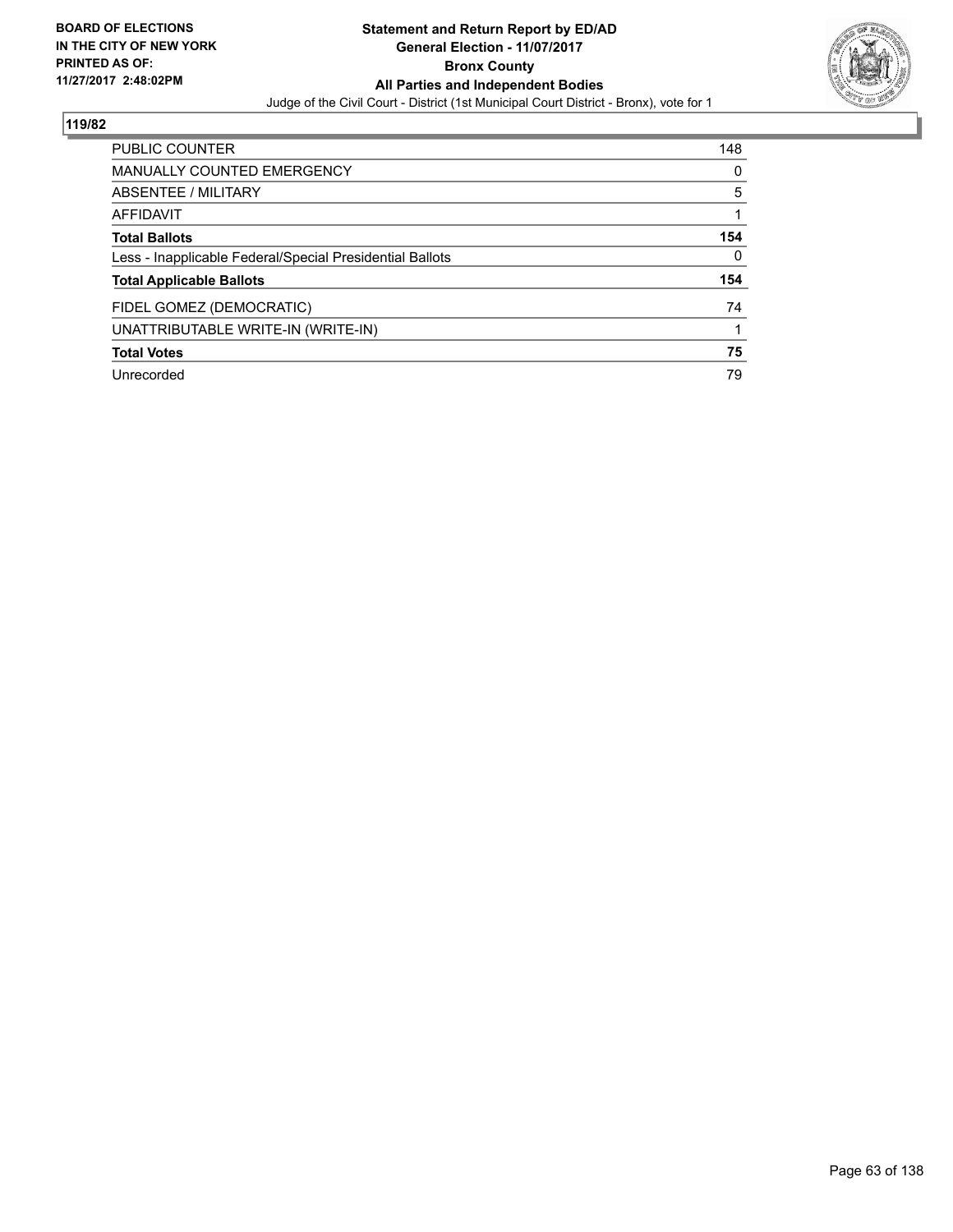

| <b>PUBLIC COUNTER</b>                                    | 226 |
|----------------------------------------------------------|-----|
| <b>MANUALLY COUNTED EMERGENCY</b>                        | 0   |
| <b>ABSENTEE / MILITARY</b>                               |     |
| AFFIDAVIT                                                | 2   |
| <b>Total Ballots</b>                                     | 229 |
| Less - Inapplicable Federal/Special Presidential Ballots | 0   |
| <b>Total Applicable Ballots</b>                          | 229 |
| FIDEL GOMEZ (DEMOCRATIC)                                 | 195 |
| <b>Total Votes</b>                                       | 195 |
| Unrecorded                                               | 34  |

#### **002/83**

| PUBLIC COUNTER                                           | 116      |
|----------------------------------------------------------|----------|
| <b>MANUALLY COUNTED EMERGENCY</b>                        | 0        |
| ABSENTEE / MILITARY                                      | 3        |
| <b>AFFIDAVIT</b>                                         |          |
| <b>Total Ballots</b>                                     | 120      |
| Less - Inapplicable Federal/Special Presidential Ballots | $\Omega$ |
| <b>Total Applicable Ballots</b>                          | 120      |
| FIDEL GOMEZ (DEMOCRATIC)                                 | 95       |
| UNATTRIBUTABLE WRITE-IN (WRITE-IN)                       | 4        |
| <b>Total Votes</b>                                       | 99       |
| Unrecorded                                               | 21       |
|                                                          |          |

#### **003/83**

| PUBLIC COUNTER                                           | 201 |
|----------------------------------------------------------|-----|
| MANUALLY COUNTED EMERGENCY                               | 0   |
| <b>ABSENTEE / MILITARY</b>                               | 4   |
| AFFIDAVIT                                                | 2   |
| <b>Total Ballots</b>                                     | 207 |
| Less - Inapplicable Federal/Special Presidential Ballots | 0   |
| <b>Total Applicable Ballots</b>                          | 207 |
| FIDEL GOMEZ (DEMOCRATIC)                                 | 154 |
| <b>Total Votes</b>                                       | 154 |
| Unrecorded                                               | 53  |

| <b>PUBLIC COUNTER</b>                                    | 88 |
|----------------------------------------------------------|----|
| <b>MANUALLY COUNTED EMERGENCY</b>                        | 0  |
| <b>ABSENTEE / MILITARY</b>                               | 5  |
| AFFIDAVIT                                                |    |
| <b>Total Ballots</b>                                     | 94 |
| Less - Inapplicable Federal/Special Presidential Ballots | 0  |
| <b>Total Applicable Ballots</b>                          | 94 |
| FIDEL GOMEZ (DEMOCRATIC)                                 | 76 |
| <b>Total Votes</b>                                       | 76 |
| Unrecorded                                               | 18 |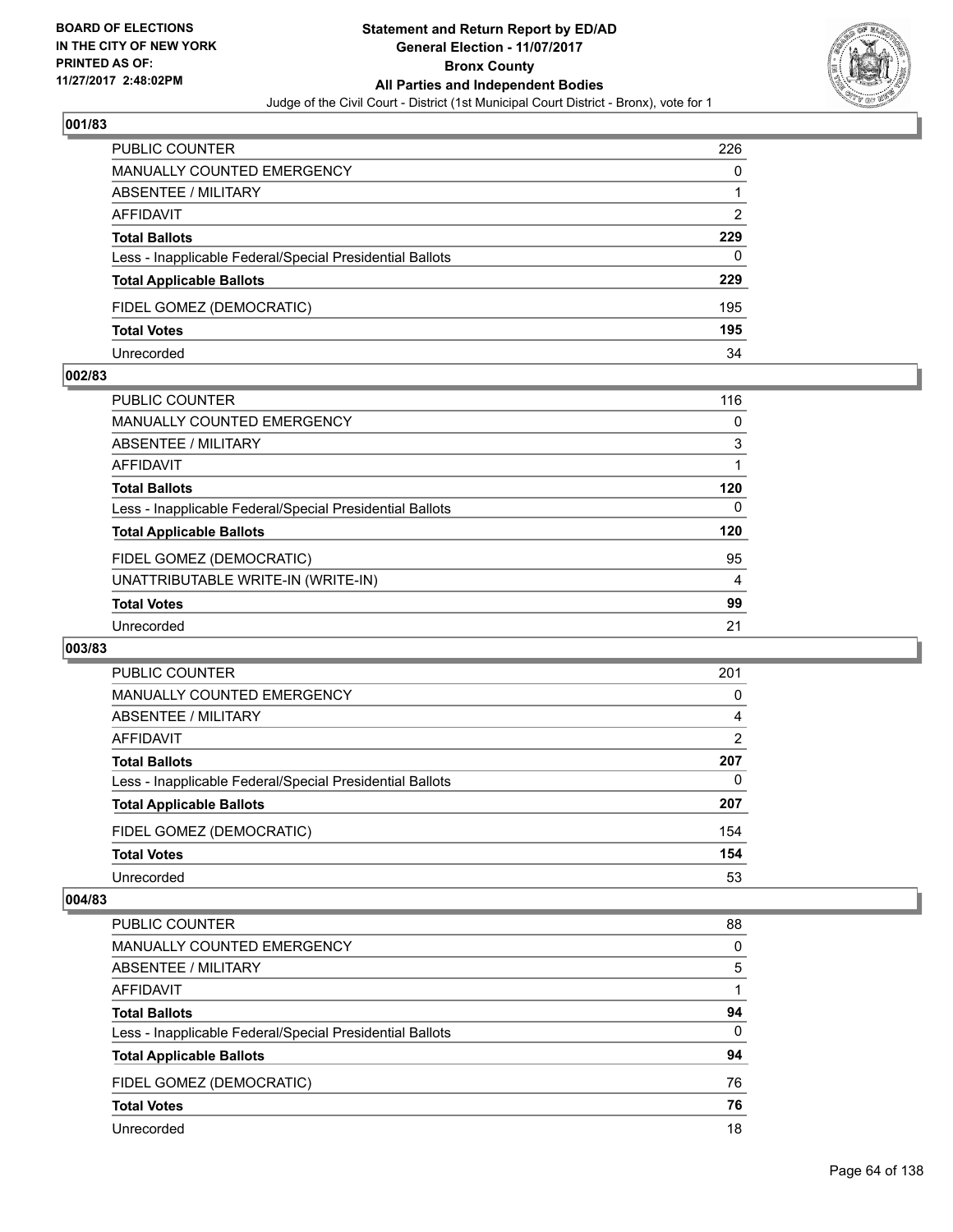

| PUBLIC COUNTER                                           | 48 |
|----------------------------------------------------------|----|
| <b>MANUALLY COUNTED EMERGENCY</b>                        | 0  |
| <b>ABSENTEE / MILITARY</b>                               | 0  |
| AFFIDAVIT                                                |    |
| <b>Total Ballots</b>                                     | 49 |
| Less - Inapplicable Federal/Special Presidential Ballots | 0  |
| <b>Total Applicable Ballots</b>                          | 49 |
| FIDEL GOMEZ (DEMOCRATIC)                                 | 35 |
| <b>Total Votes</b>                                       | 35 |
| Unrecorded                                               | 14 |

#### **006/83**

| PUBLIC COUNTER                                           | 179      |
|----------------------------------------------------------|----------|
| MANUALLY COUNTED EMERGENCY                               | 0        |
| ABSENTEE / MILITARY                                      | 9        |
| AFFIDAVIT                                                |          |
| <b>Total Ballots</b>                                     | 189      |
| Less - Inapplicable Federal/Special Presidential Ballots | $\Omega$ |
| <b>Total Applicable Ballots</b>                          | 189      |
| FIDEL GOMEZ (DEMOCRATIC)                                 | 157      |
| <b>Total Votes</b>                                       | 157      |
| Unrecorded                                               | 32       |
|                                                          |          |

# **007/83**

| <b>PUBLIC COUNTER</b>                                    | 245 |
|----------------------------------------------------------|-----|
| <b>MANUALLY COUNTED EMERGENCY</b>                        | 0   |
| <b>ABSENTEE / MILITARY</b>                               | 6   |
| AFFIDAVIT                                                |     |
| <b>Total Ballots</b>                                     | 252 |
| Less - Inapplicable Federal/Special Presidential Ballots | 0   |
| <b>Total Applicable Ballots</b>                          | 252 |
| FIDEL GOMEZ (DEMOCRATIC)                                 | 221 |
| <b>Total Votes</b>                                       | 221 |
| Unrecorded                                               | 31  |

| <b>PUBLIC COUNTER</b>                                    | 173 |
|----------------------------------------------------------|-----|
| MANUALLY COUNTED EMERGENCY                               | 0   |
| <b>ABSENTEE / MILITARY</b>                               | 66  |
| AFFIDAVIT                                                |     |
| <b>Total Ballots</b>                                     | 240 |
| Less - Inapplicable Federal/Special Presidential Ballots | 0   |
| <b>Total Applicable Ballots</b>                          | 240 |
| FIDEL GOMEZ (DEMOCRATIC)                                 | 200 |
| <b>Total Votes</b>                                       | 200 |
| Unrecorded                                               | 40  |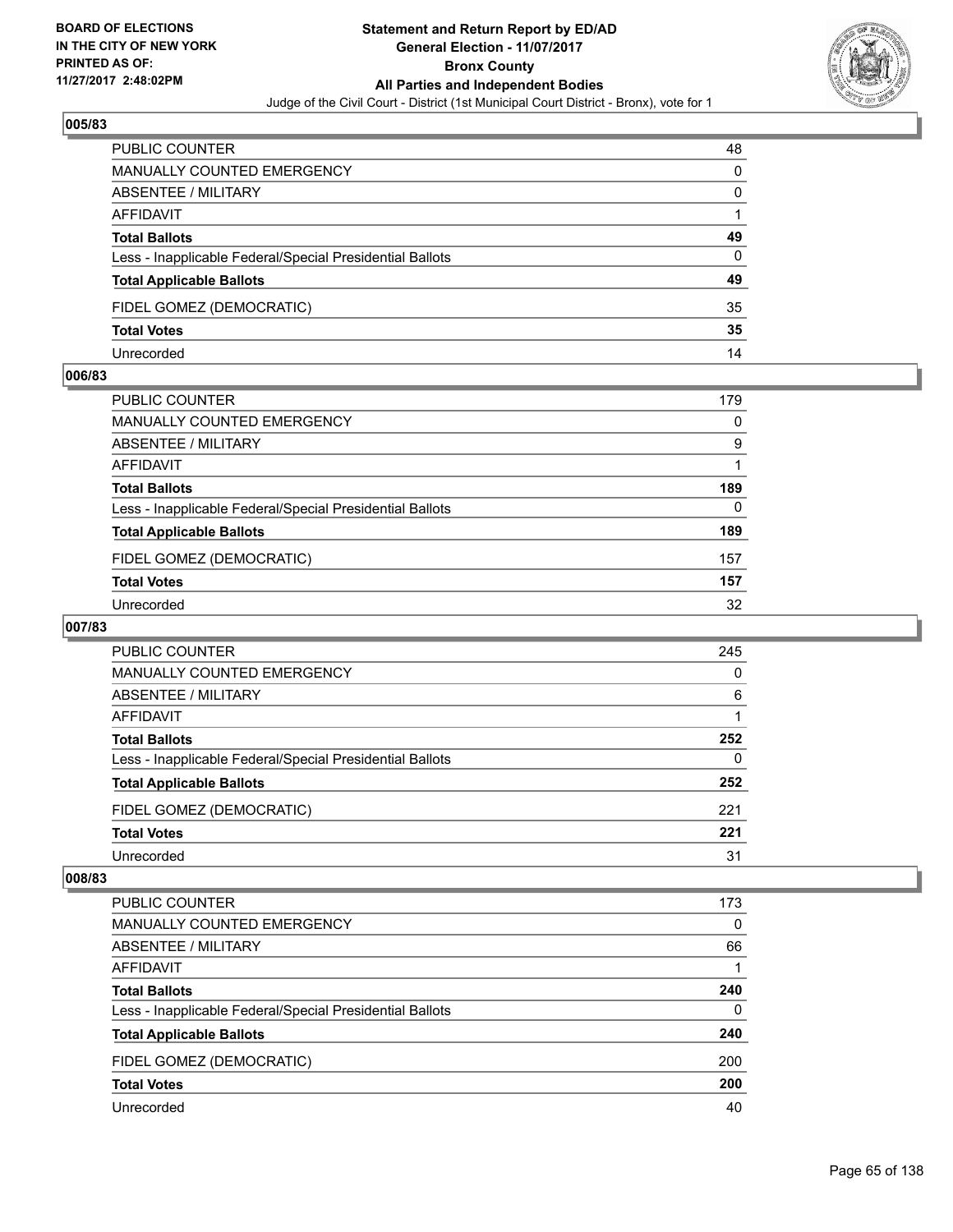

| <b>PUBLIC COUNTER</b>                                    | 218 |
|----------------------------------------------------------|-----|
| <b>MANUALLY COUNTED EMERGENCY</b>                        | 0   |
| ABSENTEE / MILITARY                                      | 0   |
| AFFIDAVIT                                                | 5   |
| <b>Total Ballots</b>                                     | 223 |
| Less - Inapplicable Federal/Special Presidential Ballots | 0   |
| <b>Total Applicable Ballots</b>                          | 223 |
| FIDEL GOMEZ (DEMOCRATIC)                                 | 176 |
| <b>Total Votes</b>                                       | 176 |
| Unrecorded                                               | 47  |

#### **010/83**

| PUBLIC COUNTER                                           | 287      |
|----------------------------------------------------------|----------|
| MANUALLY COUNTED EMERGENCY                               | 0        |
| ABSENTEE / MILITARY                                      | 6        |
| AFFIDAVIT                                                | 0        |
| <b>Total Ballots</b>                                     | 293      |
| Less - Inapplicable Federal/Special Presidential Ballots | $\Omega$ |
| <b>Total Applicable Ballots</b>                          | 293      |
| FIDEL GOMEZ (DEMOCRATIC)                                 | 244      |
| <b>Total Votes</b>                                       | 244      |
| Unrecorded                                               | 49       |

# **011/83**

| <b>PUBLIC COUNTER</b>                                    | 228 |
|----------------------------------------------------------|-----|
| <b>MANUALLY COUNTED EMERGENCY</b>                        | 0   |
| ABSENTEE / MILITARY                                      | 8   |
| AFFIDAVIT                                                | 2   |
| <b>Total Ballots</b>                                     | 238 |
| Less - Inapplicable Federal/Special Presidential Ballots | 0   |
| <b>Total Applicable Ballots</b>                          | 238 |
| FIDEL GOMEZ (DEMOCRATIC)                                 | 214 |
| JOMIL C. MCARTHUR (WRITE-IN)                             |     |
| <b>Total Votes</b>                                       | 215 |
| Unrecorded                                               | 23  |

| <b>Total Applicable Ballots</b>                          | 0 |
|----------------------------------------------------------|---|
| Less - Inapplicable Federal/Special Presidential Ballots | 0 |
| <b>Total Ballots</b>                                     | 0 |
| AFFIDAVIT                                                | 0 |
| ABSENTEE / MILITARY                                      | 0 |
| <b>MANUALLY COUNTED EMERGENCY</b>                        | 0 |
| PUBLIC COUNTER                                           | 0 |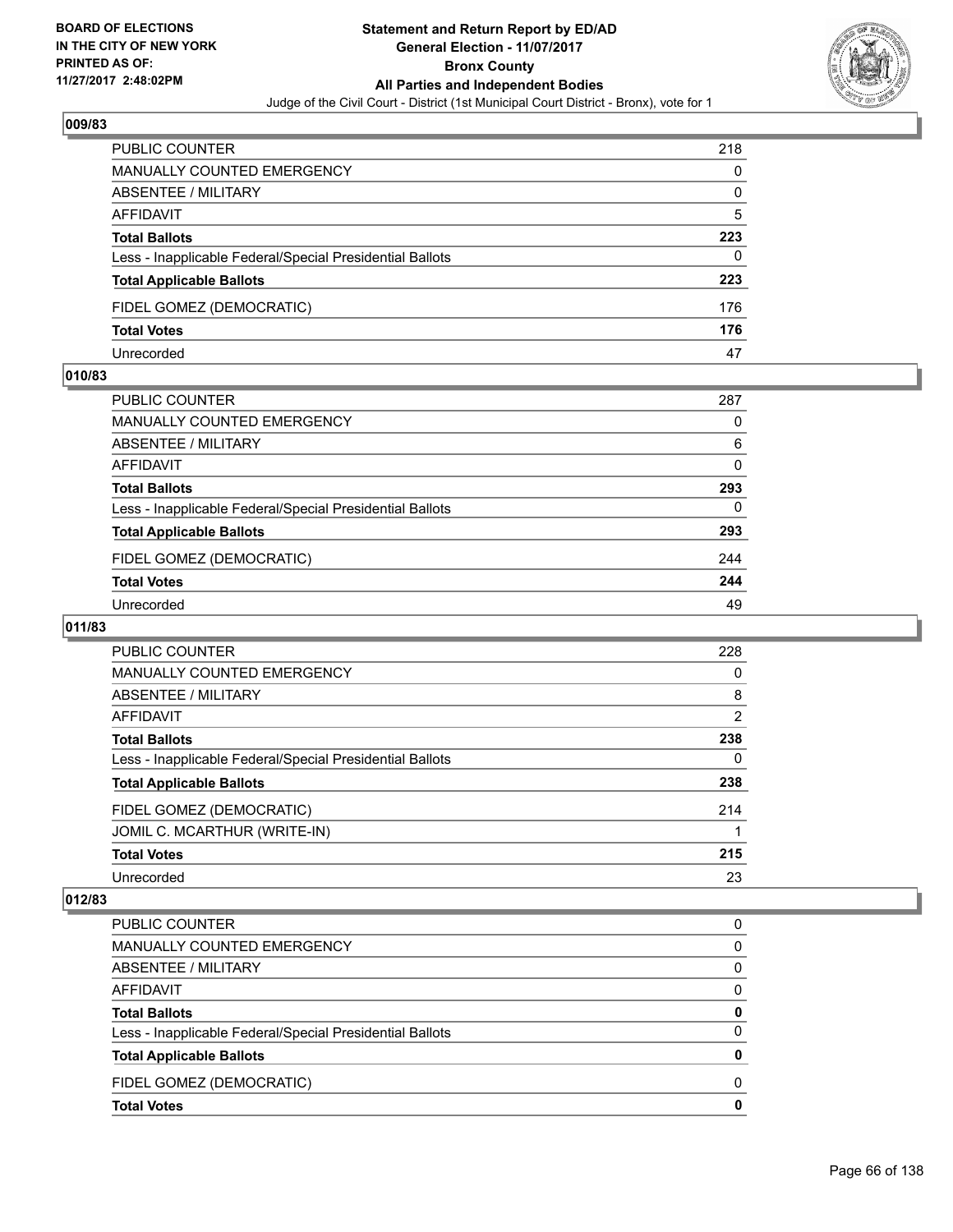

| <b>PUBLIC COUNTER</b>                                    | 222 |
|----------------------------------------------------------|-----|
| MANUALLY COUNTED EMERGENCY                               | 0   |
| ABSENTEE / MILITARY                                      | 9   |
| AFFIDAVIT                                                | 2   |
| <b>Total Ballots</b>                                     | 233 |
| Less - Inapplicable Federal/Special Presidential Ballots | 0   |
| <b>Total Applicable Ballots</b>                          | 233 |
| FIDEL GOMEZ (DEMOCRATIC)                                 | 209 |
| <b>Total Votes</b>                                       | 209 |
| Unrecorded                                               | 24  |

#### **014/83**

| PUBLIC COUNTER                                           | 331 |
|----------------------------------------------------------|-----|
| MANUALLY COUNTED EMERGENCY                               | 0   |
| ABSENTEE / MILITARY                                      | 4   |
| AFFIDAVIT                                                | 3   |
| <b>Total Ballots</b>                                     | 338 |
| Less - Inapplicable Federal/Special Presidential Ballots | 0   |
| <b>Total Applicable Ballots</b>                          | 338 |
| FIDEL GOMEZ (DEMOCRATIC)                                 | 286 |
| DANNY WASHINGTON (WRITE-IN)                              |     |
| <b>Total Votes</b>                                       | 287 |
| Unrecorded                                               | 51  |
|                                                          |     |

#### **015/83**

| PUBLIC COUNTER                                           | 209 |
|----------------------------------------------------------|-----|
| <b>MANUALLY COUNTED EMERGENCY</b>                        | 0   |
| <b>ABSENTEE / MILITARY</b>                               | 4   |
| AFFIDAVIT                                                | 3   |
| <b>Total Ballots</b>                                     | 216 |
| Less - Inapplicable Federal/Special Presidential Ballots | 0   |
| <b>Total Applicable Ballots</b>                          | 216 |
| FIDEL GOMEZ (DEMOCRATIC)                                 | 192 |
| <b>Total Votes</b>                                       | 192 |
| Unrecorded                                               | 24  |

| <b>PUBLIC COUNTER</b>                                    | 240 |
|----------------------------------------------------------|-----|
| <b>MANUALLY COUNTED EMERGENCY</b>                        | 0   |
| ABSENTEE / MILITARY                                      |     |
| AFFIDAVIT                                                | 3   |
| <b>Total Ballots</b>                                     | 244 |
| Less - Inapplicable Federal/Special Presidential Ballots | 0   |
| <b>Total Applicable Ballots</b>                          | 244 |
| FIDEL GOMEZ (DEMOCRATIC)                                 | 209 |
| UNATTRIBUTABLE WRITE-IN (WRITE-IN)                       |     |
| <b>Total Votes</b>                                       | 210 |
| Unrecorded                                               | 34  |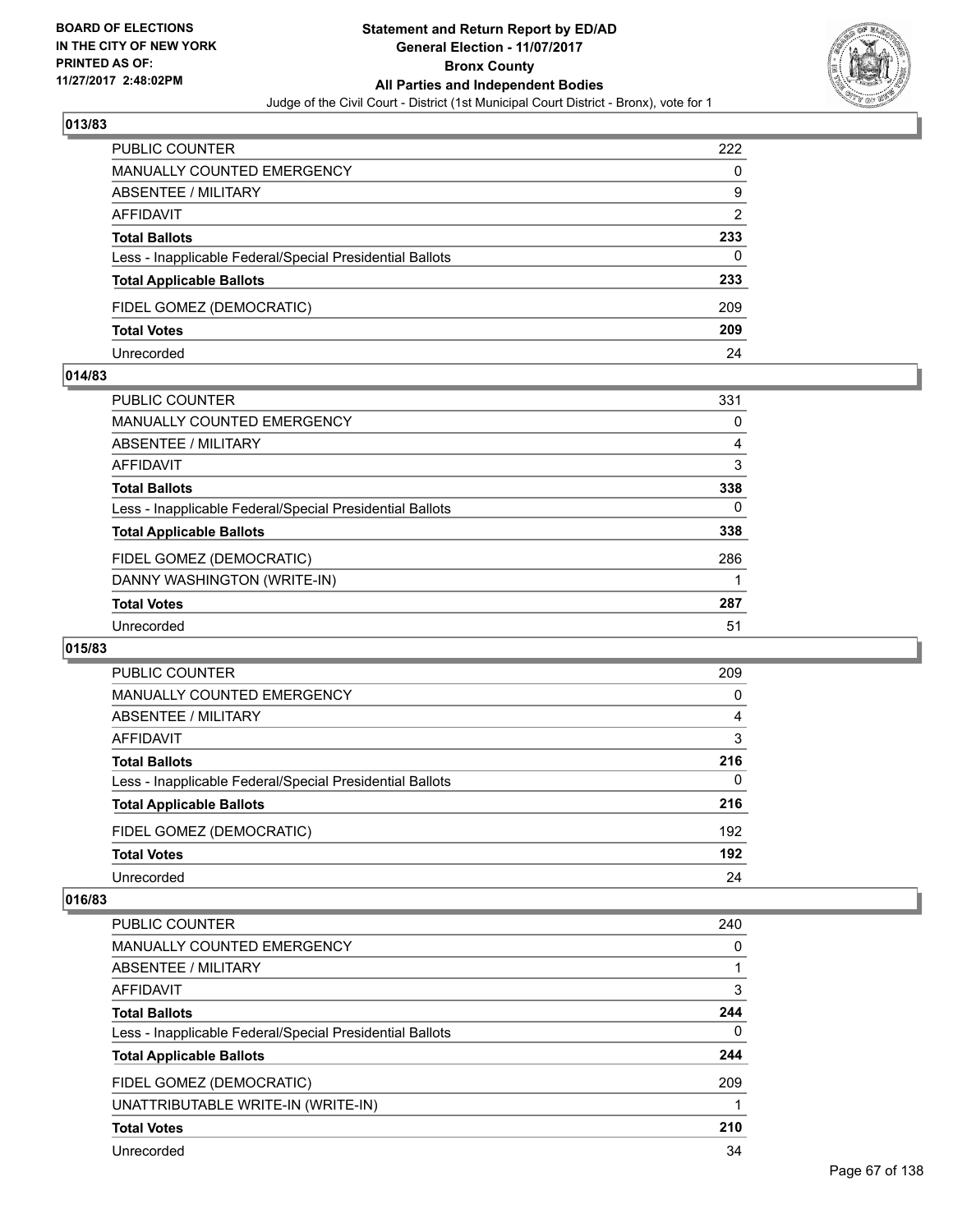

| <b>PUBLIC COUNTER</b>                                    | 220 |
|----------------------------------------------------------|-----|
| MANUALLY COUNTED EMERGENCY                               | 0   |
| ABSENTEE / MILITARY                                      | 6   |
| AFFIDAVIT                                                | 5   |
| <b>Total Ballots</b>                                     | 231 |
| Less - Inapplicable Federal/Special Presidential Ballots | 0   |
| <b>Total Applicable Ballots</b>                          | 231 |
| FIDEL GOMEZ (DEMOCRATIC)                                 | 191 |
| <b>Total Votes</b>                                       | 191 |
| Unrecorded                                               | 40  |

#### **018/83**

| PUBLIC COUNTER                                           | 242            |
|----------------------------------------------------------|----------------|
| MANUALLY COUNTED EMERGENCY                               | 0              |
| ABSENTEE / MILITARY                                      | 5              |
| AFFIDAVIT                                                | $\overline{2}$ |
| <b>Total Ballots</b>                                     | 249            |
| Less - Inapplicable Federal/Special Presidential Ballots | $\Omega$       |
| <b>Total Applicable Ballots</b>                          | 249            |
| FIDEL GOMEZ (DEMOCRATIC)                                 | 213            |
| <b>Total Votes</b>                                       | 213            |
| Unrecorded                                               | 36             |
|                                                          |                |

# **019/83**

| <b>PUBLIC COUNTER</b>                                    | 159 |
|----------------------------------------------------------|-----|
| <b>MANUALLY COUNTED EMERGENCY</b>                        | 0   |
| ABSENTEE / MILITARY                                      | 5   |
| AFFIDAVIT                                                | 2   |
| <b>Total Ballots</b>                                     | 166 |
| Less - Inapplicable Federal/Special Presidential Ballots | 0   |
| <b>Total Applicable Ballots</b>                          | 166 |
| FIDEL GOMEZ (DEMOCRATIC)                                 | 139 |
| <b>Total Votes</b>                                       | 139 |
| Unrecorded                                               | 27  |

| <b>PUBLIC COUNTER</b>                                    | 174 |
|----------------------------------------------------------|-----|
| <b>MANUALLY COUNTED EMERGENCY</b>                        | 0   |
| <b>ABSENTEE / MILITARY</b>                               | 2   |
| AFFIDAVIT                                                | 3   |
| <b>Total Ballots</b>                                     | 179 |
| Less - Inapplicable Federal/Special Presidential Ballots | 0   |
| <b>Total Applicable Ballots</b>                          | 179 |
| FIDEL GOMEZ (DEMOCRATIC)                                 | 151 |
| <b>Total Votes</b>                                       | 151 |
| Unrecorded                                               | 28  |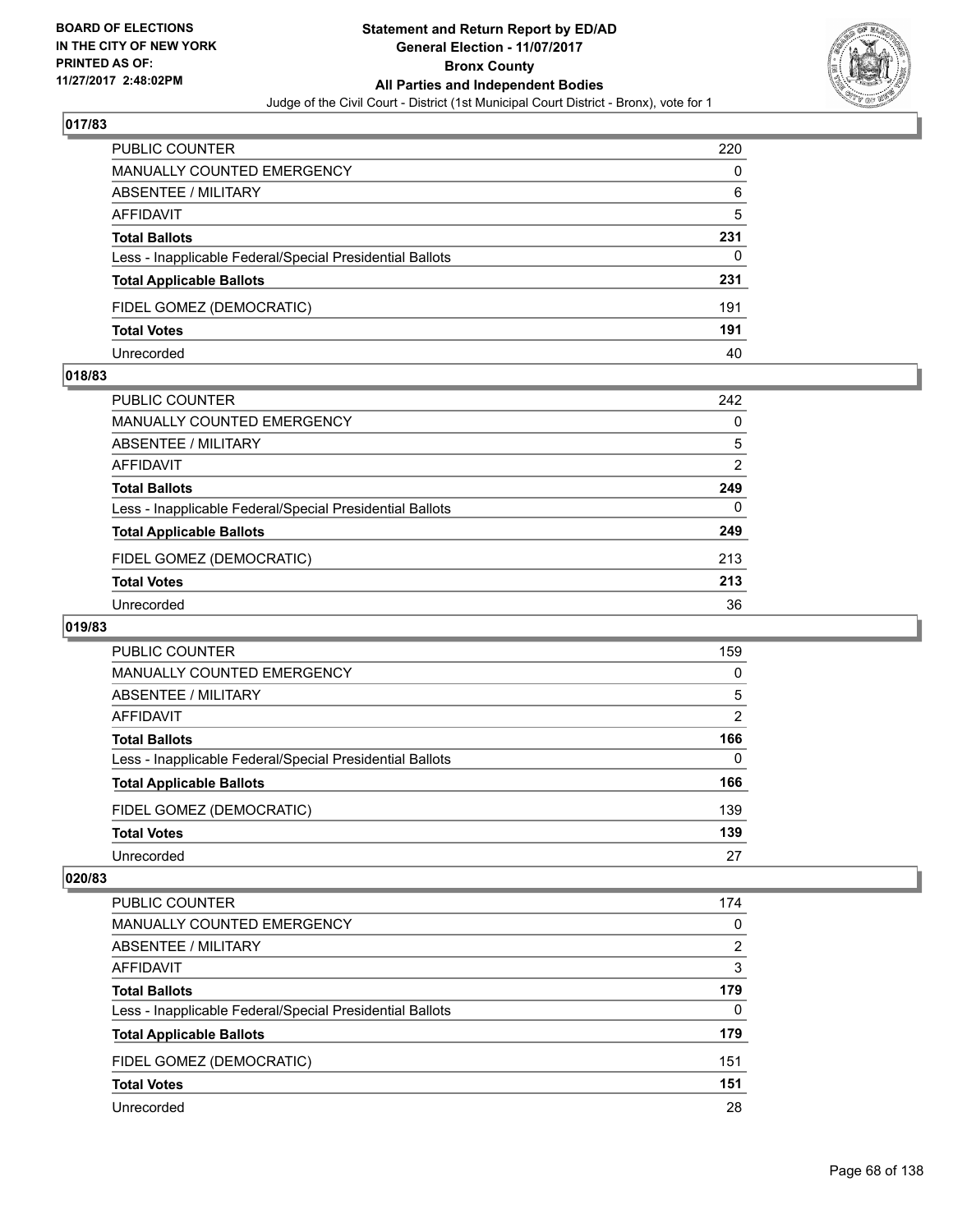

| PUBLIC COUNTER                                           | 208 |
|----------------------------------------------------------|-----|
| <b>MANUALLY COUNTED EMERGENCY</b>                        | 0   |
| ABSENTEE / MILITARY                                      | 9   |
| AFFIDAVIT                                                |     |
| <b>Total Ballots</b>                                     | 218 |
| Less - Inapplicable Federal/Special Presidential Ballots | 0   |
| <b>Total Applicable Ballots</b>                          | 218 |
| FIDEL GOMEZ (DEMOCRATIC)                                 | 172 |
| UNATTRIBUTABLE WRITE-IN (WRITE-IN)                       | 2   |
| <b>Total Votes</b>                                       | 174 |
| Unrecorded                                               | 44  |

### **022/83**

| <b>PUBLIC COUNTER</b>                                    | 147 |
|----------------------------------------------------------|-----|
| MANUALLY COUNTED EMERGENCY                               | 0   |
| ABSENTEE / MILITARY                                      | 3   |
| AFFIDAVIT                                                |     |
| <b>Total Ballots</b>                                     | 151 |
| Less - Inapplicable Federal/Special Presidential Ballots | 0   |
| <b>Total Applicable Ballots</b>                          | 151 |
| FIDEL GOMEZ (DEMOCRATIC)                                 | 119 |
| <b>Total Votes</b>                                       | 119 |
| Unrecorded                                               | 32  |

#### **023/83**

| <b>PUBLIC COUNTER</b>                                    | 124 |
|----------------------------------------------------------|-----|
| <b>MANUALLY COUNTED EMERGENCY</b>                        | 0   |
| ABSENTEE / MILITARY                                      | 2   |
| AFFIDAVIT                                                | 0   |
| <b>Total Ballots</b>                                     | 126 |
| Less - Inapplicable Federal/Special Presidential Ballots | 0   |
| <b>Total Applicable Ballots</b>                          | 126 |
| FIDEL GOMEZ (DEMOCRATIC)                                 | 100 |
| <b>Total Votes</b>                                       | 100 |
| Unrecorded                                               | 26  |

| <b>PUBLIC COUNTER</b>                                    | 96             |
|----------------------------------------------------------|----------------|
| MANUALLY COUNTED EMERGENCY                               | 0              |
| ABSENTEE / MILITARY                                      | 6              |
| AFFIDAVIT                                                | $\overline{2}$ |
| <b>Total Ballots</b>                                     | 104            |
| Less - Inapplicable Federal/Special Presidential Ballots | 0              |
| <b>Total Applicable Ballots</b>                          | 104            |
| FIDEL GOMEZ (DEMOCRATIC)                                 | 86             |
| <b>Total Votes</b>                                       | 86             |
| Unrecorded                                               | 18             |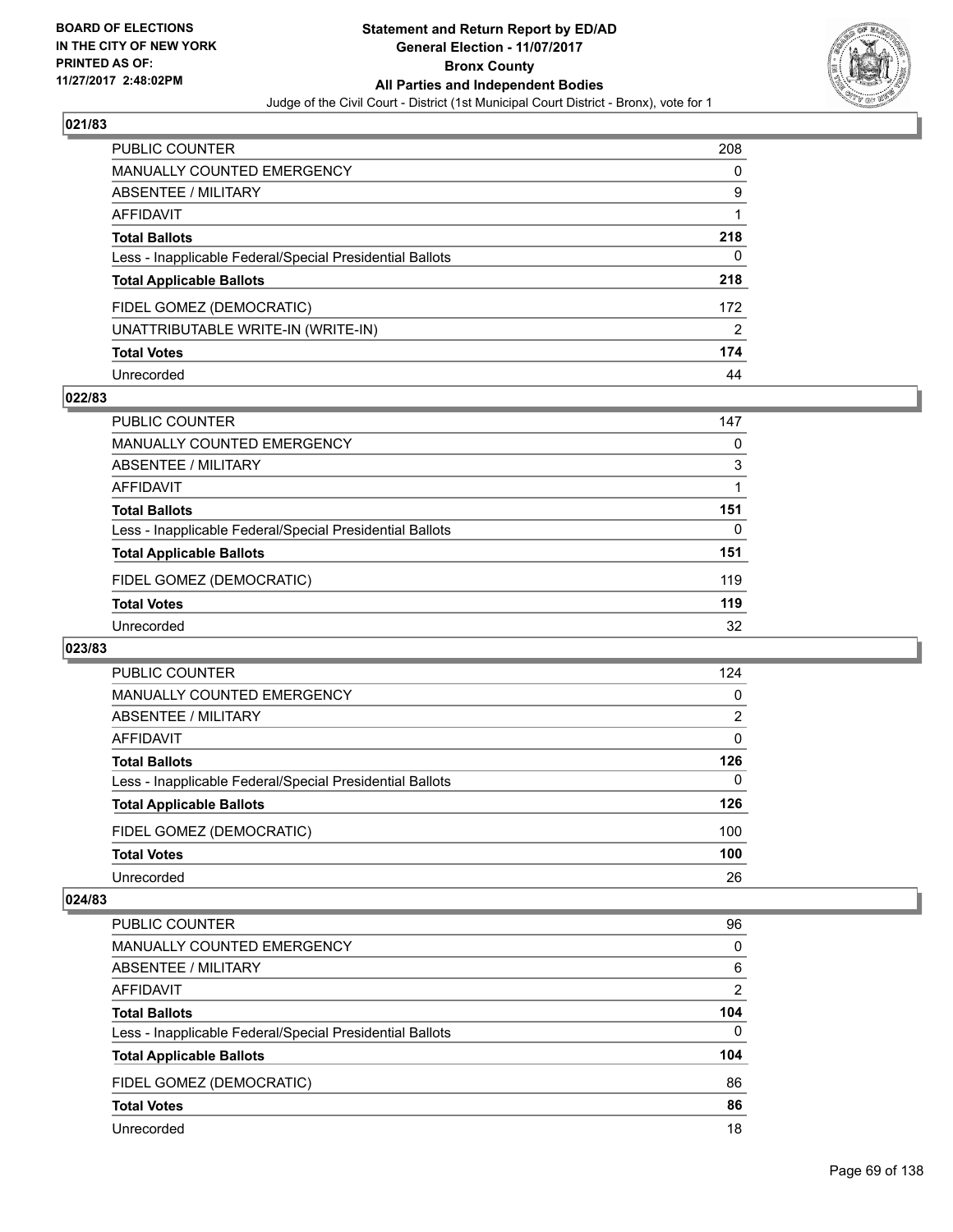

| <b>PUBLIC COUNTER</b>                                    | 168 |
|----------------------------------------------------------|-----|
| MANUALLY COUNTED EMERGENCY                               | 0   |
| ABSENTEE / MILITARY                                      | 0   |
| AFFIDAVIT                                                | 2   |
| <b>Total Ballots</b>                                     | 170 |
| Less - Inapplicable Federal/Special Presidential Ballots | 0   |
| <b>Total Applicable Ballots</b>                          | 170 |
| FIDEL GOMEZ (DEMOCRATIC)                                 | 140 |
| <b>Total Votes</b>                                       | 140 |
| Unrecorded                                               | 30  |

#### **026/83**

| PUBLIC COUNTER                                           | 109      |
|----------------------------------------------------------|----------|
| <b>MANUALLY COUNTED EMERGENCY</b>                        | 0        |
| <b>ABSENTEE / MILITARY</b>                               | 0        |
| AFFIDAVIT                                                | 3        |
| <b>Total Ballots</b>                                     | $112$    |
| Less - Inapplicable Federal/Special Presidential Ballots | $\Omega$ |
| <b>Total Applicable Ballots</b>                          | 112      |
| FIDEL GOMEZ (DEMOCRATIC)                                 | 87       |
| <b>Total Votes</b>                                       | 87       |
| Unrecorded                                               | 25       |
|                                                          |          |

# **027/83**

| <b>PUBLIC COUNTER</b>                                    | 251 |
|----------------------------------------------------------|-----|
| <b>MANUALLY COUNTED EMERGENCY</b>                        | 0   |
| ABSENTEE / MILITARY                                      | 4   |
| AFFIDAVIT                                                | 0   |
| <b>Total Ballots</b>                                     | 255 |
| Less - Inapplicable Federal/Special Presidential Ballots | 0   |
| <b>Total Applicable Ballots</b>                          | 255 |
| FIDEL GOMEZ (DEMOCRATIC)                                 | 195 |
| <b>Total Votes</b>                                       | 195 |
| Unrecorded                                               | 60  |

| <b>PUBLIC COUNTER</b>                                    | 125 |
|----------------------------------------------------------|-----|
| <b>MANUALLY COUNTED EMERGENCY</b>                        | 0   |
| ABSENTEE / MILITARY                                      | 2   |
| AFFIDAVIT                                                | 2   |
| <b>Total Ballots</b>                                     | 129 |
| Less - Inapplicable Federal/Special Presidential Ballots | 0   |
| <b>Total Applicable Ballots</b>                          | 129 |
| FIDEL GOMEZ (DEMOCRATIC)                                 | 103 |
| <b>Total Votes</b>                                       | 103 |
| Unrecorded                                               | 26  |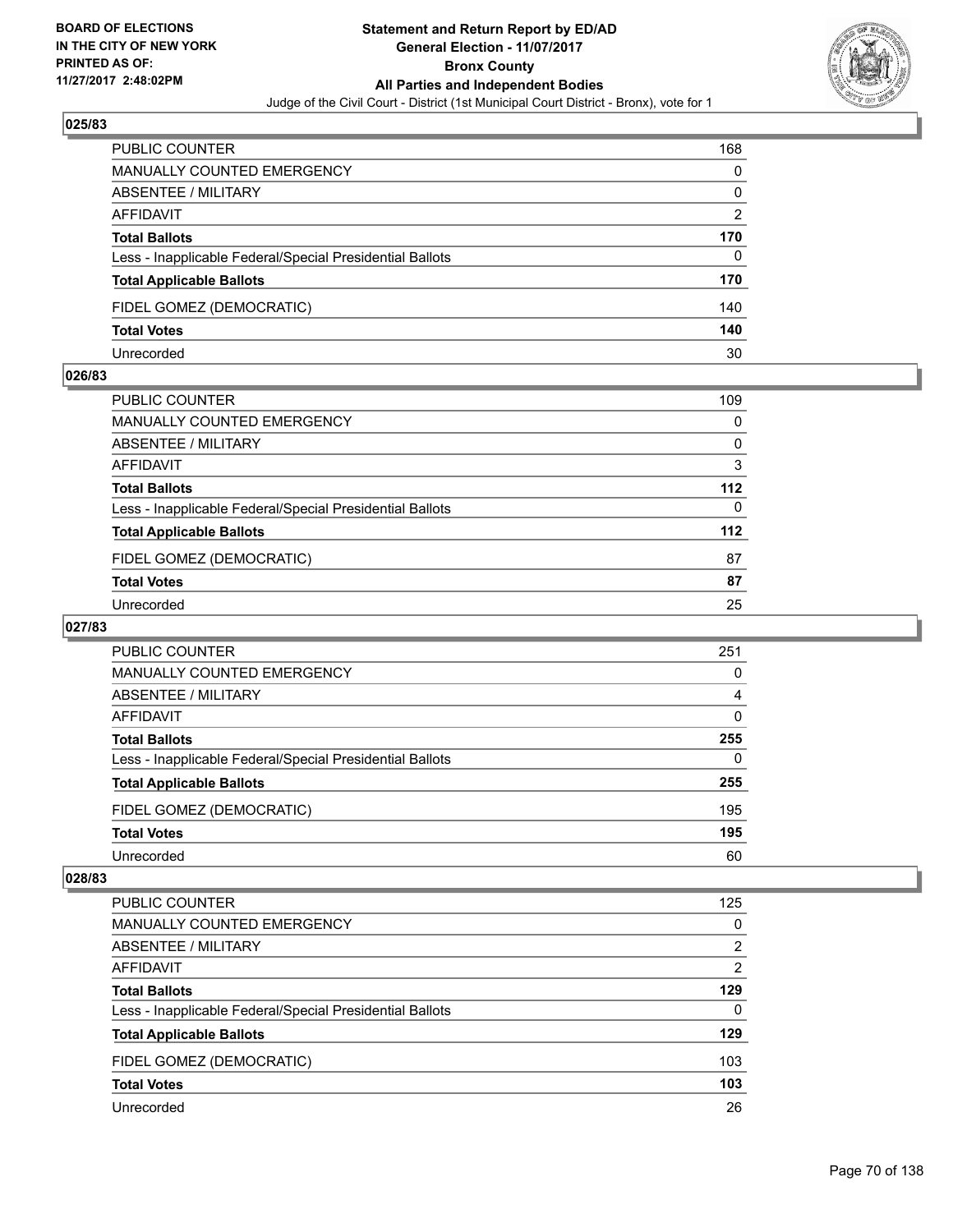

| <b>PUBLIC COUNTER</b>                                    | 163 |
|----------------------------------------------------------|-----|
| <b>MANUALLY COUNTED EMERGENCY</b>                        | 0   |
| <b>ABSENTEE / MILITARY</b>                               | 3   |
| AFFIDAVIT                                                | 0   |
| <b>Total Ballots</b>                                     | 166 |
| Less - Inapplicable Federal/Special Presidential Ballots | 0   |
| <b>Total Applicable Ballots</b>                          | 166 |
| FIDEL GOMEZ (DEMOCRATIC)                                 | 135 |
| <b>Total Votes</b>                                       | 135 |
| Unrecorded                                               | 31  |

#### **030/83**

| PUBLIC COUNTER                                           | 169      |
|----------------------------------------------------------|----------|
| MANUALLY COUNTED EMERGENCY                               | $\Omega$ |
| ABSENTEE / MILITARY                                      | 20       |
| AFFIDAVIT                                                | 0        |
| <b>Total Ballots</b>                                     | 189      |
| Less - Inapplicable Federal/Special Presidential Ballots | $\Omega$ |
| <b>Total Applicable Ballots</b>                          | 189      |
| FIDEL GOMEZ (DEMOCRATIC)                                 | 140      |
| <b>Total Votes</b>                                       | 140      |
| Unrecorded                                               | 49       |
|                                                          |          |

# **031/83**

| <b>PUBLIC COUNTER</b>                                    | 259 |
|----------------------------------------------------------|-----|
| <b>MANUALLY COUNTED EMERGENCY</b>                        | 0   |
| ABSENTEE / MILITARY                                      | 4   |
| AFFIDAVIT                                                |     |
| <b>Total Ballots</b>                                     | 264 |
| Less - Inapplicable Federal/Special Presidential Ballots | 0   |
| <b>Total Applicable Ballots</b>                          | 264 |
| FIDEL GOMEZ (DEMOCRATIC)                                 | 214 |
| <b>Total Votes</b>                                       | 214 |
| Unrecorded                                               | 50  |

| <b>PUBLIC COUNTER</b>                                    | 201 |
|----------------------------------------------------------|-----|
| <b>MANUALLY COUNTED EMERGENCY</b>                        | 0   |
| ABSENTEE / MILITARY                                      | 2   |
| AFFIDAVIT                                                |     |
| <b>Total Ballots</b>                                     | 204 |
| Less - Inapplicable Federal/Special Presidential Ballots | 0   |
| <b>Total Applicable Ballots</b>                          | 204 |
| FIDEL GOMEZ (DEMOCRATIC)                                 | 166 |
| <b>Total Votes</b>                                       | 166 |
| Unrecorded                                               | 38  |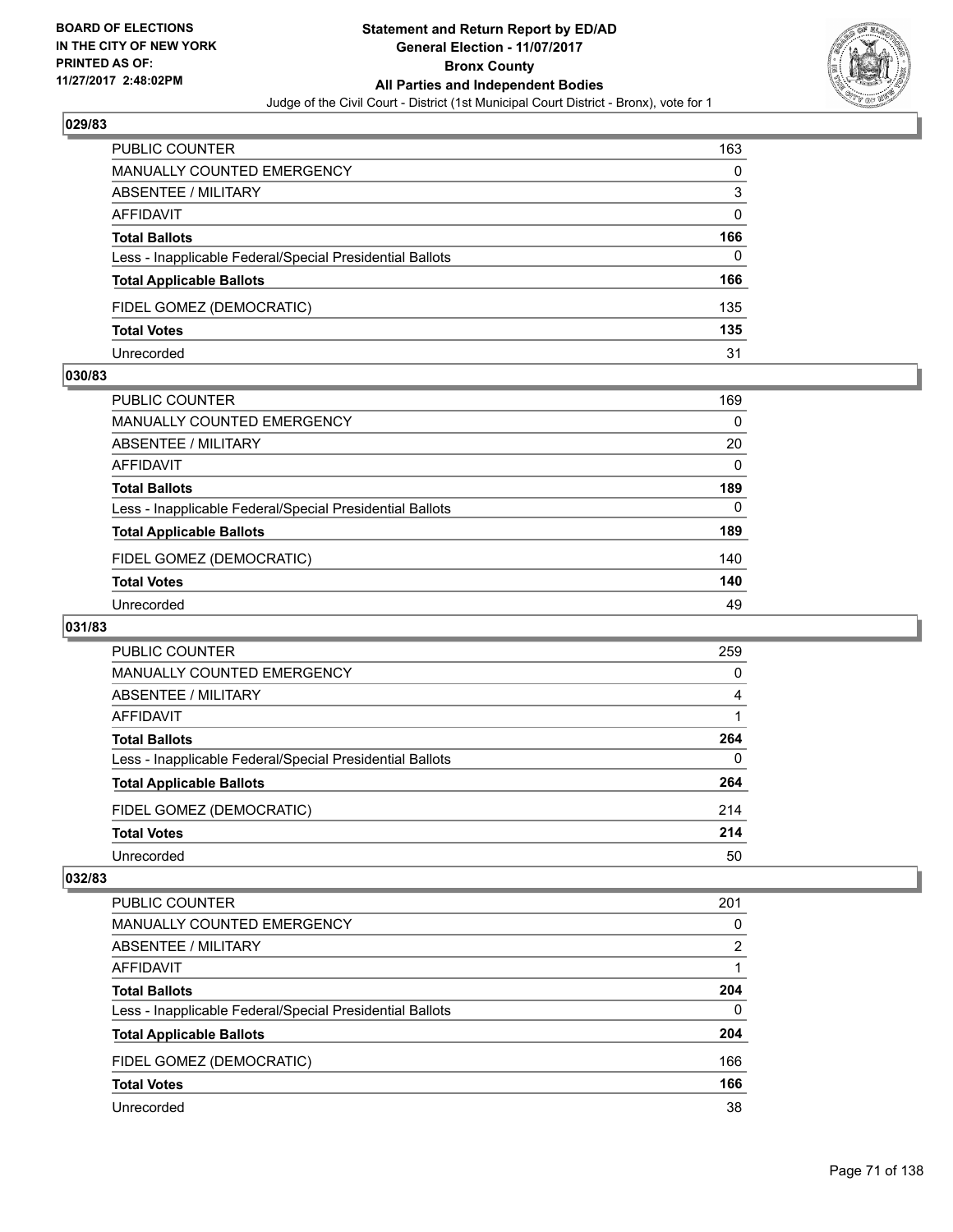

| <b>PUBLIC COUNTER</b>                                    | 264 |
|----------------------------------------------------------|-----|
| MANUALLY COUNTED EMERGENCY                               | 0   |
| ABSENTEE / MILITARY                                      | 5   |
| AFFIDAVIT                                                |     |
| <b>Total Ballots</b>                                     | 270 |
| Less - Inapplicable Federal/Special Presidential Ballots | 0   |
| <b>Total Applicable Ballots</b>                          | 270 |
| FIDEL GOMEZ (DEMOCRATIC)                                 | 215 |
| DANIEL SINGLETON (WRITE-IN)                              |     |
| <b>Total Votes</b>                                       | 216 |
| Unrecorded                                               | 54  |

### **034/83**

| <b>PUBLIC COUNTER</b>                                    | 217 |
|----------------------------------------------------------|-----|
| MANUALLY COUNTED EMERGENCY                               | 0   |
| ABSENTEE / MILITARY                                      | 10  |
| AFFIDAVIT                                                | 2   |
| <b>Total Ballots</b>                                     | 229 |
| Less - Inapplicable Federal/Special Presidential Ballots | 0   |
| <b>Total Applicable Ballots</b>                          | 229 |
| FIDEL GOMEZ (DEMOCRATIC)                                 | 178 |
| <b>Total Votes</b>                                       | 178 |
| Unrecorded                                               | 51  |

#### **035/83**

| <b>PUBLIC COUNTER</b>                                    | 162 |
|----------------------------------------------------------|-----|
| <b>MANUALLY COUNTED EMERGENCY</b>                        | 0   |
| ABSENTEE / MILITARY                                      | 4   |
| AFFIDAVIT                                                | 3   |
| <b>Total Ballots</b>                                     | 169 |
| Less - Inapplicable Federal/Special Presidential Ballots | 0   |
| <b>Total Applicable Ballots</b>                          | 169 |
| FIDEL GOMEZ (DEMOCRATIC)                                 | 142 |
| UNATTRIBUTABLE WRITE-IN (WRITE-IN)                       | 2   |
| <b>Total Votes</b>                                       | 144 |
| Unrecorded                                               | 25  |

| <b>PUBLIC COUNTER</b>                                    | 105 |
|----------------------------------------------------------|-----|
| MANUALLY COUNTED EMERGENCY                               | 0   |
| ABSENTEE / MILITARY                                      | 3   |
| AFFIDAVIT                                                | 0   |
| <b>Total Ballots</b>                                     | 108 |
| Less - Inapplicable Federal/Special Presidential Ballots | 0   |
| <b>Total Applicable Ballots</b>                          | 108 |
| FIDEL GOMEZ (DEMOCRATIC)                                 | 88  |
| <b>Total Votes</b>                                       | 88  |
| Unrecorded                                               | 20  |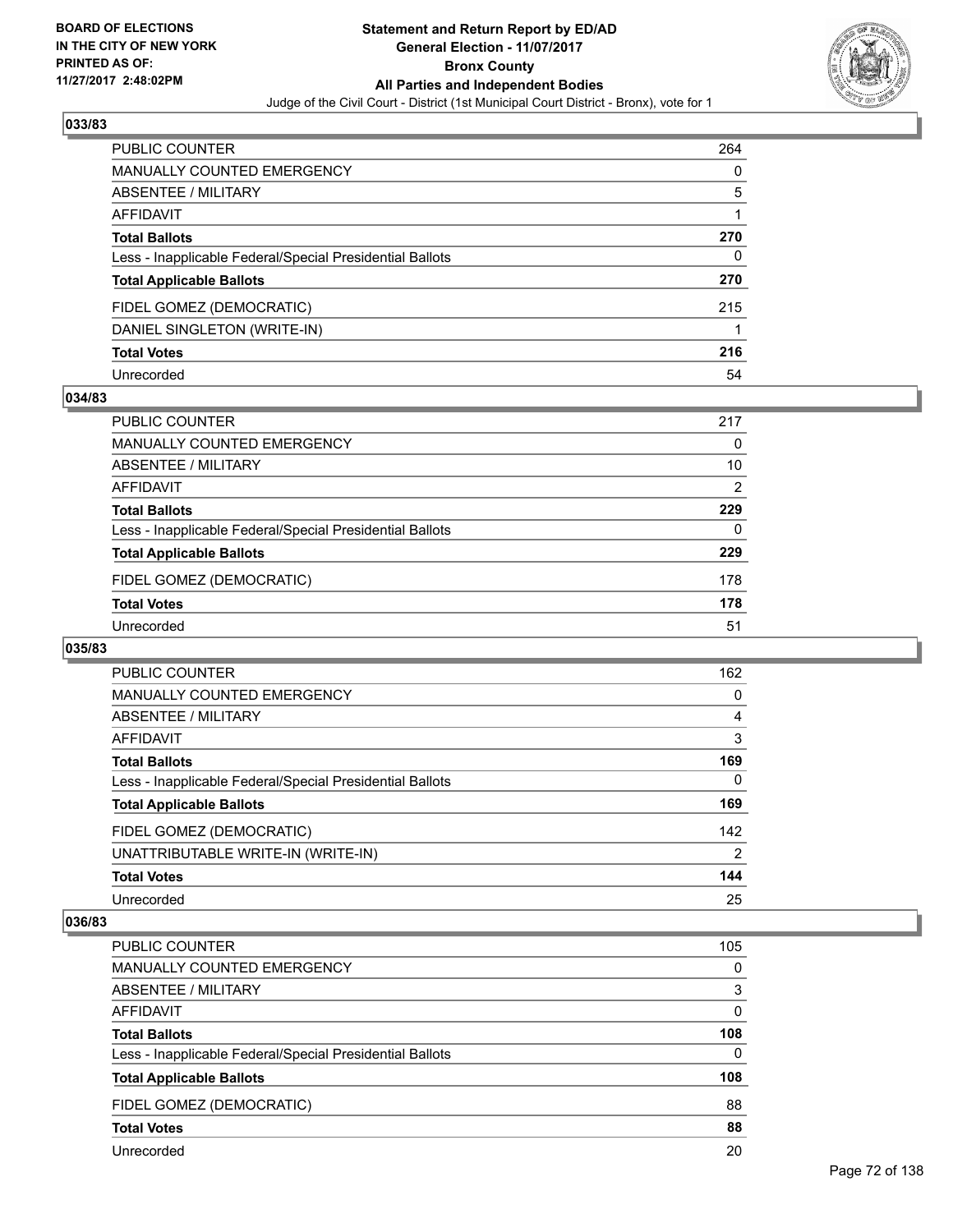

| <b>PUBLIC COUNTER</b>                                    | 130 |
|----------------------------------------------------------|-----|
| <b>MANUALLY COUNTED EMERGENCY</b>                        | 0   |
| ABSENTEE / MILITARY                                      | 5   |
| AFFIDAVIT                                                | 3   |
| <b>Total Ballots</b>                                     | 138 |
| Less - Inapplicable Federal/Special Presidential Ballots | 0   |
| <b>Total Applicable Ballots</b>                          | 138 |
| FIDEL GOMEZ (DEMOCRATIC)                                 | 104 |
| <b>Total Votes</b>                                       | 104 |
| Unrecorded                                               | 34  |

#### **038/83**

| PUBLIC COUNTER                                           | 179 |
|----------------------------------------------------------|-----|
| <b>MANUALLY COUNTED EMERGENCY</b>                        | 0   |
| ABSENTEE / MILITARY                                      | 5   |
| AFFIDAVIT                                                | 3   |
| <b>Total Ballots</b>                                     | 187 |
| Less - Inapplicable Federal/Special Presidential Ballots | 0   |
| <b>Total Applicable Ballots</b>                          | 187 |
| FIDEL GOMEZ (DEMOCRATIC)                                 | 160 |
| <b>RENAULT S CHAVERS (WRITE-IN)</b>                      |     |
| UNATTRIBUTABLE WRITE-IN (WRITE-IN)                       |     |
| <b>Total Votes</b>                                       | 162 |
| Unrecorded                                               | 25  |

### **039/83**

| <b>PUBLIC COUNTER</b>                                    | 171 |
|----------------------------------------------------------|-----|
| MANUALLY COUNTED EMERGENCY                               | 0   |
| ABSENTEE / MILITARY                                      | 3   |
| AFFIDAVIT                                                | 3   |
| <b>Total Ballots</b>                                     | 177 |
| Less - Inapplicable Federal/Special Presidential Ballots | 0   |
| <b>Total Applicable Ballots</b>                          | 177 |
| FIDEL GOMEZ (DEMOCRATIC)                                 | 146 |
| <b>Total Votes</b>                                       | 146 |
| Unrecorded                                               | 31  |

| <b>PUBLIC COUNTER</b>                                    | 180 |
|----------------------------------------------------------|-----|
| MANUALLY COUNTED EMERGENCY                               | 0   |
| ABSENTEE / MILITARY                                      | 3   |
| AFFIDAVIT                                                | 2   |
| <b>Total Ballots</b>                                     | 185 |
| Less - Inapplicable Federal/Special Presidential Ballots | 0   |
| <b>Total Applicable Ballots</b>                          | 185 |
| FIDEL GOMEZ (DEMOCRATIC)                                 | 147 |
| <b>Total Votes</b>                                       | 147 |
| Unrecorded                                               | 38  |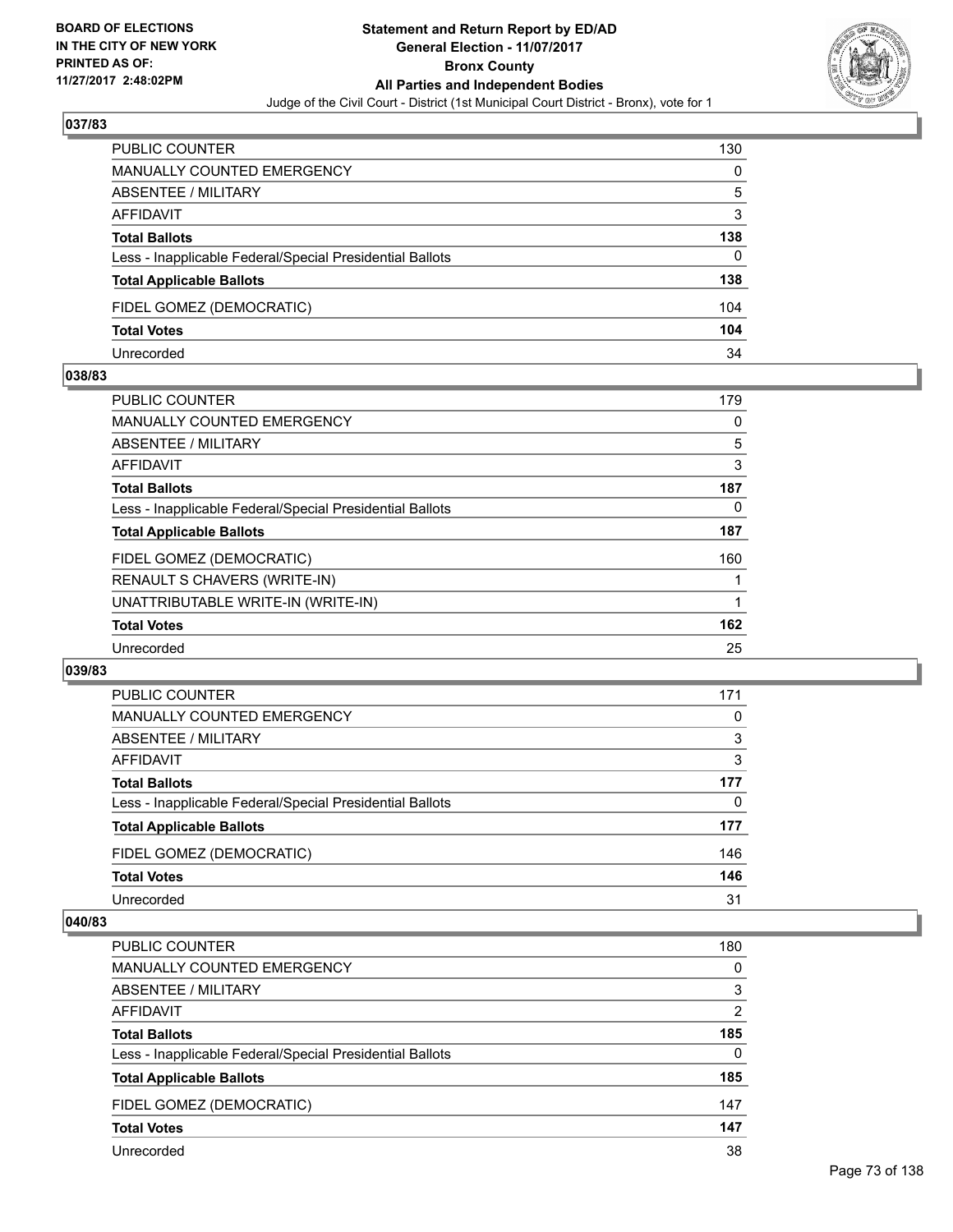

| <b>PUBLIC COUNTER</b>                                    | 182            |
|----------------------------------------------------------|----------------|
| <b>MANUALLY COUNTED EMERGENCY</b>                        | 0              |
| ABSENTEE / MILITARY                                      | 3              |
| AFFIDAVIT                                                | $\overline{2}$ |
| <b>Total Ballots</b>                                     | 187            |
| Less - Inapplicable Federal/Special Presidential Ballots | 0              |
| <b>Total Applicable Ballots</b>                          | 187            |
| FIDEL GOMEZ (DEMOCRATIC)                                 | 146            |
| <b>Total Votes</b>                                       | 146            |
| Unrecorded                                               | 41             |

#### **042/83**

| PUBLIC COUNTER                                           | 174 |
|----------------------------------------------------------|-----|
| <b>MANUALLY COUNTED EMERGENCY</b>                        | 0   |
| ABSENTEE / MILITARY                                      | 5   |
| AFFIDAVIT                                                | 2   |
| <b>Total Ballots</b>                                     | 181 |
| Less - Inapplicable Federal/Special Presidential Ballots | 0   |
| <b>Total Applicable Ballots</b>                          | 181 |
| FIDEL GOMEZ (DEMOCRATIC)                                 | 153 |
| <b>Total Votes</b>                                       | 153 |
| Unrecorded                                               | 28  |
|                                                          |     |

## **043/83**

| <b>PUBLIC COUNTER</b>                                    | 182 |
|----------------------------------------------------------|-----|
| <b>MANUALLY COUNTED EMERGENCY</b>                        | 0   |
| ABSENTEE / MILITARY                                      | 6   |
| AFFIDAVIT                                                |     |
| <b>Total Ballots</b>                                     | 189 |
| Less - Inapplicable Federal/Special Presidential Ballots | 0   |
| <b>Total Applicable Ballots</b>                          | 189 |
| FIDEL GOMEZ (DEMOCRATIC)                                 | 157 |
| <b>Total Votes</b>                                       | 157 |
| Unrecorded                                               | 32  |

| <b>PUBLIC COUNTER</b>                                    | 176 |
|----------------------------------------------------------|-----|
| <b>MANUALLY COUNTED EMERGENCY</b>                        | 0   |
| <b>ABSENTEE / MILITARY</b>                               | 10  |
| AFFIDAVIT                                                | 4   |
| <b>Total Ballots</b>                                     | 190 |
| Less - Inapplicable Federal/Special Presidential Ballots | 0   |
| <b>Total Applicable Ballots</b>                          | 190 |
| FIDEL GOMEZ (DEMOCRATIC)                                 | 156 |
| <b>Total Votes</b>                                       | 156 |
| Unrecorded                                               | 34  |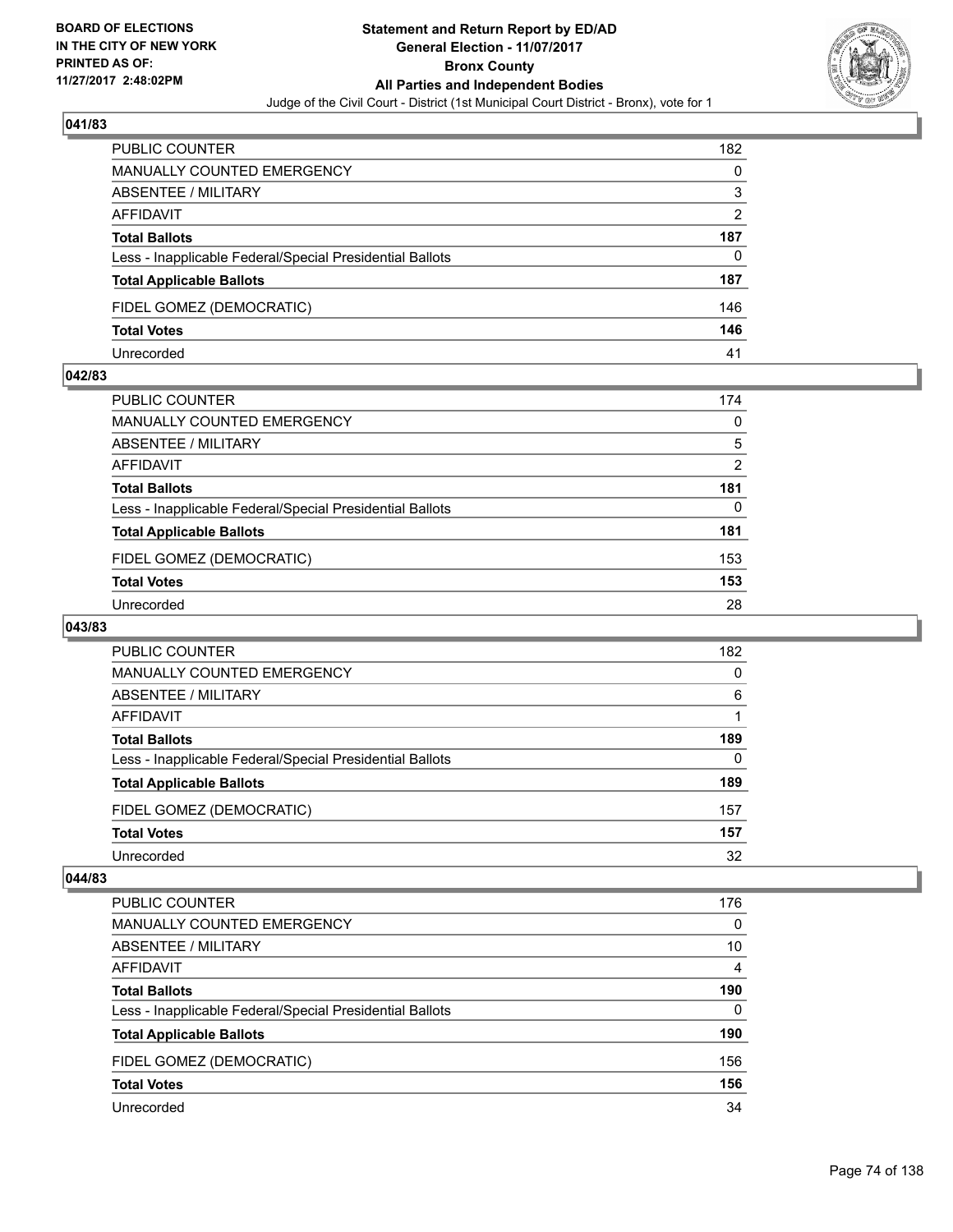

| <b>PUBLIC COUNTER</b>                                    | 164 |
|----------------------------------------------------------|-----|
| MANUALLY COUNTED EMERGENCY                               | 0   |
| <b>ABSENTEE / MILITARY</b>                               | 8   |
| AFFIDAVIT                                                | 5   |
| <b>Total Ballots</b>                                     | 177 |
| Less - Inapplicable Federal/Special Presidential Ballots | 0   |
| <b>Total Applicable Ballots</b>                          | 177 |
| FIDEL GOMEZ (DEMOCRATIC)                                 | 146 |
| <b>Total Votes</b>                                       | 146 |
| Unrecorded                                               | 31  |

#### **046/83**

| PUBLIC COUNTER                                           | 227 |
|----------------------------------------------------------|-----|
| <b>MANUALLY COUNTED EMERGENCY</b>                        | 0   |
| ABSENTEE / MILITARY                                      | 18  |
| AFFIDAVIT                                                | 4   |
| <b>Total Ballots</b>                                     | 249 |
| Less - Inapplicable Federal/Special Presidential Ballots | 0   |
| <b>Total Applicable Ballots</b>                          | 249 |
| FIDEL GOMEZ (DEMOCRATIC)                                 | 177 |
| <b>Total Votes</b>                                       | 177 |
| Unrecorded                                               | 72  |
|                                                          |     |

## **047/83**

| <b>PUBLIC COUNTER</b>                                    | 142 |
|----------------------------------------------------------|-----|
| <b>MANUALLY COUNTED EMERGENCY</b>                        | 0   |
| ABSENTEE / MILITARY                                      | 4   |
| AFFIDAVIT                                                | 5   |
| <b>Total Ballots</b>                                     | 151 |
| Less - Inapplicable Federal/Special Presidential Ballots | 0   |
| <b>Total Applicable Ballots</b>                          | 151 |
| FIDEL GOMEZ (DEMOCRATIC)                                 | 118 |
| UNATTRIBUTABLE WRITE-IN (WRITE-IN)                       |     |
| <b>Total Votes</b>                                       | 119 |
| Unrecorded                                               | 32  |

| PUBLIC COUNTER                                           | 126      |
|----------------------------------------------------------|----------|
| <b>MANUALLY COUNTED EMERGENCY</b>                        | 0        |
| ABSENTEE / MILITARY                                      | 5        |
| AFFIDAVIT                                                | 0        |
| <b>Total Ballots</b>                                     | 131      |
| Less - Inapplicable Federal/Special Presidential Ballots | $\Omega$ |
| <b>Total Applicable Ballots</b>                          | 131      |
| FIDEL GOMEZ (DEMOCRATIC)                                 | 112      |
| <b>Total Votes</b>                                       | $112$    |
| Unrecorded                                               | 19       |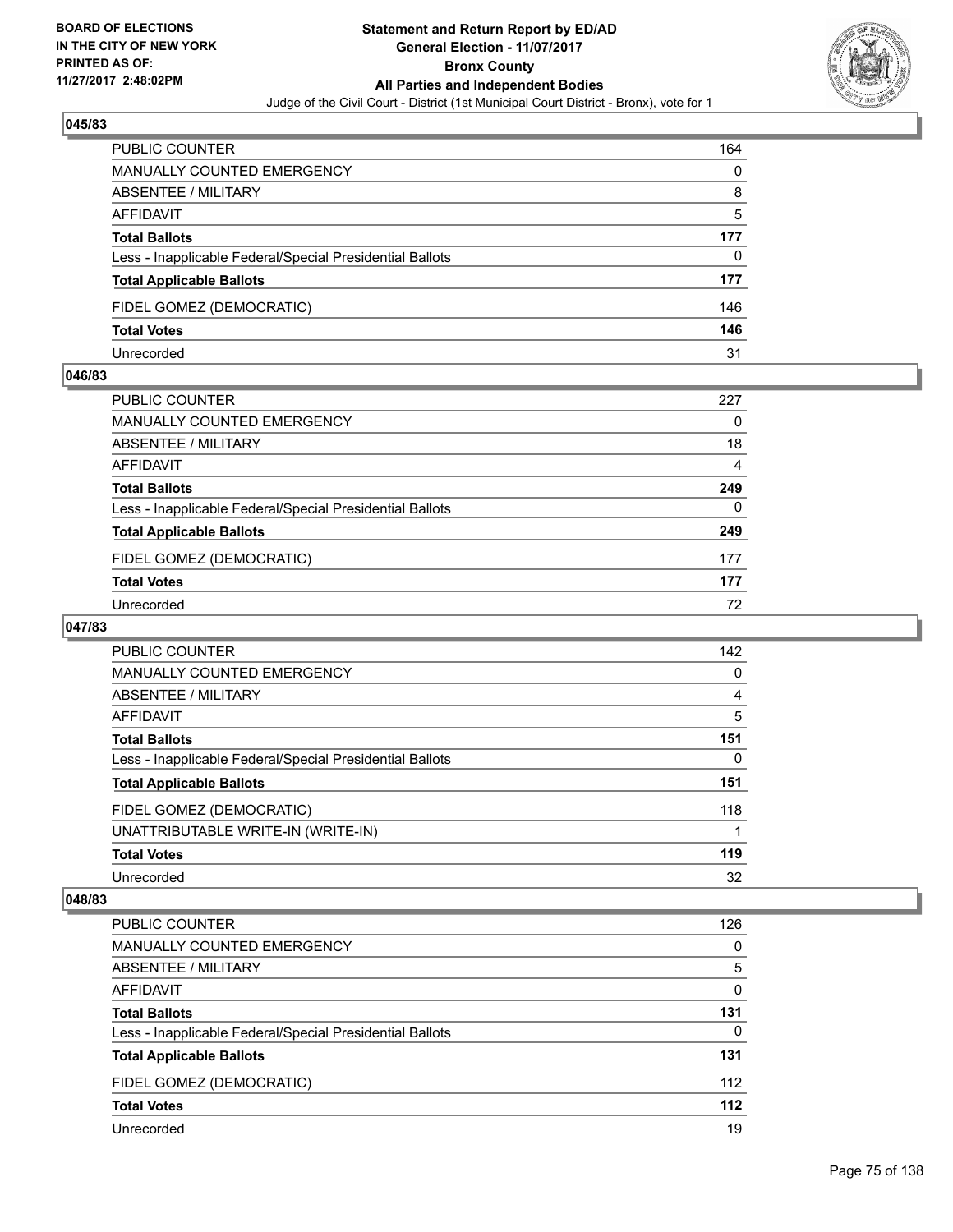

| <b>PUBLIC COUNTER</b>                                    | 134 |
|----------------------------------------------------------|-----|
| <b>MANUALLY COUNTED EMERGENCY</b>                        | 0   |
| ABSENTEE / MILITARY                                      | 4   |
| AFFIDAVIT                                                | 2   |
| <b>Total Ballots</b>                                     | 140 |
| Less - Inapplicable Federal/Special Presidential Ballots | 0   |
| <b>Total Applicable Ballots</b>                          | 140 |
| FIDEL GOMEZ (DEMOCRATIC)                                 | 119 |
| RUDY GULIANI (WRITE-IN)                                  |     |
| <b>Total Votes</b>                                       | 120 |
| Unrecorded                                               | 20  |

## **050/83**

| <b>PUBLIC COUNTER</b>                                    | 182 |
|----------------------------------------------------------|-----|
| MANUALLY COUNTED EMERGENCY                               | 0   |
| ABSENTEE / MILITARY                                      | 4   |
| AFFIDAVIT                                                |     |
| <b>Total Ballots</b>                                     | 187 |
| Less - Inapplicable Federal/Special Presidential Ballots | 0   |
| <b>Total Applicable Ballots</b>                          | 187 |
| FIDEL GOMEZ (DEMOCRATIC)                                 | 157 |
| <b>Total Votes</b>                                       | 157 |
| Unrecorded                                               | 30  |

#### **051/83**

| <b>PUBLIC COUNTER</b>                                    | 203 |
|----------------------------------------------------------|-----|
| <b>MANUALLY COUNTED EMERGENCY</b>                        | 0   |
| ABSENTEE / MILITARY                                      | 4   |
| AFFIDAVIT                                                | 4   |
| <b>Total Ballots</b>                                     | 211 |
| Less - Inapplicable Federal/Special Presidential Ballots | 0   |
| <b>Total Applicable Ballots</b>                          | 211 |
| FIDEL GOMEZ (DEMOCRATIC)                                 | 182 |
| <b>Total Votes</b>                                       | 182 |
| Unrecorded                                               | 29  |

| <b>PUBLIC COUNTER</b>                                    | 207 |
|----------------------------------------------------------|-----|
| <b>MANUALLY COUNTED EMERGENCY</b>                        | 0   |
| ABSENTEE / MILITARY                                      | 8   |
| AFFIDAVIT                                                | 4   |
| <b>Total Ballots</b>                                     | 219 |
| Less - Inapplicable Federal/Special Presidential Ballots | 0   |
| <b>Total Applicable Ballots</b>                          | 219 |
| FIDEL GOMEZ (DEMOCRATIC)                                 | 172 |
| <b>Total Votes</b>                                       | 172 |
| Unrecorded                                               | 47  |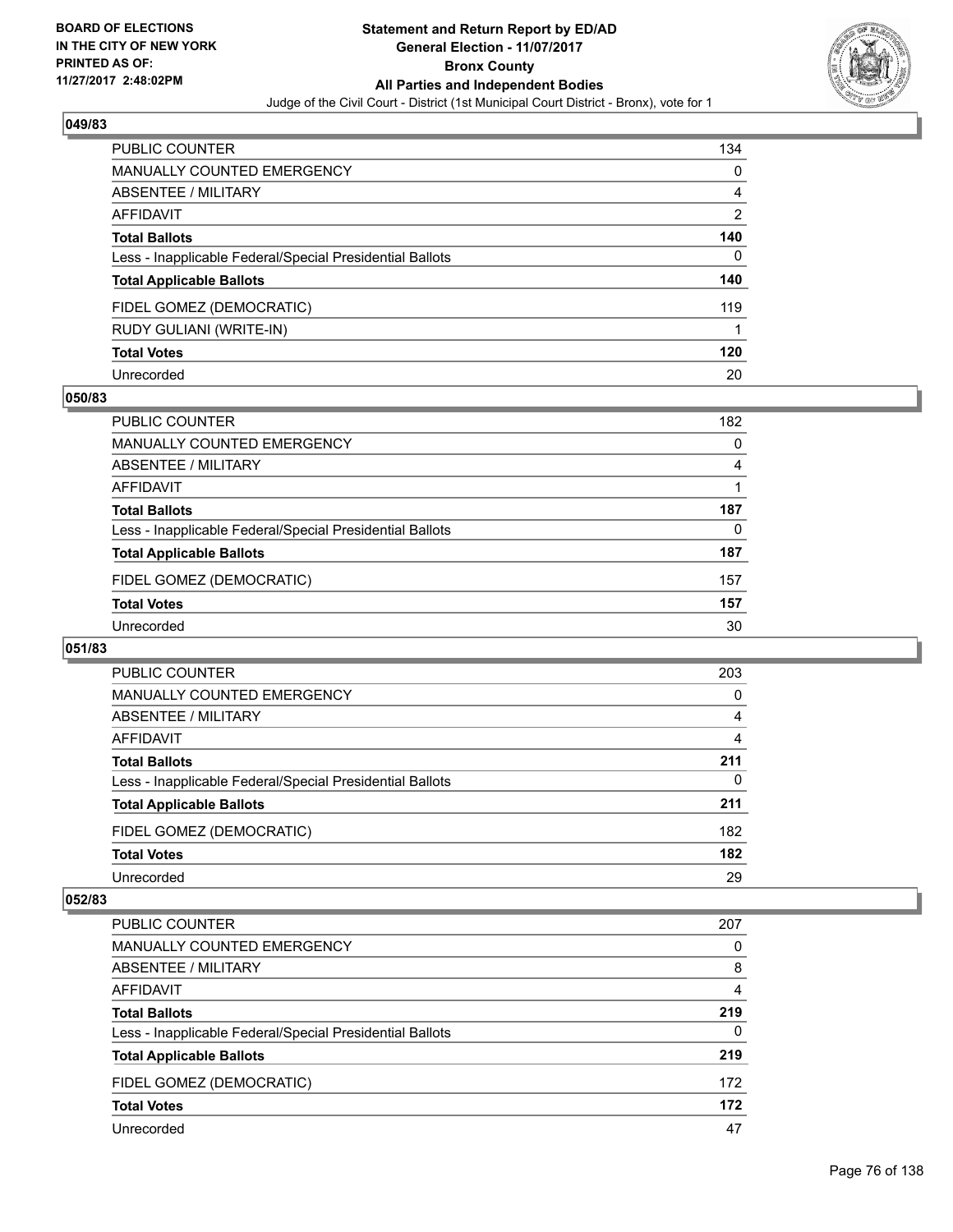

| <b>PUBLIC COUNTER</b>                                    | 157 |
|----------------------------------------------------------|-----|
| <b>MANUALLY COUNTED EMERGENCY</b>                        | 0   |
| <b>ABSENTEE / MILITARY</b>                               | 2   |
| AFFIDAVIT                                                |     |
| <b>Total Ballots</b>                                     | 160 |
| Less - Inapplicable Federal/Special Presidential Ballots | 0   |
| <b>Total Applicable Ballots</b>                          | 160 |
| FIDEL GOMEZ (DEMOCRATIC)                                 | 131 |
| <b>Total Votes</b>                                       | 131 |
| Unrecorded                                               | 29  |

#### **054/83**

| PUBLIC COUNTER                                           | 132 |
|----------------------------------------------------------|-----|
| <b>MANUALLY COUNTED EMERGENCY</b>                        | 0   |
| ABSENTEE / MILITARY                                      | 5   |
| AFFIDAVIT                                                | 3   |
| <b>Total Ballots</b>                                     | 140 |
| Less - Inapplicable Federal/Special Presidential Ballots | 0   |
| <b>Total Applicable Ballots</b>                          | 140 |
| FIDEL GOMEZ (DEMOCRATIC)                                 | 127 |
| <b>Total Votes</b>                                       | 127 |
| Unrecorded                                               | 13  |
|                                                          |     |

# **055/83**

| <b>PUBLIC COUNTER</b>                                    | 155            |
|----------------------------------------------------------|----------------|
| <b>MANUALLY COUNTED EMERGENCY</b>                        | 0              |
| ABSENTEE / MILITARY                                      | 8              |
| AFFIDAVIT                                                | $\overline{2}$ |
| <b>Total Ballots</b>                                     | 165            |
| Less - Inapplicable Federal/Special Presidential Ballots | 0              |
| <b>Total Applicable Ballots</b>                          | 165            |
| FIDEL GOMEZ (DEMOCRATIC)                                 | 142            |
| <b>Total Votes</b>                                       | 142            |
| Unrecorded                                               | 23             |

| <b>PUBLIC COUNTER</b>                                    | 217 |
|----------------------------------------------------------|-----|
| <b>MANUALLY COUNTED EMERGENCY</b>                        | 0   |
| ABSENTEE / MILITARY                                      | 3   |
| AFFIDAVIT                                                | 5   |
| <b>Total Ballots</b>                                     | 225 |
| Less - Inapplicable Federal/Special Presidential Ballots | 0   |
| <b>Total Applicable Ballots</b>                          | 225 |
| FIDEL GOMEZ (DEMOCRATIC)                                 | 192 |
| ADRIENNE ERWIN (WRITE-IN)                                | 1   |
| <b>Total Votes</b>                                       | 193 |
| Unrecorded                                               | 32  |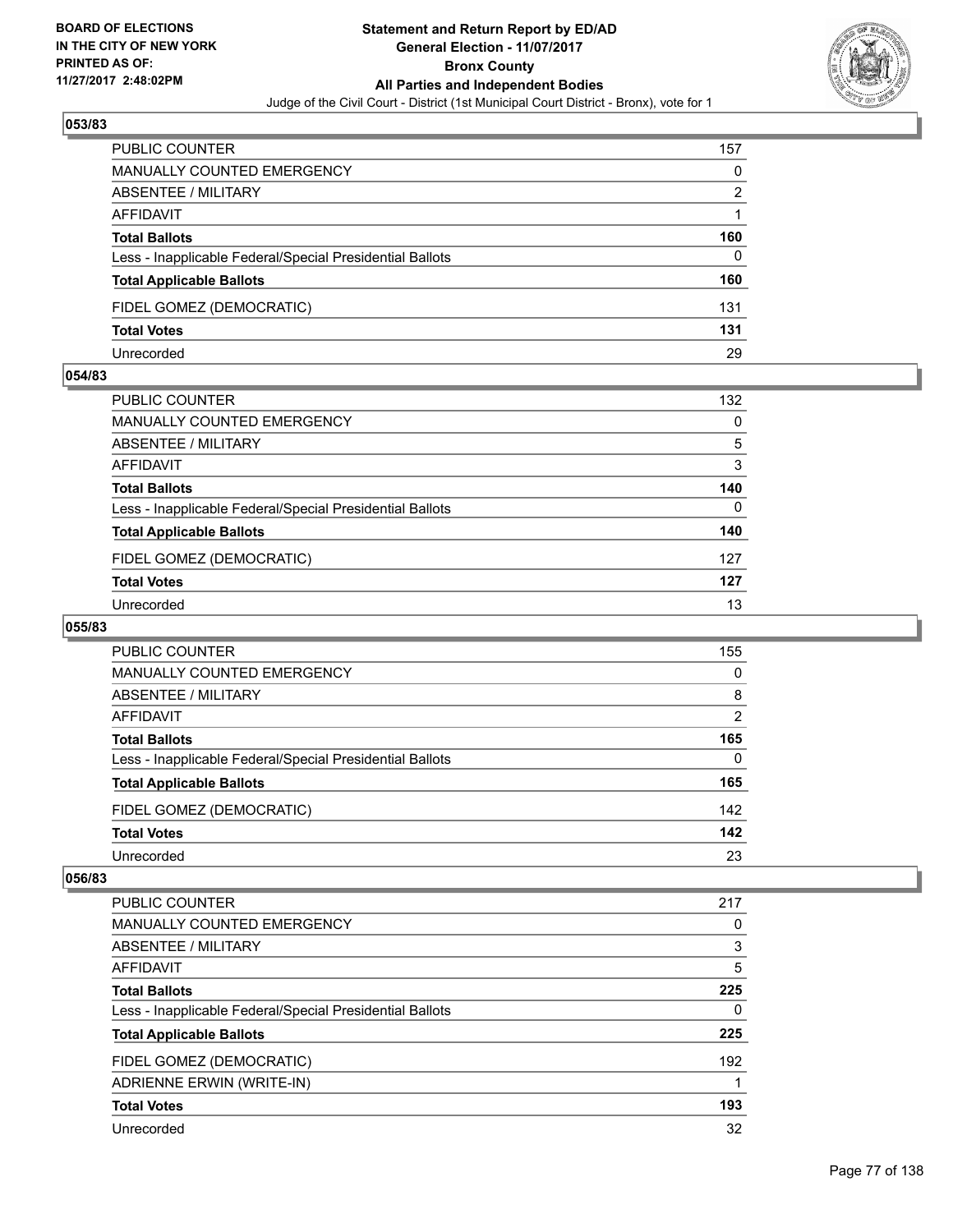

| <b>PUBLIC COUNTER</b>                                    | 275 |
|----------------------------------------------------------|-----|
| <b>MANUALLY COUNTED EMERGENCY</b>                        | 0   |
| ABSENTEE / MILITARY                                      | 6   |
| AFFIDAVIT                                                |     |
| <b>Total Ballots</b>                                     | 282 |
| Less - Inapplicable Federal/Special Presidential Ballots | 0   |
| <b>Total Applicable Ballots</b>                          | 282 |
| FIDEL GOMEZ (DEMOCRATIC)                                 | 247 |
| <b>Total Votes</b>                                       | 247 |
| Unrecorded                                               | 35  |

#### **058/83**

| <b>PUBLIC COUNTER</b>                                    | 96       |
|----------------------------------------------------------|----------|
| <b>MANUALLY COUNTED EMERGENCY</b>                        | 0        |
| <b>ABSENTEE / MILITARY</b>                               | 2        |
| <b>AFFIDAVIT</b>                                         | 0        |
| <b>Total Ballots</b>                                     | 98       |
| Less - Inapplicable Federal/Special Presidential Ballots | $\Omega$ |
| <b>Total Applicable Ballots</b>                          | 98       |
| FIDEL GOMEZ (DEMOCRATIC)                                 | 74       |
| UNATTRIBUTABLE WRITE-IN (WRITE-IN)                       | 5        |
| <b>Total Votes</b>                                       | 79       |
| Unrecorded                                               | 19       |
|                                                          |          |

#### **059/83**

| <b>PUBLIC COUNTER</b>                                    | 182 |
|----------------------------------------------------------|-----|
| <b>MANUALLY COUNTED EMERGENCY</b>                        | 0   |
| ABSENTEE / MILITARY                                      | 7   |
| AFFIDAVIT                                                | 2   |
| <b>Total Ballots</b>                                     | 191 |
| Less - Inapplicable Federal/Special Presidential Ballots | 0   |
| <b>Total Applicable Ballots</b>                          | 191 |
| FIDEL GOMEZ (DEMOCRATIC)                                 | 148 |
| UNATTRIBUTABLE WRITE-IN (WRITE-IN)                       |     |
| <b>Total Votes</b>                                       | 149 |
| Unrecorded                                               | 42  |

| <b>PUBLIC COUNTER</b>                                    | 80       |
|----------------------------------------------------------|----------|
| <b>MANUALLY COUNTED EMERGENCY</b>                        | $\Omega$ |
| ABSENTEE / MILITARY                                      |          |
| AFFIDAVIT                                                | 0        |
| <b>Total Ballots</b>                                     | 81       |
| Less - Inapplicable Federal/Special Presidential Ballots | $\Omega$ |
| <b>Total Applicable Ballots</b>                          | 81       |
| FIDEL GOMEZ (DEMOCRATIC)                                 | 66       |
| <b>Total Votes</b>                                       | 66       |
| Unrecorded                                               | 15       |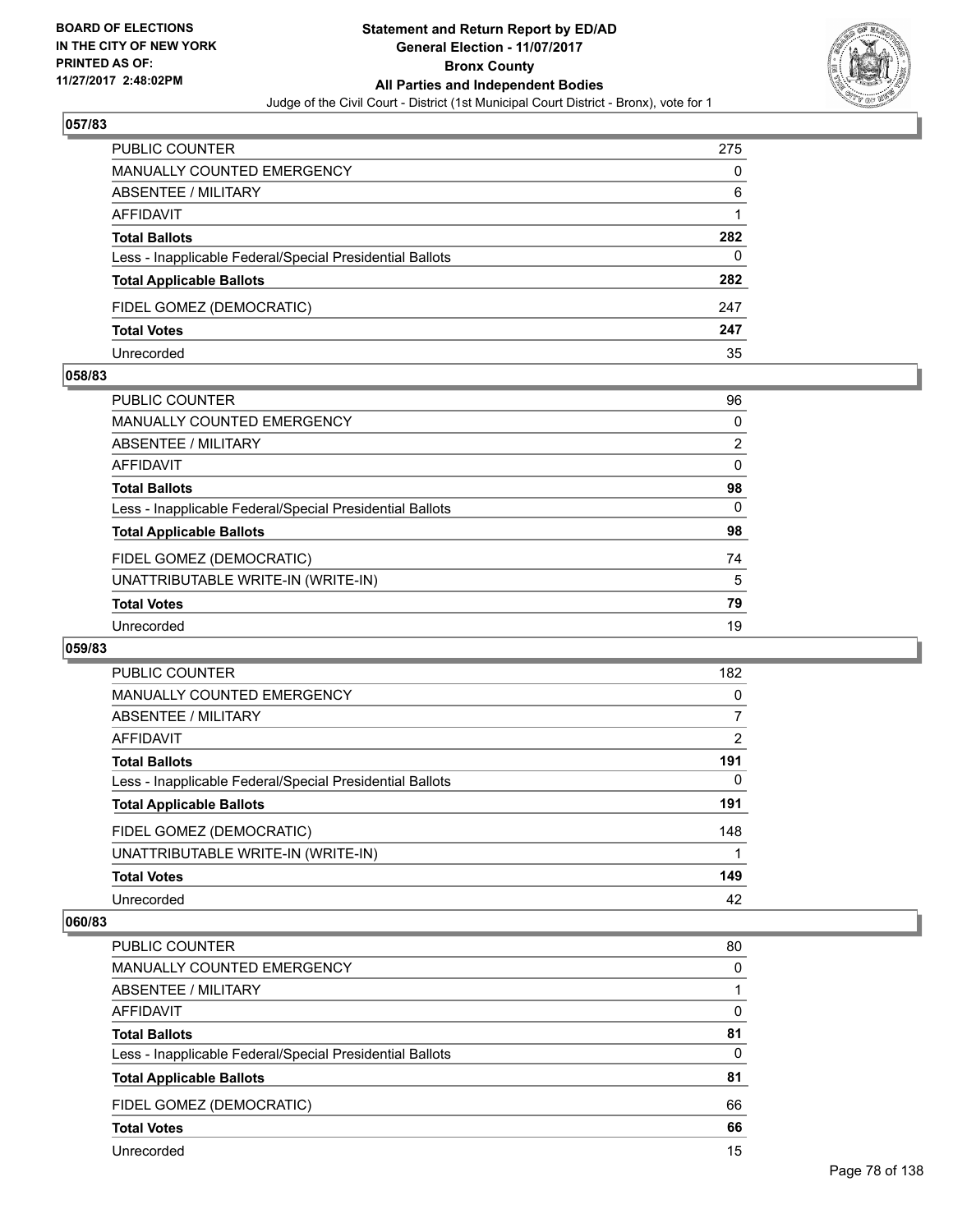

| <b>PUBLIC COUNTER</b>                                    | 134 |
|----------------------------------------------------------|-----|
| MANUALLY COUNTED EMERGENCY                               | 0   |
| ABSENTEE / MILITARY                                      | 6   |
| AFFIDAVIT                                                | 0   |
| <b>Total Ballots</b>                                     | 140 |
| Less - Inapplicable Federal/Special Presidential Ballots | 0   |
| <b>Total Applicable Ballots</b>                          | 140 |
| FIDEL GOMEZ (DEMOCRATIC)                                 | 98  |
| <b>Total Votes</b>                                       | 98  |
| Unrecorded                                               | 42  |

#### **062/83**

| PUBLIC COUNTER                                           | 84           |
|----------------------------------------------------------|--------------|
| MANUALLY COUNTED EMERGENCY                               | $\mathbf{0}$ |
| ABSENTEE / MILITARY                                      | 7            |
| AFFIDAVIT                                                |              |
| <b>Total Ballots</b>                                     | 92           |
| Less - Inapplicable Federal/Special Presidential Ballots | $\mathbf{0}$ |
| <b>Total Applicable Ballots</b>                          | 92           |
| FIDEL GOMEZ (DEMOCRATIC)                                 | 71           |
| <b>Total Votes</b>                                       | 71           |
| Unrecorded                                               | 21           |
|                                                          |              |

# **063/83**

| <b>PUBLIC COUNTER</b>                                    | 112 |
|----------------------------------------------------------|-----|
| MANUALLY COUNTED EMERGENCY                               | 0   |
| ABSENTEE / MILITARY                                      |     |
| AFFIDAVIT                                                | 4   |
| <b>Total Ballots</b>                                     | 117 |
| Less - Inapplicable Federal/Special Presidential Ballots | 0   |
| <b>Total Applicable Ballots</b>                          | 117 |
| FIDEL GOMEZ (DEMOCRATIC)                                 | 91  |
| <b>Total Votes</b>                                       | 91  |
| Unrecorded                                               | 26  |

| <b>PUBLIC COUNTER</b>                                    | 189 |
|----------------------------------------------------------|-----|
| <b>MANUALLY COUNTED EMERGENCY</b>                        | 0   |
| ABSENTEE / MILITARY                                      | 5   |
| AFFIDAVIT                                                |     |
| <b>Total Ballots</b>                                     | 195 |
| Less - Inapplicable Federal/Special Presidential Ballots | 0   |
| <b>Total Applicable Ballots</b>                          | 195 |
| FIDEL GOMEZ (DEMOCRATIC)                                 | 162 |
| <b>Total Votes</b>                                       | 162 |
| Unrecorded                                               | 33  |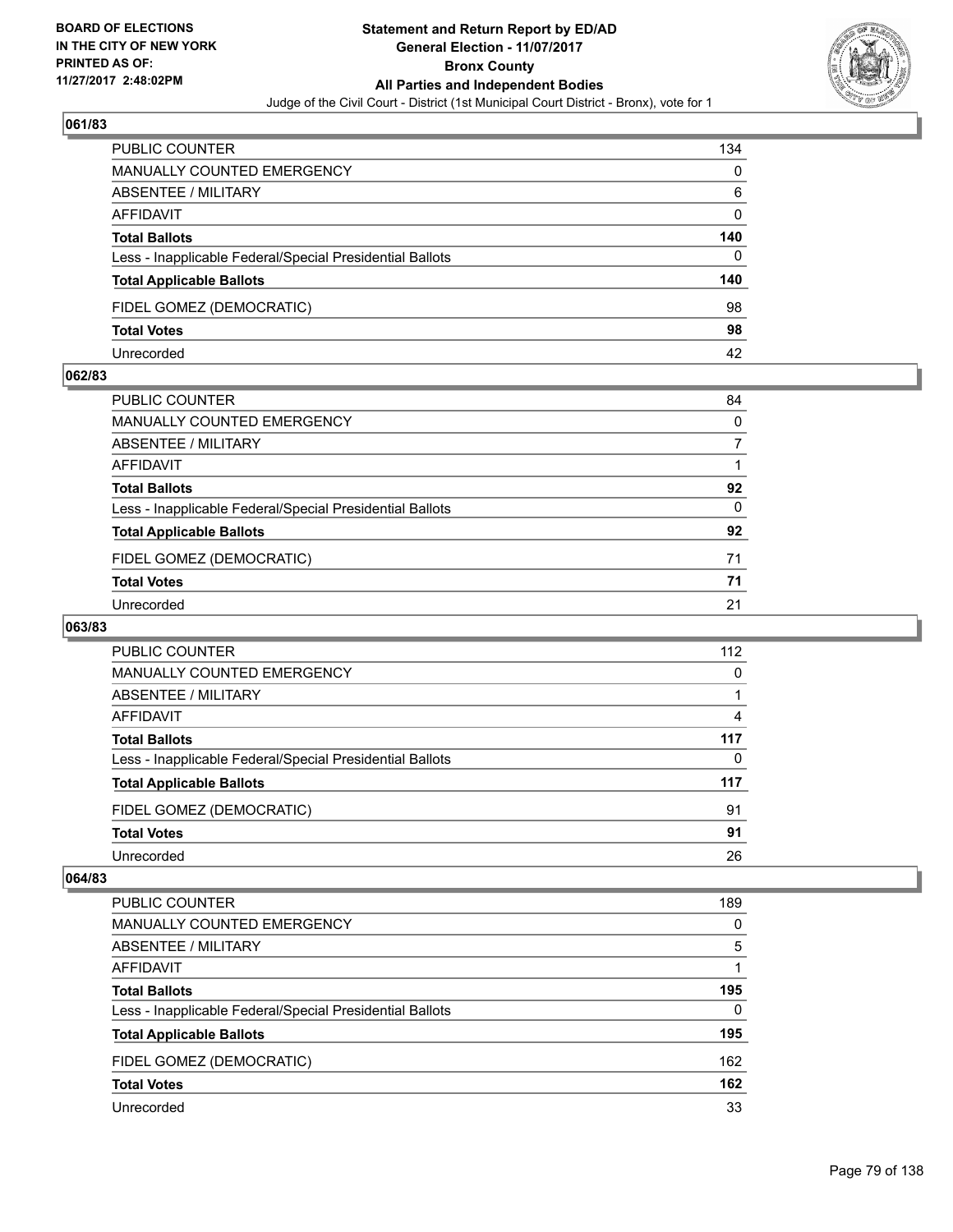

| PUBLIC COUNTER                                           | 134            |
|----------------------------------------------------------|----------------|
| MANUALLY COUNTED EMERGENCY                               | 0              |
| ABSENTEE / MILITARY                                      | 4              |
| <b>AFFIDAVIT</b>                                         | $\overline{2}$ |
| <b>Total Ballots</b>                                     | 140            |
| Less - Inapplicable Federal/Special Presidential Ballots | 0              |
| <b>Total Applicable Ballots</b>                          | 140            |
| FIDEL GOMEZ (DEMOCRATIC)                                 | 124            |
| BRANDON FRAZIER (WRITE-IN)                               |                |
| <b>Total Votes</b>                                       | 125            |
| Unrecorded                                               | 15             |

## **066/83**

| <b>PUBLIC COUNTER</b>                                    | 261 |
|----------------------------------------------------------|-----|
| MANUALLY COUNTED EMERGENCY                               | 0   |
| ABSENTEE / MILITARY                                      | 4   |
| AFFIDAVIT                                                | 2   |
| <b>Total Ballots</b>                                     | 267 |
| Less - Inapplicable Federal/Special Presidential Ballots | 0   |
| <b>Total Applicable Ballots</b>                          | 267 |
| FIDEL GOMEZ (DEMOCRATIC)                                 | 229 |
| UNATTRIBUTABLE WRITE-IN (WRITE-IN)                       |     |
| <b>Total Votes</b>                                       | 230 |
| Unrecorded                                               | 37  |

| <b>PUBLIC COUNTER</b>                                    | 131            |
|----------------------------------------------------------|----------------|
| <b>MANUALLY COUNTED EMERGENCY</b>                        | 0              |
| ABSENTEE / MILITARY                                      | $\overline{2}$ |
| AFFIDAVIT                                                |                |
| <b>Total Ballots</b>                                     | 134            |
| Less - Inapplicable Federal/Special Presidential Ballots | 0              |
| <b>Total Applicable Ballots</b>                          | 134            |
| FIDEL GOMEZ (DEMOCRATIC)                                 | 105            |
| ALEXANDER LEVIE (WRITE-IN)                               |                |
| OLGA CRUZADO (WRITE-IN)                                  |                |
| <b>Total Votes</b>                                       | 107            |
| Unrecorded                                               | 27             |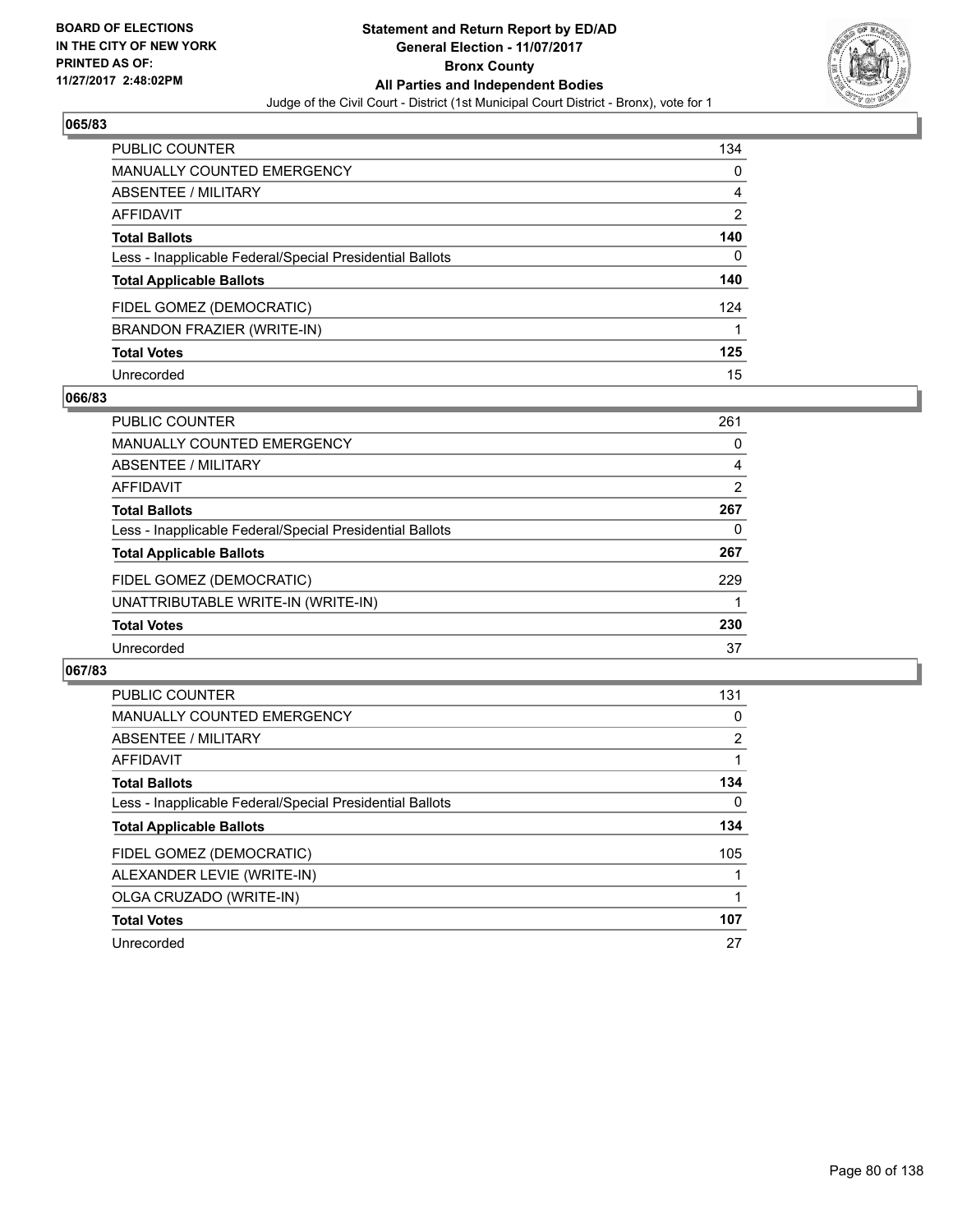

| PUBLIC COUNTER                                           | 0            |
|----------------------------------------------------------|--------------|
| <b>MANUALLY COUNTED EMERGENCY</b>                        | 0            |
| <b>ABSENTEE / MILITARY</b>                               | 0            |
| AFFIDAVIT                                                | $\Omega$     |
| <b>Total Ballots</b>                                     | 0            |
| Less - Inapplicable Federal/Special Presidential Ballots | $\Omega$     |
| <b>Total Applicable Ballots</b>                          | $\mathbf{0}$ |
| FIDEL GOMEZ (DEMOCRATIC)                                 | 0            |
| <b>Total Votes</b>                                       | 0            |

## **069/83**

| PUBLIC COUNTER                                           | 248      |
|----------------------------------------------------------|----------|
| <b>MANUALLY COUNTED EMERGENCY</b>                        | $\Omega$ |
| ABSENTEE / MILITARY                                      | 2        |
| AFFIDAVIT                                                | $\Omega$ |
| <b>Total Ballots</b>                                     | 250      |
| Less - Inapplicable Federal/Special Presidential Ballots | $\Omega$ |
| <b>Total Applicable Ballots</b>                          | 250      |
| FIDEL GOMEZ (DEMOCRATIC)                                 | 197      |
| <b>Total Votes</b>                                       | 197      |
| Unrecorded                                               | 53       |
|                                                          |          |

## **070/83**

| <b>PUBLIC COUNTER</b>                                    | 275 |
|----------------------------------------------------------|-----|
| MANUALLY COUNTED EMERGENCY                               | 0   |
| ABSENTEE / MILITARY                                      |     |
| AFFIDAVIT                                                | 4   |
| <b>Total Ballots</b>                                     | 280 |
| Less - Inapplicable Federal/Special Presidential Ballots | 0   |
| <b>Total Applicable Ballots</b>                          | 280 |
| FIDEL GOMEZ (DEMOCRATIC)                                 | 228 |
| <b>Total Votes</b>                                       | 228 |
| Unrecorded                                               | 52  |

| PUBLIC COUNTER                                           | 250 |
|----------------------------------------------------------|-----|
| <b>MANUALLY COUNTED EMERGENCY</b>                        | 0   |
| ABSENTEE / MILITARY                                      | 3   |
| AFFIDAVIT                                                | 4   |
| <b>Total Ballots</b>                                     | 257 |
| Less - Inapplicable Federal/Special Presidential Ballots | 0   |
| <b>Total Applicable Ballots</b>                          | 257 |
| FIDEL GOMEZ (DEMOCRATIC)                                 | 218 |
| <b>Total Votes</b>                                       | 218 |
| Unrecorded                                               | 39  |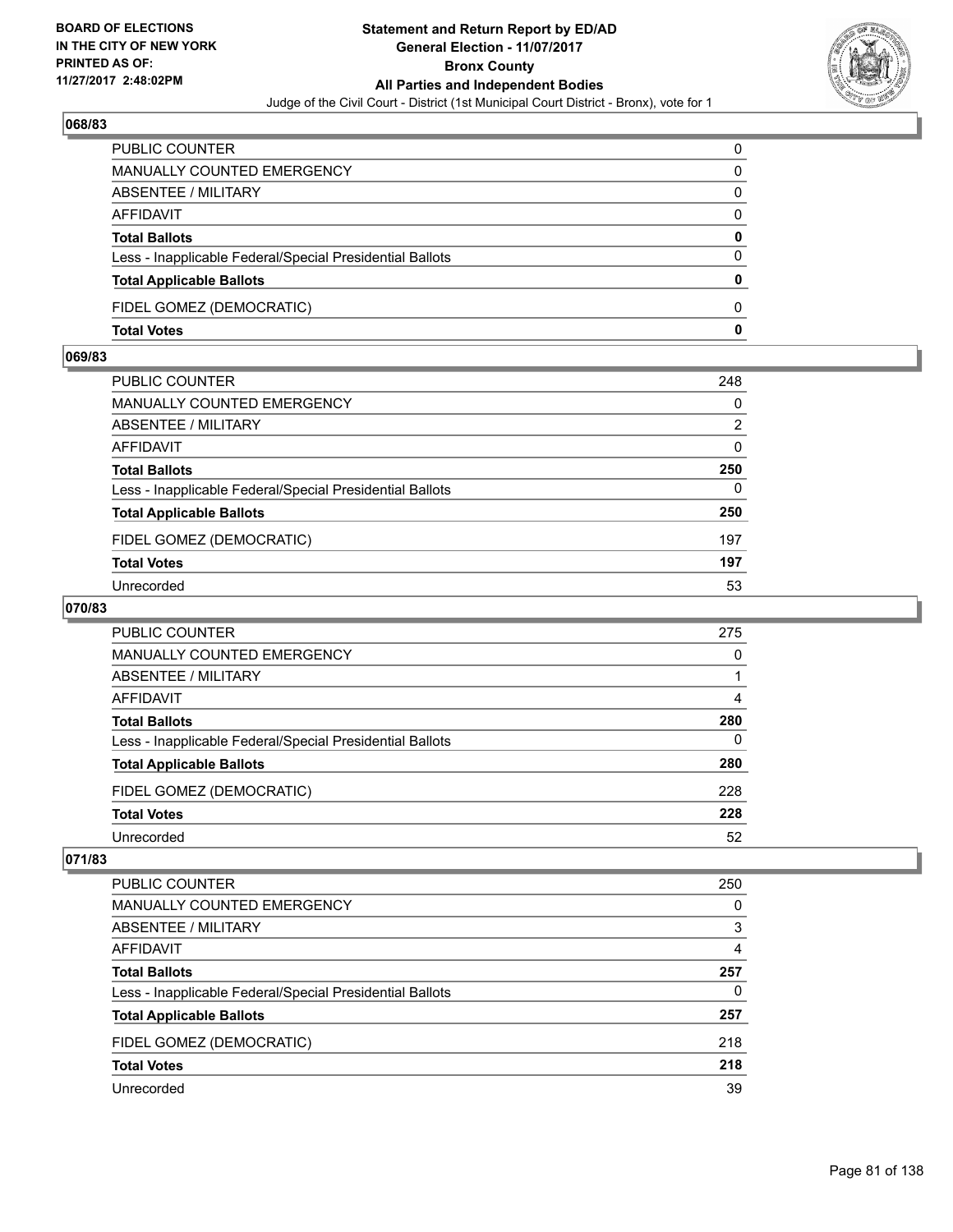

| <b>PUBLIC COUNTER</b>                                    | 166 |
|----------------------------------------------------------|-----|
| MANUALLY COUNTED EMERGENCY                               | 0   |
| ABSENTEE / MILITARY                                      | 4   |
| AFFIDAVIT                                                | 4   |
| <b>Total Ballots</b>                                     | 174 |
| Less - Inapplicable Federal/Special Presidential Ballots | 0   |
| <b>Total Applicable Ballots</b>                          | 174 |
| FIDEL GOMEZ (DEMOCRATIC)                                 | 149 |
| <b>Total Votes</b>                                       | 149 |
| Unrecorded                                               | 25  |

#### **073/83**

| <b>PUBLIC COUNTER</b>                                    | 222      |
|----------------------------------------------------------|----------|
| MANUALLY COUNTED EMERGENCY                               | 0        |
| ABSENTEE / MILITARY                                      | 6        |
| AFFIDAVIT                                                |          |
| <b>Total Ballots</b>                                     | 229      |
| Less - Inapplicable Federal/Special Presidential Ballots | $\Omega$ |
| <b>Total Applicable Ballots</b>                          | 229      |
| FIDEL GOMEZ (DEMOCRATIC)                                 | 206      |
| <b>Total Votes</b>                                       | 206      |
| Unrecorded                                               | 23       |
|                                                          |          |

# **074/83**

| <b>PUBLIC COUNTER</b>                                    | 229 |
|----------------------------------------------------------|-----|
| <b>MANUALLY COUNTED EMERGENCY</b>                        | 0   |
| ABSENTEE / MILITARY                                      | 5   |
| AFFIDAVIT                                                |     |
| <b>Total Ballots</b>                                     | 235 |
| Less - Inapplicable Federal/Special Presidential Ballots | 0   |
| <b>Total Applicable Ballots</b>                          | 235 |
| FIDEL GOMEZ (DEMOCRATIC)                                 | 185 |
| UNATTRIBUTABLE WRITE-IN (WRITE-IN)                       |     |
| <b>Total Votes</b>                                       | 186 |
| Unrecorded                                               | 49  |

| PUBLIC COUNTER                                           | 269      |
|----------------------------------------------------------|----------|
| <b>MANUALLY COUNTED EMERGENCY</b>                        | 0        |
| ABSENTEE / MILITARY                                      | 11       |
| AFFIDAVIT                                                | 2        |
| <b>Total Ballots</b>                                     | 282      |
| Less - Inapplicable Federal/Special Presidential Ballots | $\Omega$ |
| <b>Total Applicable Ballots</b>                          | 282      |
| FIDEL GOMEZ (DEMOCRATIC)                                 | 244      |
| <b>Total Votes</b>                                       | 244      |
| Unrecorded                                               | 38       |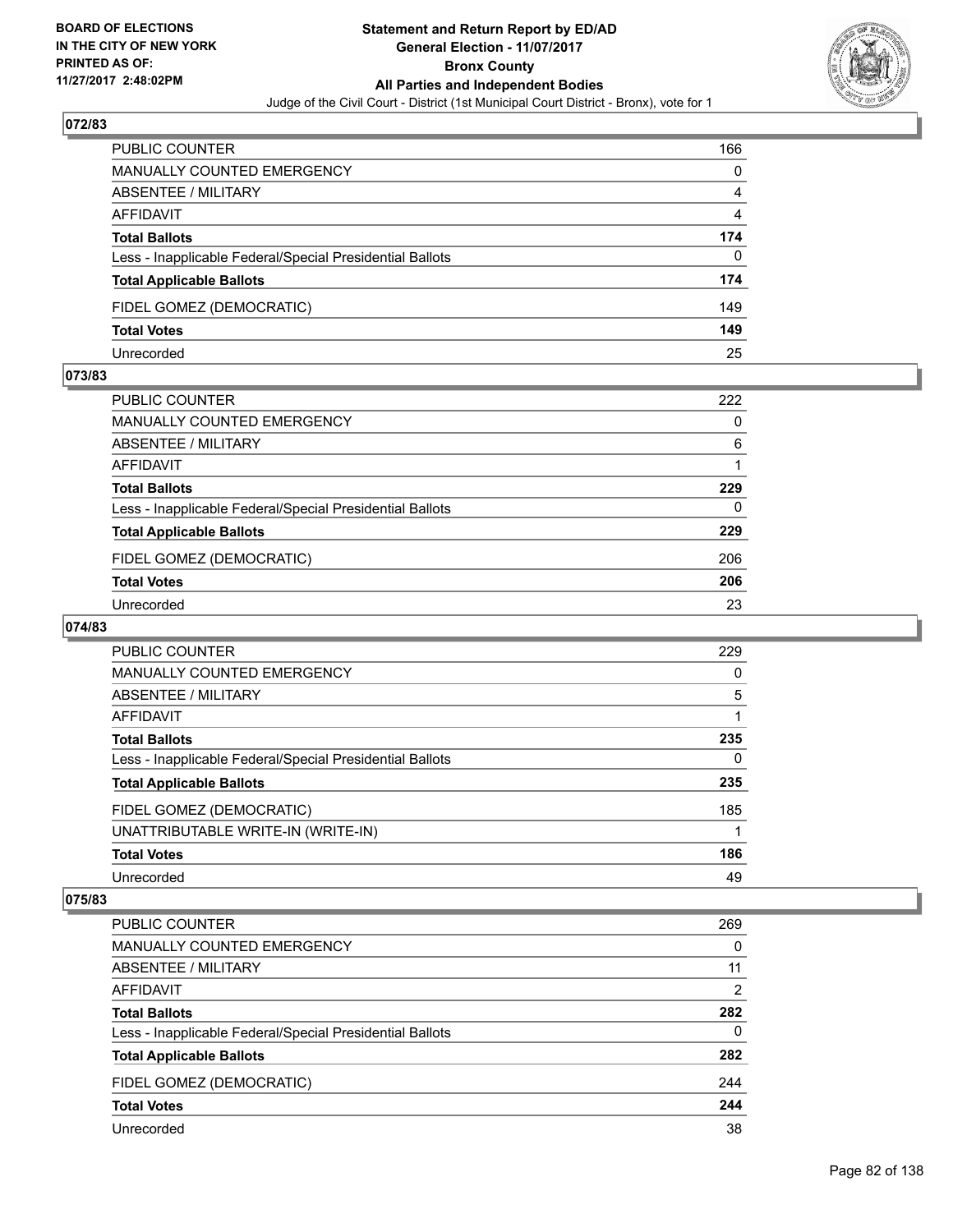

| <b>PUBLIC COUNTER</b>                                    | 232 |
|----------------------------------------------------------|-----|
| MANUALLY COUNTED EMERGENCY                               | 0   |
| ABSENTEE / MILITARY                                      | 4   |
| AFFIDAVIT                                                | 4   |
| <b>Total Ballots</b>                                     | 240 |
| Less - Inapplicable Federal/Special Presidential Ballots | 0   |
| <b>Total Applicable Ballots</b>                          | 240 |
| FIDEL GOMEZ (DEMOCRATIC)                                 | 189 |
| <b>Total Votes</b>                                       | 189 |
| Unrecorded                                               | 51  |

#### **077/83**

| <b>PUBLIC COUNTER</b>                                    | 202 |
|----------------------------------------------------------|-----|
| MANUALLY COUNTED EMERGENCY                               | 0   |
| ABSENTEE / MILITARY                                      | 5   |
| AFFIDAVIT                                                | 0   |
| <b>Total Ballots</b>                                     | 207 |
| Less - Inapplicable Federal/Special Presidential Ballots | 0   |
| <b>Total Applicable Ballots</b>                          | 207 |
| FIDEL GOMEZ (DEMOCRATIC)                                 | 179 |
| LINDLEY BRATHWAITE (WRITE-IN)                            |     |
| <b>Total Votes</b>                                       | 180 |
| Unrecorded                                               | 27  |
|                                                          |     |

#### **078/83**

| PUBLIC COUNTER                                           | 148 |
|----------------------------------------------------------|-----|
| <b>MANUALLY COUNTED EMERGENCY</b>                        | 0   |
| ABSENTEE / MILITARY                                      | 6   |
| AFFIDAVIT                                                |     |
| <b>Total Ballots</b>                                     | 155 |
| Less - Inapplicable Federal/Special Presidential Ballots | 0   |
| <b>Total Applicable Ballots</b>                          | 155 |
| FIDEL GOMEZ (DEMOCRATIC)                                 | 129 |
| <b>Total Votes</b>                                       | 129 |
| Unrecorded                                               | 26  |

| <b>PUBLIC COUNTER</b>                                    | 241 |
|----------------------------------------------------------|-----|
| <b>MANUALLY COUNTED EMERGENCY</b>                        | 0   |
| ABSENTEE / MILITARY                                      | 5   |
| <b>AFFIDAVIT</b>                                         |     |
| <b>Total Ballots</b>                                     | 247 |
| Less - Inapplicable Federal/Special Presidential Ballots | 0   |
| <b>Total Applicable Ballots</b>                          | 247 |
| FIDEL GOMEZ (DEMOCRATIC)                                 | 203 |
| <b>Total Votes</b>                                       | 203 |
| Unrecorded                                               | 44  |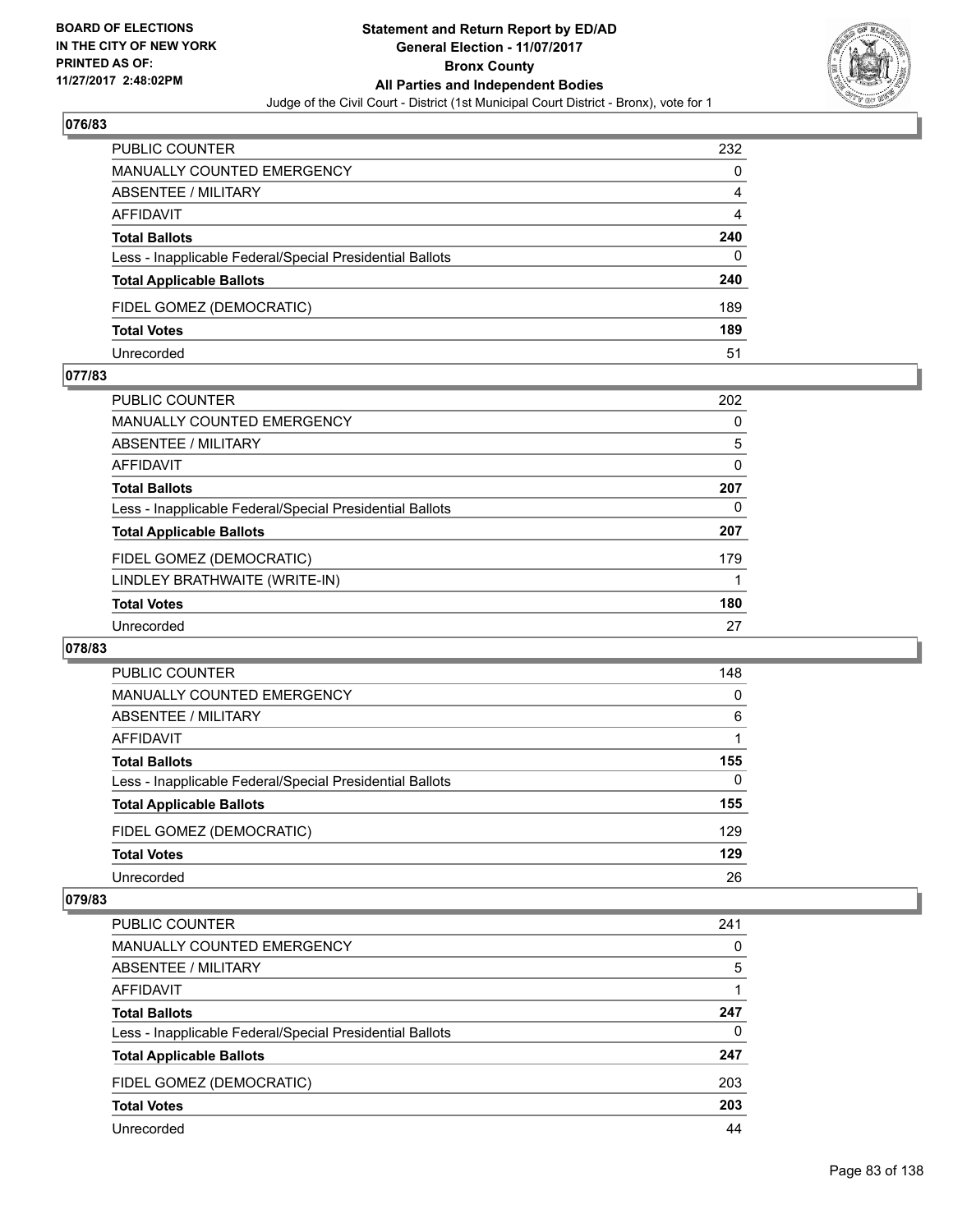

| <b>PUBLIC COUNTER</b>                                    | 202 |
|----------------------------------------------------------|-----|
| <b>MANUALLY COUNTED EMERGENCY</b>                        | 0   |
| ABSENTEE / MILITARY                                      | 6   |
| <b>AFFIDAVIT</b>                                         | 3   |
| <b>Total Ballots</b>                                     | 211 |
| Less - Inapplicable Federal/Special Presidential Ballots | 0   |
| <b>Total Applicable Ballots</b>                          | 211 |
| FIDEL GOMEZ (DEMOCRATIC)                                 | 164 |
| UNATTRIBUTABLE WRITE-IN (WRITE-IN)                       |     |
| <b>Total Votes</b>                                       | 165 |
| Unrecorded                                               | 46  |

## **081/83**

| <b>PUBLIC COUNTER</b>                                    | 244 |
|----------------------------------------------------------|-----|
| MANUALLY COUNTED EMERGENCY                               | 0   |
| ABSENTEE / MILITARY                                      | 9   |
| AFFIDAVIT                                                |     |
| <b>Total Ballots</b>                                     | 254 |
| Less - Inapplicable Federal/Special Presidential Ballots | 0   |
| <b>Total Applicable Ballots</b>                          | 254 |
| FIDEL GOMEZ (DEMOCRATIC)                                 | 215 |
| <b>Total Votes</b>                                       | 215 |
| Unrecorded                                               | 39  |

| PUBLIC COUNTER                                           | 216 |
|----------------------------------------------------------|-----|
| <b>MANUALLY COUNTED EMERGENCY</b>                        | 0   |
| ABSENTEE / MILITARY                                      | 5   |
| AFFIDAVIT                                                | 3   |
| <b>Total Ballots</b>                                     | 224 |
| Less - Inapplicable Federal/Special Presidential Ballots | 0   |
| <b>Total Applicable Ballots</b>                          | 224 |
| FIDEL GOMEZ (DEMOCRATIC)                                 | 192 |
| UNATTRIBUTABLE WRITE-IN (WRITE-IN)                       |     |
| <b>Total Votes</b>                                       | 193 |
| Unrecorded                                               | 31  |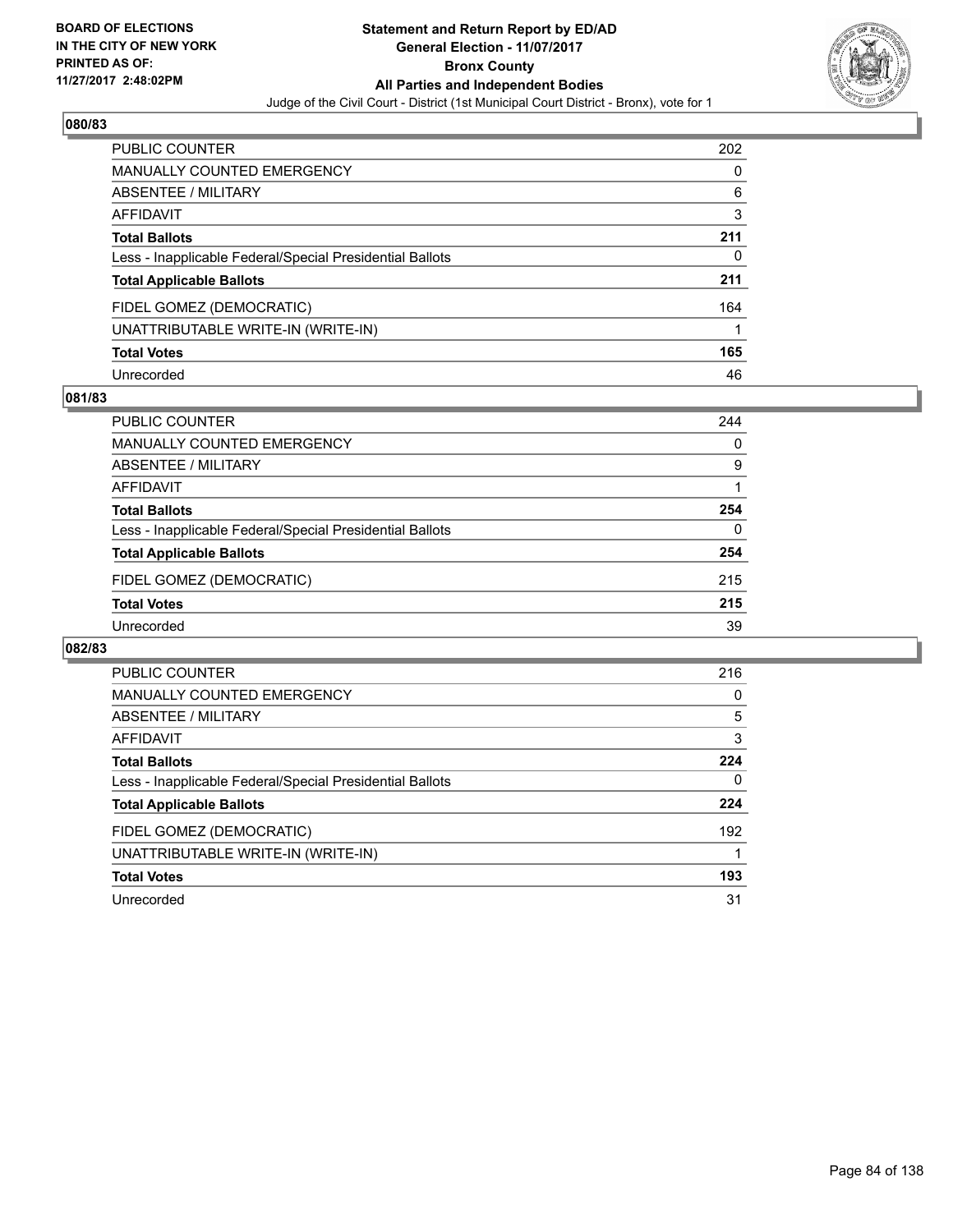

| PUBLIC COUNTER                                           | 169 |
|----------------------------------------------------------|-----|
| MANUALLY COUNTED EMERGENCY                               | 0   |
| ABSENTEE / MILITARY                                      | 2   |
| <b>AFFIDAVIT</b>                                         | 0   |
| <b>Total Ballots</b>                                     | 171 |
| Less - Inapplicable Federal/Special Presidential Ballots | 0   |
| <b>Total Applicable Ballots</b>                          | 171 |
| FIDEL GOMEZ (DEMOCRATIC)                                 | 144 |
| UNATTRIBUTABLE WRITE-IN (WRITE-IN)                       |     |
| <b>Total Votes</b>                                       | 145 |
| Unrecorded                                               | 26  |

## **084/83**

| <b>PUBLIC COUNTER</b>                                    | 32 |
|----------------------------------------------------------|----|
| <b>MANUALLY COUNTED EMERGENCY</b>                        | 0  |
| ABSENTEE / MILITARY                                      | 0  |
| AFFIDAVIT                                                | 0  |
| <b>Total Ballots</b>                                     | 32 |
| Less - Inapplicable Federal/Special Presidential Ballots | 0  |
| <b>Total Applicable Ballots</b>                          | 32 |
| FIDEL GOMEZ (DEMOCRATIC)                                 | 28 |
| <b>Total Votes</b>                                       | 28 |
| Unrecorded                                               | 4  |

#### **085/83**

| PUBLIC COUNTER                                           | 102 |
|----------------------------------------------------------|-----|
| <b>MANUALLY COUNTED EMERGENCY</b>                        | 0   |
| ABSENTEE / MILITARY                                      | 4   |
| AFFIDAVIT                                                |     |
| <b>Total Ballots</b>                                     | 107 |
| Less - Inapplicable Federal/Special Presidential Ballots | 0   |
| <b>Total Applicable Ballots</b>                          | 107 |
| FIDEL GOMEZ (DEMOCRATIC)                                 | 93  |
| <b>Total Votes</b>                                       | 93  |
| Unrecorded                                               | 14  |

| <b>PUBLIC COUNTER</b>                                    | 117 |
|----------------------------------------------------------|-----|
| <b>MANUALLY COUNTED EMERGENCY</b>                        | 0   |
| ABSENTEE / MILITARY                                      | 0   |
| AFFIDAVIT                                                |     |
| <b>Total Ballots</b>                                     | 118 |
| Less - Inapplicable Federal/Special Presidential Ballots | 0   |
| <b>Total Applicable Ballots</b>                          | 118 |
| FIDEL GOMEZ (DEMOCRATIC)                                 | 97  |
| <b>Total Votes</b>                                       | 97  |
| Unrecorded                                               | 21  |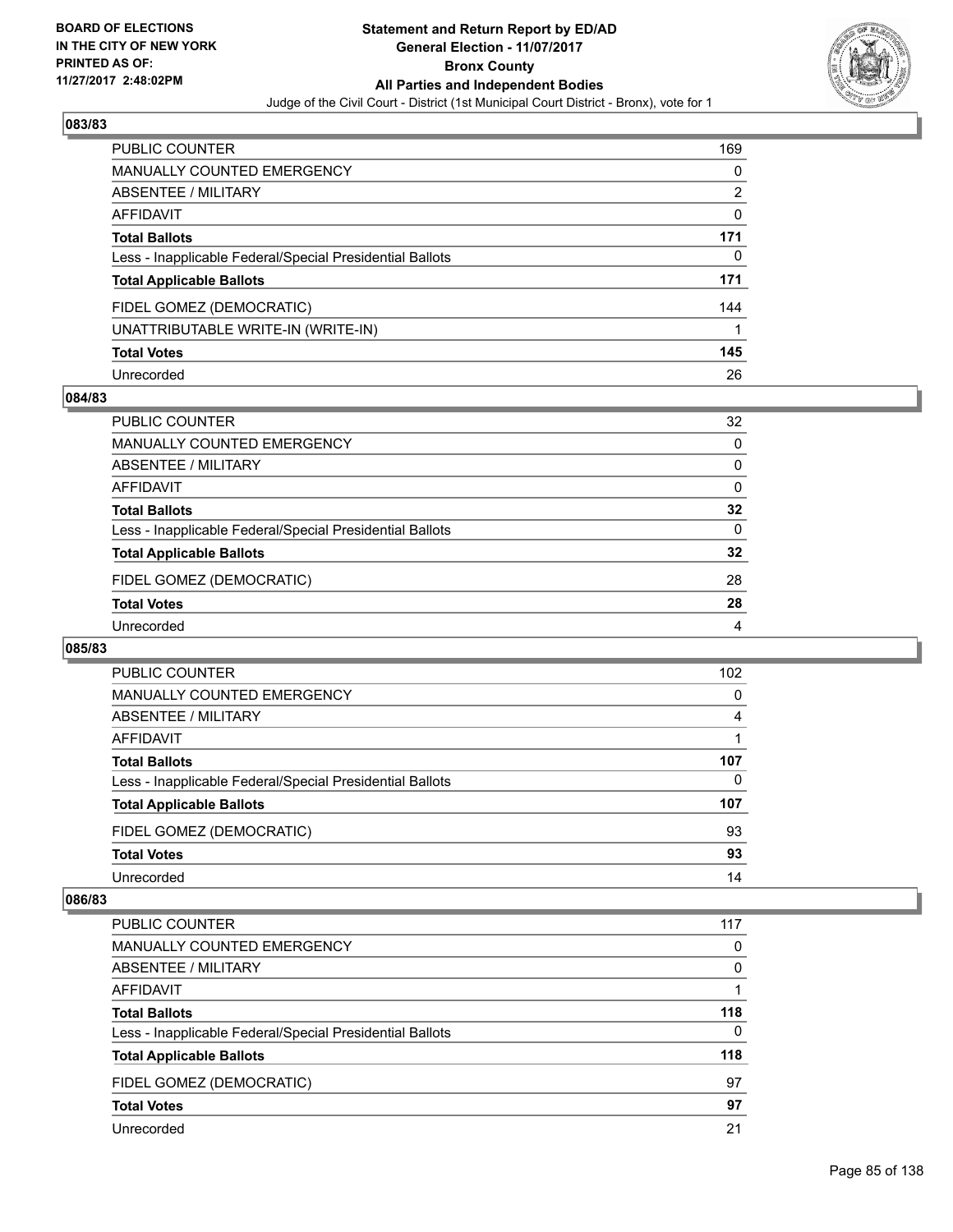

| PUBLIC COUNTER                                           | 0            |
|----------------------------------------------------------|--------------|
| <b>MANUALLY COUNTED EMERGENCY</b>                        | 0            |
| <b>ABSENTEE / MILITARY</b>                               | 0            |
| AFFIDAVIT                                                | $\Omega$     |
| <b>Total Ballots</b>                                     | 0            |
| Less - Inapplicable Federal/Special Presidential Ballots | $\Omega$     |
| <b>Total Applicable Ballots</b>                          | $\mathbf{0}$ |
| FIDEL GOMEZ (DEMOCRATIC)                                 | 0            |
| <b>Total Votes</b>                                       | 0            |

## **088/83**

| <b>PUBLIC COUNTER</b>                                    | 137      |
|----------------------------------------------------------|----------|
| <b>MANUALLY COUNTED EMERGENCY</b>                        | $\Omega$ |
| <b>ABSENTEE / MILITARY</b>                               | 5        |
| AFFIDAVIT                                                |          |
| <b>Total Ballots</b>                                     | 143      |
| Less - Inapplicable Federal/Special Presidential Ballots | 0        |
| <b>Total Applicable Ballots</b>                          | 143      |
| FIDEL GOMEZ (DEMOCRATIC)                                 | 108      |
| UNATTRIBUTABLE WRITE-IN (WRITE-IN)                       |          |
| <b>Total Votes</b>                                       | 109      |
| Unrecorded                                               | 34       |

| PUBLIC COUNTER                                           | 138 |
|----------------------------------------------------------|-----|
| <b>MANUALLY COUNTED EMERGENCY</b>                        | 0   |
| ABSENTEE / MILITARY                                      | 2   |
| AFFIDAVIT                                                | 0   |
| <b>Total Ballots</b>                                     | 140 |
| Less - Inapplicable Federal/Special Presidential Ballots | 0   |
| <b>Total Applicable Ballots</b>                          | 140 |
| FIDEL GOMEZ (DEMOCRATIC)                                 | 87  |
| <b>Total Votes</b>                                       | 87  |
| Unrecorded                                               | 53  |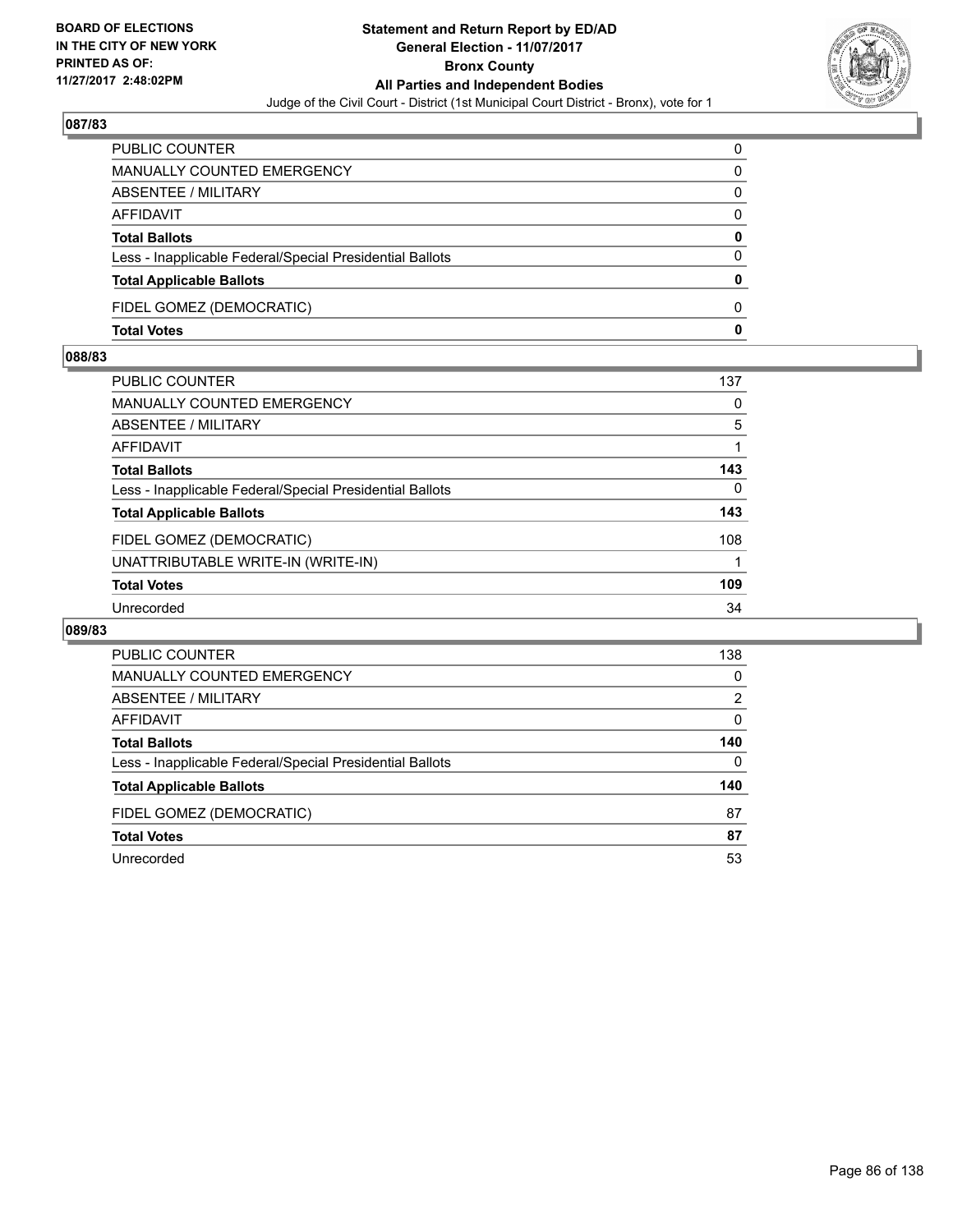

| <b>PUBLIC COUNTER</b>                                    | 46 |
|----------------------------------------------------------|----|
| MANUALLY COUNTED EMERGENCY                               | 0  |
| ABSENTEE / MILITARY                                      |    |
| AFFIDAVIT                                                | 0  |
| <b>Total Ballots</b>                                     | 47 |
| Less - Inapplicable Federal/Special Presidential Ballots | 0  |
| <b>Total Applicable Ballots</b>                          | 47 |
| FIDEL GOMEZ (DEMOCRATIC)                                 | 37 |
| <b>Total Votes</b>                                       | 37 |
| Unrecorded                                               | 10 |

#### **048/84**

| PUBLIC COUNTER                                           | 159 |
|----------------------------------------------------------|-----|
| MANUALLY COUNTED EMERGENCY                               | 0   |
| ABSENTEE / MILITARY                                      | 3   |
| AFFIDAVIT                                                | 2   |
| <b>Total Ballots</b>                                     | 164 |
| Less - Inapplicable Federal/Special Presidential Ballots | 0   |
| <b>Total Applicable Ballots</b>                          | 164 |
| FIDEL GOMEZ (DEMOCRATIC)                                 | 111 |
| <b>Total Votes</b>                                       | 111 |
| Unrecorded                                               | 53  |
|                                                          |     |

## **049/84**

| <b>PUBLIC COUNTER</b>                                    | 58 |
|----------------------------------------------------------|----|
| MANUALLY COUNTED EMERGENCY                               | 0  |
| ABSENTEE / MILITARY                                      | 0  |
| AFFIDAVIT                                                |    |
| <b>Total Ballots</b>                                     | 59 |
| Less - Inapplicable Federal/Special Presidential Ballots | 0  |
| <b>Total Applicable Ballots</b>                          | 59 |
| FIDEL GOMEZ (DEMOCRATIC)                                 | 46 |
| <b>Total Votes</b>                                       | 46 |
| Unrecorded                                               | 13 |

| <b>PUBLIC COUNTER</b>                                    | 137 |
|----------------------------------------------------------|-----|
| MANUALLY COUNTED EMERGENCY                               | 0   |
| ABSENTEE / MILITARY                                      | 2   |
| AFFIDAVIT                                                | 3   |
| <b>Total Ballots</b>                                     | 142 |
| Less - Inapplicable Federal/Special Presidential Ballots | 0   |
| <b>Total Applicable Ballots</b>                          | 142 |
| FIDEL GOMEZ (DEMOCRATIC)                                 | 104 |
| <b>Total Votes</b>                                       | 104 |
| Unrecorded                                               | 38  |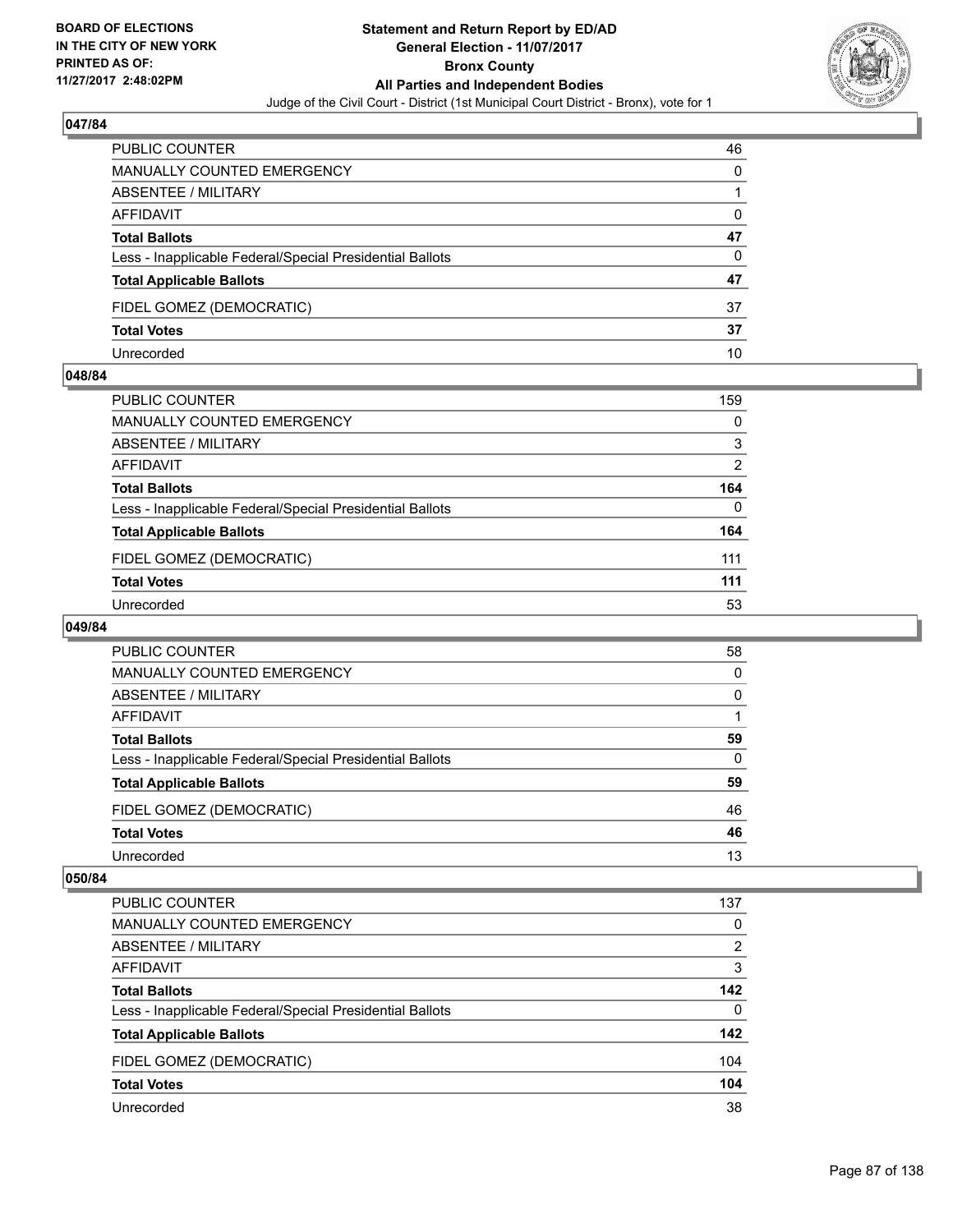

| <b>PUBLIC COUNTER</b>                                    | 126 |
|----------------------------------------------------------|-----|
| <b>MANUALLY COUNTED EMERGENCY</b>                        | 0   |
| ABSENTEE / MILITARY                                      | 2   |
| AFFIDAVIT                                                |     |
| <b>Total Ballots</b>                                     | 129 |
| Less - Inapplicable Federal/Special Presidential Ballots | 0   |
| <b>Total Applicable Ballots</b>                          | 129 |
| FIDEL GOMEZ (DEMOCRATIC)                                 | 103 |
| <b>Total Votes</b>                                       | 103 |
| Unrecorded                                               | 26  |

#### **052/84**

| PUBLIC COUNTER                                           | 84           |
|----------------------------------------------------------|--------------|
| MANUALLY COUNTED EMERGENCY                               | $\mathbf{0}$ |
| ABSENTEE / MILITARY                                      |              |
| AFFIDAVIT                                                | 0            |
| Total Ballots                                            | 85           |
| Less - Inapplicable Federal/Special Presidential Ballots | $\Omega$     |
| <b>Total Applicable Ballots</b>                          | 85           |
| FIDEL GOMEZ (DEMOCRATIC)                                 | 59           |
| <b>Total Votes</b>                                       | 59           |
| Unrecorded                                               | 26           |

# **053/84**

| <b>Total Votes</b>                                       | 0        |
|----------------------------------------------------------|----------|
| FIDEL GOMEZ (DEMOCRATIC)                                 | 0        |
| <b>Total Applicable Ballots</b>                          | 0        |
| Less - Inapplicable Federal/Special Presidential Ballots | $\Omega$ |
| <b>Total Ballots</b>                                     | 0        |
| AFFIDAVIT                                                | 0        |
| ABSENTEE / MILITARY                                      | 0        |
| MANUALLY COUNTED EMERGENCY                               | 0        |
| <b>PUBLIC COUNTER</b>                                    | 0        |

| <b>PUBLIC COUNTER</b>                                    | 42 |
|----------------------------------------------------------|----|
| <b>MANUALLY COUNTED EMERGENCY</b>                        | 0  |
| ABSENTEE / MILITARY                                      | 0  |
| AFFIDAVIT                                                | 0  |
| <b>Total Ballots</b>                                     | 42 |
| Less - Inapplicable Federal/Special Presidential Ballots | 0  |
| <b>Total Applicable Ballots</b>                          | 42 |
| FIDEL GOMEZ (DEMOCRATIC)                                 | 35 |
| <b>Total Votes</b>                                       | 35 |
| Unrecorded                                               |    |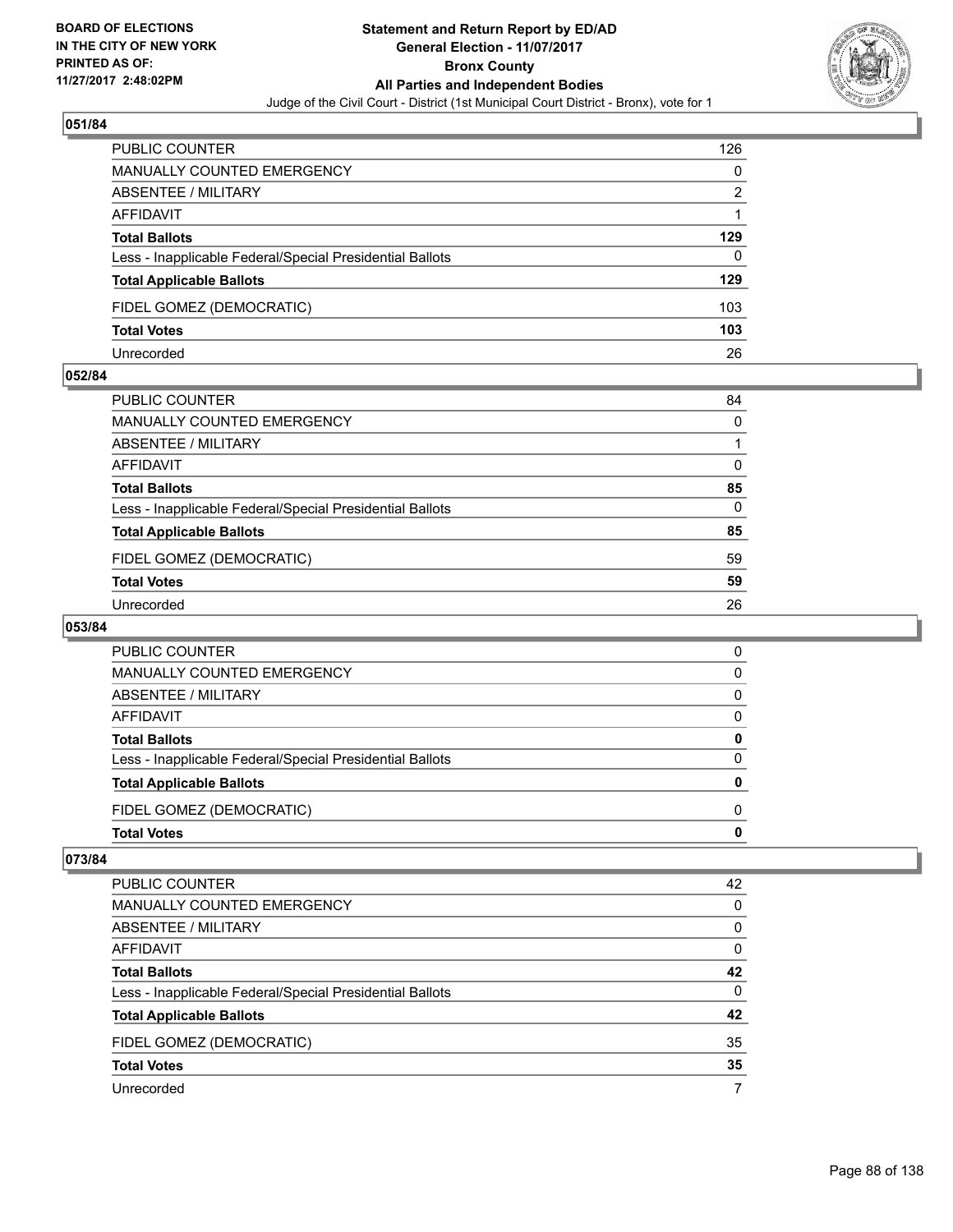

| <b>PUBLIC COUNTER</b>                                    | 181 |
|----------------------------------------------------------|-----|
| MANUALLY COUNTED EMERGENCY                               | 0   |
| ABSENTEE / MILITARY                                      | 2   |
| AFFIDAVIT                                                | 3   |
| <b>Total Ballots</b>                                     | 186 |
| Less - Inapplicable Federal/Special Presidential Ballots | 0   |
| <b>Total Applicable Ballots</b>                          | 186 |
| FIDEL GOMEZ (DEMOCRATIC)                                 | 147 |
| <b>Total Votes</b>                                       | 147 |
| Unrecorded                                               | 39  |

#### **075/84**

| <b>PUBLIC COUNTER</b>                                    | 139 |
|----------------------------------------------------------|-----|
|                                                          |     |
| <b>MANUALLY COUNTED EMERGENCY</b>                        | 0   |
| ABSENTEE / MILITARY                                      | 9   |
| AFFIDAVIT                                                | 2   |
| <b>Total Ballots</b>                                     | 150 |
| Less - Inapplicable Federal/Special Presidential Ballots | 0   |
| <b>Total Applicable Ballots</b>                          | 150 |
| FIDEL GOMEZ (DEMOCRATIC)                                 | 111 |
| <b>Total Votes</b>                                       | 111 |
| Unrecorded                                               | 39  |

# **076/84**

| PUBLIC COUNTER                                           | 17 |
|----------------------------------------------------------|----|
| MANUALLY COUNTED EMERGENCY                               | 0  |
| ABSENTEE / MILITARY                                      | 0  |
| AFFIDAVIT                                                | 0  |
| <b>Total Ballots</b>                                     | 17 |
| Less - Inapplicable Federal/Special Presidential Ballots | 0  |
| <b>Total Applicable Ballots</b>                          | 17 |
| FIDEL GOMEZ (DEMOCRATIC)                                 | 13 |
| <b>Total Votes</b>                                       | 13 |
| Unrecorded                                               | 4  |

| <b>PUBLIC COUNTER</b>                                    | 143 |
|----------------------------------------------------------|-----|
| MANUALLY COUNTED EMERGENCY                               | 0   |
| ABSENTEE / MILITARY                                      | 2   |
| AFFIDAVIT                                                |     |
| <b>Total Ballots</b>                                     | 146 |
| Less - Inapplicable Federal/Special Presidential Ballots | 0   |
| <b>Total Applicable Ballots</b>                          | 146 |
| FIDEL GOMEZ (DEMOCRATIC)                                 | 111 |
| <b>Total Votes</b>                                       | 111 |
| Unrecorded                                               | 35  |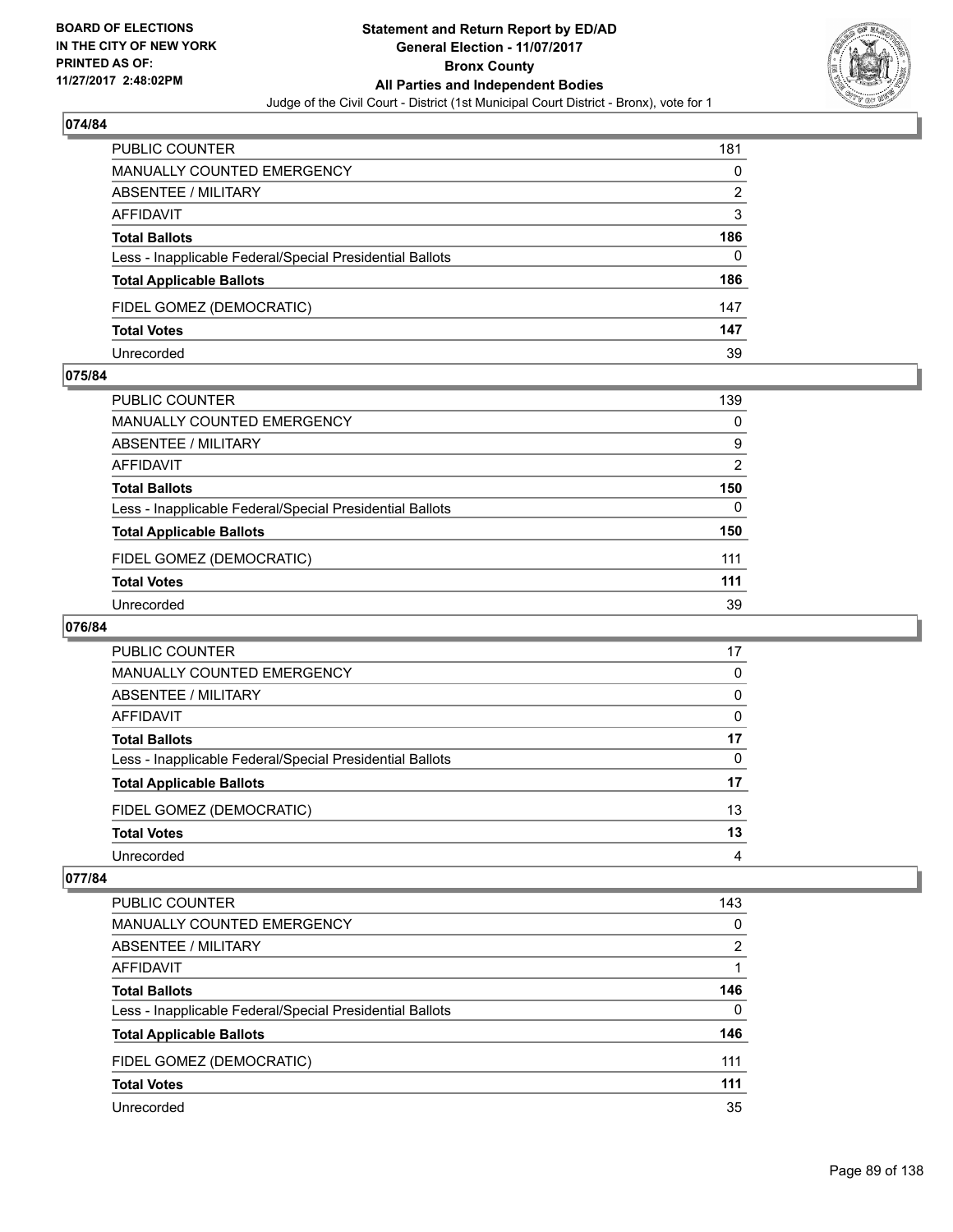

| <b>PUBLIC COUNTER</b>                                    | 18 |
|----------------------------------------------------------|----|
| MANUALLY COUNTED EMERGENCY                               | 0  |
| ABSENTEE / MILITARY                                      | 4  |
| AFFIDAVIT                                                |    |
| <b>Total Ballots</b>                                     | 23 |
| Less - Inapplicable Federal/Special Presidential Ballots | 0  |
| <b>Total Applicable Ballots</b>                          | 23 |
| FIDEL GOMEZ (DEMOCRATIC)                                 | 21 |
| <b>Total Votes</b>                                       | 21 |
| Unrecorded                                               | 2  |

| 97 |
|----|
| 0  |
| 0  |
| 0  |
| 97 |
| 0  |
| 97 |
| 74 |
| 74 |
| 23 |
|    |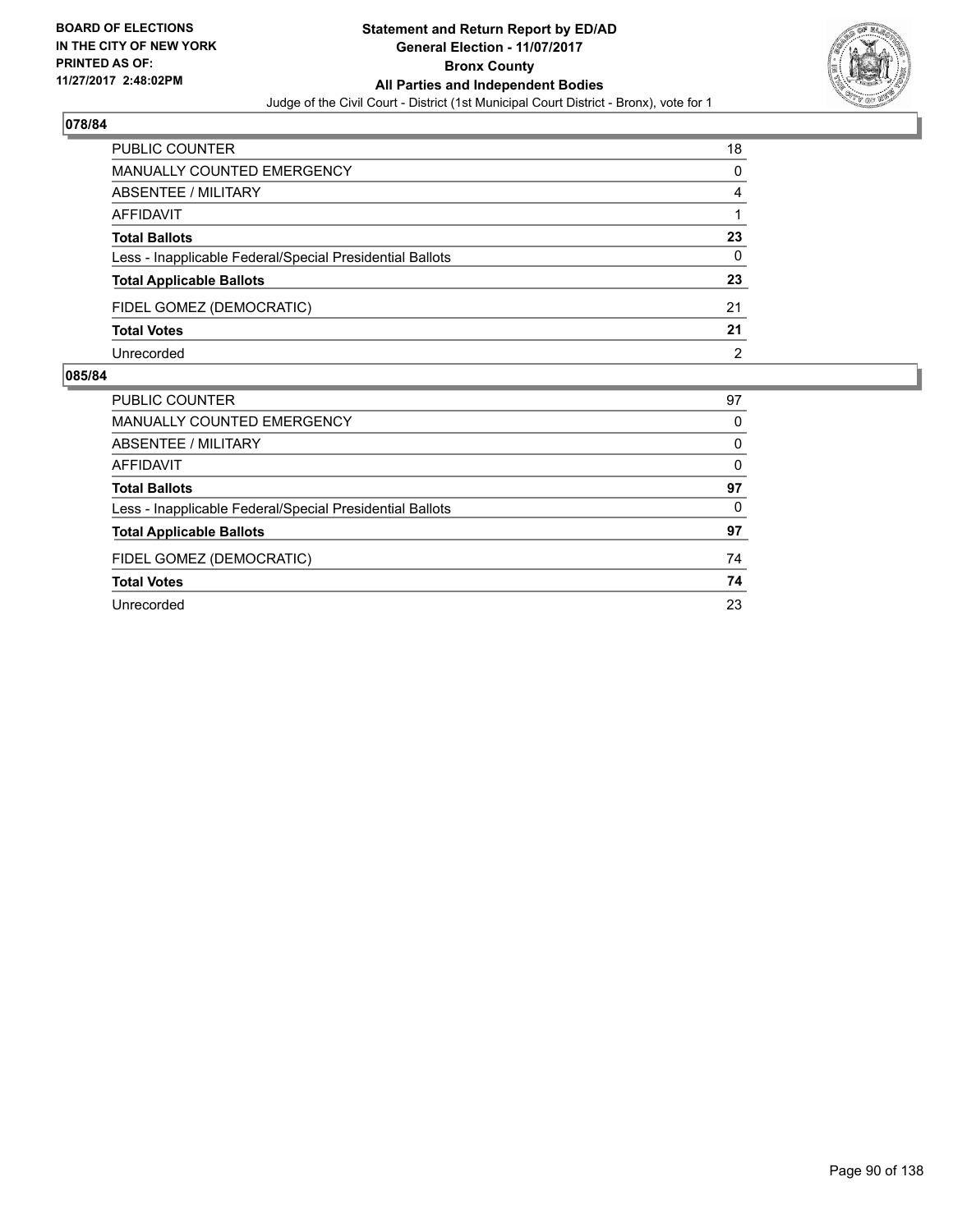

| PUBLIC COUNTER                                           | 299 |
|----------------------------------------------------------|-----|
| <b>MANUALLY COUNTED EMERGENCY</b>                        | 0   |
| ABSENTEE / MILITARY                                      | 3   |
| AFFIDAVIT                                                | 2   |
| <b>Total Ballots</b>                                     | 304 |
| Less - Inapplicable Federal/Special Presidential Ballots | 0   |
| <b>Total Applicable Ballots</b>                          | 304 |
| FIDEL GOMEZ (DEMOCRATIC)                                 | 251 |
| WILLIAM RUSSELL MOORE (WRITE-IN)                         |     |
| <b>Total Votes</b>                                       | 252 |
| Unrecorded                                               | 52  |

## **002/85**

| <b>PUBLIC COUNTER</b>                                    | 221 |
|----------------------------------------------------------|-----|
| <b>MANUALLY COUNTED EMERGENCY</b>                        | 0   |
| ABSENTEE / MILITARY                                      | 3   |
| AFFIDAVIT                                                |     |
| <b>Total Ballots</b>                                     | 225 |
| Less - Inapplicable Federal/Special Presidential Ballots | 0   |
| <b>Total Applicable Ballots</b>                          | 225 |
| FIDEL GOMEZ (DEMOCRATIC)                                 | 189 |
| <b>Total Votes</b>                                       | 189 |
| Unrecorded                                               | 36  |

#### **003/85**

| <b>PUBLIC COUNTER</b>                                    | 231 |
|----------------------------------------------------------|-----|
| <b>MANUALLY COUNTED EMERGENCY</b>                        | 0   |
| ABSENTEE / MILITARY                                      | 3   |
| <b>AFFIDAVIT</b>                                         | 3   |
| <b>Total Ballots</b>                                     | 237 |
| Less - Inapplicable Federal/Special Presidential Ballots | 0   |
| <b>Total Applicable Ballots</b>                          | 237 |
| FIDEL GOMEZ (DEMOCRATIC)                                 | 179 |
| UNATTRIBUTABLE WRITE-IN (WRITE-IN)                       |     |
| <b>Total Votes</b>                                       | 180 |
| Unrecorded                                               | 57  |

| <b>PUBLIC COUNTER</b>                                    | 128      |
|----------------------------------------------------------|----------|
| MANUALLY COUNTED EMERGENCY                               | $\Omega$ |
| ABSENTEE / MILITARY                                      | 3        |
| AFFIDAVIT                                                |          |
| <b>Total Ballots</b>                                     | 132      |
| Less - Inapplicable Federal/Special Presidential Ballots | $\Omega$ |
| <b>Total Applicable Ballots</b>                          | 132      |
| FIDEL GOMEZ (DEMOCRATIC)                                 | 100      |
| <b>Total Votes</b>                                       | 100      |
| Unrecorded                                               | 32       |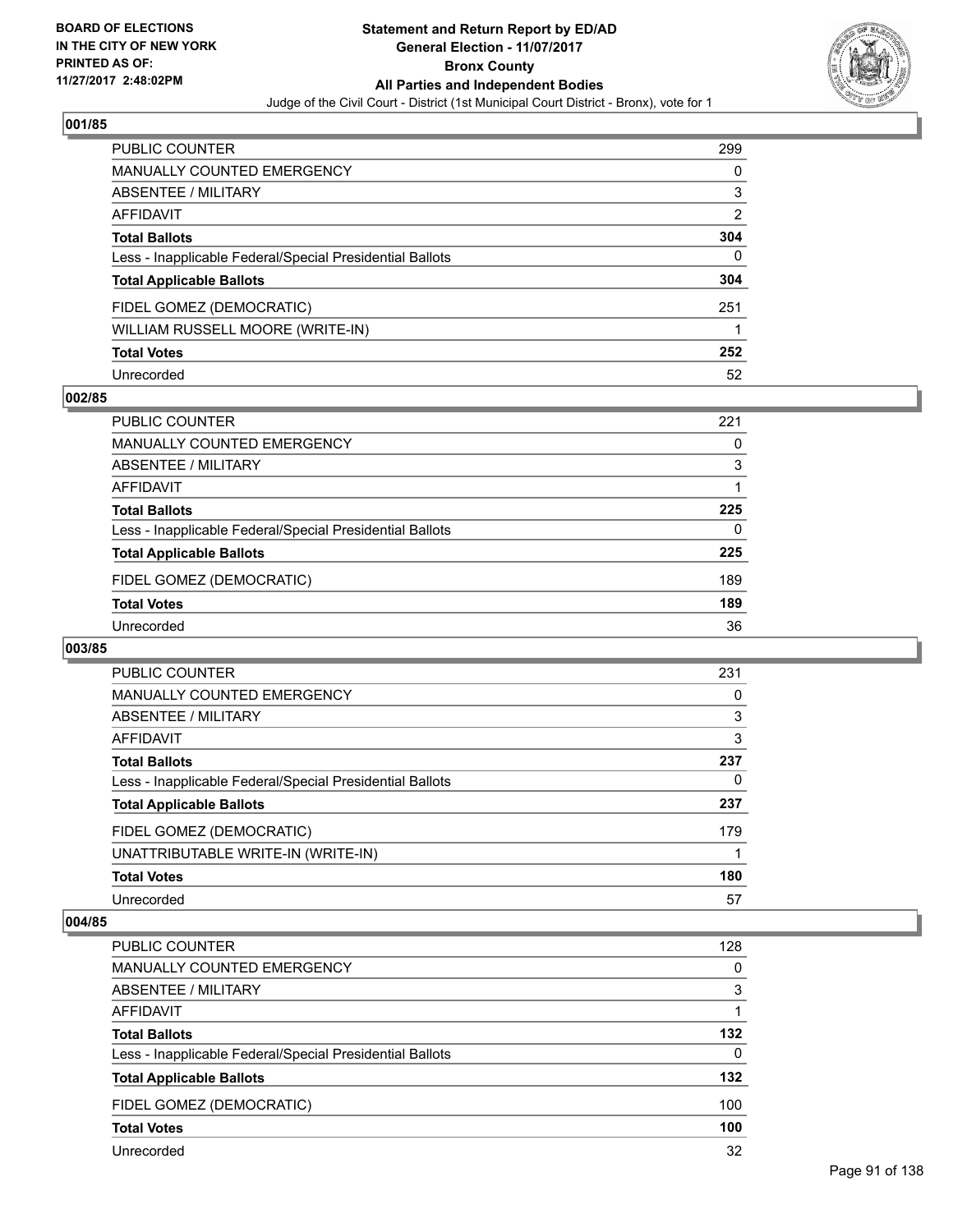

| <b>PUBLIC COUNTER</b>                                    | 172 |
|----------------------------------------------------------|-----|
| <b>MANUALLY COUNTED EMERGENCY</b>                        | 0   |
| ABSENTEE / MILITARY                                      | 0   |
| AFFIDAVIT                                                |     |
| <b>Total Ballots</b>                                     | 173 |
| Less - Inapplicable Federal/Special Presidential Ballots | 0   |
| <b>Total Applicable Ballots</b>                          | 173 |
| FIDEL GOMEZ (DEMOCRATIC)                                 | 158 |
| <b>Total Votes</b>                                       | 158 |
| Unrecorded                                               | 15  |

#### **006/85**

| PUBLIC COUNTER                                           | 91       |
|----------------------------------------------------------|----------|
| MANUALLY COUNTED EMERGENCY                               | $\Omega$ |
| ABSENTEE / MILITARY                                      | $\Omega$ |
| AFFIDAVIT                                                | 2        |
| <b>Total Ballots</b>                                     | 93       |
| Less - Inapplicable Federal/Special Presidential Ballots | $\Omega$ |
| <b>Total Applicable Ballots</b>                          | 93       |
| FIDEL GOMEZ (DEMOCRATIC)                                 | 79       |
| <b>Total Votes</b>                                       | 79       |
| Unrecorded                                               | 14       |
|                                                          |          |

# **007/85**

| <b>PUBLIC COUNTER</b>                                    | 152            |
|----------------------------------------------------------|----------------|
| <b>MANUALLY COUNTED EMERGENCY</b>                        | 0              |
| ABSENTEE / MILITARY                                      | 2              |
| AFFIDAVIT                                                | $\overline{2}$ |
| <b>Total Ballots</b>                                     | 156            |
| Less - Inapplicable Federal/Special Presidential Ballots | 0              |
| <b>Total Applicable Ballots</b>                          | 156            |
| FIDEL GOMEZ (DEMOCRATIC)                                 | 117            |
| <b>Total Votes</b>                                       | 117            |
| Unrecorded                                               | 39             |

| PUBLIC COUNTER                                           | 196 |
|----------------------------------------------------------|-----|
| <b>MANUALLY COUNTED EMERGENCY</b>                        | 0   |
| <b>ABSENTEE / MILITARY</b>                               | 3   |
| AFFIDAVIT                                                | 2   |
| <b>Total Ballots</b>                                     | 201 |
| Less - Inapplicable Federal/Special Presidential Ballots | 0   |
| <b>Total Applicable Ballots</b>                          | 201 |
| FIDEL GOMEZ (DEMOCRATIC)                                 | 152 |
| UNATTRIBUTABLE WRITE-IN (WRITE-IN)                       |     |
| <b>Total Votes</b>                                       | 153 |
| Unrecorded                                               | 48  |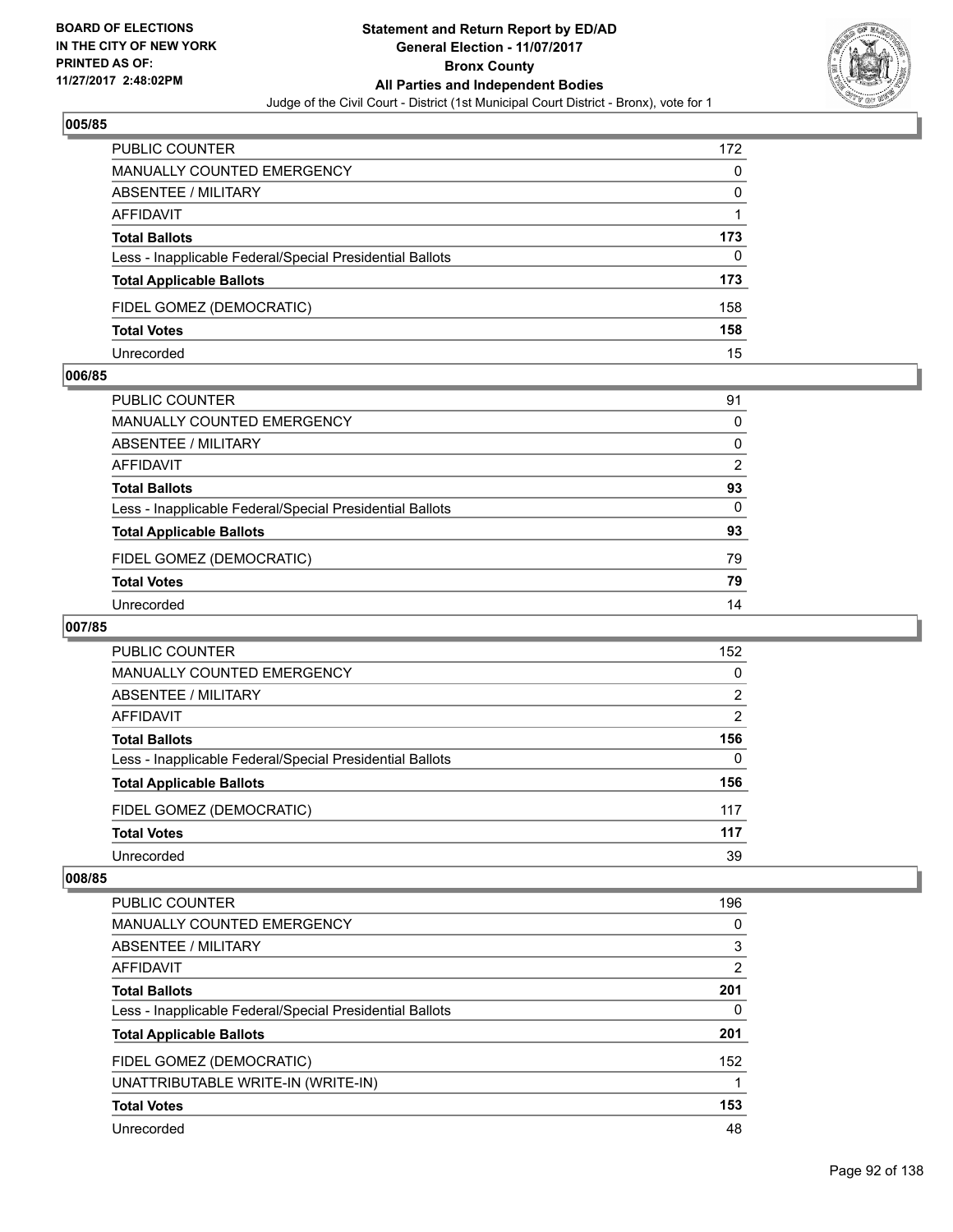

| <b>PUBLIC COUNTER</b>                                    | 137 |
|----------------------------------------------------------|-----|
| MANUALLY COUNTED EMERGENCY                               | 0   |
| ABSENTEE / MILITARY                                      | 2   |
| AFFIDAVIT                                                | 0   |
| <b>Total Ballots</b>                                     | 139 |
| Less - Inapplicable Federal/Special Presidential Ballots | 0   |
| <b>Total Applicable Ballots</b>                          | 139 |
| FIDEL GOMEZ (DEMOCRATIC)                                 | 111 |
| <b>Total Votes</b>                                       | 111 |
| Unrecorded                                               | 28  |

#### **010/85**

| <b>PUBLIC COUNTER</b>                                    | 181            |
|----------------------------------------------------------|----------------|
| <b>MANUALLY COUNTED EMERGENCY</b>                        | 0              |
| ABSENTEE / MILITARY                                      | 6              |
| AFFIDAVIT                                                | $\Omega$       |
| <b>Total Ballots</b>                                     | 187            |
| Less - Inapplicable Federal/Special Presidential Ballots | 0              |
| <b>Total Applicable Ballots</b>                          | 187            |
| FIDEL GOMEZ (DEMOCRATIC)                                 | 140            |
| UNATTRIBUTABLE WRITE-IN (WRITE-IN)                       | $\overline{2}$ |
| <b>Total Votes</b>                                       | 142            |
| Unrecorded                                               | 45             |
|                                                          |                |

| <b>PUBLIC COUNTER</b>                                    | 70             |
|----------------------------------------------------------|----------------|
| <b>MANUALLY COUNTED EMERGENCY</b>                        | 0              |
| ABSENTEE / MILITARY                                      | $\overline{2}$ |
| AFFIDAVIT                                                | 2              |
| <b>Total Ballots</b>                                     | 74             |
| Less - Inapplicable Federal/Special Presidential Ballots | 0              |
| <b>Total Applicable Ballots</b>                          | 74             |
| FIDEL GOMEZ (DEMOCRATIC)                                 | 56             |
| BARACK OBAMA (WRITE-IN)                                  |                |
| UNATTRIBUTABLE WRITE-IN (WRITE-IN)                       |                |
| <b>Total Votes</b>                                       | 58             |
| Unrecorded                                               | 16             |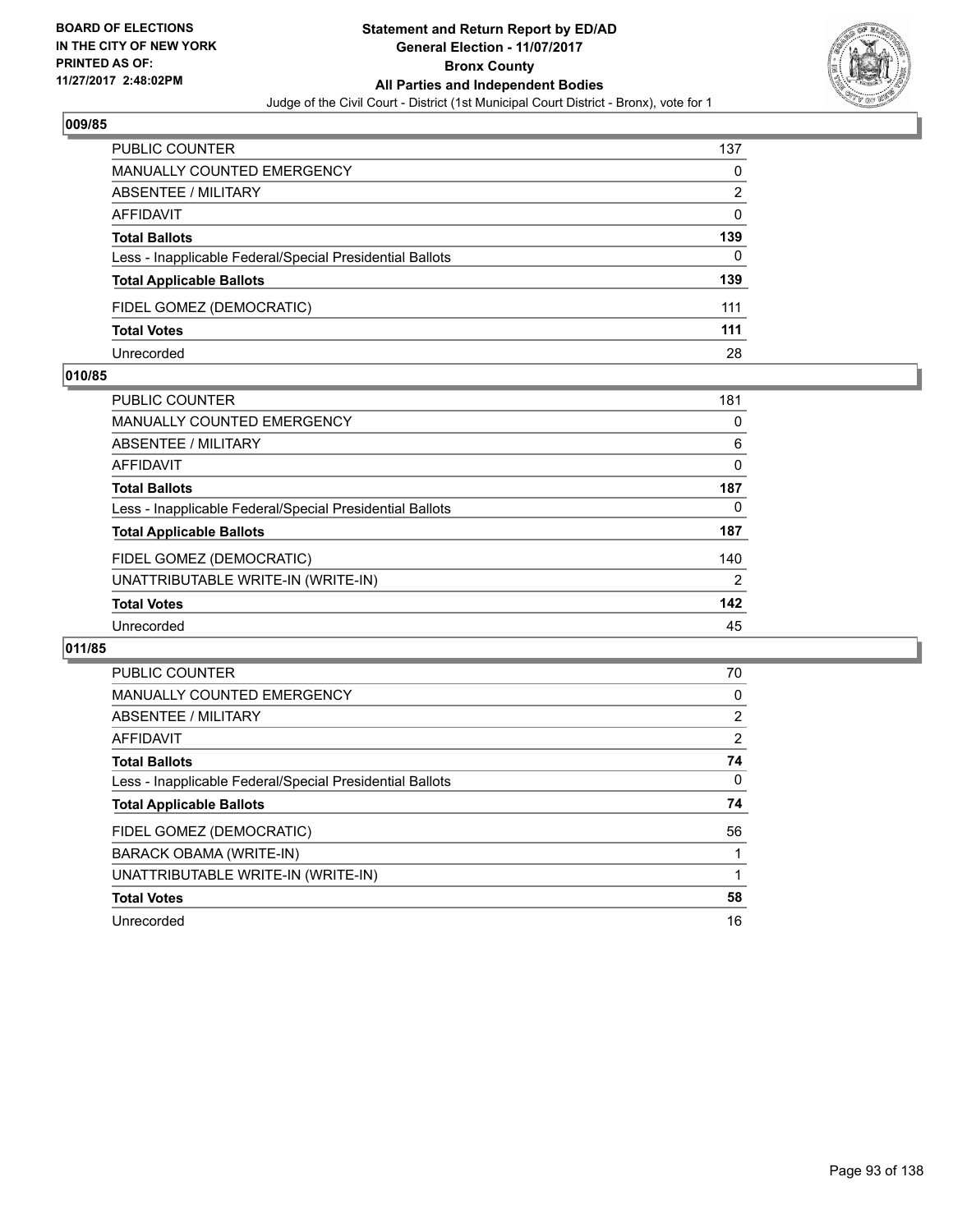

| PUBLIC COUNTER                                           | 111 |
|----------------------------------------------------------|-----|
| <b>MANUALLY COUNTED EMERGENCY</b>                        | 0   |
| <b>ABSENTEE / MILITARY</b>                               | 2   |
| AFFIDAVIT                                                | 3   |
| <b>Total Ballots</b>                                     | 116 |
| Less - Inapplicable Federal/Special Presidential Ballots | 0   |
| <b>Total Applicable Ballots</b>                          | 116 |
| FIDEL GOMEZ (DEMOCRATIC)                                 | 84  |
| UNATTRIBUTABLE WRITE-IN (WRITE-IN)                       | 3   |
| <b>Total Votes</b>                                       | 87  |
| Unrecorded                                               | 29  |

## **013/85**

| <b>PUBLIC COUNTER</b>                                    | 268 |
|----------------------------------------------------------|-----|
| MANUALLY COUNTED EMERGENCY                               | 0   |
| ABSENTEE / MILITARY                                      | 7   |
| AFFIDAVIT                                                |     |
| <b>Total Ballots</b>                                     | 276 |
| Less - Inapplicable Federal/Special Presidential Ballots | 0   |
| <b>Total Applicable Ballots</b>                          | 276 |
| FIDEL GOMEZ (DEMOCRATIC)                                 | 199 |
| <b>Total Votes</b>                                       | 199 |
| Unrecorded                                               | 77  |

#### **014/85**

| <b>PUBLIC COUNTER</b>                                    | 44 |
|----------------------------------------------------------|----|
| <b>MANUALLY COUNTED EMERGENCY</b>                        | 0  |
| ABSENTEE / MILITARY                                      | 0  |
| AFFIDAVIT                                                | 0  |
| <b>Total Ballots</b>                                     | 44 |
| Less - Inapplicable Federal/Special Presidential Ballots | 0  |
| <b>Total Applicable Ballots</b>                          | 44 |
| FIDEL GOMEZ (DEMOCRATIC)                                 | 29 |
| <b>Total Votes</b>                                       | 29 |
| Unrecorded                                               | 15 |

| <b>PUBLIC COUNTER</b>                                    | 79             |
|----------------------------------------------------------|----------------|
| <b>MANUALLY COUNTED EMERGENCY</b>                        | 0              |
| ABSENTEE / MILITARY                                      | 6              |
| AFFIDAVIT                                                | 3              |
| <b>Total Ballots</b>                                     | 88             |
| Less - Inapplicable Federal/Special Presidential Ballots | 0              |
| <b>Total Applicable Ballots</b>                          | 88             |
| FIDEL GOMEZ (DEMOCRATIC)                                 | 65             |
| UNATTRIBUTABLE WRITE-IN (WRITE-IN)                       | $\overline{2}$ |
| <b>Total Votes</b>                                       | 67             |
| Unrecorded                                               | 21             |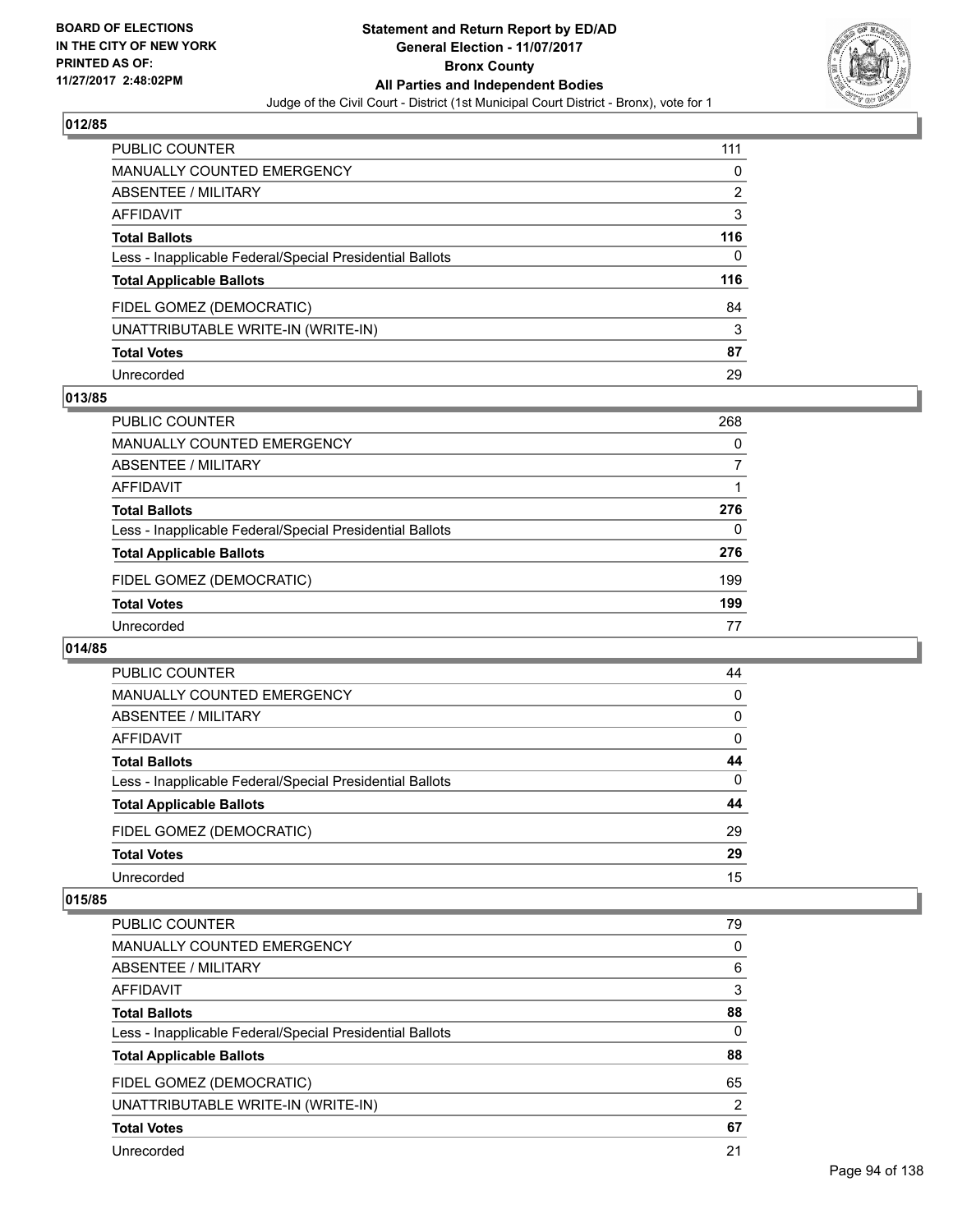

| PUBLIC COUNTER                                           | 41 |
|----------------------------------------------------------|----|
| <b>MANUALLY COUNTED EMERGENCY</b>                        | 0  |
| <b>ABSENTEE / MILITARY</b>                               |    |
| AFFIDAVIT                                                | 0  |
| <b>Total Ballots</b>                                     | 42 |
| Less - Inapplicable Federal/Special Presidential Ballots | 0  |
| <b>Total Applicable Ballots</b>                          | 42 |
| FIDEL GOMEZ (DEMOCRATIC)                                 | 27 |
| LAURA LOOMER (WRITE-IN)                                  |    |
| <b>Total Votes</b>                                       | 28 |
| Unrecorded                                               | 14 |

## **017/85**

| PUBLIC COUNTER                                           | 83 |
|----------------------------------------------------------|----|
| <b>MANUALLY COUNTED EMERGENCY</b>                        | 0  |
| ABSENTEE / MILITARY                                      |    |
| AFFIDAVIT                                                | 3  |
| <b>Total Ballots</b>                                     | 87 |
| Less - Inapplicable Federal/Special Presidential Ballots | 0  |
| <b>Total Applicable Ballots</b>                          | 87 |
| FIDEL GOMEZ (DEMOCRATIC)                                 | 65 |
| <b>Total Votes</b>                                       | 65 |
| Unrecorded                                               | 22 |

#### **018/85**

| <b>PUBLIC COUNTER</b>                                    | 19       |
|----------------------------------------------------------|----------|
| <b>MANUALLY COUNTED EMERGENCY</b>                        | 0        |
| ABSENTEE / MILITARY                                      | 0        |
| AFFIDAVIT                                                | 0        |
| <b>Total Ballots</b>                                     | 19       |
| Less - Inapplicable Federal/Special Presidential Ballots | $\Omega$ |
| <b>Total Applicable Ballots</b>                          | 19       |
| FIDEL GOMEZ (DEMOCRATIC)                                 | 10       |
| <b>Total Votes</b>                                       | 10       |
| Unrecorded                                               | 9        |

| <b>PUBLIC COUNTER</b>                                    | 309      |
|----------------------------------------------------------|----------|
| <b>MANUALLY COUNTED EMERGENCY</b>                        | 0        |
| ABSENTEE / MILITARY                                      | 6        |
| <b>AFFIDAVIT</b>                                         |          |
| <b>Total Ballots</b>                                     | 316      |
| Less - Inapplicable Federal/Special Presidential Ballots | $\Omega$ |
| <b>Total Applicable Ballots</b>                          | 316      |
| FIDEL GOMEZ (DEMOCRATIC)                                 | 234      |
| <b>Total Votes</b>                                       | 234      |
| Unrecorded                                               | 82       |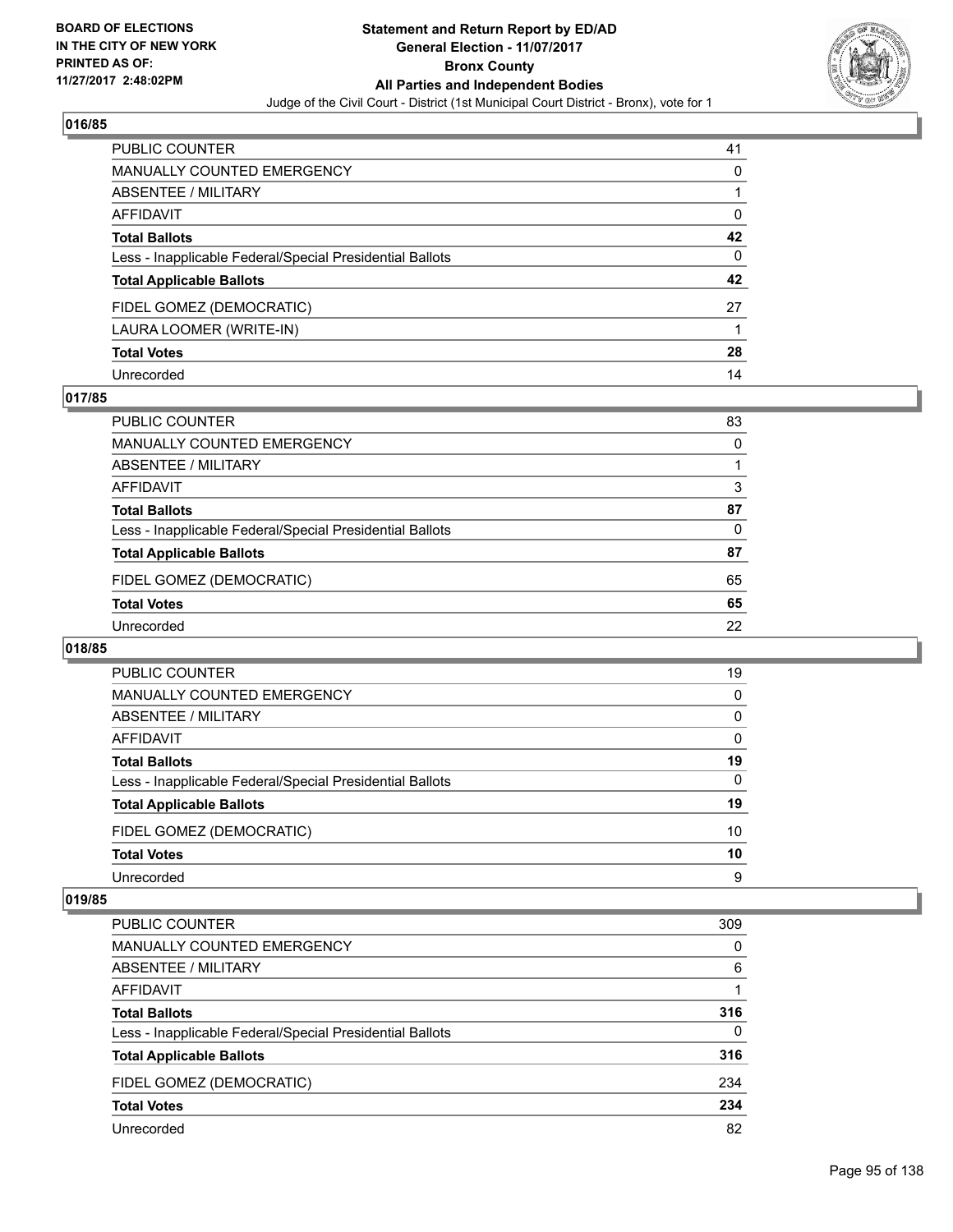

| <b>PUBLIC COUNTER</b>                                    | 287 |
|----------------------------------------------------------|-----|
| <b>MANUALLY COUNTED EMERGENCY</b>                        | 0   |
| ABSENTEE / MILITARY                                      | 10  |
| AFFIDAVIT                                                | 0   |
| <b>Total Ballots</b>                                     | 297 |
| Less - Inapplicable Federal/Special Presidential Ballots | 0   |
| <b>Total Applicable Ballots</b>                          | 297 |
| FIDEL GOMEZ (DEMOCRATIC)                                 | 220 |
| <b>Total Votes</b>                                       | 220 |
| Unrecorded                                               | 77  |

#### **021/85**

| PUBLIC COUNTER                                           | 233 |
|----------------------------------------------------------|-----|
| <b>MANUALLY COUNTED EMERGENCY</b>                        | 0   |
| ABSENTEE / MILITARY                                      | 4   |
| AFFIDAVIT                                                | 0   |
| <b>Total Ballots</b>                                     | 237 |
| Less - Inapplicable Federal/Special Presidential Ballots | 0   |
| <b>Total Applicable Ballots</b>                          | 237 |
| FIDEL GOMEZ (DEMOCRATIC)                                 | 184 |
| <b>Total Votes</b>                                       | 184 |
| Unrecorded                                               | 53  |

# **022/85**

| <b>PUBLIC COUNTER</b>                                    | 103 |
|----------------------------------------------------------|-----|
| MANUALLY COUNTED EMERGENCY                               | 0   |
| ABSENTEE / MILITARY                                      | 7   |
| <b>AFFIDAVIT</b>                                         |     |
| <b>Total Ballots</b>                                     | 111 |
| Less - Inapplicable Federal/Special Presidential Ballots | 0   |
| <b>Total Applicable Ballots</b>                          | 111 |
| FIDEL GOMEZ (DEMOCRATIC)                                 | 79  |
| LAKEISHA JEMISEN (WRITE-IN)                              |     |
| <b>Total Votes</b>                                       | 80  |
| Unrecorded                                               | 31  |

| <b>PUBLIC COUNTER</b>                                    | 91 |
|----------------------------------------------------------|----|
| <b>MANUALLY COUNTED EMERGENCY</b>                        | 0  |
| ABSENTEE / MILITARY                                      | 6  |
| AFFIDAVIT                                                |    |
| <b>Total Ballots</b>                                     | 98 |
| Less - Inapplicable Federal/Special Presidential Ballots | 0  |
| <b>Total Applicable Ballots</b>                          | 98 |
| FIDEL GOMEZ (DEMOCRATIC)                                 | 71 |
| <b>Total Votes</b>                                       | 71 |
| Unrecorded                                               | 27 |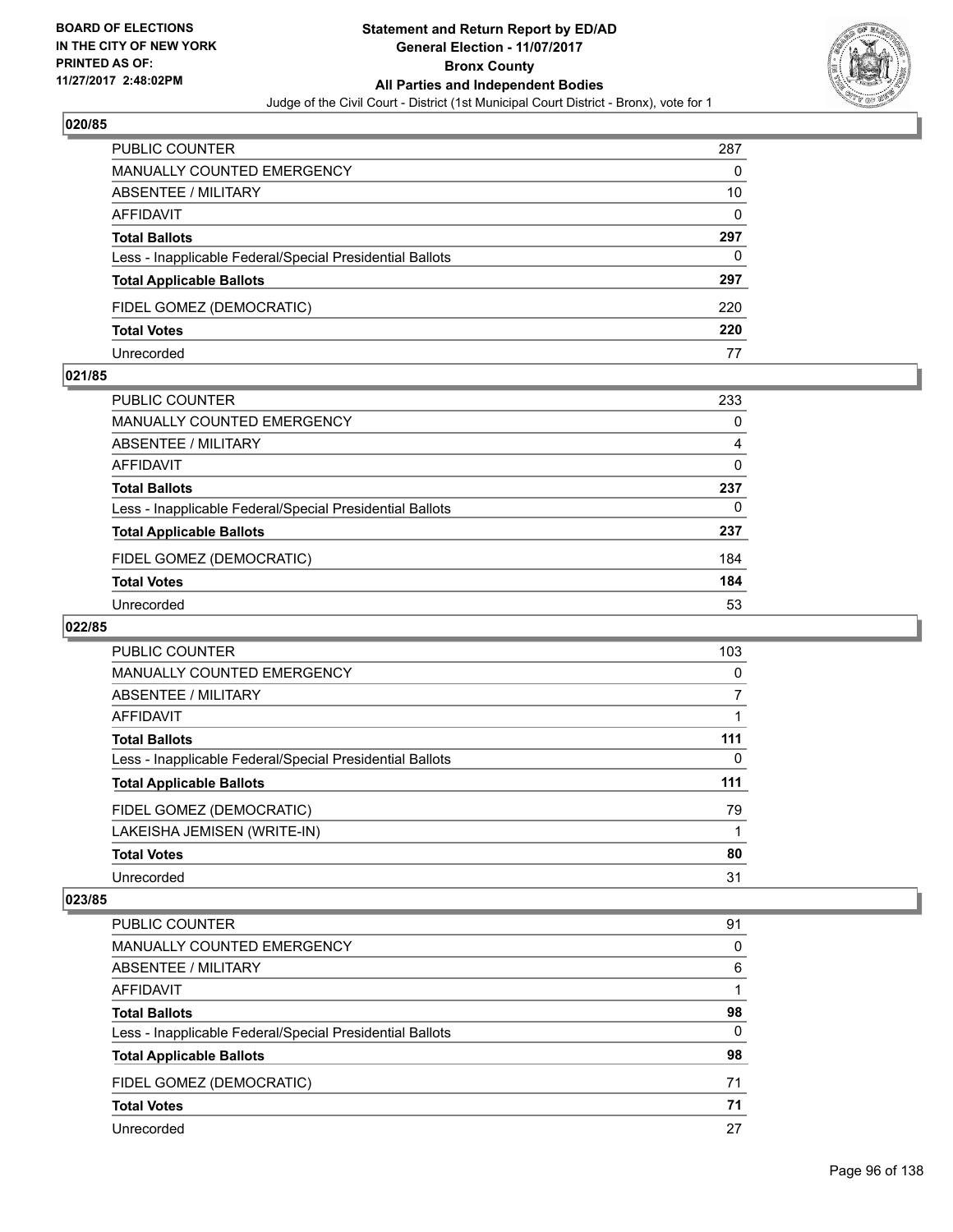

| <b>PUBLIC COUNTER</b>                                    | 258 |
|----------------------------------------------------------|-----|
| <b>MANUALLY COUNTED EMERGENCY</b>                        | 0   |
| ABSENTEE / MILITARY                                      | 8   |
| <b>AFFIDAVIT</b>                                         |     |
| <b>Total Ballots</b>                                     | 273 |
| Less - Inapplicable Federal/Special Presidential Ballots | 0   |
| <b>Total Applicable Ballots</b>                          | 273 |
| FIDEL GOMEZ (DEMOCRATIC)                                 | 207 |
| UNATTRIBUTABLE WRITE-IN (WRITE-IN)                       |     |
| <b>Total Votes</b>                                       | 208 |
| Unrecorded                                               | 65  |

## **025/85**

| <b>PUBLIC COUNTER</b>                                    | 161 |
|----------------------------------------------------------|-----|
| MANUALLY COUNTED EMERGENCY                               | 0   |
| ABSENTEE / MILITARY                                      | 6   |
| AFFIDAVIT                                                | 4   |
| <b>Total Ballots</b>                                     | 171 |
| Less - Inapplicable Federal/Special Presidential Ballots | 0   |
| <b>Total Applicable Ballots</b>                          | 171 |
| FIDEL GOMEZ (DEMOCRATIC)                                 | 134 |
| <b>Total Votes</b>                                       | 134 |
| Unrecorded                                               | 37  |

| <b>PUBLIC COUNTER</b>                                    | 169            |
|----------------------------------------------------------|----------------|
| <b>MANUALLY COUNTED EMERGENCY</b>                        | 0              |
| ABSENTEE / MILITARY                                      | 3              |
| <b>AFFIDAVIT</b>                                         | 2              |
| <b>Total Ballots</b>                                     | 174            |
| Less - Inapplicable Federal/Special Presidential Ballots | 0              |
| <b>Total Applicable Ballots</b>                          | 174            |
| FIDEL GOMEZ (DEMOCRATIC)                                 | 135            |
| UNATTRIBUTABLE WRITE-IN (WRITE-IN)                       | $\overline{2}$ |
| <b>Total Votes</b>                                       | 137            |
| Unrecorded                                               | 37             |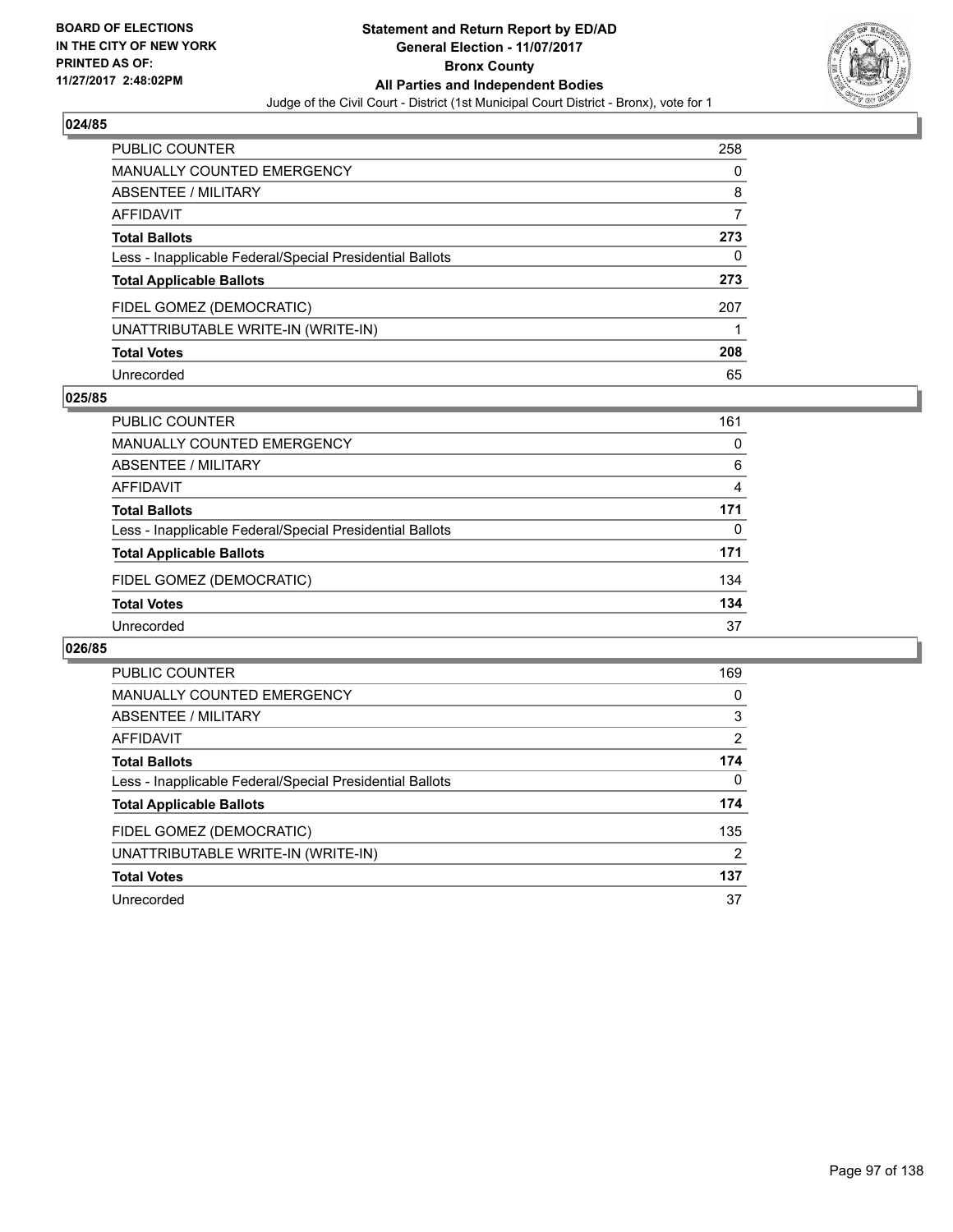

| PUBLIC COUNTER                                           | 203 |
|----------------------------------------------------------|-----|
| <b>MANUALLY COUNTED EMERGENCY</b>                        | 0   |
| ABSENTEE / MILITARY                                      | 3   |
| AFFIDAVIT                                                | 2   |
| <b>Total Ballots</b>                                     | 208 |
| Less - Inapplicable Federal/Special Presidential Ballots | 0   |
| <b>Total Applicable Ballots</b>                          | 208 |
| FIDEL GOMEZ (DEMOCRATIC)                                 | 151 |
| UNATTRIBUTABLE WRITE-IN (WRITE-IN)                       |     |
| <b>Total Votes</b>                                       | 152 |
| Unrecorded                                               | 56  |

## **028/85**

| <b>PUBLIC COUNTER</b>                                    | 23 |
|----------------------------------------------------------|----|
| <b>MANUALLY COUNTED EMERGENCY</b>                        | 0  |
| ABSENTEE / MILITARY                                      | 0  |
| AFFIDAVIT                                                | 0  |
| <b>Total Ballots</b>                                     | 23 |
| Less - Inapplicable Federal/Special Presidential Ballots | 0  |
| <b>Total Applicable Ballots</b>                          | 23 |
| FIDEL GOMEZ (DEMOCRATIC)                                 | 20 |
| <b>Total Votes</b>                                       | 20 |
| Unrecorded                                               | 3  |

#### **029/85**

| PUBLIC COUNTER                                           | 121      |
|----------------------------------------------------------|----------|
| MANUALLY COUNTED EMERGENCY                               | 0        |
| ABSENTEE / MILITARY                                      | 2        |
| AFFIDAVIT                                                |          |
| <b>Total Ballots</b>                                     | 124      |
| Less - Inapplicable Federal/Special Presidential Ballots | $\Omega$ |
| <b>Total Applicable Ballots</b>                          | 124      |
| FIDEL GOMEZ (DEMOCRATIC)                                 | 93       |
| <b>Total Votes</b>                                       | 93       |
| Unrecorded                                               | 31       |

| <b>PUBLIC COUNTER</b>                                    | 171      |
|----------------------------------------------------------|----------|
| <b>MANUALLY COUNTED EMERGENCY</b>                        | 0        |
| ABSENTEE / MILITARY                                      | 3        |
| AFFIDAVIT                                                | 2        |
| <b>Total Ballots</b>                                     | 176      |
| Less - Inapplicable Federal/Special Presidential Ballots | $\Omega$ |
| <b>Total Applicable Ballots</b>                          | 176      |
| FIDEL GOMEZ (DEMOCRATIC)                                 | 130      |
| <b>Total Votes</b>                                       | 130      |
| Unrecorded                                               | 46       |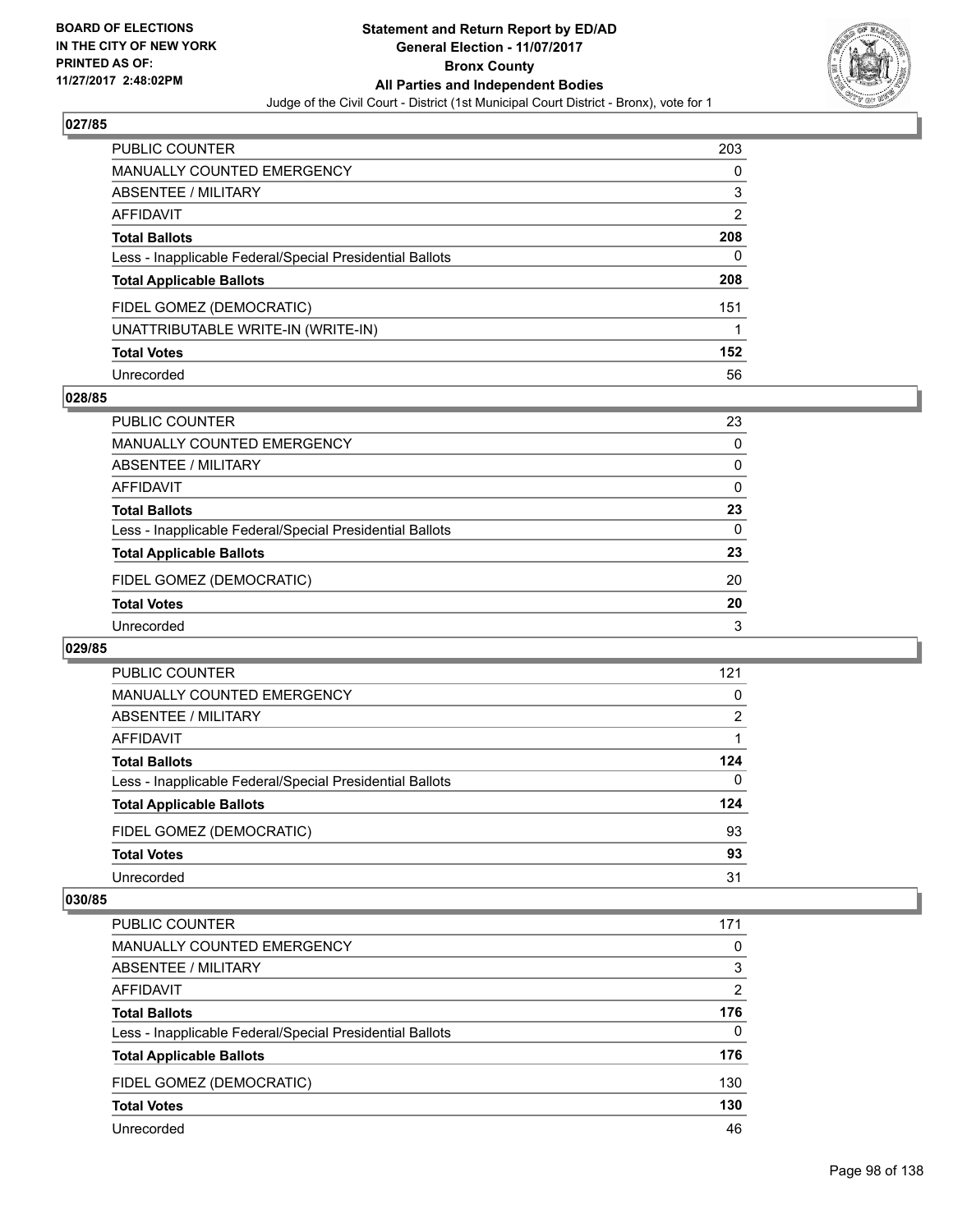

| <b>PUBLIC COUNTER</b>                                    | 122 |
|----------------------------------------------------------|-----|
| MANUALLY COUNTED EMERGENCY                               | 0   |
| ABSENTEE / MILITARY                                      | 2   |
| AFFIDAVIT                                                | 2   |
| <b>Total Ballots</b>                                     | 126 |
| Less - Inapplicable Federal/Special Presidential Ballots | 0   |
| <b>Total Applicable Ballots</b>                          | 126 |
| FIDEL GOMEZ (DEMOCRATIC)                                 | 94  |
| <b>Total Votes</b>                                       | 94  |
| Unrecorded                                               | 32  |

#### **032/85**

| PUBLIC COUNTER                                           | 86           |
|----------------------------------------------------------|--------------|
| MANUALLY COUNTED EMERGENCY                               | 0            |
| ABSENTEE / MILITARY                                      | $\Omega$     |
| AFFIDAVIT                                                | 3            |
| <b>Total Ballots</b>                                     | 89           |
| Less - Inapplicable Federal/Special Presidential Ballots | $\mathbf{0}$ |
| <b>Total Applicable Ballots</b>                          | 89           |
| FIDEL GOMEZ (DEMOCRATIC)                                 | 65           |
| <b>Total Votes</b>                                       | 65           |
| Unrecorded                                               | 24           |
|                                                          |              |

## **033/85**

| <b>PUBLIC COUNTER</b>                                    | 184 |
|----------------------------------------------------------|-----|
| <b>MANUALLY COUNTED EMERGENCY</b>                        | 0   |
| ABSENTEE / MILITARY                                      | 6   |
| AFFIDAVIT                                                | 0   |
| <b>Total Ballots</b>                                     | 190 |
| Less - Inapplicable Federal/Special Presidential Ballots | 0   |
| <b>Total Applicable Ballots</b>                          | 190 |
| FIDEL GOMEZ (DEMOCRATIC)                                 | 145 |
| <b>Total Votes</b>                                       | 145 |
| Unrecorded                                               | 45  |

| <b>PUBLIC COUNTER</b>                                    | 98  |
|----------------------------------------------------------|-----|
| MANUALLY COUNTED EMERGENCY                               | 0   |
| ABSENTEE / MILITARY                                      | 2   |
| AFFIDAVIT                                                |     |
| <b>Total Ballots</b>                                     | 107 |
| Less - Inapplicable Federal/Special Presidential Ballots | 0   |
| <b>Total Applicable Ballots</b>                          | 107 |
| FIDEL GOMEZ (DEMOCRATIC)                                 | 77  |
| <b>Total Votes</b>                                       | 77  |
| Unrecorded                                               | 30  |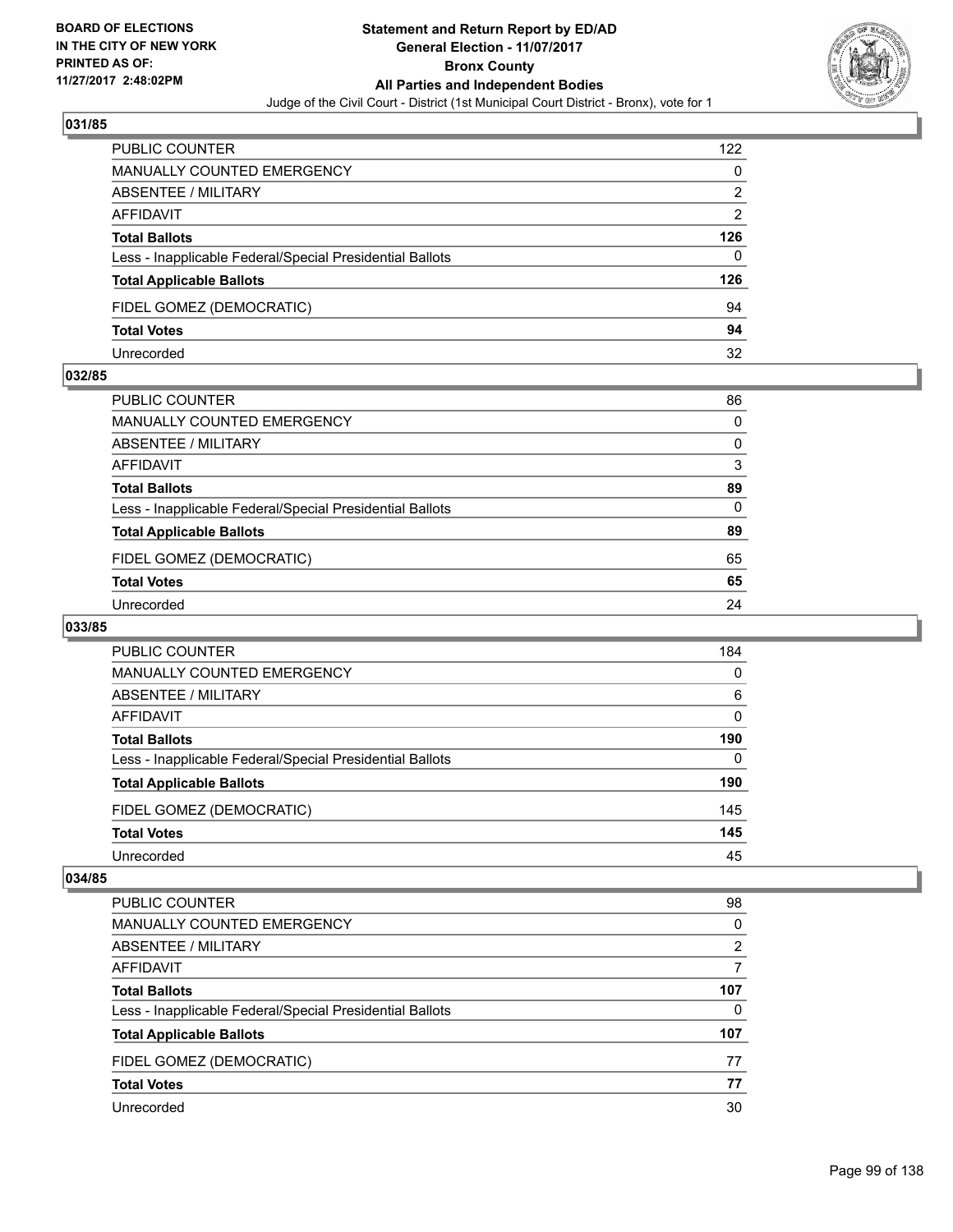

| PUBLIC COUNTER                                           | 0            |
|----------------------------------------------------------|--------------|
| <b>MANUALLY COUNTED EMERGENCY</b>                        | 0            |
| <b>ABSENTEE / MILITARY</b>                               | 0            |
| AFFIDAVIT                                                | 0            |
| <b>Total Ballots</b>                                     | $\mathbf{0}$ |
| Less - Inapplicable Federal/Special Presidential Ballots | $\Omega$     |
| <b>Total Applicable Ballots</b>                          | 0            |
| FIDEL GOMEZ (DEMOCRATIC)                                 | $\Omega$     |
| <b>Total Votes</b>                                       | 0            |

## **036/85**

| PUBLIC COUNTER                                           | 111          |
|----------------------------------------------------------|--------------|
| MANUALLY COUNTED EMERGENCY                               | $\mathbf{0}$ |
| ABSENTEE / MILITARY                                      |              |
| AFFIDAVIT                                                | 5            |
| Total Ballots                                            | 117          |
| Less - Inapplicable Federal/Special Presidential Ballots | 0            |
| <b>Total Applicable Ballots</b>                          | 117          |
| FIDEL GOMEZ (DEMOCRATIC)                                 | 90           |
| <b>Total Votes</b>                                       | 90           |
| Unrecorded                                               | 27           |
|                                                          |              |

## **037/85**

| PUBLIC COUNTER                                           | 242 |
|----------------------------------------------------------|-----|
| <b>MANUALLY COUNTED EMERGENCY</b>                        | 0   |
| ABSENTEE / MILITARY                                      |     |
| AFFIDAVIT                                                | 6   |
| <b>Total Ballots</b>                                     | 255 |
| Less - Inapplicable Federal/Special Presidential Ballots | 0   |
| <b>Total Applicable Ballots</b>                          | 255 |
| FIDEL GOMEZ (DEMOCRATIC)                                 | 188 |
| <b>Total Votes</b>                                       | 188 |
| Unrecorded                                               | 67  |

| PUBLIC COUNTER                                           | 90 |
|----------------------------------------------------------|----|
| <b>MANUALLY COUNTED EMERGENCY</b>                        | 0  |
| ABSENTEE / MILITARY                                      |    |
| AFFIDAVIT                                                |    |
| <b>Total Ballots</b>                                     | 92 |
| Less - Inapplicable Federal/Special Presidential Ballots | 0  |
| <b>Total Applicable Ballots</b>                          | 92 |
| FIDEL GOMEZ (DEMOCRATIC)                                 | 71 |
| <b>Total Votes</b>                                       | 71 |
| Unrecorded                                               | 21 |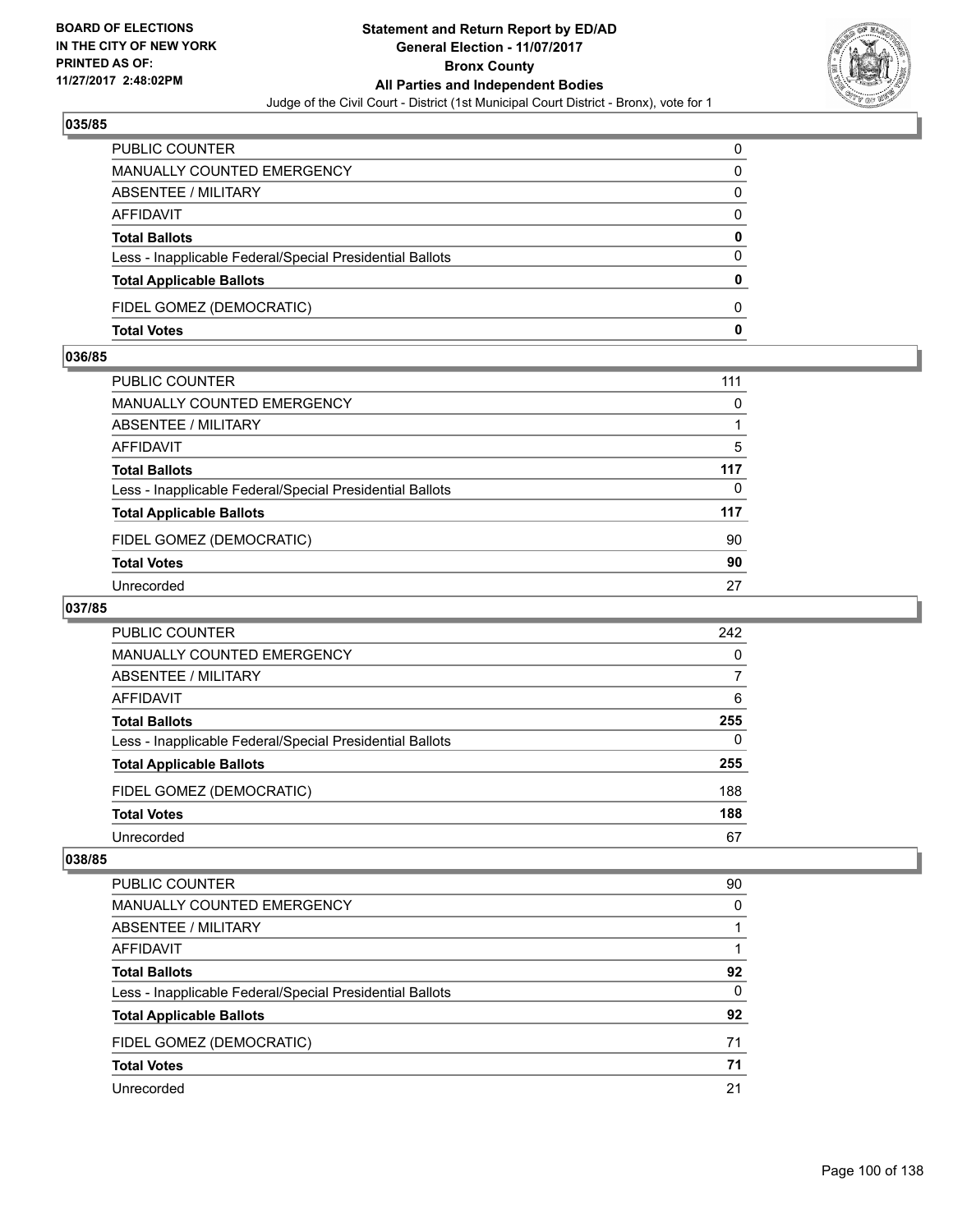

| <b>PUBLIC COUNTER</b>                                    | 179 |
|----------------------------------------------------------|-----|
| <b>MANUALLY COUNTED EMERGENCY</b>                        | 0   |
| ABSENTEE / MILITARY                                      | 2   |
| <b>AFFIDAVIT</b>                                         | 2   |
| <b>Total Ballots</b>                                     | 183 |
| Less - Inapplicable Federal/Special Presidential Ballots | 0   |
| <b>Total Applicable Ballots</b>                          | 183 |
| FIDEL GOMEZ (DEMOCRATIC)                                 | 136 |
| JAMES DIAZ (WRITE-IN)                                    |     |
| JAXEN WASHINGTON (WRITE-IN)                              |     |
| UNATTRIBUTABLE WRITE-IN (WRITE-IN)                       | 1   |
| <b>Total Votes</b>                                       | 139 |
| Unrecorded                                               | 44  |

## **040/85**

| <b>PUBLIC COUNTER</b>                                    | 70             |
|----------------------------------------------------------|----------------|
| <b>MANUALLY COUNTED EMERGENCY</b>                        | 0              |
| ABSENTEE / MILITARY                                      | $\overline{2}$ |
| <b>AFFIDAVIT</b>                                         | 2              |
| <b>Total Ballots</b>                                     | 74             |
| Less - Inapplicable Federal/Special Presidential Ballots | 0              |
| <b>Total Applicable Ballots</b>                          | 74             |
| FIDEL GOMEZ (DEMOCRATIC)                                 | 57             |
| <b>METAH COLES (WRITE-IN)</b>                            |                |
| <b>OSCAR GUEVERA (WRITE-IN)</b>                          |                |
| <b>Total Votes</b>                                       | 59             |
| Unrecorded                                               | 15             |

| <b>PUBLIC COUNTER</b>                                    | 110 |
|----------------------------------------------------------|-----|
| MANUALLY COUNTED EMERGENCY                               | 0   |
| ABSENTEE / MILITARY                                      |     |
| AFFIDAVIT                                                | 0   |
| <b>Total Ballots</b>                                     | 111 |
| Less - Inapplicable Federal/Special Presidential Ballots | 0   |
| <b>Total Applicable Ballots</b>                          | 111 |
| FIDEL GOMEZ (DEMOCRATIC)                                 | 69  |
| <b>Total Votes</b>                                       | 69  |
| Unrecorded                                               | 42  |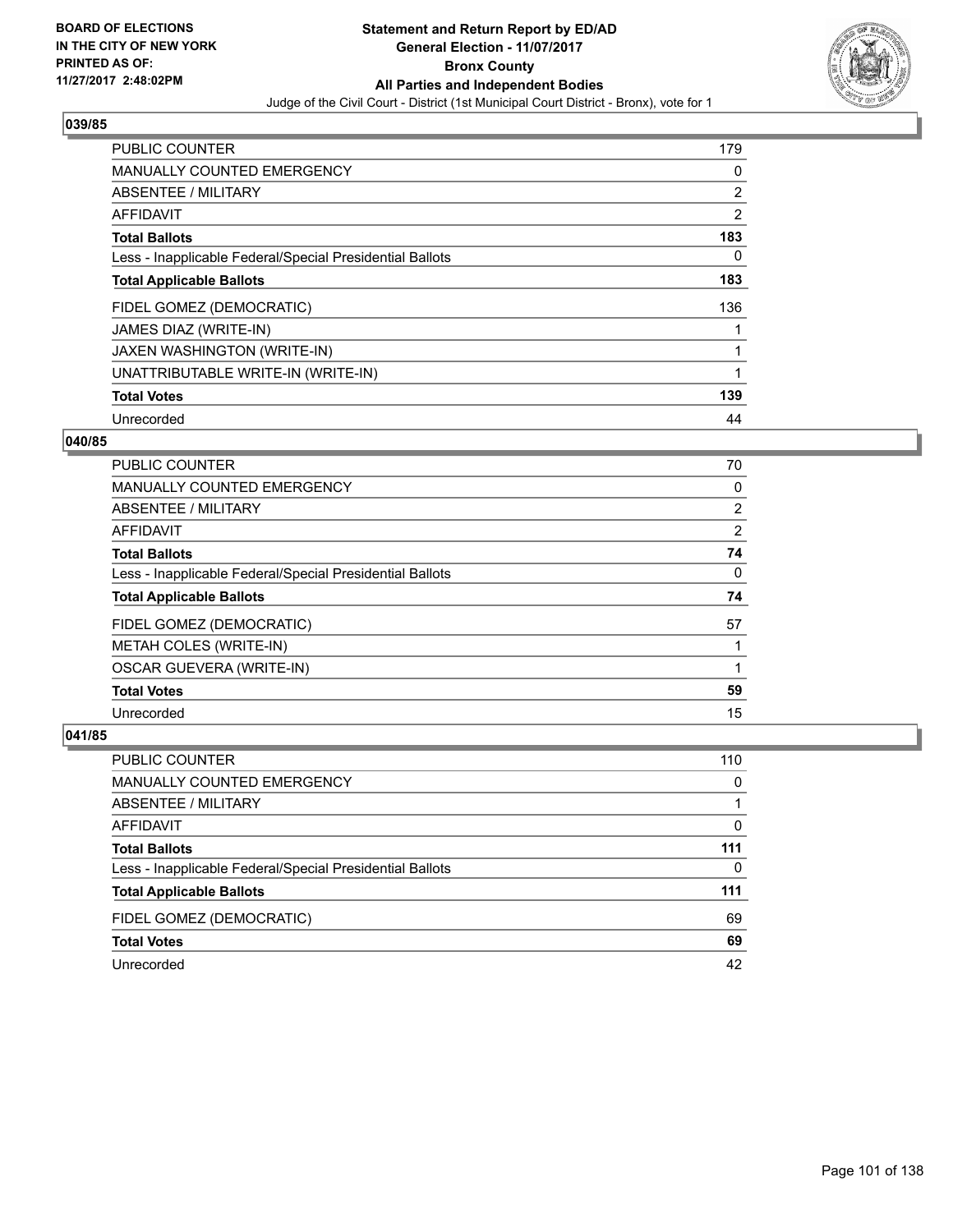

| <b>PUBLIC COUNTER</b>                                    | 159 |
|----------------------------------------------------------|-----|
| <b>MANUALLY COUNTED EMERGENCY</b>                        | 0   |
| ABSENTEE / MILITARY                                      | 3   |
| AFFIDAVIT                                                | 5   |
| <b>Total Ballots</b>                                     | 167 |
| Less - Inapplicable Federal/Special Presidential Ballots | 0   |
| <b>Total Applicable Ballots</b>                          | 167 |
| FIDEL GOMEZ (DEMOCRATIC)                                 | 125 |
| <b>Total Votes</b>                                       | 125 |
| Unrecorded                                               | 42  |

#### **043/85**

| PUBLIC COUNTER                                           | 140 |
|----------------------------------------------------------|-----|
| <b>MANUALLY COUNTED EMERGENCY</b>                        | 0   |
| ABSENTEE / MILITARY                                      | 4   |
| AFFIDAVIT                                                | 8   |
| <b>Total Ballots</b>                                     | 152 |
| Less - Inapplicable Federal/Special Presidential Ballots | 0   |
| <b>Total Applicable Ballots</b>                          | 152 |
| FIDEL GOMEZ (DEMOCRATIC)                                 | 101 |
| <b>Total Votes</b>                                       | 101 |
| Unrecorded                                               | 51  |

## **044/85**

| PUBLIC COUNTER                                           | 110 |
|----------------------------------------------------------|-----|
| MANUALLY COUNTED EMERGENCY                               | 0   |
| ABSENTEE / MILITARY                                      |     |
| AFFIDAVIT                                                | 5   |
| <b>Total Ballots</b>                                     | 116 |
| Less - Inapplicable Federal/Special Presidential Ballots | 0   |
| <b>Total Applicable Ballots</b>                          | 116 |
| FIDEL GOMEZ (DEMOCRATIC)                                 | 80  |
| <b>Total Votes</b>                                       | 80  |
| Unrecorded                                               | 36  |

| PUBLIC COUNTER                                           | 136 |
|----------------------------------------------------------|-----|
| MANUALLY COUNTED EMERGENCY                               | 0   |
| ABSENTEE / MILITARY                                      | 11  |
| AFFIDAVIT                                                | 5   |
| <b>Total Ballots</b>                                     | 152 |
| Less - Inapplicable Federal/Special Presidential Ballots | 0   |
| <b>Total Applicable Ballots</b>                          | 152 |
| FIDEL GOMEZ (DEMOCRATIC)                                 | 110 |
| <b>Total Votes</b>                                       | 110 |
| Unrecorded                                               | 42  |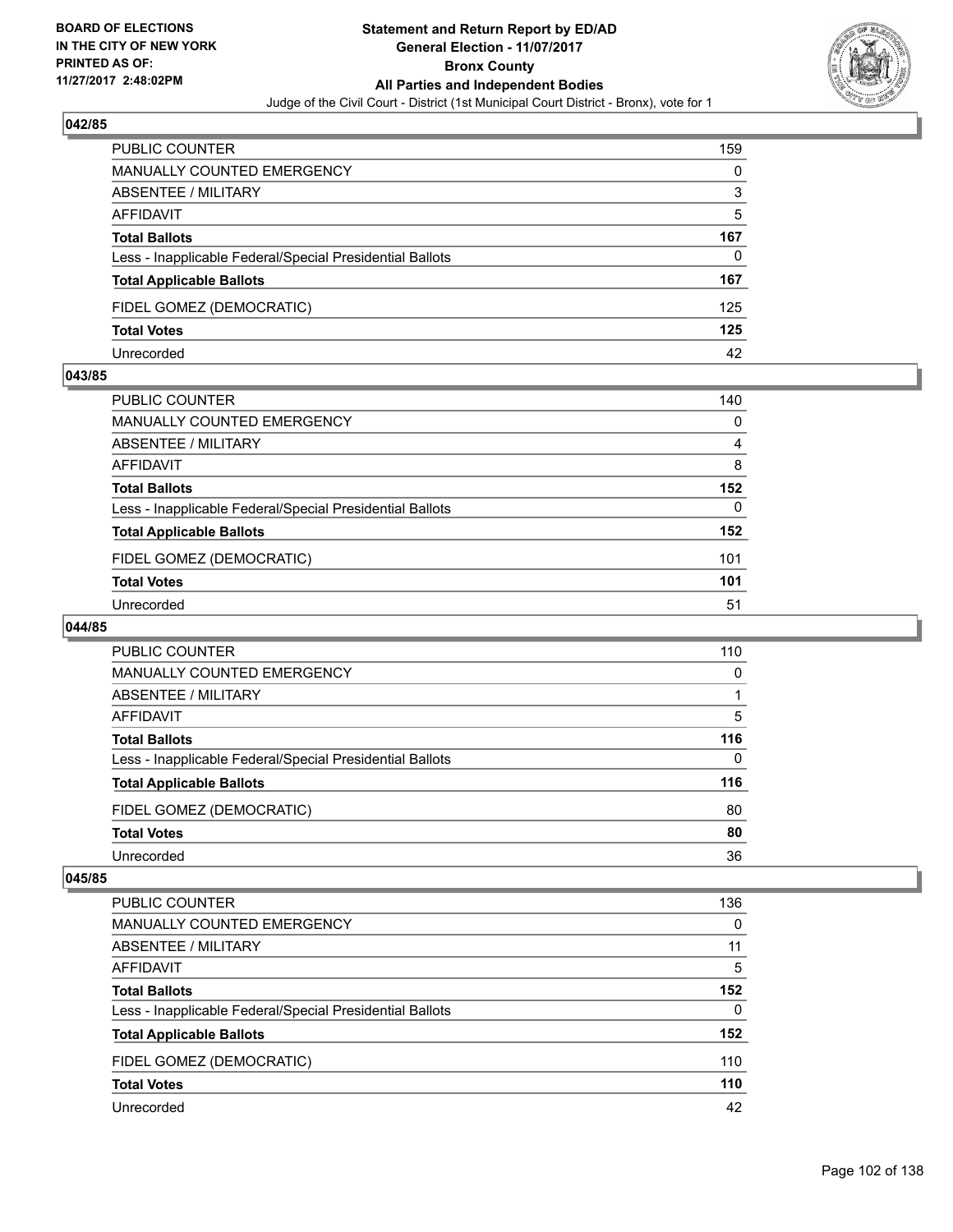

| <b>PUBLIC COUNTER</b>                                    | 101 |
|----------------------------------------------------------|-----|
| <b>MANUALLY COUNTED EMERGENCY</b>                        | 0   |
| ABSENTEE / MILITARY                                      | 0   |
| <b>AFFIDAVIT</b>                                         | 0   |
| <b>Total Ballots</b>                                     | 101 |
| Less - Inapplicable Federal/Special Presidential Ballots | 0   |
| <b>Total Applicable Ballots</b>                          | 101 |
| FIDEL GOMEZ (DEMOCRATIC)                                 | 81  |
| <b>MARK MORENO (WRITE-IN)</b>                            |     |
| MONIQUE WESTON (WRITE-IN)                                |     |
| <b>Total Votes</b>                                       | 83  |
| Unrecorded                                               | 18  |

#### **047/85**

| PUBLIC COUNTER                                           | 148 |
|----------------------------------------------------------|-----|
| MANUALLY COUNTED EMERGENCY                               | 0   |
| ABSENTEE / MILITARY                                      | 4   |
| AFFIDAVIT                                                | 2   |
| <b>Total Ballots</b>                                     | 154 |
| Less - Inapplicable Federal/Special Presidential Ballots | 0   |
| <b>Total Applicable Ballots</b>                          | 154 |
| FIDEL GOMEZ (DEMOCRATIC)                                 | 104 |
| <b>Total Votes</b>                                       | 104 |
| Unrecorded                                               | 50  |
|                                                          |     |

| <b>PUBLIC COUNTER</b>                                    | 131            |
|----------------------------------------------------------|----------------|
| <b>MANUALLY COUNTED EMERGENCY</b>                        | 0              |
| ABSENTEE / MILITARY                                      | $\overline{2}$ |
| AFFIDAVIT                                                | 2              |
| <b>Total Ballots</b>                                     | 135            |
| Less - Inapplicable Federal/Special Presidential Ballots | 0              |
| <b>Total Applicable Ballots</b>                          | 135            |
| FIDEL GOMEZ (DEMOCRATIC)                                 | 99             |
| ALISON Y. TUITT (WRITE-IN)                               |                |
| <b>Total Votes</b>                                       | 100            |
| Unrecorded                                               | 35             |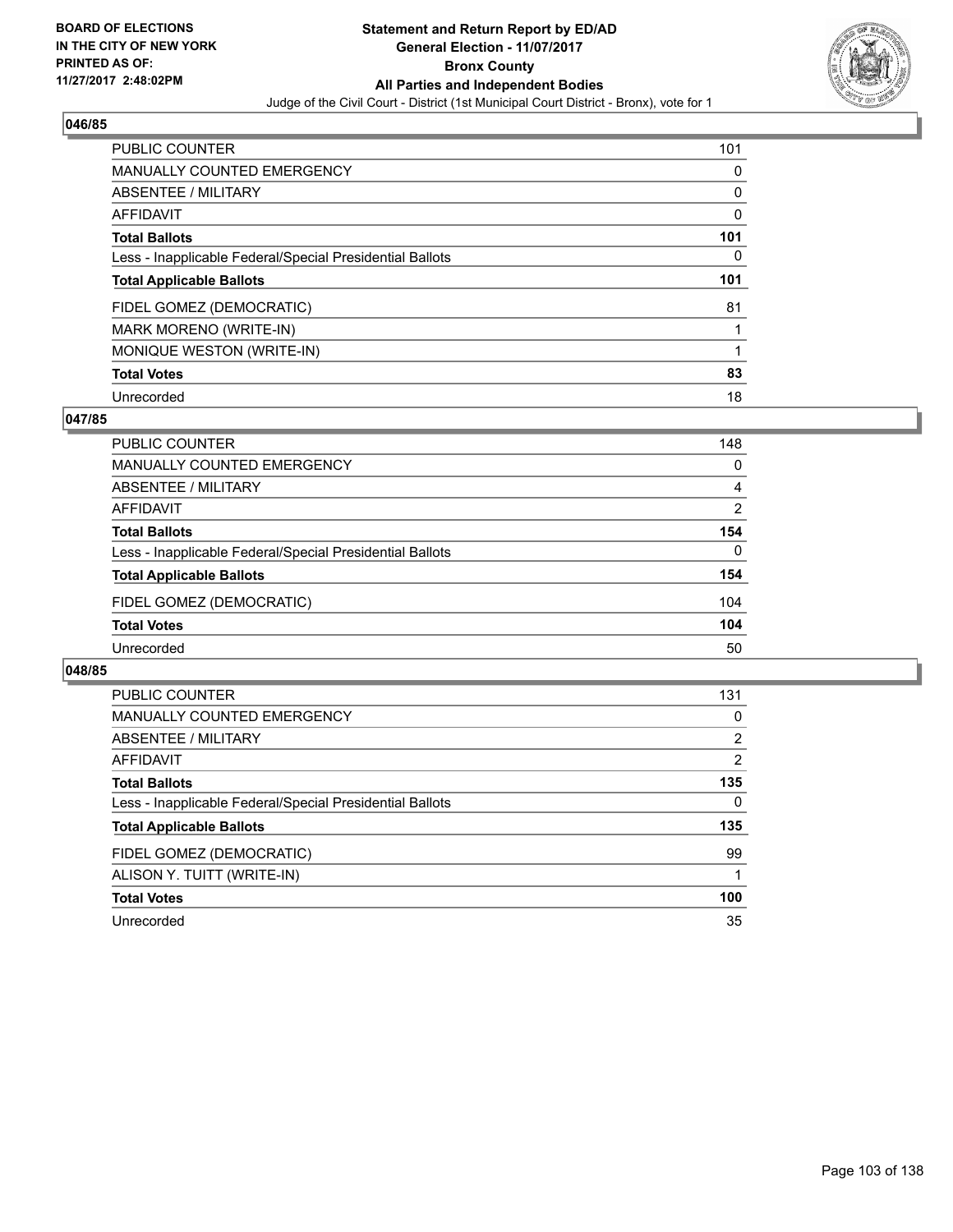

| <b>PUBLIC COUNTER</b>                                    | 126 |
|----------------------------------------------------------|-----|
| MANUALLY COUNTED EMERGENCY                               | 0   |
| ABSENTEE / MILITARY                                      | 2   |
| AFFIDAVIT                                                | 2   |
| <b>Total Ballots</b>                                     | 130 |
| Less - Inapplicable Federal/Special Presidential Ballots | 0   |
| <b>Total Applicable Ballots</b>                          | 130 |
| FIDEL GOMEZ (DEMOCRATIC)                                 | 104 |
| <b>Total Votes</b>                                       | 104 |
| Unrecorded                                               | 26  |

#### **050/85**

| PUBLIC COUNTER                                           | 227 |
|----------------------------------------------------------|-----|
| <b>MANUALLY COUNTED EMERGENCY</b>                        | 0   |
| <b>ABSENTEE / MILITARY</b>                               | 4   |
| AFFIDAVIT                                                | 2   |
| <b>Total Ballots</b>                                     | 233 |
| Less - Inapplicable Federal/Special Presidential Ballots | 0   |
| <b>Total Applicable Ballots</b>                          | 233 |
| FIDEL GOMEZ (DEMOCRATIC)                                 | 166 |
| <b>Total Votes</b>                                       | 166 |
| Unrecorded                                               | 67  |

# **051/85**

| <b>PUBLIC COUNTER</b>                                    | 189 |
|----------------------------------------------------------|-----|
| <b>MANUALLY COUNTED EMERGENCY</b>                        | 0   |
| ABSENTEE / MILITARY                                      | 4   |
| AFFIDAVIT                                                | 4   |
| <b>Total Ballots</b>                                     | 197 |
| Less - Inapplicable Federal/Special Presidential Ballots | 0   |
| <b>Total Applicable Ballots</b>                          | 197 |
| FIDEL GOMEZ (DEMOCRATIC)                                 | 132 |
| UNATTRIBUTABLE WRITE-IN (WRITE-IN)                       | 2   |
| <b>Total Votes</b>                                       | 134 |
| Unrecorded                                               | 63  |

| PUBLIC COUNTER                                           | 107      |
|----------------------------------------------------------|----------|
| <b>MANUALLY COUNTED EMERGENCY</b>                        | 0        |
| ABSENTEE / MILITARY                                      | 3        |
| AFFIDAVIT                                                | 6        |
| <b>Total Ballots</b>                                     | 116      |
| Less - Inapplicable Federal/Special Presidential Ballots | $\Omega$ |
| <b>Total Applicable Ballots</b>                          | 116      |
| FIDEL GOMEZ (DEMOCRATIC)                                 | 89       |
| <b>Total Votes</b>                                       | 89       |
| Unrecorded                                               | 27       |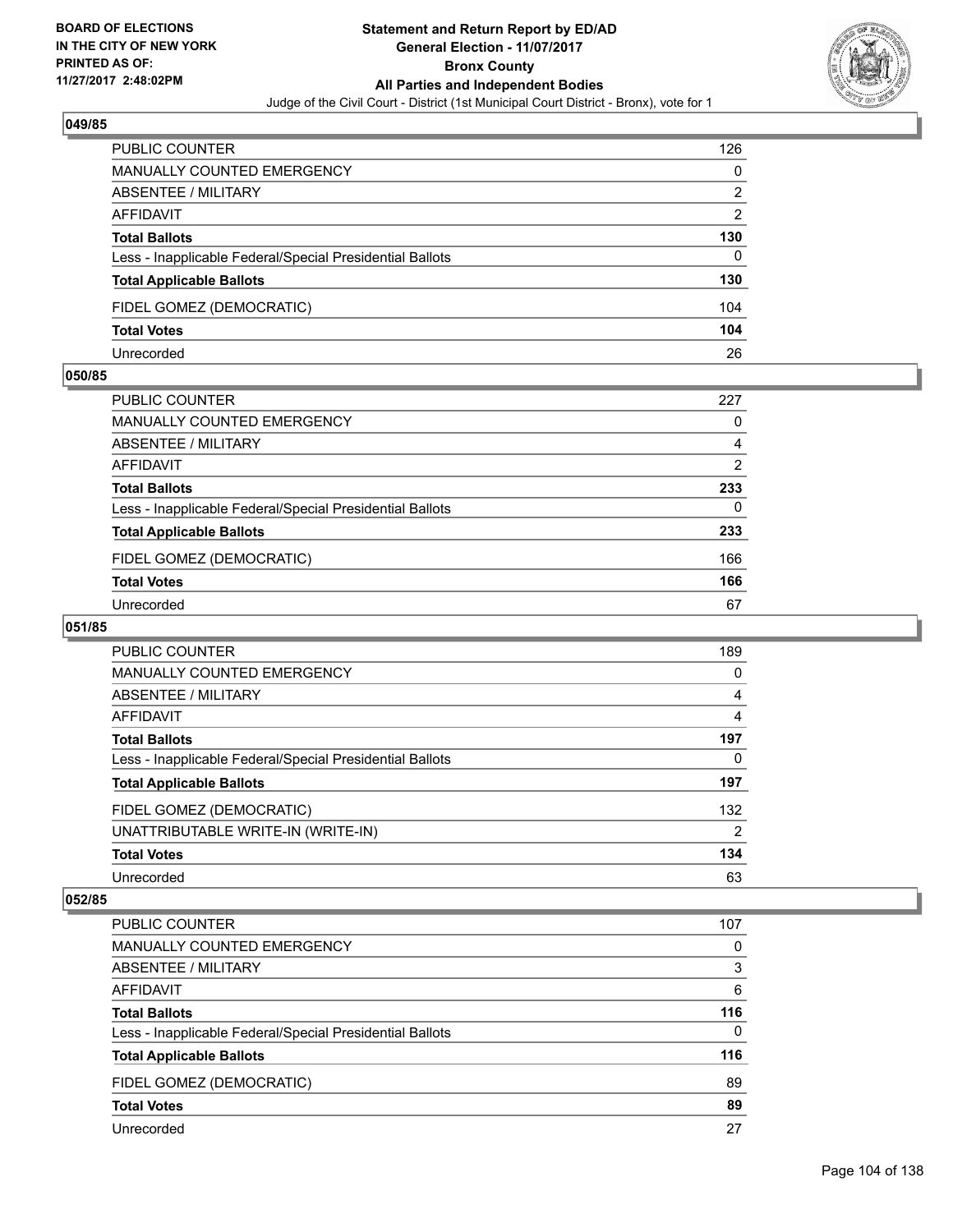

| <b>PUBLIC COUNTER</b>                                    | 163 |
|----------------------------------------------------------|-----|
| <b>MANUALLY COUNTED EMERGENCY</b>                        | 0   |
| <b>ABSENTEE / MILITARY</b>                               | 4   |
| <b>AFFIDAVIT</b>                                         | 0   |
| <b>Total Ballots</b>                                     | 167 |
| Less - Inapplicable Federal/Special Presidential Ballots | 0   |
| <b>Total Applicable Ballots</b>                          | 167 |
| FIDEL GOMEZ (DEMOCRATIC)                                 | 109 |
| UNATTRIBUTABLE WRITE-IN (WRITE-IN)                       |     |
| <b>Total Votes</b>                                       | 110 |
| Unrecorded                                               | 57  |

## **054/85**

| <b>PUBLIC COUNTER</b>                                    | 193 |
|----------------------------------------------------------|-----|
| MANUALLY COUNTED EMERGENCY                               | 0   |
| ABSENTEE / MILITARY                                      | 0   |
| AFFIDAVIT                                                | 2   |
| <b>Total Ballots</b>                                     | 195 |
| Less - Inapplicable Federal/Special Presidential Ballots | 0   |
| <b>Total Applicable Ballots</b>                          | 195 |
| FIDEL GOMEZ (DEMOCRATIC)                                 | 140 |
| <b>Total Votes</b>                                       | 140 |
| Unrecorded                                               | 55  |

#### **055/85**

| <b>PUBLIC COUNTER</b>                                    | 161      |
|----------------------------------------------------------|----------|
| <b>MANUALLY COUNTED EMERGENCY</b>                        | $\Omega$ |
| ABSENTEE / MILITARY                                      | 2        |
| AFFIDAVIT                                                |          |
| <b>Total Ballots</b>                                     | 164      |
| Less - Inapplicable Federal/Special Presidential Ballots | 0        |
| <b>Total Applicable Ballots</b>                          | 164      |
| FIDEL GOMEZ (DEMOCRATIC)                                 | 122      |
| <b>Total Votes</b>                                       | 122      |
| Unrecorded                                               | 42       |

| <b>PUBLIC COUNTER</b>                                    | 74 |
|----------------------------------------------------------|----|
| <b>MANUALLY COUNTED EMERGENCY</b>                        | 0  |
| ABSENTEE / MILITARY                                      | 0  |
| AFFIDAVIT                                                |    |
| <b>Total Ballots</b>                                     | 75 |
| Less - Inapplicable Federal/Special Presidential Ballots | 0  |
| <b>Total Applicable Ballots</b>                          | 75 |
| FIDEL GOMEZ (DEMOCRATIC)                                 | 56 |
| <b>Total Votes</b>                                       | 56 |
| Unrecorded                                               | 19 |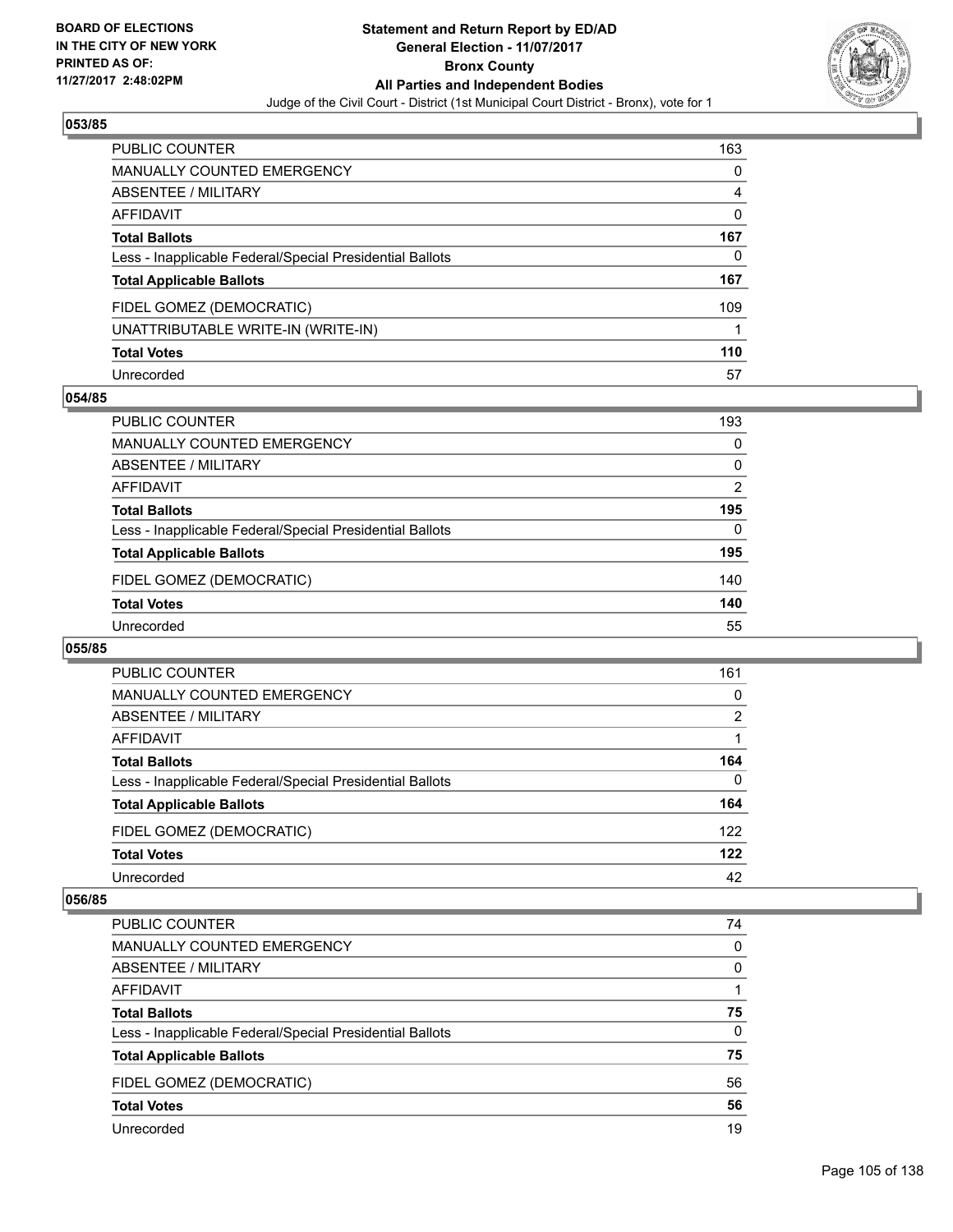

| <b>PUBLIC COUNTER</b>                                    | 101              |
|----------------------------------------------------------|------------------|
| <b>MANUALLY COUNTED EMERGENCY</b>                        | 0                |
| ABSENTEE / MILITARY                                      | 0                |
| <b>AFFIDAVIT</b>                                         |                  |
| <b>Total Ballots</b>                                     | 102 <sub>2</sub> |
| Less - Inapplicable Federal/Special Presidential Ballots | 0                |
| <b>Total Applicable Ballots</b>                          | 102 <sub>2</sub> |
| FIDEL GOMEZ (DEMOCRATIC)                                 | 87               |
| EDDIE MCSHANE (WRITE-IN)                                 | 2                |
| <b>Total Votes</b>                                       | 89               |
| Unrecorded                                               | 13               |

## **058/85**

| <b>PUBLIC COUNTER</b>                                    | 167 |
|----------------------------------------------------------|-----|
| MANUALLY COUNTED EMERGENCY                               | 0   |
| ABSENTEE / MILITARY                                      |     |
| AFFIDAVIT                                                | 4   |
| <b>Total Ballots</b>                                     | 172 |
| Less - Inapplicable Federal/Special Presidential Ballots | 0   |
| <b>Total Applicable Ballots</b>                          | 172 |
| FIDEL GOMEZ (DEMOCRATIC)                                 | 147 |
| UNATTRIBUTABLE WRITE-IN (WRITE-IN)                       |     |
| <b>Total Votes</b>                                       | 148 |
| Unrecorded                                               | 24  |

| <b>PUBLIC COUNTER</b>                                    | 140            |
|----------------------------------------------------------|----------------|
| <b>MANUALLY COUNTED EMERGENCY</b>                        | 0              |
| ABSENTEE / MILITARY                                      | $\overline{2}$ |
| AFFIDAVIT                                                | 0              |
| <b>Total Ballots</b>                                     | 142            |
| Less - Inapplicable Federal/Special Presidential Ballots | 0              |
| <b>Total Applicable Ballots</b>                          | 142            |
| FIDEL GOMEZ (DEMOCRATIC)                                 | 100            |
| UNATTRIBUTABLE WRITE-IN (WRITE-IN)                       |                |
| <b>Total Votes</b>                                       | 101            |
| Unrecorded                                               | 41             |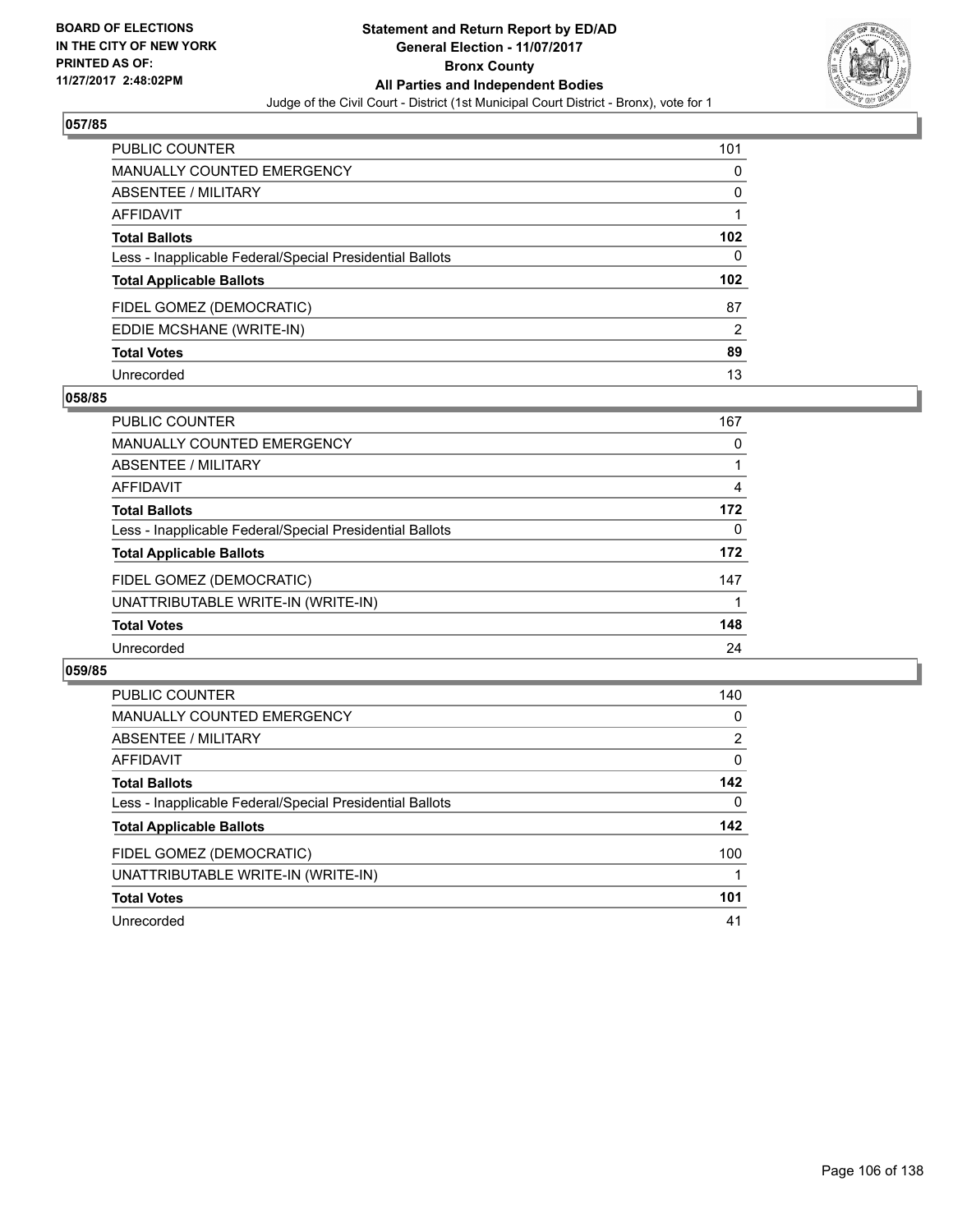

| PUBLIC COUNTER                                           | 120 |
|----------------------------------------------------------|-----|
| <b>MANUALLY COUNTED EMERGENCY</b>                        | 0   |
| <b>ABSENTEE / MILITARY</b>                               |     |
| AFFIDAVIT                                                | 0   |
| <b>Total Ballots</b>                                     | 121 |
| Less - Inapplicable Federal/Special Presidential Ballots | 0   |
| <b>Total Applicable Ballots</b>                          | 121 |
| FIDEL GOMEZ (DEMOCRATIC)                                 | 94  |
| UNATTRIBUTABLE WRITE-IN (WRITE-IN)                       |     |
| <b>Total Votes</b>                                       | 95  |
| Unrecorded                                               | 26  |

## **061/85**

| <b>PUBLIC COUNTER</b>                                    | 78 |
|----------------------------------------------------------|----|
| <b>MANUALLY COUNTED EMERGENCY</b>                        | 0  |
| ABSENTEE / MILITARY                                      | 5  |
| AFFIDAVIT                                                | 2  |
| <b>Total Ballots</b>                                     | 85 |
| Less - Inapplicable Federal/Special Presidential Ballots | 0  |
| <b>Total Applicable Ballots</b>                          | 85 |
| FIDEL GOMEZ (DEMOCRATIC)                                 | 65 |
| <b>Total Votes</b>                                       | 65 |
| Unrecorded                                               | 20 |

#### **062/85**

| <b>PUBLIC COUNTER</b>                                    | 147            |
|----------------------------------------------------------|----------------|
| <b>MANUALLY COUNTED EMERGENCY</b>                        | 0              |
| ABSENTEE / MILITARY                                      | 5              |
| <b>AFFIDAVIT</b>                                         | $\overline{2}$ |
| <b>Total Ballots</b>                                     | 154            |
| Less - Inapplicable Federal/Special Presidential Ballots | 0              |
| <b>Total Applicable Ballots</b>                          | 154            |
| FIDEL GOMEZ (DEMOCRATIC)                                 | 98             |
| MAXINE WATERS (WRITE-IN)                                 |                |
| <b>Total Votes</b>                                       | 99             |
| Unrecorded                                               | 55             |

| <b>PUBLIC COUNTER</b>                                    | 110      |
|----------------------------------------------------------|----------|
| <b>MANUALLY COUNTED EMERGENCY</b>                        | $\Omega$ |
| ABSENTEE / MILITARY                                      | 4        |
| AFFIDAVIT                                                | 0        |
| <b>Total Ballots</b>                                     | 114      |
| Less - Inapplicable Federal/Special Presidential Ballots | $\Omega$ |
| <b>Total Applicable Ballots</b>                          | 114      |
| FIDEL GOMEZ (DEMOCRATIC)                                 | 85       |
| <b>Total Votes</b>                                       | 85       |
| Unrecorded                                               | 29       |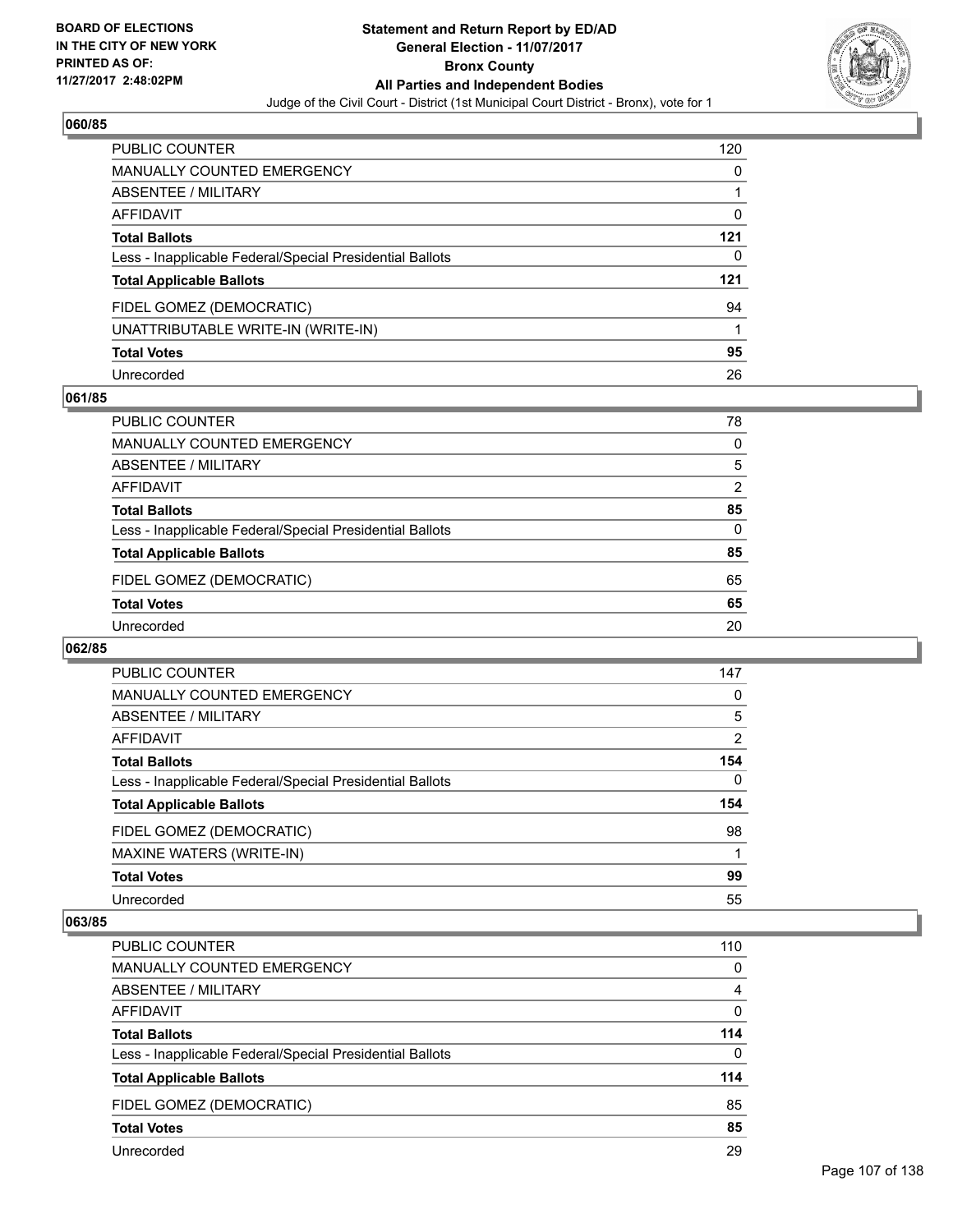

| <b>PUBLIC COUNTER</b>                                    | 122 |
|----------------------------------------------------------|-----|
| MANUALLY COUNTED EMERGENCY                               | 0   |
| ABSENTEE / MILITARY                                      |     |
| AFFIDAVIT                                                | 0   |
| <b>Total Ballots</b>                                     | 123 |
| Less - Inapplicable Federal/Special Presidential Ballots | 0   |
| <b>Total Applicable Ballots</b>                          | 123 |
| FIDEL GOMEZ (DEMOCRATIC)                                 | 91  |
| <b>Total Votes</b>                                       | 91  |
| Unrecorded                                               | 32  |

#### **065/85**

| PUBLIC COUNTER                                           | 144      |
|----------------------------------------------------------|----------|
| <b>MANUALLY COUNTED EMERGENCY</b>                        | 0        |
| <b>ABSENTEE / MILITARY</b>                               | 0        |
| <b>AFFIDAVIT</b>                                         | 3        |
| <b>Total Ballots</b>                                     | 147      |
| Less - Inapplicable Federal/Special Presidential Ballots | $\Omega$ |
| <b>Total Applicable Ballots</b>                          | 147      |
| FIDEL GOMEZ (DEMOCRATIC)                                 | 103      |
| <b>Total Votes</b>                                       | 103      |
| Unrecorded                                               | 44       |
|                                                          |          |

## **066/85**

| <b>PUBLIC COUNTER</b>                                    | 98  |
|----------------------------------------------------------|-----|
| MANUALLY COUNTED EMERGENCY                               | 0   |
| ABSENTEE / MILITARY                                      | 2   |
| AFFIDAVIT                                                |     |
| <b>Total Ballots</b>                                     | 101 |
| Less - Inapplicable Federal/Special Presidential Ballots | 0   |
| <b>Total Applicable Ballots</b>                          | 101 |
| FIDEL GOMEZ (DEMOCRATIC)                                 | 76  |
| <b>Total Votes</b>                                       | 76  |
| Unrecorded                                               | 25  |

| PUBLIC COUNTER                                           | 143 |
|----------------------------------------------------------|-----|
| <b>MANUALLY COUNTED EMERGENCY</b>                        | 0   |
| <b>ABSENTEE / MILITARY</b>                               | 4   |
| AFFIDAVIT                                                |     |
| <b>Total Ballots</b>                                     | 148 |
| Less - Inapplicable Federal/Special Presidential Ballots | 0   |
| <b>Total Applicable Ballots</b>                          | 148 |
| FIDEL GOMEZ (DEMOCRATIC)                                 | 112 |
| UNATTRIBUTABLE WRITE-IN (WRITE-IN)                       |     |
| <b>Total Votes</b>                                       | 113 |
| Unrecorded                                               | 35  |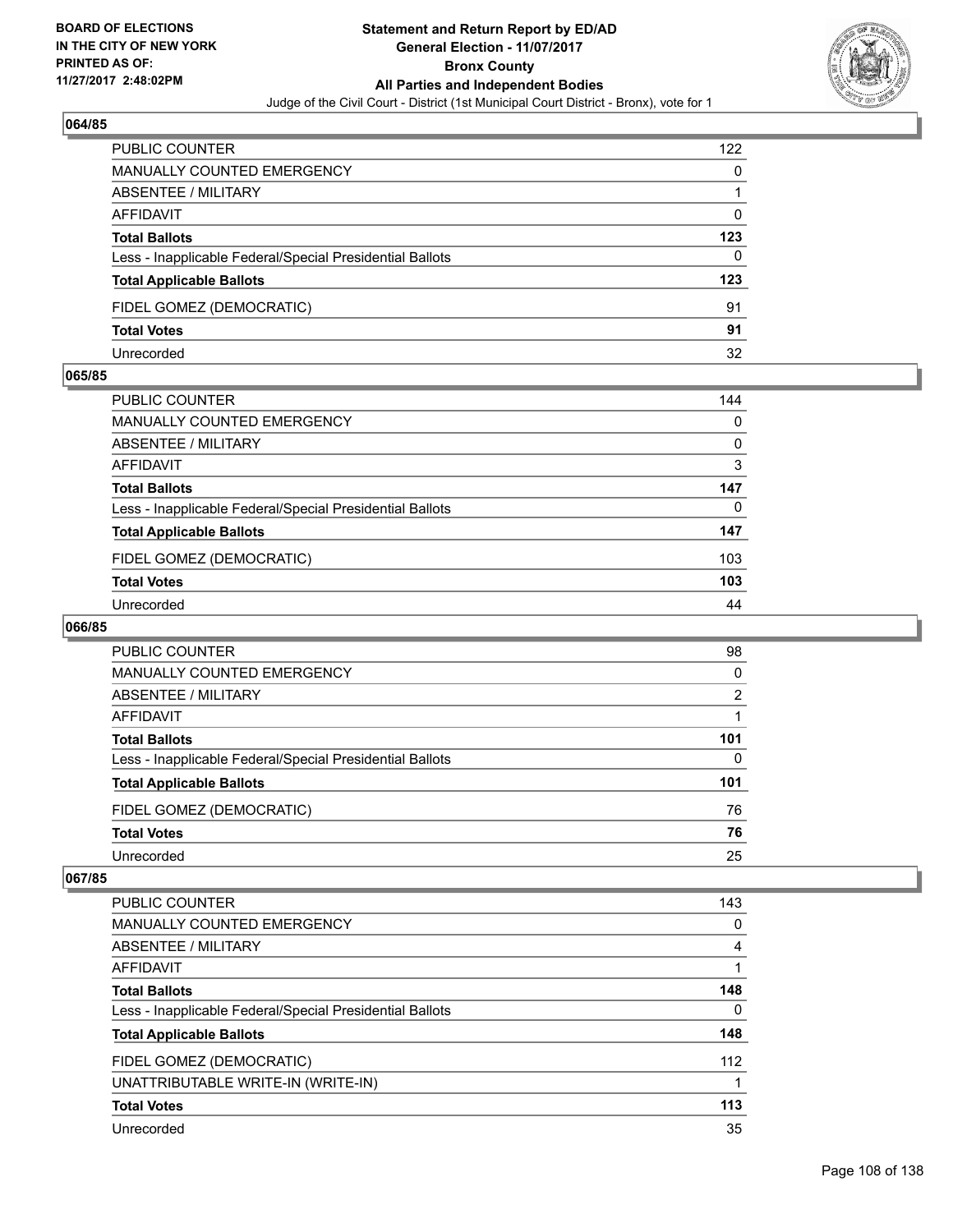

| PUBLIC COUNTER                                           | 223 |
|----------------------------------------------------------|-----|
| <b>MANUALLY COUNTED EMERGENCY</b>                        | 0   |
| ABSENTEE / MILITARY                                      | 10  |
| AFFIDAVIT                                                | 9   |
| <b>Total Ballots</b>                                     | 242 |
| Less - Inapplicable Federal/Special Presidential Ballots | 0   |
| <b>Total Applicable Ballots</b>                          | 242 |
| FIDEL GOMEZ (DEMOCRATIC)                                 | 172 |
| ANTHONY REVERON (WRITE-IN)                               |     |
| <b>Total Votes</b>                                       | 173 |
| Unrecorded                                               | 69  |

### **069/85**

| <b>PUBLIC COUNTER</b>                                    | 157 |
|----------------------------------------------------------|-----|
| MANUALLY COUNTED EMERGENCY                               | 0   |
| ABSENTEE / MILITARY                                      | 6   |
| AFFIDAVIT                                                | 6   |
| <b>Total Ballots</b>                                     | 169 |
| Less - Inapplicable Federal/Special Presidential Ballots | 0   |
| <b>Total Applicable Ballots</b>                          | 169 |
| FIDEL GOMEZ (DEMOCRATIC)                                 | 136 |
| <b>Total Votes</b>                                       | 136 |
| Unrecorded                                               | 33  |

#### **070/85**

| PUBLIC COUNTER                                           | 112 |
|----------------------------------------------------------|-----|
| <b>MANUALLY COUNTED EMERGENCY</b>                        | 0   |
| ABSENTEE / MILITARY                                      | 2   |
| AFFIDAVIT                                                | 3   |
| <b>Total Ballots</b>                                     | 117 |
| Less - Inapplicable Federal/Special Presidential Ballots | 0   |
| <b>Total Applicable Ballots</b>                          | 117 |
| FIDEL GOMEZ (DEMOCRATIC)                                 | 101 |
| <b>Total Votes</b>                                       | 101 |
| Unrecorded                                               | 16  |

| 077/85 COMBINED into: 053/84                             |   |
|----------------------------------------------------------|---|
| <b>Total Votes</b>                                       | 0 |
| FIDEL GOMEZ (DEMOCRATIC)                                 | 0 |
| <b>Total Applicable Ballots</b>                          | 0 |
| Less - Inapplicable Federal/Special Presidential Ballots | 0 |
| <b>Total Ballots</b>                                     | 0 |
| AFFIDAVIT                                                | 0 |
| ABSENTEE / MILITARY                                      | 0 |
| <b>MANUALLY COUNTED EMERGENCY</b>                        | 0 |
| PUBLIC COUNTER                                           | 0 |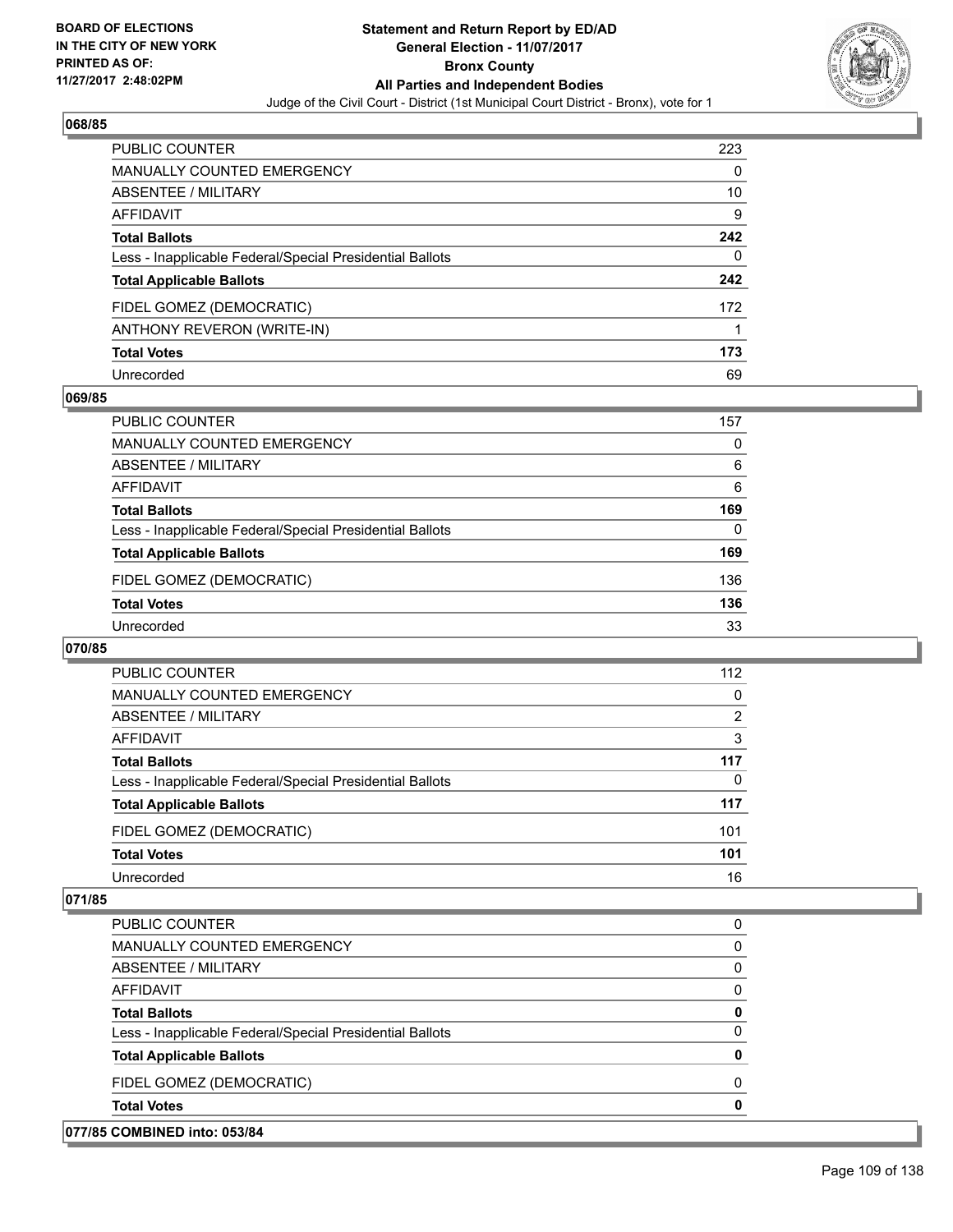

## **078/85 COMBINED into: 053/84**

#### **079/85**

| PUBLIC COUNTER                                           |              |
|----------------------------------------------------------|--------------|
| <b>MANUALLY COUNTED EMERGENCY</b>                        | 0            |
| ABSENTEE / MILITARY                                      | $\Omega$     |
| <b>AFFIDAVIT</b>                                         | $\Omega$     |
| <b>Total Ballots</b>                                     | $\mathbf{0}$ |
| Less - Inapplicable Federal/Special Presidential Ballots | $\Omega$     |
| <b>Total Applicable Ballots</b>                          | $\mathbf{0}$ |
| FIDEL GOMEZ (DEMOCRATIC)                                 | <sup>0</sup> |
| <b>Total Votes</b>                                       | 0            |

#### **080/85**

| 67           |
|--------------|
| $\mathbf{0}$ |
| $\mathbf{0}$ |
| $\Omega$     |
| 67           |
| $\mathbf{0}$ |
| 67           |
| 49           |
| 49           |
| 18           |
|              |

## **081/85**

| PUBLIC COUNTER                                           | 145 |
|----------------------------------------------------------|-----|
| <b>MANUALLY COUNTED EMERGENCY</b>                        | 0   |
| ABSENTEE / MILITARY                                      | 7   |
| <b>AFFIDAVIT</b>                                         |     |
| <b>Total Ballots</b>                                     | 153 |
| Less - Inapplicable Federal/Special Presidential Ballots | 0   |
| <b>Total Applicable Ballots</b>                          | 153 |
| FIDEL GOMEZ (DEMOCRATIC)                                 | 114 |
| ROY MCIVER (WRITE-IN)                                    |     |
| <b>Total Votes</b>                                       | 115 |
| Unrecorded                                               | 38  |

| PUBLIC COUNTER                                           | 113 |
|----------------------------------------------------------|-----|
| MANUALLY COUNTED EMERGENCY                               | 0   |
| ABSENTEE / MILITARY                                      | 2   |
| AFFIDAVIT                                                | 3   |
| <b>Total Ballots</b>                                     | 118 |
| Less - Inapplicable Federal/Special Presidential Ballots | 0   |
| <b>Total Applicable Ballots</b>                          | 118 |
| FIDEL GOMEZ (DEMOCRATIC)                                 | 91  |
| <b>Total Votes</b>                                       | 91  |
| Unrecorded                                               | 27  |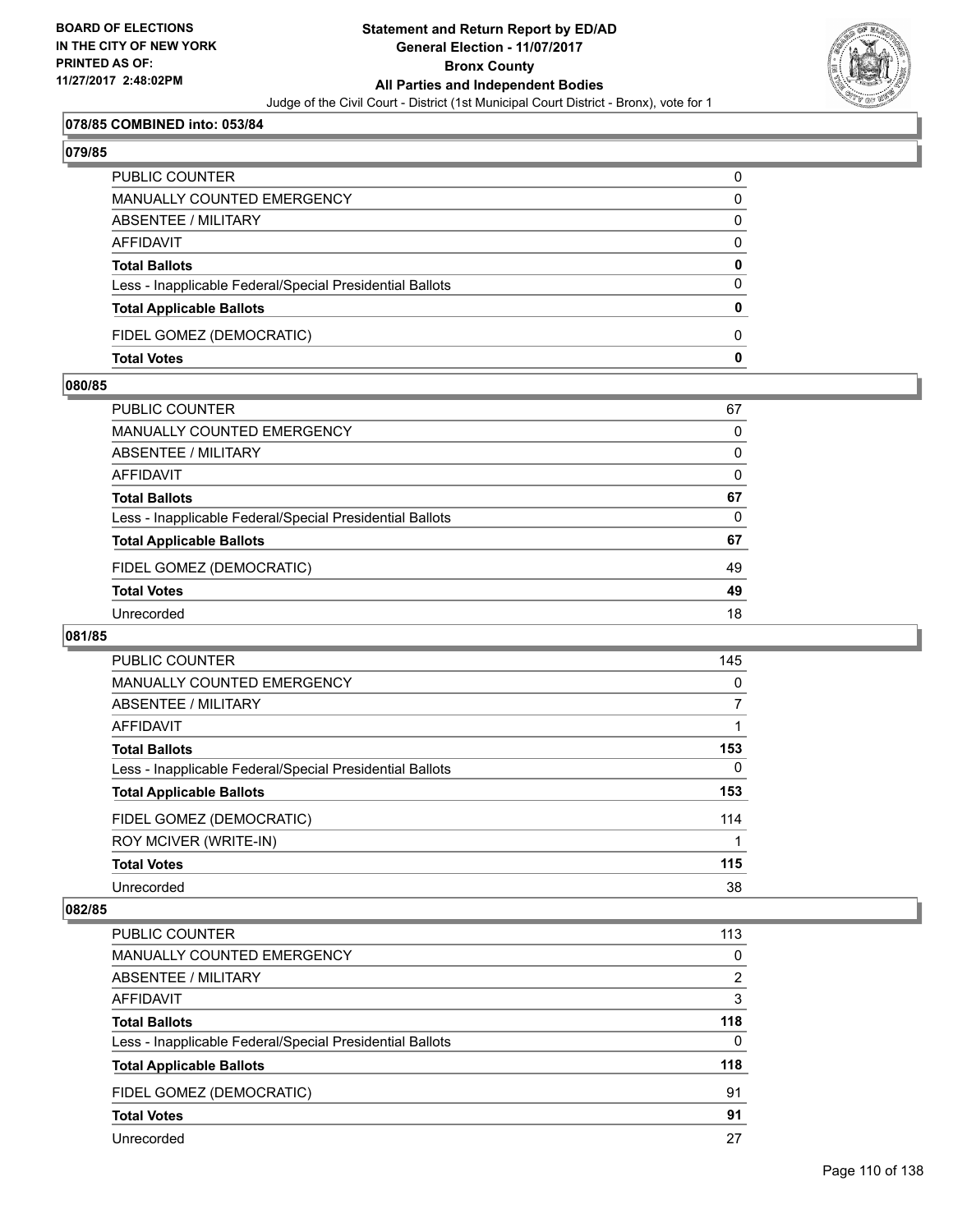

| <b>PUBLIC COUNTER</b>                                    | 115 |
|----------------------------------------------------------|-----|
| <b>MANUALLY COUNTED EMERGENCY</b>                        | 0   |
| ABSENTEE / MILITARY                                      | 0   |
| AFFIDAVIT                                                | 0   |
| <b>Total Ballots</b>                                     | 115 |
| Less - Inapplicable Federal/Special Presidential Ballots | 0   |
| <b>Total Applicable Ballots</b>                          | 115 |
| FIDEL GOMEZ (DEMOCRATIC)                                 | 88  |
| <b>Total Votes</b>                                       | 88  |
| Unrecorded                                               | 27  |

#### **084/85**

| PUBLIC COUNTER                                           | 110 |
|----------------------------------------------------------|-----|
| <b>MANUALLY COUNTED EMERGENCY</b>                        | 0   |
| ABSENTEE / MILITARY                                      | 3   |
| AFFIDAVIT                                                |     |
| <b>Total Ballots</b>                                     | 120 |
| Less - Inapplicable Federal/Special Presidential Ballots | 0   |
| <b>Total Applicable Ballots</b>                          | 120 |
| FIDEL GOMEZ (DEMOCRATIC)                                 | 87  |
| <b>Total Votes</b>                                       | 87  |
| Unrecorded                                               | 33  |

| <b>PUBLIC COUNTER</b>                                    | 69 |
|----------------------------------------------------------|----|
| MANUALLY COUNTED EMERGENCY                               | 0  |
| ABSENTEE / MILITARY                                      | 0  |
| AFFIDAVIT                                                | 0  |
| <b>Total Ballots</b>                                     | 69 |
| Less - Inapplicable Federal/Special Presidential Ballots | 0  |
| <b>Total Applicable Ballots</b>                          | 69 |
| FIDEL GOMEZ (DEMOCRATIC)                                 | 55 |
| <b>Total Votes</b>                                       | 55 |
| Unrecorded                                               | 14 |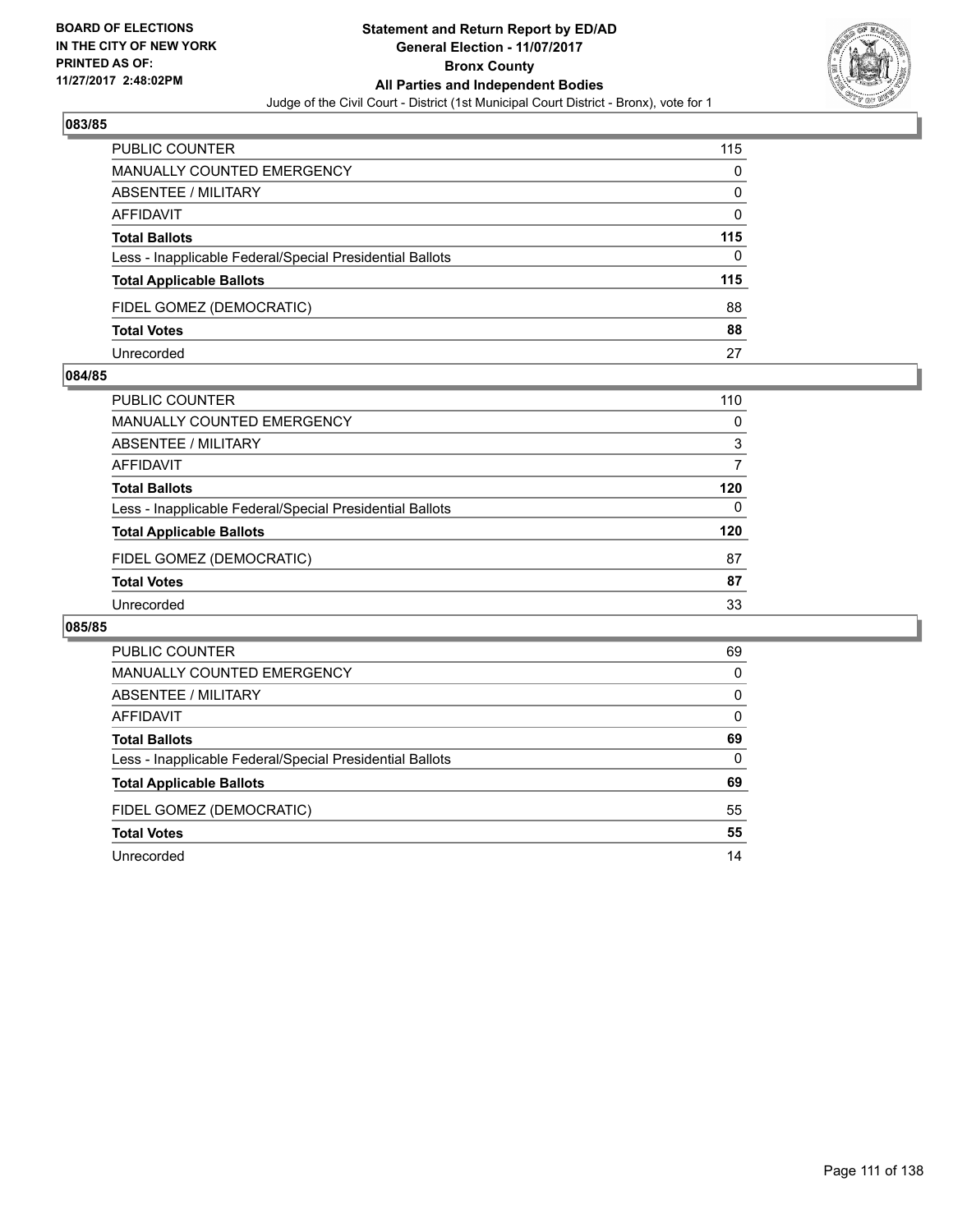

| <b>PUBLIC COUNTER</b>                                    | 20 |
|----------------------------------------------------------|----|
| MANUALLY COUNTED EMERGENCY                               | 0  |
| ABSENTEE / MILITARY                                      | 0  |
| AFFIDAVIT                                                | 0  |
| <b>Total Ballots</b>                                     | 20 |
| Less - Inapplicable Federal/Special Presidential Ballots | 0  |
| <b>Total Applicable Ballots</b>                          | 20 |
| FIDEL GOMEZ (DEMOCRATIC)                                 | 14 |
| <b>Total Votes</b>                                       | 14 |
| Unrecorded                                               | 6  |

#### **002/87**

| PUBLIC COUNTER                                           | 104 |
|----------------------------------------------------------|-----|
| <b>MANUALLY COUNTED EMERGENCY</b>                        | 0   |
| <b>ABSENTEE / MILITARY</b>                               | 2   |
| AFFIDAVIT                                                | 2   |
| <b>Total Ballots</b>                                     | 108 |
| Less - Inapplicable Federal/Special Presidential Ballots | 0   |
| <b>Total Applicable Ballots</b>                          | 108 |
| FIDEL GOMEZ (DEMOCRATIC)                                 | 72  |
| <b>Total Votes</b>                                       | 72  |
| Unrecorded                                               | 36  |
|                                                          |     |

## **003/87**

| <b>PUBLIC COUNTER</b>                                    | 74 |
|----------------------------------------------------------|----|
| MANUALLY COUNTED EMERGENCY                               | 0  |
| ABSENTEE / MILITARY                                      |    |
| AFFIDAVIT                                                |    |
| <b>Total Ballots</b>                                     | 76 |
| Less - Inapplicable Federal/Special Presidential Ballots | 0  |
| <b>Total Applicable Ballots</b>                          | 76 |
| FIDEL GOMEZ (DEMOCRATIC)                                 | 59 |
| UNATTRIBUTABLE WRITE-IN (WRITE-IN)                       |    |
| <b>Total Votes</b>                                       | 60 |
| Unrecorded                                               | 16 |

| PUBLIC COUNTER                                           | 136 |
|----------------------------------------------------------|-----|
| <b>MANUALLY COUNTED EMERGENCY</b>                        | 0   |
| <b>ABSENTEE / MILITARY</b>                               | 0   |
| AFFIDAVIT                                                | 3   |
| <b>Total Ballots</b>                                     | 139 |
| Less - Inapplicable Federal/Special Presidential Ballots | 0   |
| <b>Total Applicable Ballots</b>                          | 139 |
| FIDEL GOMEZ (DEMOCRATIC)                                 | 111 |
| <b>Total Votes</b>                                       | 111 |
| Unrecorded                                               | 28  |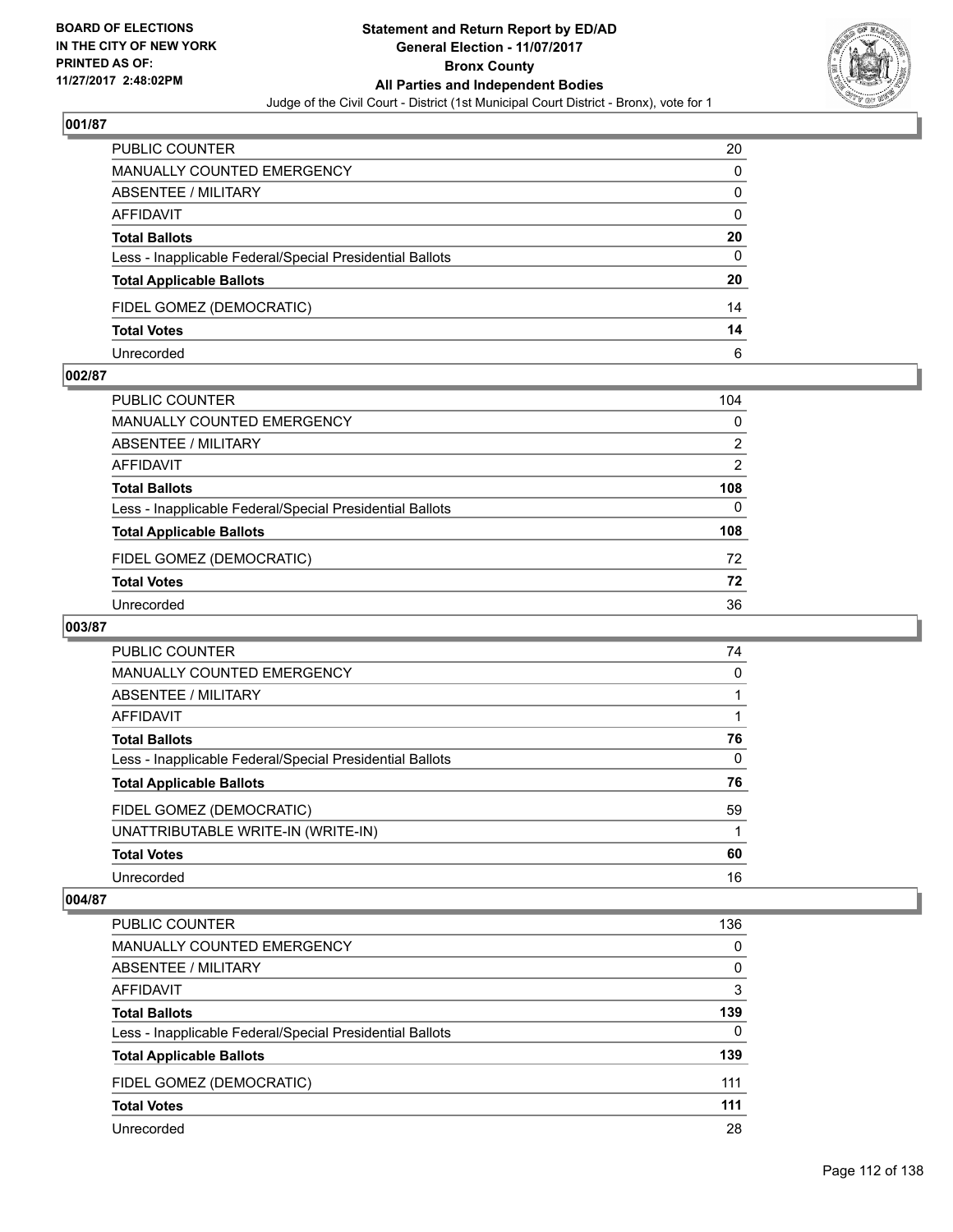

| PUBLIC COUNTER                                           | 95 |
|----------------------------------------------------------|----|
| MANUALLY COUNTED EMERGENCY                               | 0  |
| <b>ABSENTEE / MILITARY</b>                               |    |
| AFFIDAVIT                                                | 2  |
| <b>Total Ballots</b>                                     | 98 |
| Less - Inapplicable Federal/Special Presidential Ballots | 0  |
| <b>Total Applicable Ballots</b>                          | 98 |
| FIDEL GOMEZ (DEMOCRATIC)                                 | 73 |
| <b>Total Votes</b>                                       | 73 |
| Unrecorded                                               | 25 |

#### **006/87**

| PUBLIC COUNTER                                           | 192 |
|----------------------------------------------------------|-----|
| <b>MANUALLY COUNTED EMERGENCY</b>                        | 0   |
| ABSENTEE / MILITARY                                      |     |
| AFFIDAVIT                                                | 2   |
| <b>Total Ballots</b>                                     | 195 |
| Less - Inapplicable Federal/Special Presidential Ballots | 0   |
| <b>Total Applicable Ballots</b>                          | 195 |
| FIDEL GOMEZ (DEMOCRATIC)                                 | 112 |
| <b>Total Votes</b>                                       | 112 |
| Unrecorded                                               | 83  |
|                                                          |     |

## **007/87**

| <b>PUBLIC COUNTER</b>                                    | 98  |
|----------------------------------------------------------|-----|
| MANUALLY COUNTED EMERGENCY                               | 0   |
| ABSENTEE / MILITARY                                      | 0   |
| AFFIDAVIT                                                | 3   |
| <b>Total Ballots</b>                                     | 101 |
| Less - Inapplicable Federal/Special Presidential Ballots | 0   |
| <b>Total Applicable Ballots</b>                          | 101 |
| FIDEL GOMEZ (DEMOCRATIC)                                 | 79  |
| <b>Total Votes</b>                                       | 79  |
| Unrecorded                                               | 22  |

| PUBLIC COUNTER                                           | 95 |
|----------------------------------------------------------|----|
| MANUALLY COUNTED EMERGENCY                               | 0  |
| ABSENTEE / MILITARY                                      | 0  |
| AFFIDAVIT                                                | 0  |
| <b>Total Ballots</b>                                     | 95 |
| Less - Inapplicable Federal/Special Presidential Ballots | 0  |
| <b>Total Applicable Ballots</b>                          | 95 |
| FIDEL GOMEZ (DEMOCRATIC)                                 | 74 |
| <b>Total Votes</b>                                       | 74 |
| Unrecorded                                               | 21 |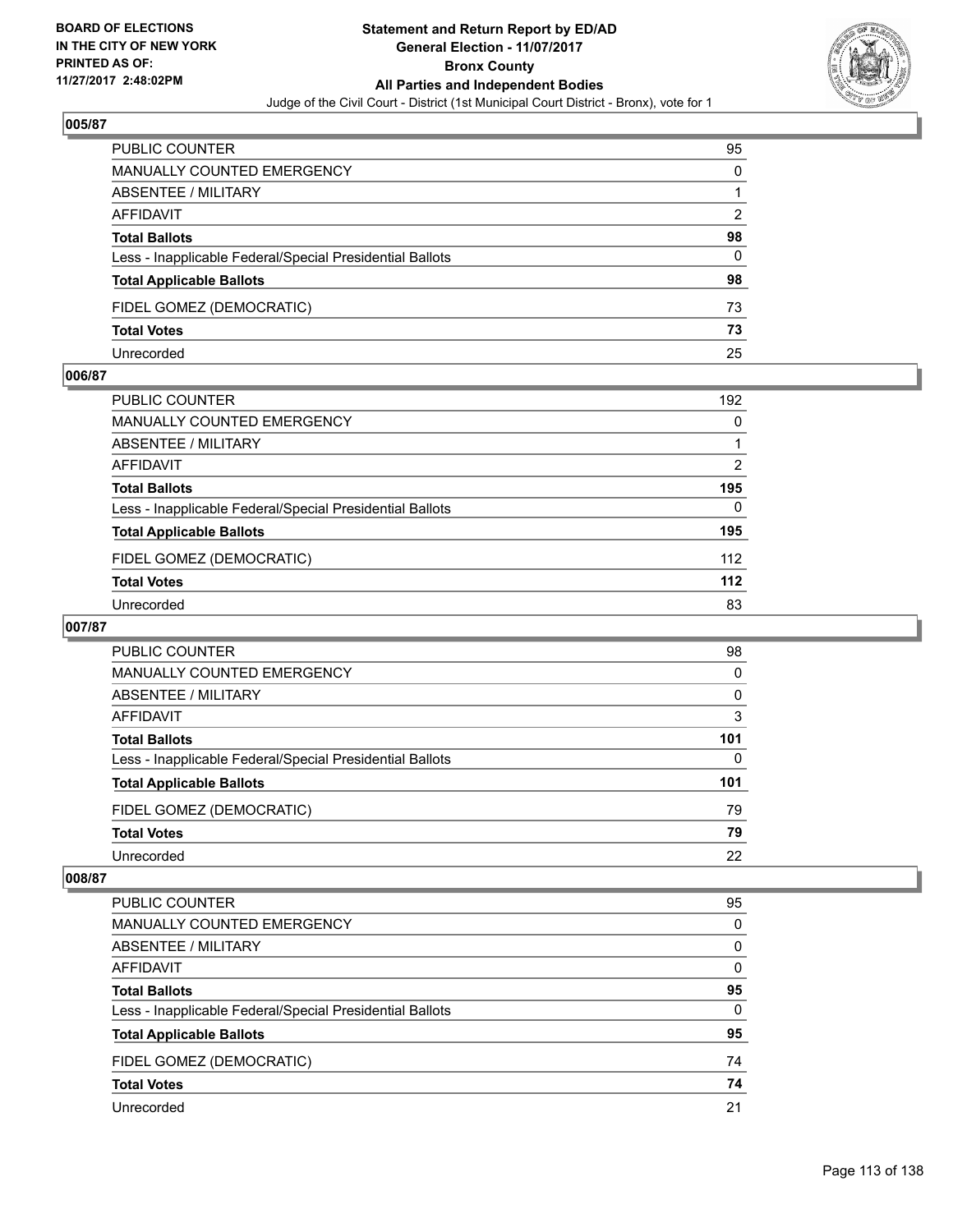

| PUBLIC COUNTER                                           | 164 |
|----------------------------------------------------------|-----|
| MANUALLY COUNTED EMERGENCY                               | 0   |
| <b>ABSENTEE / MILITARY</b>                               | 4   |
| AFFIDAVIT                                                |     |
| <b>Total Ballots</b>                                     | 169 |
| Less - Inapplicable Federal/Special Presidential Ballots | 0   |
| <b>Total Applicable Ballots</b>                          | 169 |
| FIDEL GOMEZ (DEMOCRATIC)                                 | 137 |
| <b>Total Votes</b>                                       | 137 |
| Unrecorded                                               | 32  |

#### **010/87**

| PUBLIC COUNTER                                           | 180            |
|----------------------------------------------------------|----------------|
| <b>MANUALLY COUNTED EMERGENCY</b>                        | 0              |
| ABSENTEE / MILITARY                                      | $\overline{2}$ |
| <b>AFFIDAVIT</b>                                         | 3              |
| <b>Total Ballots</b>                                     | 185            |
| Less - Inapplicable Federal/Special Presidential Ballots | 0              |
| <b>Total Applicable Ballots</b>                          | 185            |
| FIDEL GOMEZ (DEMOCRATIC)                                 | 148            |
| DENNIS MITCHELL (WRITE-IN)                               |                |
| DONALD TRUMP (WRITE-IN)                                  |                |
| PATRICK ANTHONY JOHNSON (WRITE-IN)                       | 1              |
| UNATTRIBUTABLE WRITE-IN (WRITE-IN)                       | 1              |
| <b>Total Votes</b>                                       | 152            |
| Unrecorded                                               | 33             |
|                                                          |                |

| <b>PUBLIC COUNTER</b>                                    | 156 |
|----------------------------------------------------------|-----|
| <b>MANUALLY COUNTED EMERGENCY</b>                        | 0   |
| ABSENTEE / MILITARY                                      | 3   |
| AFFIDAVIT                                                | 3   |
| <b>Total Ballots</b>                                     | 162 |
| Less - Inapplicable Federal/Special Presidential Ballots | 0   |
| <b>Total Applicable Ballots</b>                          | 162 |
| FIDEL GOMEZ (DEMOCRATIC)                                 | 128 |
| <b>Total Votes</b>                                       | 128 |
| Unrecorded                                               | 34  |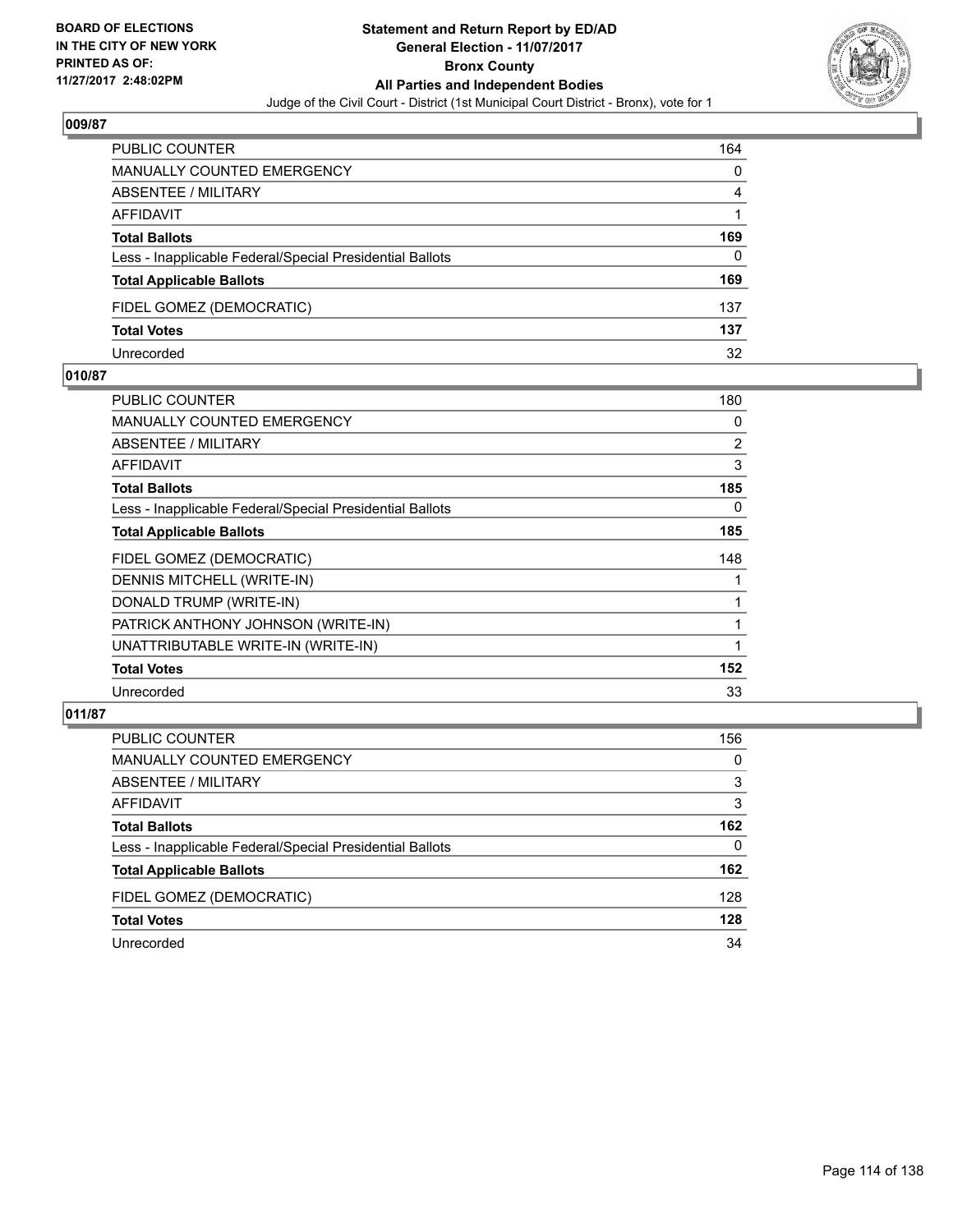

| PUBLIC COUNTER                                           | 13 |
|----------------------------------------------------------|----|
| MANUALLY COUNTED EMERGENCY                               | 0  |
| <b>ABSENTEE / MILITARY</b>                               | 0  |
| AFFIDAVIT                                                | 0  |
| <b>Total Ballots</b>                                     | 13 |
| Less - Inapplicable Federal/Special Presidential Ballots | 0  |
| <b>Total Applicable Ballots</b>                          | 13 |
| FIDEL GOMEZ (DEMOCRATIC)                                 | 11 |
| <b>Total Votes</b>                                       | 11 |
| Unrecorded                                               | 2  |

#### **013/87**

| PUBLIC COUNTER                                           | 36           |
|----------------------------------------------------------|--------------|
| MANUALLY COUNTED EMERGENCY                               | $\mathbf{0}$ |
| ABSENTEE / MILITARY                                      |              |
| AFFIDAVIT                                                |              |
| Total Ballots                                            | 38           |
| Less - Inapplicable Federal/Special Presidential Ballots | $\Omega$     |
| <b>Total Applicable Ballots</b>                          | 38           |
| FIDEL GOMEZ (DEMOCRATIC)                                 | 31           |
| <b>Total Votes</b>                                       | 31           |
| Unrecorded                                               | 7            |
|                                                          |              |

## **014/87**

| PUBLIC COUNTER                                           | 45 |
|----------------------------------------------------------|----|
| MANUALLY COUNTED EMERGENCY                               | 0  |
| ABSENTEE / MILITARY                                      | 0  |
| AFFIDAVIT                                                |    |
| <b>Total Ballots</b>                                     | 46 |
| Less - Inapplicable Federal/Special Presidential Ballots | 0  |
| <b>Total Applicable Ballots</b>                          | 46 |
| FIDEL GOMEZ (DEMOCRATIC)                                 | 37 |
| <b>Total Votes</b>                                       | 37 |
| Unrecorded                                               | 9  |

| PUBLIC COUNTER                                           | 53 |
|----------------------------------------------------------|----|
| <b>MANUALLY COUNTED EMERGENCY</b>                        | 0  |
| ABSENTEE / MILITARY                                      | 0  |
| AFFIDAVIT                                                |    |
| <b>Total Ballots</b>                                     | 54 |
| Less - Inapplicable Federal/Special Presidential Ballots | 0  |
| <b>Total Applicable Ballots</b>                          | 54 |
| FIDEL GOMEZ (DEMOCRATIC)                                 | 40 |
| <b>Total Votes</b>                                       | 40 |
| Unrecorded                                               | 14 |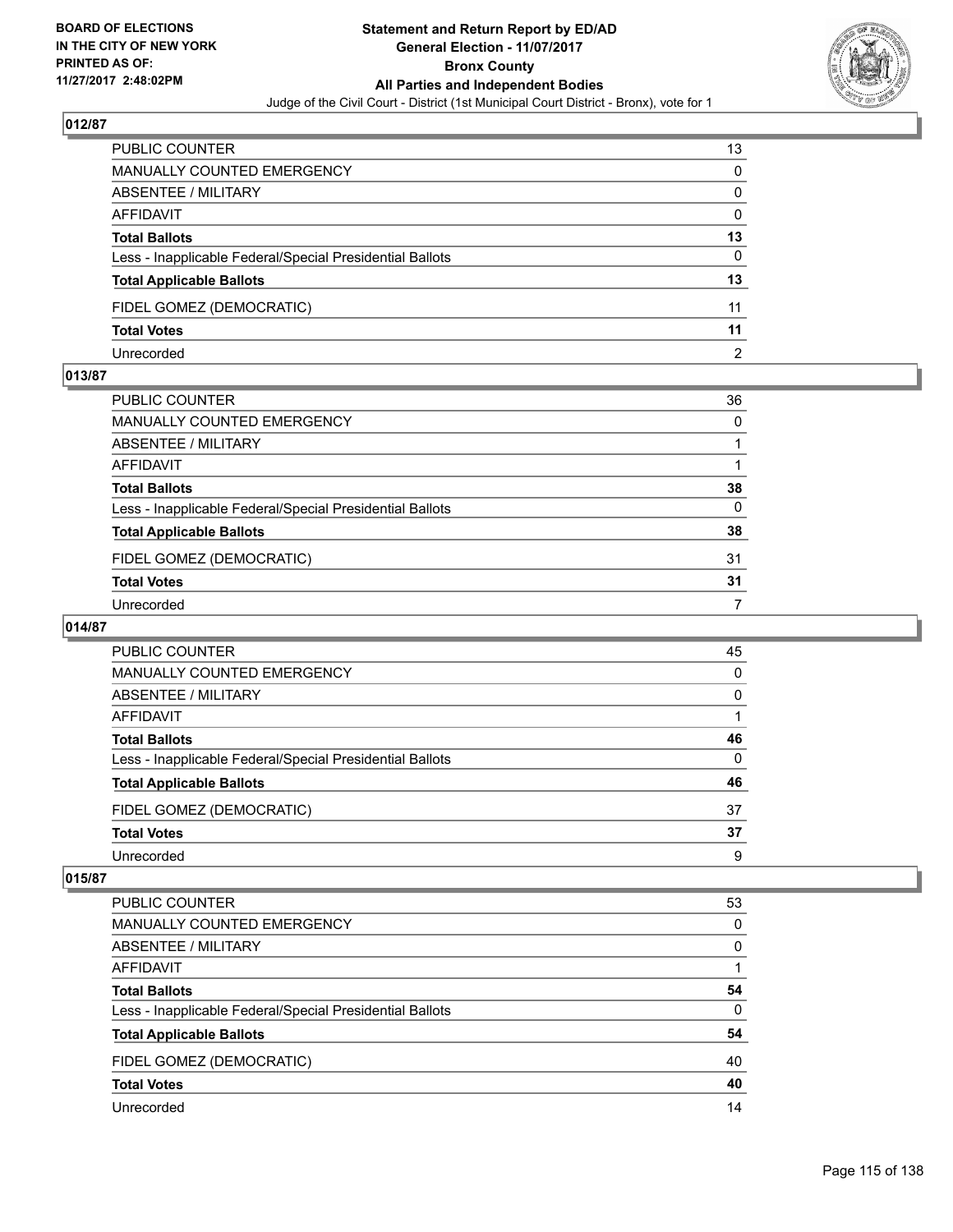

| PUBLIC COUNTER                                           | 37 |
|----------------------------------------------------------|----|
| <b>MANUALLY COUNTED EMERGENCY</b>                        | 0  |
| <b>ABSENTEE / MILITARY</b>                               | 0  |
| AFFIDAVIT                                                | 0  |
| <b>Total Ballots</b>                                     | 37 |
| Less - Inapplicable Federal/Special Presidential Ballots | 0  |
| <b>Total Applicable Ballots</b>                          | 37 |
| FIDEL GOMEZ (DEMOCRATIC)                                 | 31 |
| <b>Total Votes</b>                                       | 31 |
| Unrecorded                                               | 6  |

#### **017/87**

| PUBLIC COUNTER                                           | 41       |
|----------------------------------------------------------|----------|
| <b>MANUALLY COUNTED EMERGENCY</b>                        | $\Omega$ |
| ABSENTEE / MILITARY                                      | 2        |
| AFFIDAVIT                                                |          |
| <b>Total Ballots</b>                                     | 44       |
| Less - Inapplicable Federal/Special Presidential Ballots | $\Omega$ |
| <b>Total Applicable Ballots</b>                          | 44       |
| FIDEL GOMEZ (DEMOCRATIC)                                 | 35       |
| <b>Total Votes</b>                                       | 35       |
| Unrecorded                                               | 9        |
|                                                          |          |

## **018/87**

| <b>PUBLIC COUNTER</b>                                    | 103            |
|----------------------------------------------------------|----------------|
| <b>MANUALLY COUNTED EMERGENCY</b>                        | 0              |
| <b>ABSENTEE / MILITARY</b>                               | 4              |
| AFFIDAVIT                                                | $\overline{2}$ |
| <b>Total Ballots</b>                                     | 109            |
| Less - Inapplicable Federal/Special Presidential Ballots | 0              |
| <b>Total Applicable Ballots</b>                          | 109            |
| FIDEL GOMEZ (DEMOCRATIC)                                 | 92             |
| <b>Total Votes</b>                                       | 92             |
| Unrecorded                                               | 17             |

| <b>PUBLIC COUNTER</b>                                    | 127 |
|----------------------------------------------------------|-----|
| MANUALLY COUNTED EMERGENCY                               | 0   |
| ABSENTEE / MILITARY                                      | 3   |
| AFFIDAVIT                                                | 0   |
| <b>Total Ballots</b>                                     | 130 |
| Less - Inapplicable Federal/Special Presidential Ballots | 0   |
| <b>Total Applicable Ballots</b>                          | 130 |
| FIDEL GOMEZ (DEMOCRATIC)                                 | 106 |
| <b>Total Votes</b>                                       | 106 |
| Unrecorded                                               | 24  |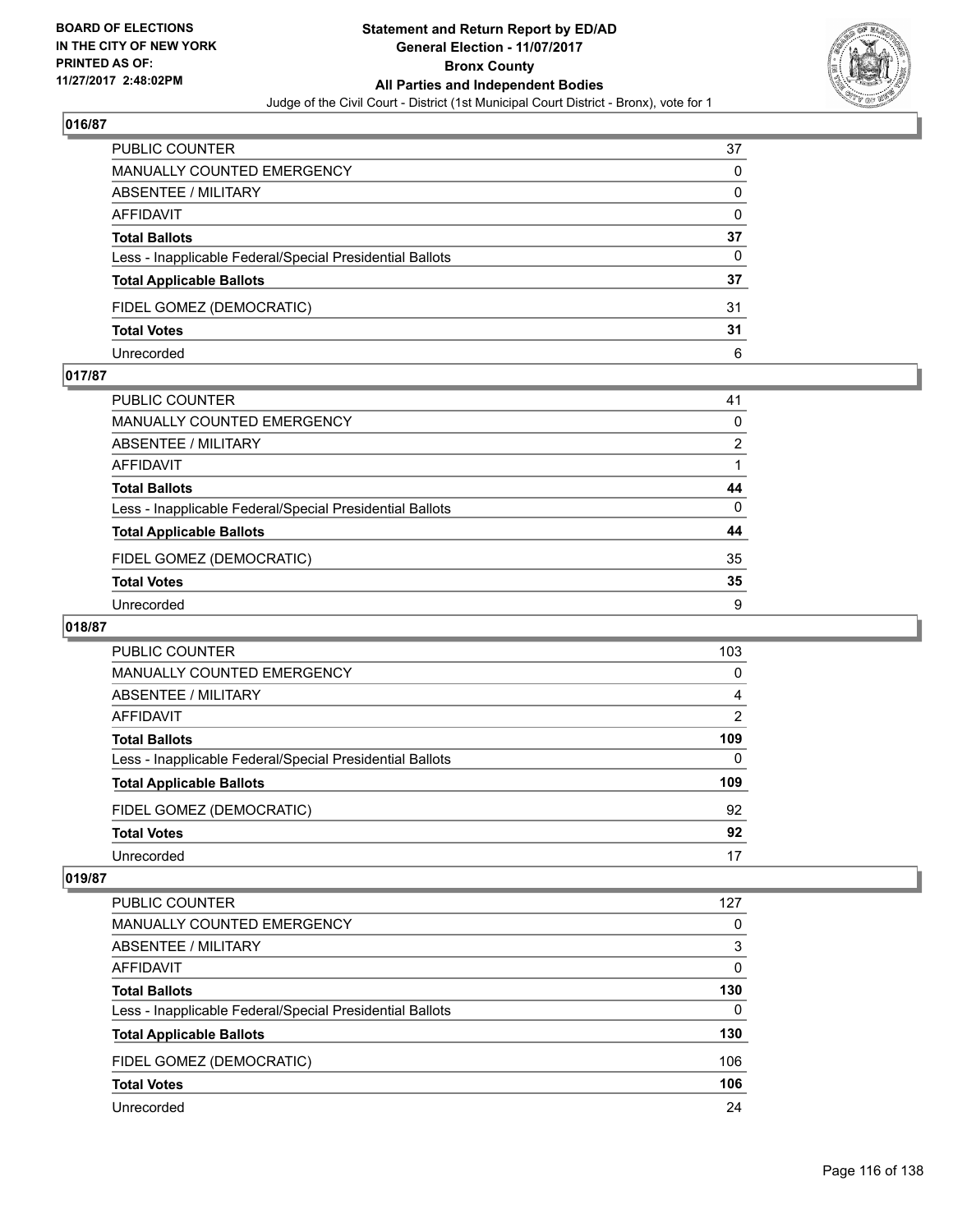

| <b>PUBLIC COUNTER</b>                                    | 144 |
|----------------------------------------------------------|-----|
| <b>MANUALLY COUNTED EMERGENCY</b>                        | 0   |
| ABSENTEE / MILITARY                                      |     |
| AFFIDAVIT                                                | 0   |
| <b>Total Ballots</b>                                     | 145 |
| Less - Inapplicable Federal/Special Presidential Ballots | 0   |
| <b>Total Applicable Ballots</b>                          | 145 |
| FIDEL GOMEZ (DEMOCRATIC)                                 | 114 |
| <b>Total Votes</b>                                       | 114 |
| Unrecorded                                               | 31  |

#### **021/87**

| PUBLIC COUNTER                                           | 30           |
|----------------------------------------------------------|--------------|
| MANUALLY COUNTED EMERGENCY                               | $\mathbf{0}$ |
| ABSENTEE / MILITARY                                      |              |
| AFFIDAVIT                                                | 0            |
| <b>Total Ballots</b>                                     | 31           |
| Less - Inapplicable Federal/Special Presidential Ballots | $\mathbf{0}$ |
| <b>Total Applicable Ballots</b>                          | 31           |
| FIDEL GOMEZ (DEMOCRATIC)                                 | 24           |
| <b>Total Votes</b>                                       | 24           |
| Unrecorded                                               | 7            |

## **022/87**

| PUBLIC COUNTER                                           | 122 |
|----------------------------------------------------------|-----|
| MANUALLY COUNTED EMERGENCY                               | 0   |
| ABSENTEE / MILITARY                                      |     |
| AFFIDAVIT                                                | 0   |
| <b>Total Ballots</b>                                     | 123 |
| Less - Inapplicable Federal/Special Presidential Ballots | 0   |
| <b>Total Applicable Ballots</b>                          | 123 |
| FIDEL GOMEZ (DEMOCRATIC)                                 | 90  |
| <b>Total Votes</b>                                       | 90  |
| Unrecorded                                               | 33  |

| PUBLIC COUNTER                                           | 94 |
|----------------------------------------------------------|----|
| <b>MANUALLY COUNTED EMERGENCY</b>                        | 0  |
| ABSENTEE / MILITARY                                      |    |
| AFFIDAVIT                                                | 0  |
| <b>Total Ballots</b>                                     | 95 |
| Less - Inapplicable Federal/Special Presidential Ballots | 0  |
|                                                          |    |
| <b>Total Applicable Ballots</b>                          | 95 |
| FIDEL GOMEZ (DEMOCRATIC)                                 | 77 |
| JACK PASOBEC (WRITE-IN)                                  |    |
| UNATTRIBUTABLE WRITE-IN (WRITE-IN)                       |    |
| <b>Total Votes</b>                                       | 79 |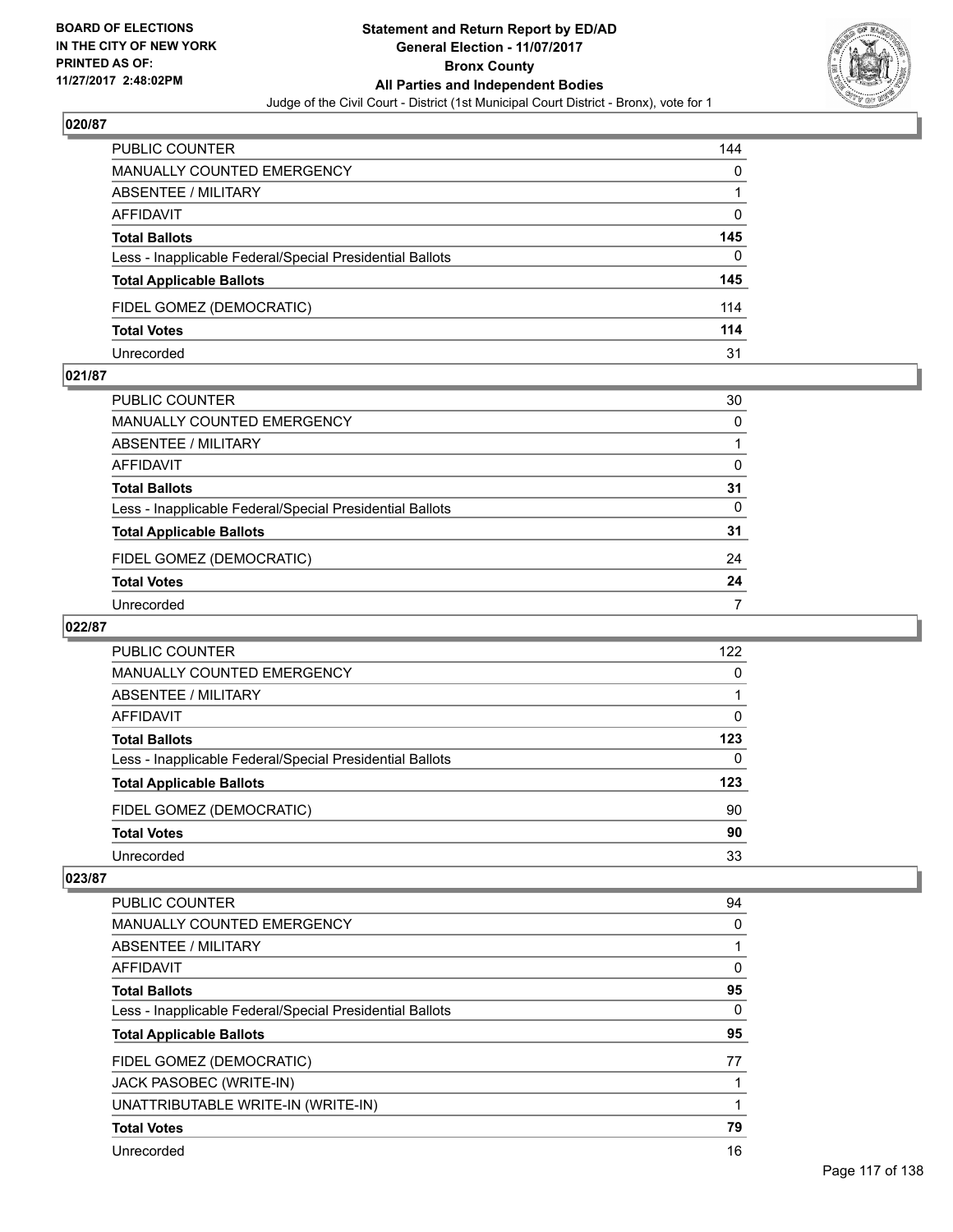

| PUBLIC COUNTER                                           | 87       |
|----------------------------------------------------------|----------|
| <b>MANUALLY COUNTED EMERGENCY</b>                        | 0        |
| <b>ABSENTEE / MILITARY</b>                               |          |
| AFFIDAVIT                                                | 4        |
| <b>Total Ballots</b>                                     | 92       |
| Less - Inapplicable Federal/Special Presidential Ballots | $\Omega$ |
| <b>Total Applicable Ballots</b>                          | 92       |
| FIDEL GOMEZ (DEMOCRATIC)                                 | 69       |
| <b>Total Votes</b>                                       | 69       |
| Unrecorded                                               | 23       |

#### **025/87**

| PUBLIC COUNTER                                           | 59           |
|----------------------------------------------------------|--------------|
| MANUALLY COUNTED EMERGENCY                               | 0            |
| ABSENTEE / MILITARY                                      | 4            |
| AFFIDAVIT                                                |              |
| Total Ballots                                            | 64           |
| Less - Inapplicable Federal/Special Presidential Ballots | $\mathbf{0}$ |
| <b>Total Applicable Ballots</b>                          | 64           |
| FIDEL GOMEZ (DEMOCRATIC)                                 | 49           |
| <b>Total Votes</b>                                       | 49           |
| Unrecorded                                               | 15           |

## **026/87**

| <b>PUBLIC COUNTER</b>                                    | 169 |
|----------------------------------------------------------|-----|
| <b>MANUALLY COUNTED EMERGENCY</b>                        | 0   |
| ABSENTEE / MILITARY                                      | 5   |
| <b>AFFIDAVIT</b>                                         | 4   |
| <b>Total Ballots</b>                                     | 178 |
| Less - Inapplicable Federal/Special Presidential Ballots | 0   |
| <b>Total Applicable Ballots</b>                          | 178 |
| FIDEL GOMEZ (DEMOCRATIC)                                 | 134 |
| MITT ROMNEY (WRITE-IN)                                   |     |
| UNATTRIBUTABLE WRITE-IN (WRITE-IN)                       | 2   |
| <b>Total Votes</b>                                       | 137 |
| Unrecorded                                               | 41  |

| <b>PUBLIC COUNTER</b>                                    | 102      |
|----------------------------------------------------------|----------|
| MANUALLY COUNTED EMERGENCY                               | 0        |
| ABSENTEE / MILITARY                                      |          |
| AFFIDAVIT                                                | 2        |
| <b>Total Ballots</b>                                     | 105      |
| Less - Inapplicable Federal/Special Presidential Ballots | $\Omega$ |
| <b>Total Applicable Ballots</b>                          | 105      |
| FIDEL GOMEZ (DEMOCRATIC)                                 | 88       |
| <b>Total Votes</b>                                       | 88       |
| Unrecorded                                               | 17       |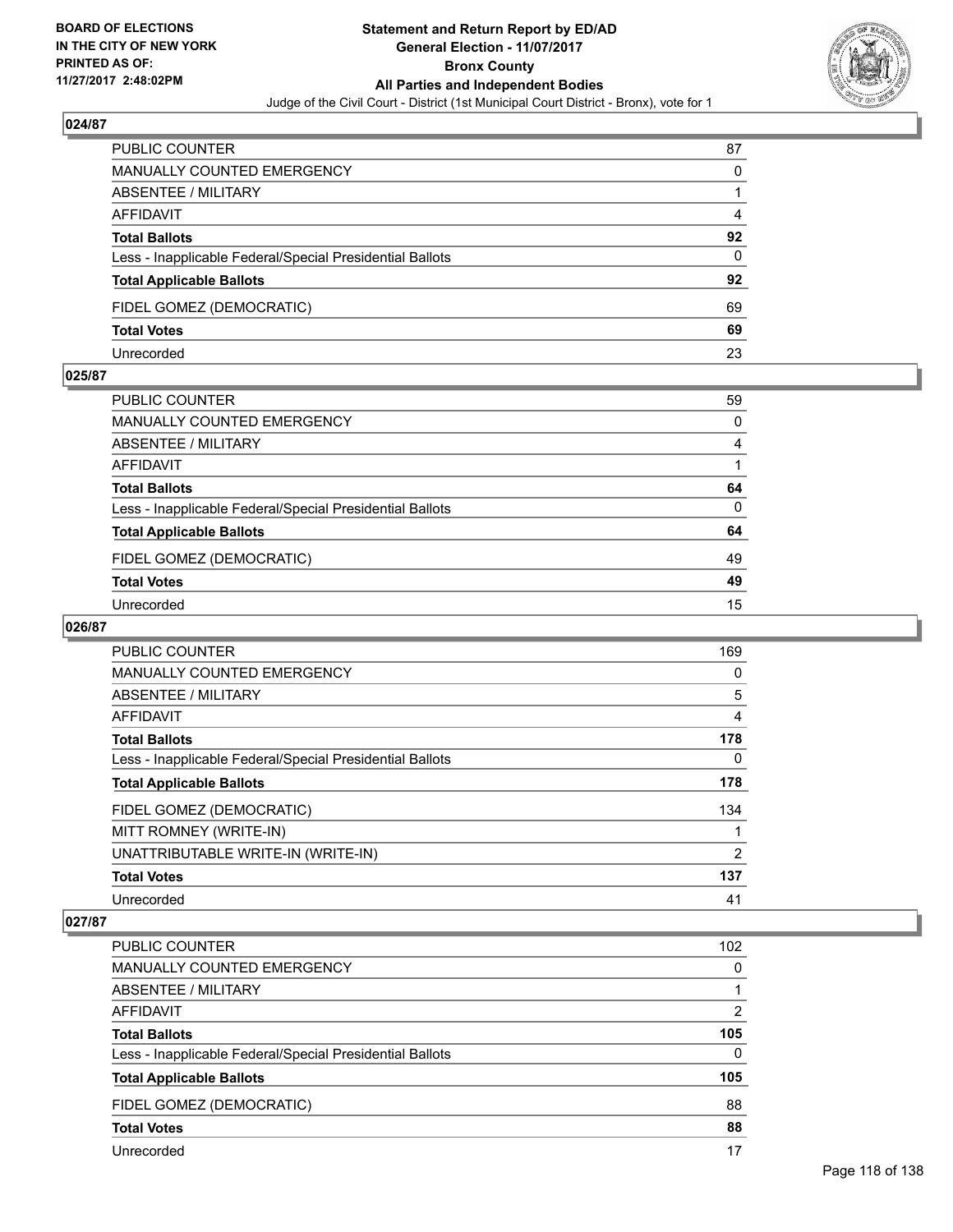

| PUBLIC COUNTER                                           | 185 |
|----------------------------------------------------------|-----|
| <b>MANUALLY COUNTED EMERGENCY</b>                        | 0   |
| <b>ABSENTEE / MILITARY</b>                               | 6   |
| AFFIDAVIT                                                |     |
| <b>Total Ballots</b>                                     | 192 |
| Less - Inapplicable Federal/Special Presidential Ballots | 0   |
| <b>Total Applicable Ballots</b>                          | 192 |
| FIDEL GOMEZ (DEMOCRATIC)                                 | 159 |
| <b>Total Votes</b>                                       | 159 |
| Unrecorded                                               | 33  |

#### **029/87**

| <b>PUBLIC COUNTER</b>                                    | 135 |
|----------------------------------------------------------|-----|
| <b>MANUALLY COUNTED EMERGENCY</b>                        | 0   |
| ABSENTEE / MILITARY                                      | 4   |
| <b>AFFIDAVIT</b>                                         | 2   |
| <b>Total Ballots</b>                                     | 141 |
| Less - Inapplicable Federal/Special Presidential Ballots | 0   |
| <b>Total Applicable Ballots</b>                          | 141 |
| FIDEL GOMEZ (DEMOCRATIC)                                 | 115 |
| UNATTRIBUTABLE WRITE-IN (WRITE-IN)                       |     |
| <b>Total Votes</b>                                       | 116 |
| Unrecorded                                               | 25  |
|                                                          |     |

#### **030/87**

| <b>PUBLIC COUNTER</b>                                    | 55 |
|----------------------------------------------------------|----|
| <b>MANUALLY COUNTED EMERGENCY</b>                        | 0  |
| ABSENTEE / MILITARY                                      | 3  |
| AFFIDAVIT                                                | 0  |
| <b>Total Ballots</b>                                     | 58 |
| Less - Inapplicable Federal/Special Presidential Ballots | 0  |
| <b>Total Applicable Ballots</b>                          | 58 |
| FIDEL GOMEZ (DEMOCRATIC)                                 | 49 |
| EMMANUEL CHAMBERS (WRITE-IN)                             |    |
| <b>Total Votes</b>                                       | 50 |
| Unrecorded                                               | 8  |

| <b>PUBLIC COUNTER</b>                                    | 101 |
|----------------------------------------------------------|-----|
| <b>MANUALLY COUNTED EMERGENCY</b>                        | 0   |
| ABSENTEE / MILITARY                                      | 5   |
| AFFIDAVIT                                                | 3   |
| <b>Total Ballots</b>                                     | 109 |
| Less - Inapplicable Federal/Special Presidential Ballots | 0   |
| <b>Total Applicable Ballots</b>                          | 109 |
| FIDEL GOMEZ (DEMOCRATIC)                                 | 97  |
| <b>Total Votes</b>                                       | 97  |
| Unrecorded                                               | 12  |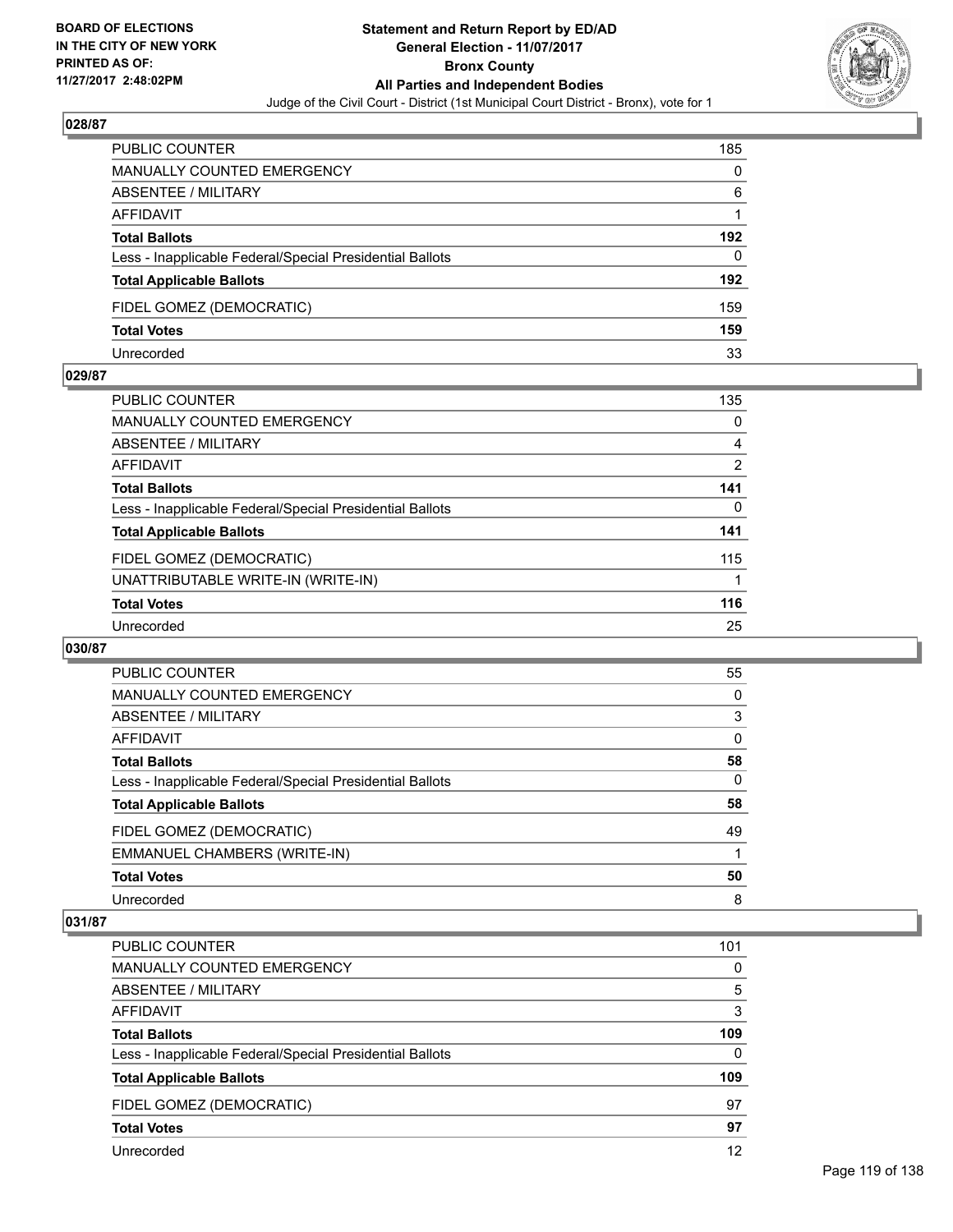

| PUBLIC COUNTER                                           | 135 |
|----------------------------------------------------------|-----|
| MANUALLY COUNTED EMERGENCY                               | 0   |
| <b>ABSENTEE / MILITARY</b>                               |     |
| AFFIDAVIT                                                | 4   |
| <b>Total Ballots</b>                                     | 140 |
| Less - Inapplicable Federal/Special Presidential Ballots | 0   |
| <b>Total Applicable Ballots</b>                          | 140 |
| FIDEL GOMEZ (DEMOCRATIC)                                 | 109 |
| <b>Total Votes</b>                                       | 109 |
| Unrecorded                                               | 31  |

#### **033/87**

| PUBLIC COUNTER                                           | 133 |
|----------------------------------------------------------|-----|
| <b>MANUALLY COUNTED EMERGENCY</b>                        | 0   |
| ABSENTEE / MILITARY                                      | 4   |
| AFFIDAVIT                                                |     |
| <b>Total Ballots</b>                                     | 138 |
| Less - Inapplicable Federal/Special Presidential Ballots | 0   |
| <b>Total Applicable Ballots</b>                          | 138 |
| FIDEL GOMEZ (DEMOCRATIC)                                 | 111 |
| <b>Total Votes</b>                                       | 111 |
| Unrecorded                                               | 27  |
|                                                          |     |

## **034/87**

| <b>PUBLIC COUNTER</b>                                    | 158 |
|----------------------------------------------------------|-----|
| <b>MANUALLY COUNTED EMERGENCY</b>                        | 0   |
| ABSENTEE / MILITARY                                      | 2   |
| AFFIDAVIT                                                | 0   |
| <b>Total Ballots</b>                                     | 160 |
| Less - Inapplicable Federal/Special Presidential Ballots | 0   |
| <b>Total Applicable Ballots</b>                          | 160 |
| FIDEL GOMEZ (DEMOCRATIC)                                 | 133 |
| <b>Total Votes</b>                                       | 133 |
| Unrecorded                                               | 27  |

| PUBLIC COUNTER                                           | 147 |
|----------------------------------------------------------|-----|
| MANUALLY COUNTED EMERGENCY                               | 0   |
| ABSENTEE / MILITARY                                      | 2   |
| AFFIDAVIT                                                | 3   |
| <b>Total Ballots</b>                                     | 152 |
| Less - Inapplicable Federal/Special Presidential Ballots | 0   |
| <b>Total Applicable Ballots</b>                          | 152 |
| FIDEL GOMEZ (DEMOCRATIC)                                 | 116 |
| <b>Total Votes</b>                                       | 116 |
| Unrecorded                                               | 36  |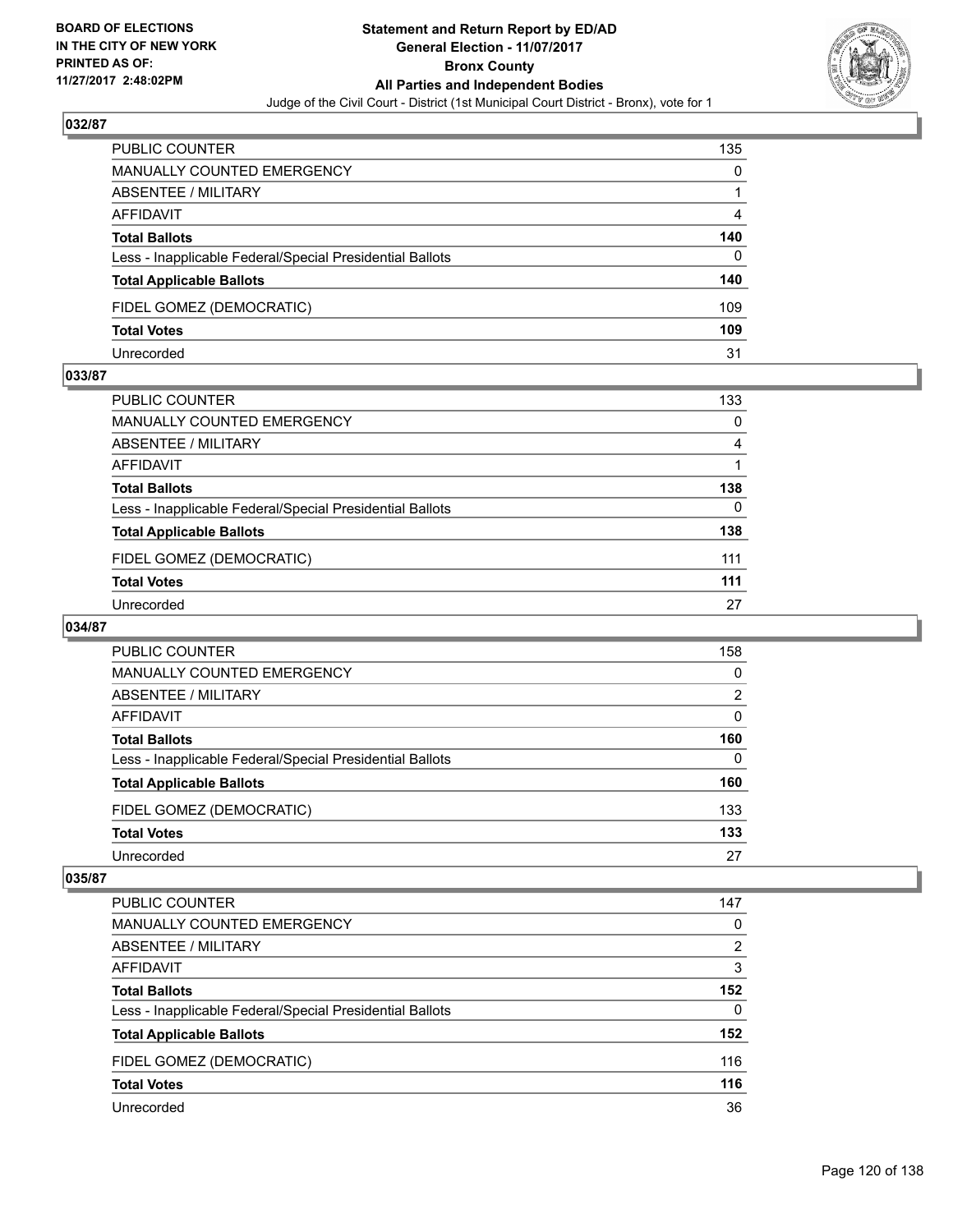

| <b>PUBLIC COUNTER</b>                                    | 126            |
|----------------------------------------------------------|----------------|
| MANUALLY COUNTED EMERGENCY                               | 0              |
| ABSENTEE / MILITARY                                      | $\overline{2}$ |
| <b>AFFIDAVIT</b>                                         |                |
| <b>Total Ballots</b>                                     | 129            |
| Less - Inapplicable Federal/Special Presidential Ballots | 0              |
| <b>Total Applicable Ballots</b>                          | 129            |
| FIDEL GOMEZ (DEMOCRATIC)                                 | 99             |
| ARMANDO MONTANO (WRITE-IN)                               |                |
| FRANK LABOY (WRITE-IN)                                   |                |
| <b>Total Votes</b>                                       | 101            |
| Unrecorded                                               | 28             |

### **037/87**

| PUBLIC COUNTER                                           | 180 |
|----------------------------------------------------------|-----|
| MANUALLY COUNTED EMERGENCY                               | 0   |
| ABSENTEE / MILITARY                                      |     |
| <b>AFFIDAVIT</b>                                         |     |
| <b>Total Ballots</b>                                     | 188 |
| Less - Inapplicable Federal/Special Presidential Ballots | 0   |
| <b>Total Applicable Ballots</b>                          | 188 |
| FIDEL GOMEZ (DEMOCRATIC)                                 | 163 |
| UNATTRIBUTABLE WRITE-IN (WRITE-IN)                       |     |
| <b>Total Votes</b>                                       | 164 |
| Unrecorded                                               | 24  |

| <b>PUBLIC COUNTER</b>                                    | 96 |
|----------------------------------------------------------|----|
| MANUALLY COUNTED EMERGENCY                               | 0  |
| ABSENTEE / MILITARY                                      | 0  |
| AFFIDAVIT                                                | 2  |
| <b>Total Ballots</b>                                     | 98 |
| Less - Inapplicable Federal/Special Presidential Ballots | 0  |
| <b>Total Applicable Ballots</b>                          | 98 |
| FIDEL GOMEZ (DEMOCRATIC)                                 | 70 |
| UNATTRIBUTABLE WRITE-IN (WRITE-IN)                       |    |
| <b>Total Votes</b>                                       | 71 |
| Unrecorded                                               | 27 |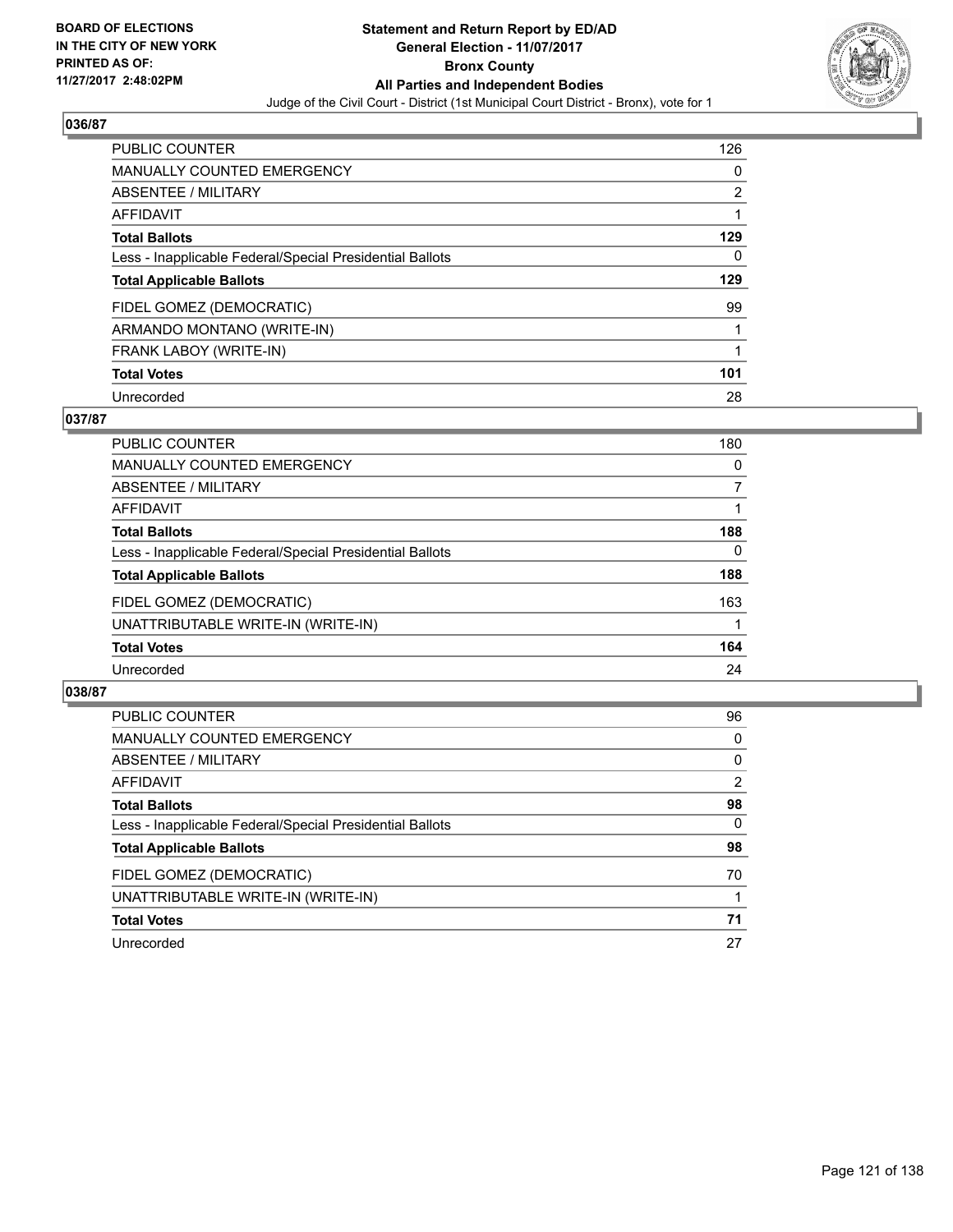

| PUBLIC COUNTER                                           | 196 |
|----------------------------------------------------------|-----|
| MANUALLY COUNTED EMERGENCY                               | 0   |
| <b>ABSENTEE / MILITARY</b>                               | 4   |
| AFFIDAVIT                                                |     |
| <b>Total Ballots</b>                                     | 201 |
| Less - Inapplicable Federal/Special Presidential Ballots | 0   |
| <b>Total Applicable Ballots</b>                          | 201 |
| FIDEL GOMEZ (DEMOCRATIC)                                 | 154 |
| <b>Total Votes</b>                                       | 154 |
| Unrecorded                                               | 47  |

#### **040/87**

| PUBLIC COUNTER                                           | 221            |
|----------------------------------------------------------|----------------|
| MANUALLY COUNTED EMERGENCY                               | 0              |
| ABSENTEE / MILITARY                                      | 5              |
| <b>AFFIDAVIT</b>                                         | $\overline{2}$ |
| <b>Total Ballots</b>                                     | 228            |
| Less - Inapplicable Federal/Special Presidential Ballots | 0              |
| <b>Total Applicable Ballots</b>                          | 228            |
| FIDEL GOMEZ (DEMOCRATIC)                                 | 186            |
| UNATTRIBUTABLE WRITE-IN (WRITE-IN)                       |                |
| <b>Total Votes</b>                                       | 187            |
| Unrecorded                                               | 41             |
|                                                          |                |

#### **041/87**

| <b>PUBLIC COUNTER</b>                                    | 141 |
|----------------------------------------------------------|-----|
| MANUALLY COUNTED EMERGENCY                               | 0   |
| ABSENTEE / MILITARY                                      | 3   |
| AFFIDAVIT                                                |     |
| <b>Total Ballots</b>                                     | 145 |
| Less - Inapplicable Federal/Special Presidential Ballots | 0   |
| <b>Total Applicable Ballots</b>                          | 145 |
| FIDEL GOMEZ (DEMOCRATIC)                                 | 118 |
| SHANTEL CASTRO (WRITE-IN)                                |     |
| <b>Total Votes</b>                                       | 119 |
| Unrecorded                                               | 26  |

| <b>PUBLIC COUNTER</b>                                    | 198 |
|----------------------------------------------------------|-----|
| MANUALLY COUNTED EMERGENCY                               | 0   |
| ABSENTEE / MILITARY                                      | 4   |
| AFFIDAVIT                                                | 2   |
| <b>Total Ballots</b>                                     | 204 |
| Less - Inapplicable Federal/Special Presidential Ballots | 0   |
| <b>Total Applicable Ballots</b>                          | 204 |
| FIDEL GOMEZ (DEMOCRATIC)                                 | 156 |
| <b>Total Votes</b>                                       | 156 |
| Unrecorded                                               | 48  |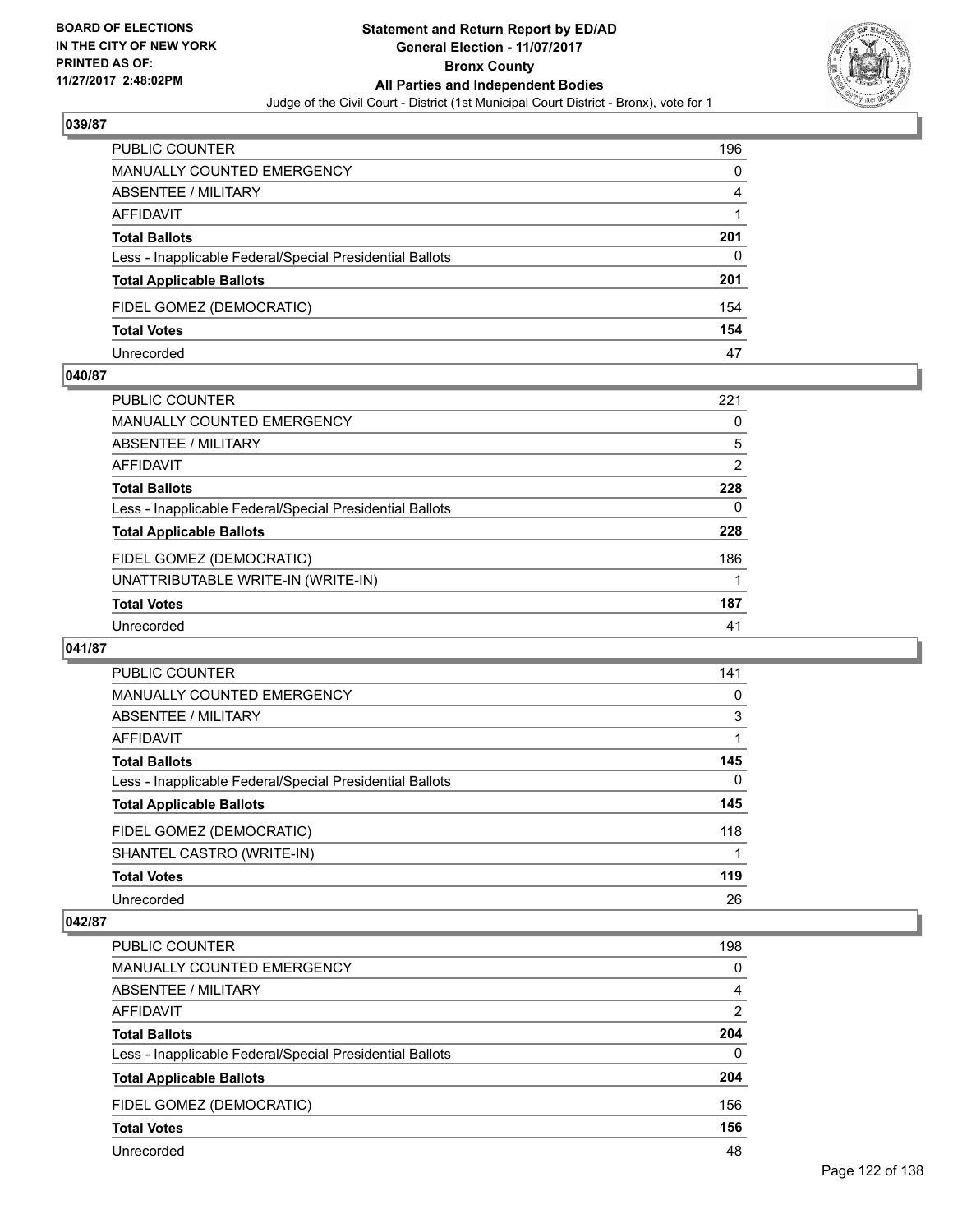

| PUBLIC COUNTER                                           | 0            |
|----------------------------------------------------------|--------------|
| <b>MANUALLY COUNTED EMERGENCY</b>                        | 0            |
| ABSENTEE / MILITARY                                      | 0            |
| <b>AFFIDAVIT</b>                                         | 0            |
| <b>Total Ballots</b>                                     | $\mathbf{0}$ |
| Less - Inapplicable Federal/Special Presidential Ballots | $\Omega$     |
| <b>Total Applicable Ballots</b>                          | $\mathbf{0}$ |
| FIDEL GOMEZ (DEMOCRATIC)                                 | 0            |
| <b>Total Votes</b>                                       | 0            |

## **044/87**

| PUBLIC COUNTER                                           | 45       |
|----------------------------------------------------------|----------|
| MANUALLY COUNTED EMERGENCY                               | $\Omega$ |
| ABSENTEE / MILITARY                                      | 0        |
| AFFIDAVIT                                                | 2        |
| Total Ballots                                            | 47       |
| Less - Inapplicable Federal/Special Presidential Ballots | $\Omega$ |
| <b>Total Applicable Ballots</b>                          | 47       |
| FIDEL GOMEZ (DEMOCRATIC)                                 | 34       |
| <b>Total Votes</b>                                       | 34       |
| Unrecorded                                               | 13       |
|                                                          |          |

## **045/87**

| <b>PUBLIC COUNTER</b>                                    | 20       |
|----------------------------------------------------------|----------|
| MANUALLY COUNTED EMERGENCY                               | $\Omega$ |
| ABSENTEE / MILITARY                                      | 0        |
| AFFIDAVIT                                                | 0        |
| <b>Total Ballots</b>                                     | 20       |
| Less - Inapplicable Federal/Special Presidential Ballots | 0        |
| <b>Total Applicable Ballots</b>                          | 20       |
| FIDEL GOMEZ (DEMOCRATIC)                                 | 13       |
| <b>Total Votes</b>                                       | 13       |
| Unrecorded                                               |          |

| <b>PUBLIC COUNTER</b>                                    | 141 |
|----------------------------------------------------------|-----|
|                                                          |     |
| MANUALLY COUNTED EMERGENCY                               | 0   |
| ABSENTEE / MILITARY                                      | 5   |
| AFFIDAVIT                                                |     |
| <b>Total Ballots</b>                                     | 147 |
| Less - Inapplicable Federal/Special Presidential Ballots | 0   |
| <b>Total Applicable Ballots</b>                          | 147 |
| FIDEL GOMEZ (DEMOCRATIC)                                 | 109 |
| <b>Total Votes</b>                                       | 109 |
| Unrecorded                                               | 38  |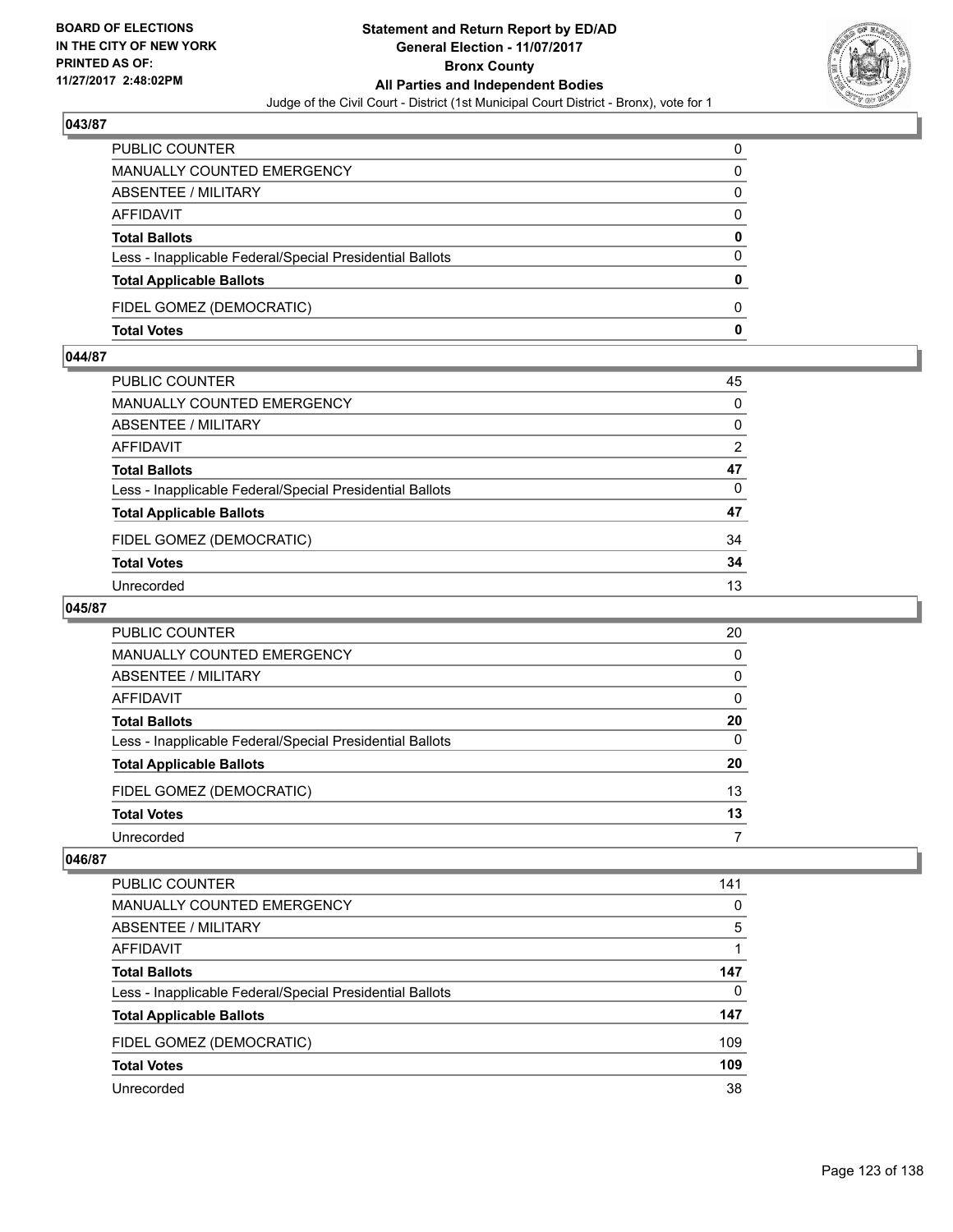

| PUBLIC COUNTER                                           | 234 |
|----------------------------------------------------------|-----|
| MANUALLY COUNTED EMERGENCY                               | 0   |
| <b>ABSENTEE / MILITARY</b>                               | 9   |
| AFFIDAVIT                                                | 5   |
| <b>Total Ballots</b>                                     | 248 |
| Less - Inapplicable Federal/Special Presidential Ballots | 0   |
| <b>Total Applicable Ballots</b>                          | 248 |
| FIDEL GOMEZ (DEMOCRATIC)                                 | 190 |
| <b>Total Votes</b>                                       | 190 |
| Unrecorded                                               | 58  |

#### **048/87**

| <b>PUBLIC COUNTER</b>                                    | 262 |
|----------------------------------------------------------|-----|
| MANUALLY COUNTED EMERGENCY                               | 0   |
| ABSENTEE / MILITARY                                      | 3   |
| AFFIDAVIT                                                | 2   |
| <b>Total Ballots</b>                                     | 267 |
| Less - Inapplicable Federal/Special Presidential Ballots | 0   |
| <b>Total Applicable Ballots</b>                          | 267 |
| FIDEL GOMEZ (DEMOCRATIC)                                 | 213 |
| <b>Total Votes</b>                                       | 213 |
| Unrecorded                                               | 54  |
|                                                          |     |

| <b>PUBLIC COUNTER</b>                                    | 218 |
|----------------------------------------------------------|-----|
| <b>MANUALLY COUNTED EMERGENCY</b>                        | 0   |
| ABSENTEE / MILITARY                                      | 6   |
| AFFIDAVIT                                                | 6   |
| <b>Total Ballots</b>                                     | 230 |
| Less - Inapplicable Federal/Special Presidential Ballots | 0   |
| <b>Total Applicable Ballots</b>                          | 230 |
| FIDEL GOMEZ (DEMOCRATIC)                                 | 177 |
| CHRISTOPHER BLINDEL (WRITE-IN)                           |     |
| <b>ILDEFONSO COLON (WRITE-IN)</b>                        |     |
| MARK FLIEDNER (WRITE-IN)                                 | 1   |
| <b>Total Votes</b>                                       | 180 |
| Unrecorded                                               | 50  |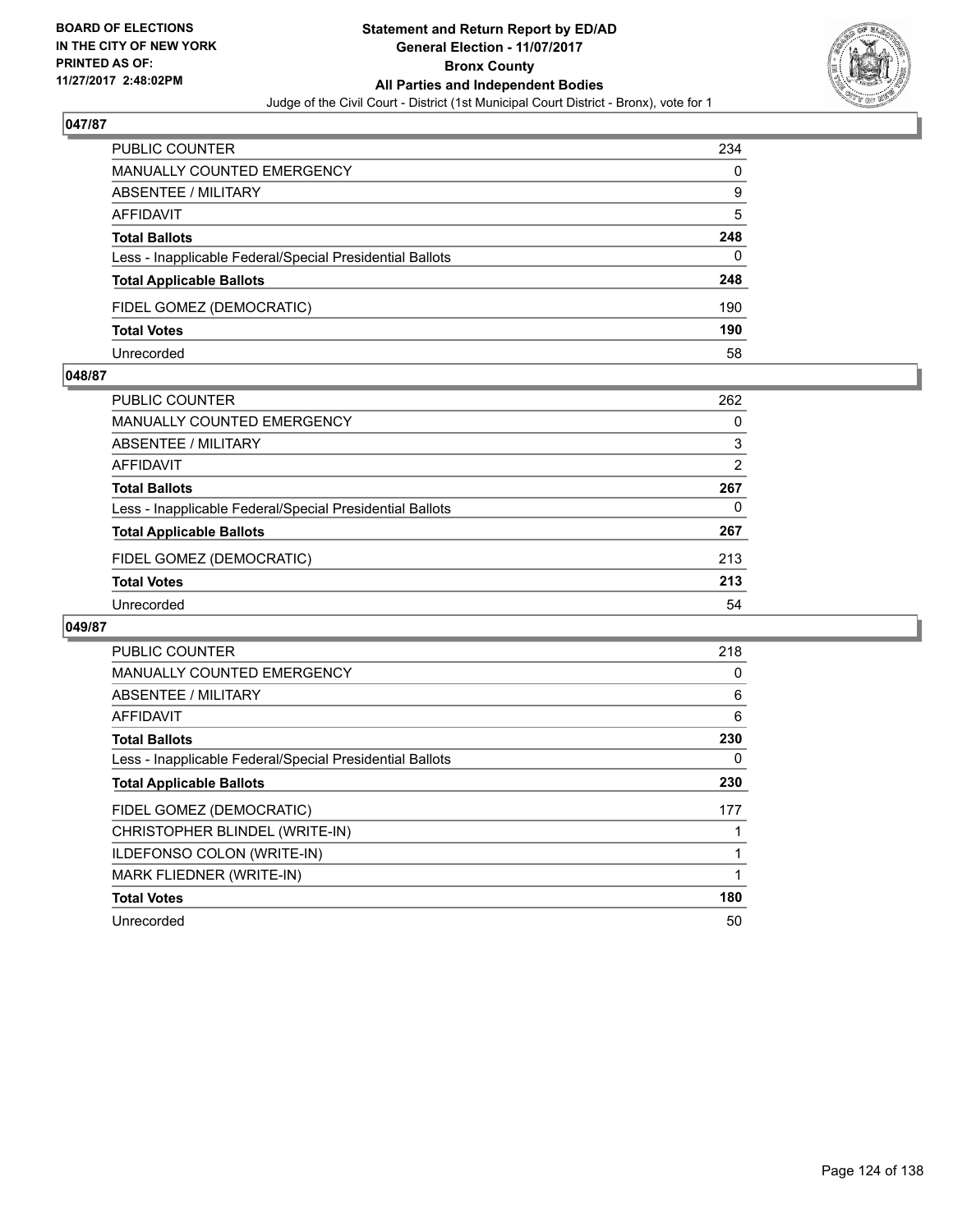

| PUBLIC COUNTER                                           | 235 |
|----------------------------------------------------------|-----|
| <b>MANUALLY COUNTED EMERGENCY</b>                        | 0   |
| <b>ABSENTEE / MILITARY</b>                               | 2   |
| AFFIDAVIT                                                | 3   |
| <b>Total Ballots</b>                                     | 240 |
| Less - Inapplicable Federal/Special Presidential Ballots | 0   |
| <b>Total Applicable Ballots</b>                          | 240 |
| FIDEL GOMEZ (DEMOCRATIC)                                 | 180 |
| JOE BIDEN (WRITE-IN)                                     |     |
| <b>Total Votes</b>                                       | 181 |
| Unrecorded                                               | 59  |

## **051/87**

| <b>PUBLIC COUNTER</b>                                    | 161 |
|----------------------------------------------------------|-----|
| <b>MANUALLY COUNTED EMERGENCY</b>                        | 0   |
| ABSENTEE / MILITARY                                      | 5   |
| AFFIDAVIT                                                |     |
| <b>Total Ballots</b>                                     | 167 |
| Less - Inapplicable Federal/Special Presidential Ballots | 0   |
| <b>Total Applicable Ballots</b>                          | 167 |
| FIDEL GOMEZ (DEMOCRATIC)                                 | 128 |
| <b>Total Votes</b>                                       | 128 |
| Unrecorded                                               | 39  |

#### **052/87**

| <b>PUBLIC COUNTER</b>                                    | 208 |
|----------------------------------------------------------|-----|
| <b>MANUALLY COUNTED EMERGENCY</b>                        | 0   |
| ABSENTEE / MILITARY                                      | 12  |
| AFFIDAVIT                                                |     |
| <b>Total Ballots</b>                                     | 221 |
| Less - Inapplicable Federal/Special Presidential Ballots | 0   |
| <b>Total Applicable Ballots</b>                          | 221 |
| FIDEL GOMEZ (DEMOCRATIC)                                 | 172 |
| <b>Total Votes</b>                                       | 172 |
| Unrecorded                                               | 49  |

| <b>PUBLIC COUNTER</b>                                    | 206 |
|----------------------------------------------------------|-----|
| <b>MANUALLY COUNTED EMERGENCY</b>                        | 0   |
| <b>ABSENTEE / MILITARY</b>                               | 5   |
| AFFIDAVIT                                                | 4   |
| <b>Total Ballots</b>                                     | 215 |
| Less - Inapplicable Federal/Special Presidential Ballots | 0   |
| <b>Total Applicable Ballots</b>                          | 215 |
| FIDEL GOMEZ (DEMOCRATIC)                                 | 165 |
| <b>Total Votes</b>                                       | 165 |
| Unrecorded                                               | 50  |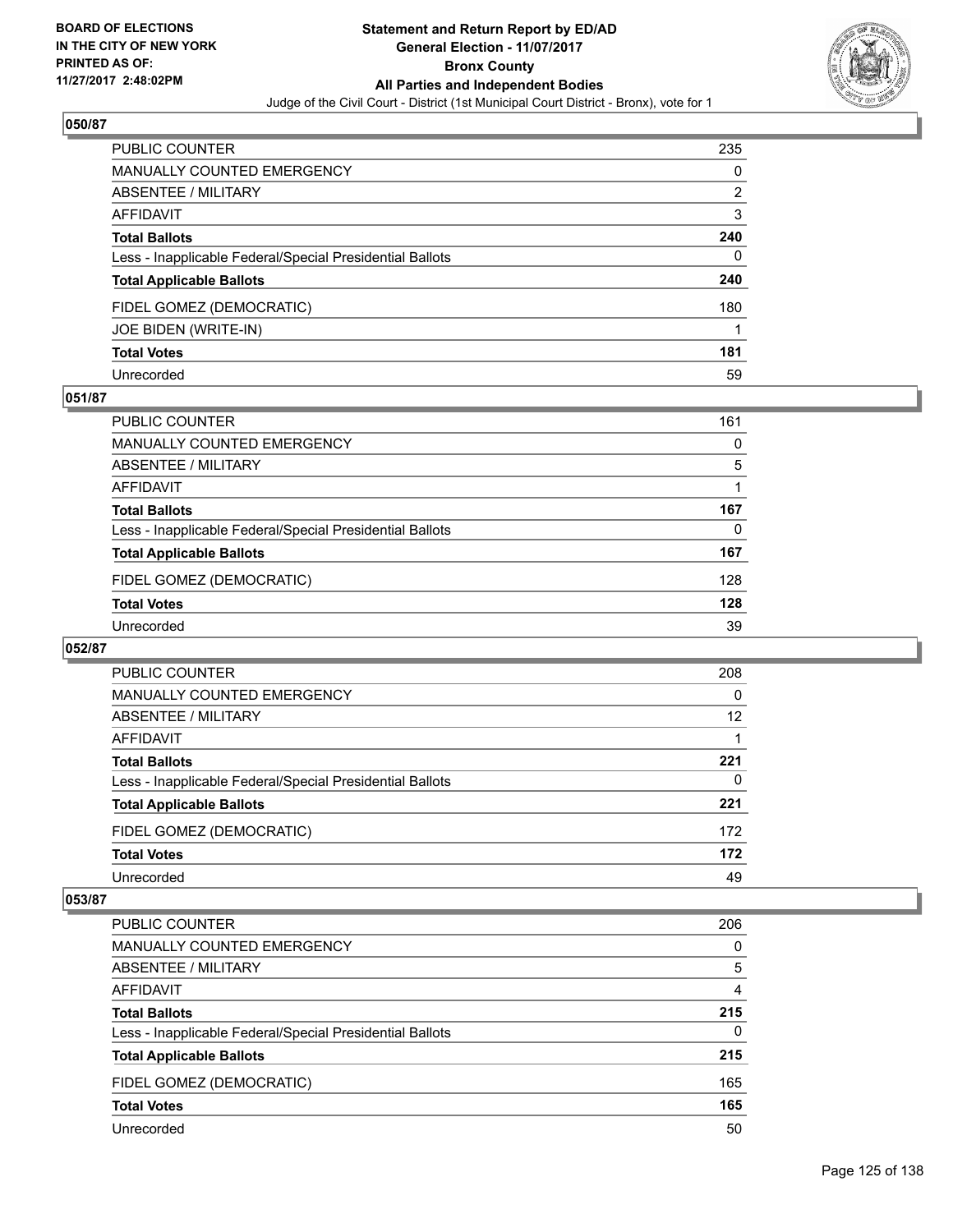

| <b>PUBLIC COUNTER</b>                                    | 212 |
|----------------------------------------------------------|-----|
| <b>MANUALLY COUNTED EMERGENCY</b>                        | 0   |
| ABSENTEE / MILITARY                                      | 4   |
| <b>AFFIDAVIT</b>                                         | 2   |
| <b>Total Ballots</b>                                     | 218 |
| Less - Inapplicable Federal/Special Presidential Ballots | 0   |
| <b>Total Applicable Ballots</b>                          | 218 |
| FIDEL GOMEZ (DEMOCRATIC)                                 | 170 |
| ANDREW NAPOLITANO (WRITE-IN)                             |     |
| <b>Total Votes</b>                                       | 171 |
| Unrecorded                                               | 47  |

## **055/87**

| PUBLIC COUNTER                                           | 206 |
|----------------------------------------------------------|-----|
| <b>MANUALLY COUNTED EMERGENCY</b>                        | 0   |
| ABSENTEE / MILITARY                                      | 6   |
| AFFIDAVIT                                                | 2   |
| <b>Total Ballots</b>                                     | 214 |
| Less - Inapplicable Federal/Special Presidential Ballots | 0   |
| <b>Total Applicable Ballots</b>                          | 214 |
| FIDEL GOMEZ (DEMOCRATIC)                                 | 168 |
| JOE SCRIBA (WRITE-IN)                                    |     |
| <b>Total Votes</b>                                       | 169 |
| Unrecorded                                               | 45  |

| PUBLIC COUNTER                                           | 250 |
|----------------------------------------------------------|-----|
| <b>MANUALLY COUNTED EMERGENCY</b>                        | 0   |
| ABSENTEE / MILITARY                                      |     |
| AFFIDAVIT                                                | 4   |
| <b>Total Ballots</b>                                     | 261 |
| Less - Inapplicable Federal/Special Presidential Ballots | 0   |
| <b>Total Applicable Ballots</b>                          | 261 |
| FIDEL GOMEZ (DEMOCRATIC)                                 | 204 |
| <b>Total Votes</b>                                       | 204 |
| Unrecorded                                               | 57  |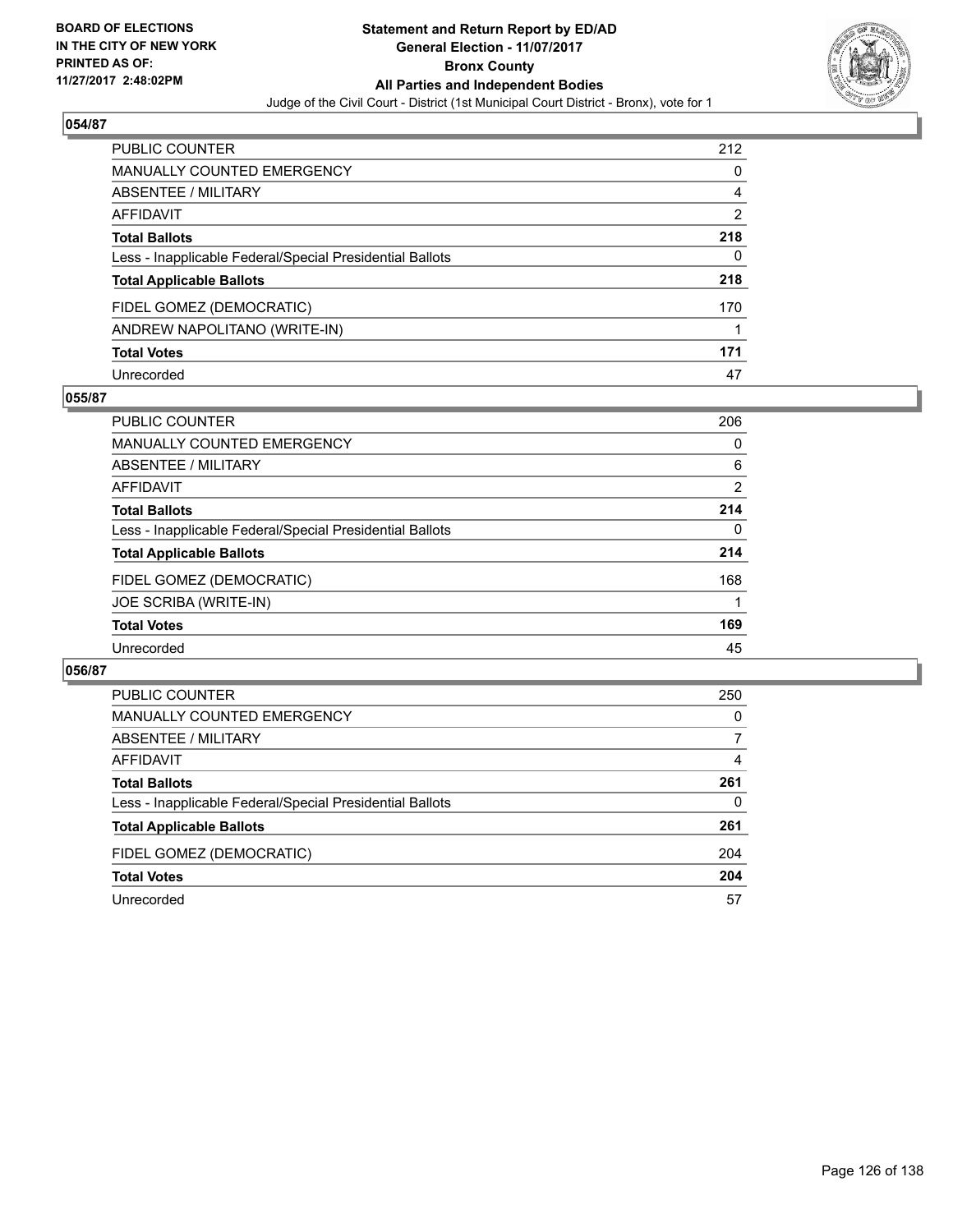

| PUBLIC COUNTER                                           | 275 |
|----------------------------------------------------------|-----|
| <b>MANUALLY COUNTED EMERGENCY</b>                        | 0   |
| ABSENTEE / MILITARY                                      | 4   |
| AFFIDAVIT                                                |     |
| <b>Total Ballots</b>                                     | 286 |
| Less - Inapplicable Federal/Special Presidential Ballots | 0   |
| <b>Total Applicable Ballots</b>                          | 286 |
| FIDEL GOMEZ (DEMOCRATIC)                                 | 211 |
| WALTER SWARSON (WRITE-IN)                                |     |
| <b>Total Votes</b>                                       | 212 |
| Unrecorded                                               | 74  |

## **058/87**

| <b>PUBLIC COUNTER</b>                                    | 167 |
|----------------------------------------------------------|-----|
| MANUALLY COUNTED EMERGENCY                               | 0   |
| ABSENTEE / MILITARY                                      | 8   |
| AFFIDAVIT                                                | 3   |
| <b>Total Ballots</b>                                     | 178 |
| Less - Inapplicable Federal/Special Presidential Ballots | 0   |
| <b>Total Applicable Ballots</b>                          | 178 |
| FIDEL GOMEZ (DEMOCRATIC)                                 | 146 |
| <b>Total Votes</b>                                       | 146 |
| Unrecorded                                               | 32  |

#### **059/87**

| PUBLIC COUNTER                                           | 146 |
|----------------------------------------------------------|-----|
| MANUALLY COUNTED EMERGENCY                               | 0   |
| <b>ABSENTEE / MILITARY</b>                               | 6   |
| AFFIDAVIT                                                | 0   |
| <b>Total Ballots</b>                                     | 152 |
| Less - Inapplicable Federal/Special Presidential Ballots | 0   |
| <b>Total Applicable Ballots</b>                          | 152 |
| FIDEL GOMEZ (DEMOCRATIC)                                 | 125 |
| <b>Total Votes</b>                                       | 125 |
| Unrecorded                                               | 27  |

| <b>PUBLIC COUNTER</b>                                    | 297 |
|----------------------------------------------------------|-----|
| <b>MANUALLY COUNTED EMERGENCY</b>                        | 0   |
| ABSENTEE / MILITARY                                      | 5   |
| AFFIDAVIT                                                | 9   |
| <b>Total Ballots</b>                                     | 311 |
| Less - Inapplicable Federal/Special Presidential Ballots | 0   |
| <b>Total Applicable Ballots</b>                          | 311 |
| FIDEL GOMEZ (DEMOCRATIC)                                 | 246 |
| UNATTRIBUTABLE WRITE-IN (WRITE-IN)                       | 2   |
| <b>Total Votes</b>                                       | 248 |
| Unrecorded                                               | 63  |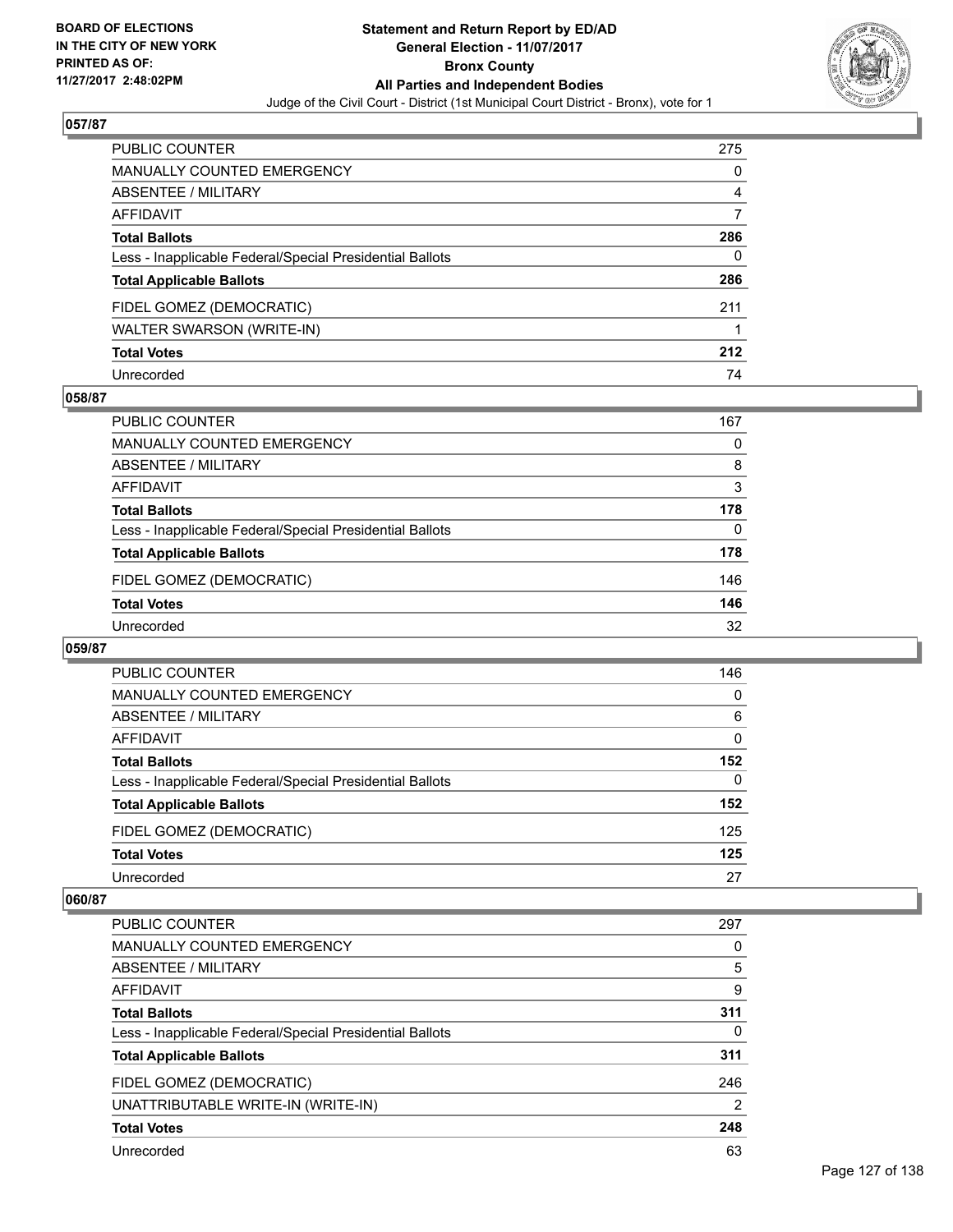

| <b>PUBLIC COUNTER</b>                                    | 201 |
|----------------------------------------------------------|-----|
| MANUALLY COUNTED EMERGENCY                               | 0   |
| ABSENTEE / MILITARY                                      | 6   |
| AFFIDAVIT                                                | 4   |
| <b>Total Ballots</b>                                     | 211 |
| Less - Inapplicable Federal/Special Presidential Ballots | 0   |
| <b>Total Applicable Ballots</b>                          | 211 |
| FIDEL GOMEZ (DEMOCRATIC)                                 | 163 |
| <b>Total Votes</b>                                       | 163 |
| Unrecorded                                               | 48  |

#### **062/87**

| PUBLIC COUNTER                                           | 128            |
|----------------------------------------------------------|----------------|
| <b>MANUALLY COUNTED EMERGENCY</b>                        | 0              |
| ABSENTEE / MILITARY                                      | 4              |
| <b>AFFIDAVIT</b>                                         | $\overline{2}$ |
| <b>Total Ballots</b>                                     | 134            |
| Less - Inapplicable Federal/Special Presidential Ballots | $\Omega$       |
| <b>Total Applicable Ballots</b>                          | 134            |
| FIDEL GOMEZ (DEMOCRATIC)                                 | 95             |
| <b>Total Votes</b>                                       | 95             |
| Unrecorded                                               | 39             |

## **063/87**

| <b>PUBLIC COUNTER</b>                                    | 19 |
|----------------------------------------------------------|----|
| MANUALLY COUNTED EMERGENCY                               | 0  |
| ABSENTEE / MILITARY                                      | 2  |
| AFFIDAVIT                                                | 0  |
| <b>Total Ballots</b>                                     | 21 |
| Less - Inapplicable Federal/Special Presidential Ballots | 0  |
| <b>Total Applicable Ballots</b>                          | 21 |
| FIDEL GOMEZ (DEMOCRATIC)                                 | 15 |
| <b>Total Votes</b>                                       | 15 |
| Unrecorded                                               | 6  |
|                                                          |    |

## **064/87 COMBINED into: 063/87**

| <b>PUBLIC COUNTER</b>                                    | 121 |
|----------------------------------------------------------|-----|
| <b>MANUALLY COUNTED EMERGENCY</b>                        | 0   |
| <b>ABSENTEE / MILITARY</b>                               | 2   |
| AFFIDAVIT                                                | 3   |
| <b>Total Ballots</b>                                     | 126 |
| Less - Inapplicable Federal/Special Presidential Ballots | 0   |
| <b>Total Applicable Ballots</b>                          | 126 |
| FIDEL GOMEZ (DEMOCRATIC)                                 | 101 |
| <b>Total Votes</b>                                       | 101 |
| Unrecorded                                               | 25  |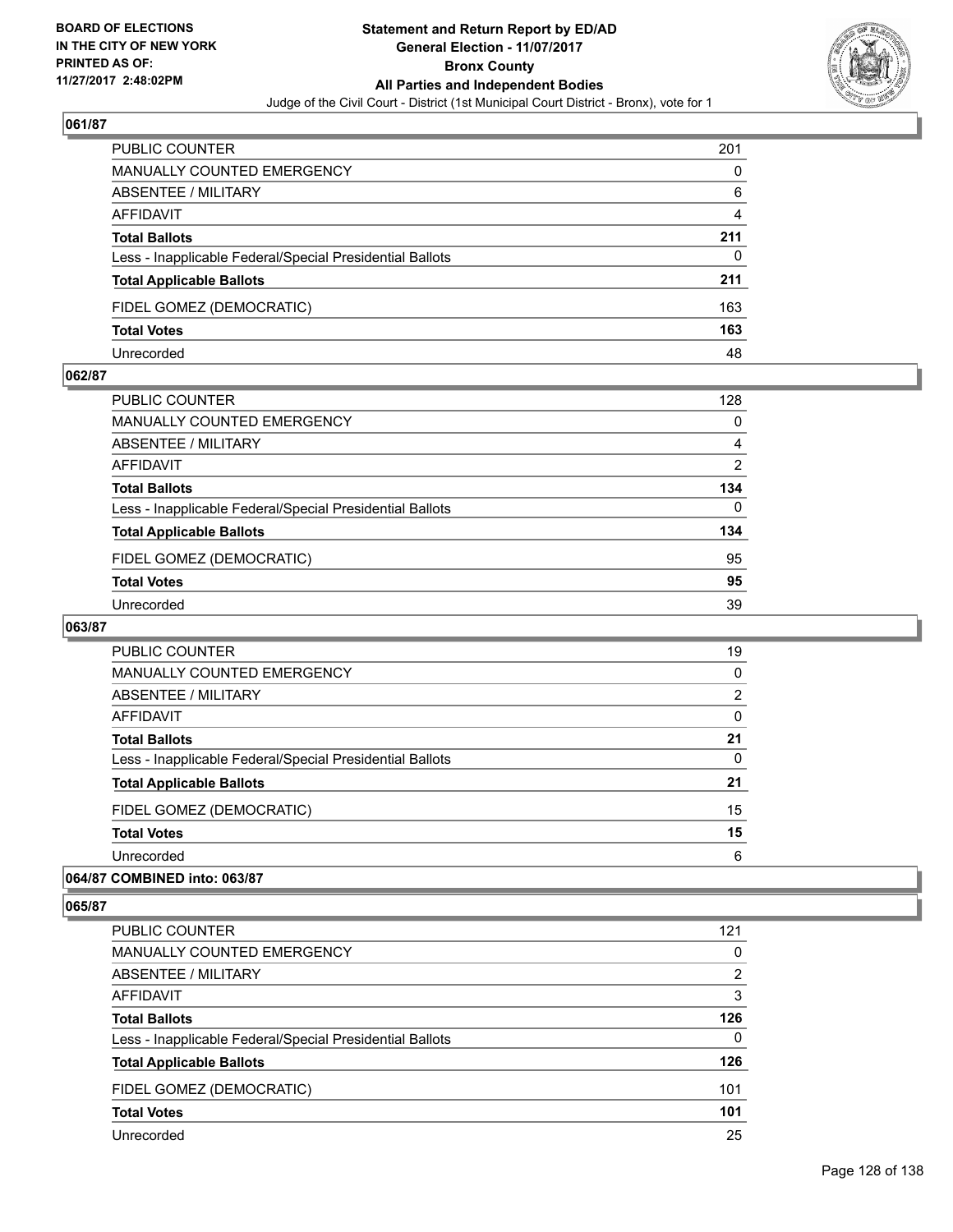

| <b>PUBLIC COUNTER</b>                                    | 163 |
|----------------------------------------------------------|-----|
| <b>MANUALLY COUNTED EMERGENCY</b>                        | 0   |
| ABSENTEE / MILITARY                                      | 5   |
| AFFIDAVIT                                                | 6   |
| <b>Total Ballots</b>                                     | 174 |
| Less - Inapplicable Federal/Special Presidential Ballots | 0   |
| <b>Total Applicable Ballots</b>                          | 174 |
| FIDEL GOMEZ (DEMOCRATIC)                                 | 143 |
| <b>Total Votes</b>                                       | 143 |
| Unrecorded                                               | 31  |

#### **067/87**

| PUBLIC COUNTER                                           | 114      |
|----------------------------------------------------------|----------|
| <b>MANUALLY COUNTED EMERGENCY</b>                        | 0        |
| ABSENTEE / MILITARY                                      | 3        |
| AFFIDAVIT                                                | 2        |
| <b>Total Ballots</b>                                     | 119      |
| Less - Inapplicable Federal/Special Presidential Ballots | $\Omega$ |
| <b>Total Applicable Ballots</b>                          | 119      |
| FIDEL GOMEZ (DEMOCRATIC)                                 | 100      |
| SARA MILLS (WRITE-IN)                                    |          |
| <b>Total Votes</b>                                       | 101      |
| Unrecorded                                               | 18       |
|                                                          |          |

#### **068/87**

| PUBLIC COUNTER                                           | 165      |
|----------------------------------------------------------|----------|
| <b>MANUALLY COUNTED EMERGENCY</b>                        | 0        |
| <b>ABSENTEE / MILITARY</b>                               | 3        |
| AFFIDAVIT                                                | 5        |
| <b>Total Ballots</b>                                     | 173      |
| Less - Inapplicable Federal/Special Presidential Ballots | $\Omega$ |
| <b>Total Applicable Ballots</b>                          | 173      |
| FIDEL GOMEZ (DEMOCRATIC)                                 | 127      |
| <b>Total Votes</b>                                       | 127      |
| Unrecorded                                               | 46       |

| <b>PUBLIC COUNTER</b>                                    | 148 |
|----------------------------------------------------------|-----|
| MANUALLY COUNTED EMERGENCY                               | 0   |
| ABSENTEE / MILITARY                                      | 14  |
| AFFIDAVIT                                                | 4   |
| <b>Total Ballots</b>                                     | 166 |
| Less - Inapplicable Federal/Special Presidential Ballots | 0   |
| <b>Total Applicable Ballots</b>                          | 166 |
| FIDEL GOMEZ (DEMOCRATIC)                                 | 127 |
| UNATTRIBUTABLE WRITE-IN (WRITE-IN)                       | 2   |
| <b>Total Votes</b>                                       | 129 |
| Unrecorded                                               | 37  |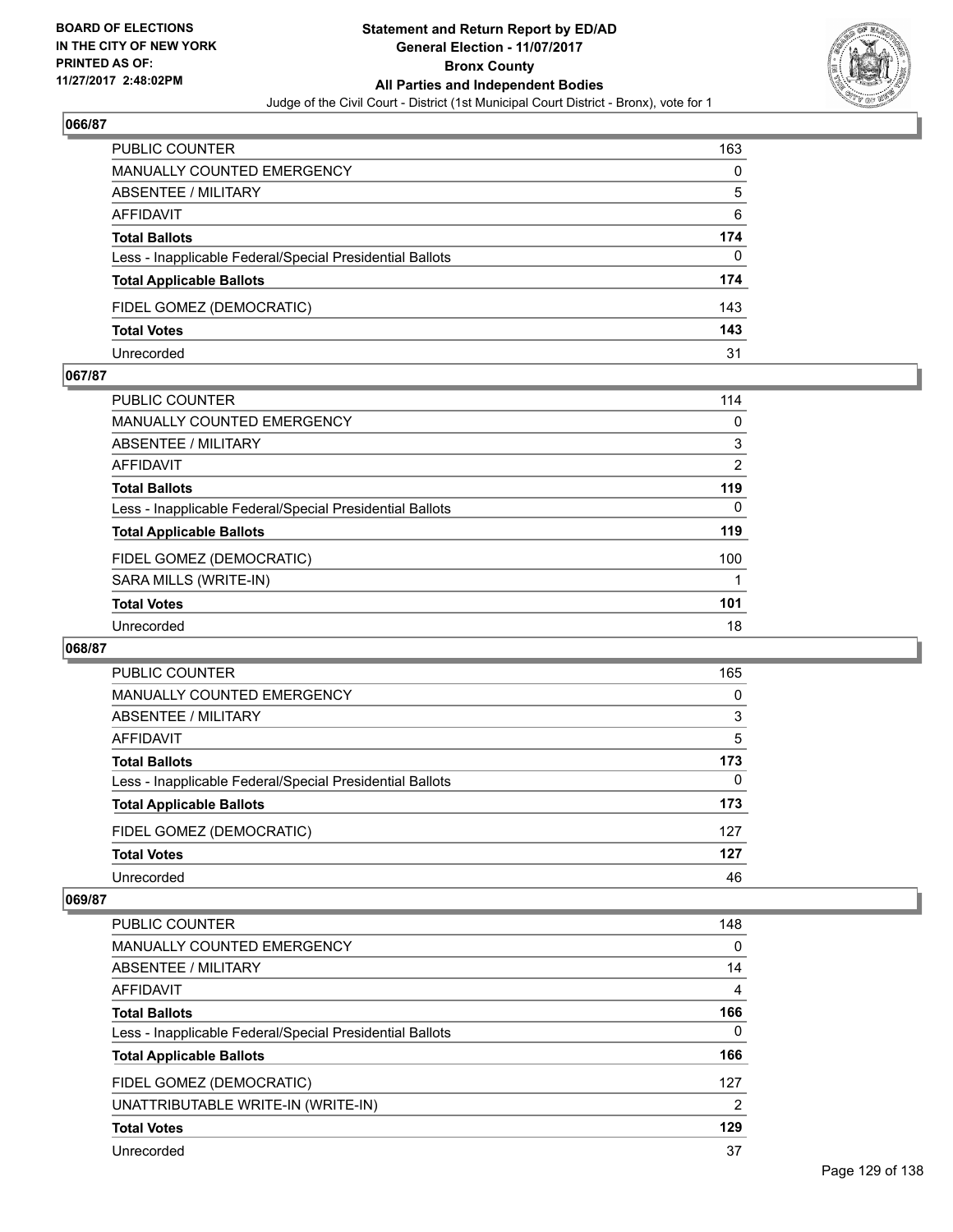

| PUBLIC COUNTER                                           | 89 |
|----------------------------------------------------------|----|
| <b>MANUALLY COUNTED EMERGENCY</b>                        | 0  |
| <b>ABSENTEE / MILITARY</b>                               | 5  |
| AFFIDAVIT                                                | 0  |
| <b>Total Ballots</b>                                     | 94 |
| Less - Inapplicable Federal/Special Presidential Ballots | 0  |
| <b>Total Applicable Ballots</b>                          | 94 |
| FIDEL GOMEZ (DEMOCRATIC)                                 | 64 |
| <b>Total Votes</b>                                       | 64 |
| Unrecorded                                               | 30 |

#### **071/87**

| PUBLIC COUNTER                                           | 77       |
|----------------------------------------------------------|----------|
| <b>MANUALLY COUNTED EMERGENCY</b>                        | $\Omega$ |
| <b>ABSENTEE / MILITARY</b>                               |          |
| <b>AFFIDAVIT</b>                                         | $\Omega$ |
| <b>Total Ballots</b>                                     | 78       |
| Less - Inapplicable Federal/Special Presidential Ballots | $\Omega$ |
| <b>Total Applicable Ballots</b>                          | 78       |
| FIDEL GOMEZ (DEMOCRATIC)                                 | 59       |
| <b>Total Votes</b>                                       | 59       |
| Unrecorded                                               | 19       |
|                                                          |          |

## **072/87**

| <b>PUBLIC COUNTER</b>                                    | 102   |
|----------------------------------------------------------|-------|
| MANUALLY COUNTED EMERGENCY                               | 0     |
| ABSENTEE / MILITARY                                      | 6     |
| AFFIDAVIT                                                | 4     |
| <b>Total Ballots</b>                                     | $112$ |
| Less - Inapplicable Federal/Special Presidential Ballots | 0     |
| <b>Total Applicable Ballots</b>                          | $112$ |
| FIDEL GOMEZ (DEMOCRATIC)                                 | 82    |
| UNATTRIBUTABLE WRITE-IN (WRITE-IN)                       |       |
| <b>Total Votes</b>                                       | 83    |
| Unrecorded                                               | 29    |

| <b>PUBLIC COUNTER</b>                                    | 37       |
|----------------------------------------------------------|----------|
| <b>MANUALLY COUNTED EMERGENCY</b>                        | 0        |
| ABSENTEE / MILITARY                                      | 0        |
| AFFIDAVIT                                                | 7        |
| <b>Total Ballots</b>                                     | 44       |
| Less - Inapplicable Federal/Special Presidential Ballots | $\Omega$ |
| <b>Total Applicable Ballots</b>                          | 44       |
| FIDEL GOMEZ (DEMOCRATIC)                                 | 38       |
| <b>Total Votes</b>                                       | 38       |
| Unrecorded                                               | 6        |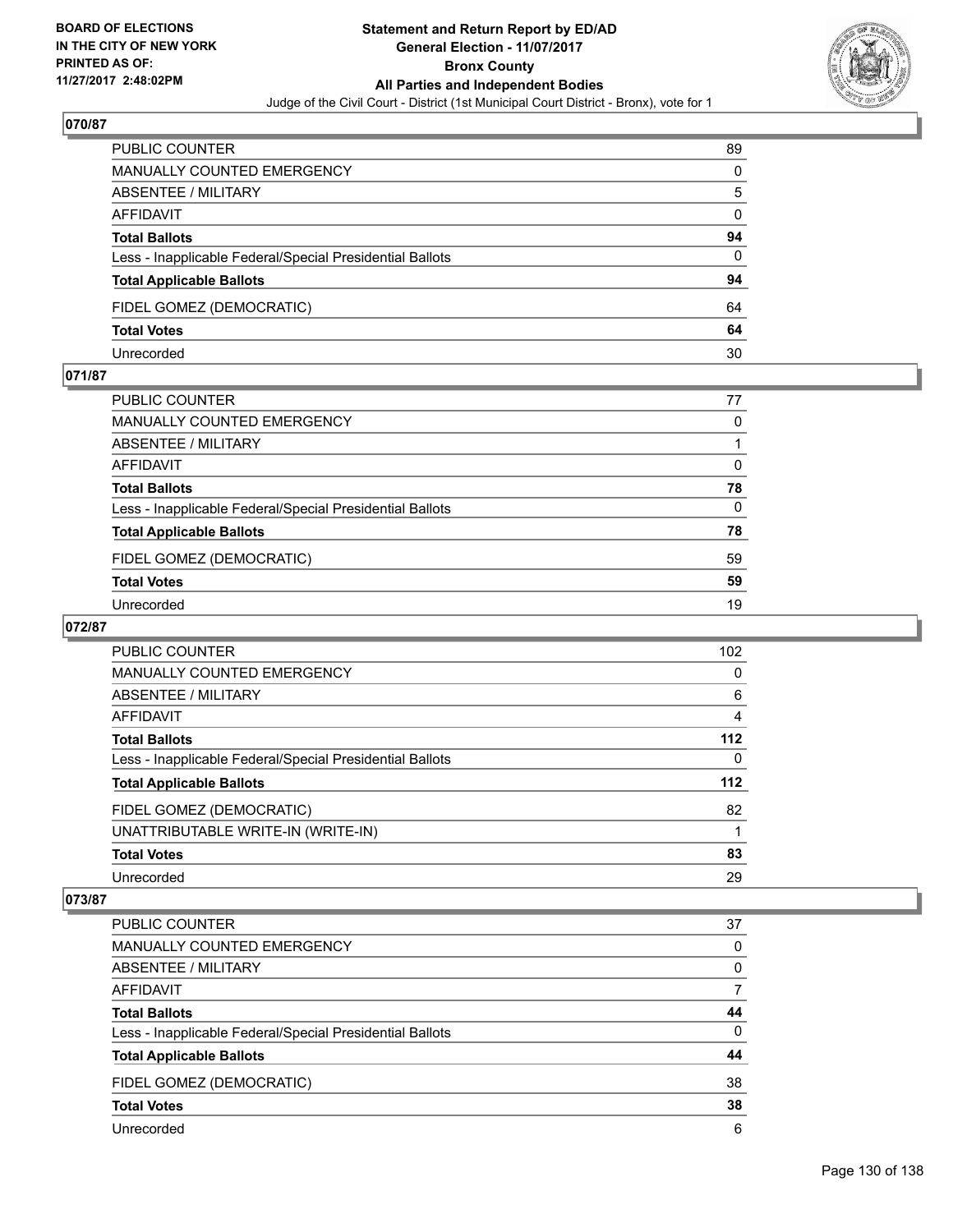

| <b>PUBLIC COUNTER</b>                                    | 178 |
|----------------------------------------------------------|-----|
| <b>MANUALLY COUNTED EMERGENCY</b>                        | 0   |
| <b>ABSENTEE / MILITARY</b>                               | 2   |
| <b>AFFIDAVIT</b>                                         |     |
| <b>Total Ballots</b>                                     | 181 |
| Less - Inapplicable Federal/Special Presidential Ballots | 0   |
| <b>Total Applicable Ballots</b>                          | 181 |
| FIDEL GOMEZ (DEMOCRATIC)                                 | 143 |
| UNATTRIBUTABLE WRITE-IN (WRITE-IN)                       | 3   |
| <b>Total Votes</b>                                       | 146 |
| Unrecorded                                               | 35  |

### **075/87**

| <b>PUBLIC COUNTER</b>                                    | 156            |
|----------------------------------------------------------|----------------|
| MANUALLY COUNTED EMERGENCY                               | 0              |
| ABSENTEE / MILITARY                                      | 3              |
| AFFIDAVIT                                                | $\overline{2}$ |
| <b>Total Ballots</b>                                     | 161            |
| Less - Inapplicable Federal/Special Presidential Ballots | 0              |
| <b>Total Applicable Ballots</b>                          | 161            |
| FIDEL GOMEZ (DEMOCRATIC)                                 | 115            |
| <b>Total Votes</b>                                       | 115            |
| Unrecorded                                               | 46             |

| <b>PUBLIC COUNTER</b>                                    | 123 |
|----------------------------------------------------------|-----|
| <b>MANUALLY COUNTED EMERGENCY</b>                        | 0   |
| ABSENTEE / MILITARY                                      |     |
| AFFIDAVIT                                                | 2   |
| <b>Total Ballots</b>                                     | 126 |
| Less - Inapplicable Federal/Special Presidential Ballots | 0   |
| <b>Total Applicable Ballots</b>                          | 126 |
| FIDEL GOMEZ (DEMOCRATIC)                                 | 97  |
| <b>JERRY KUGELMAS (WRITE-IN)</b>                         |     |
| UNATTRIBUTABLE WRITE-IN (WRITE-IN)                       | 2   |
| <b>Total Votes</b>                                       | 100 |
| Unrecorded                                               | 26  |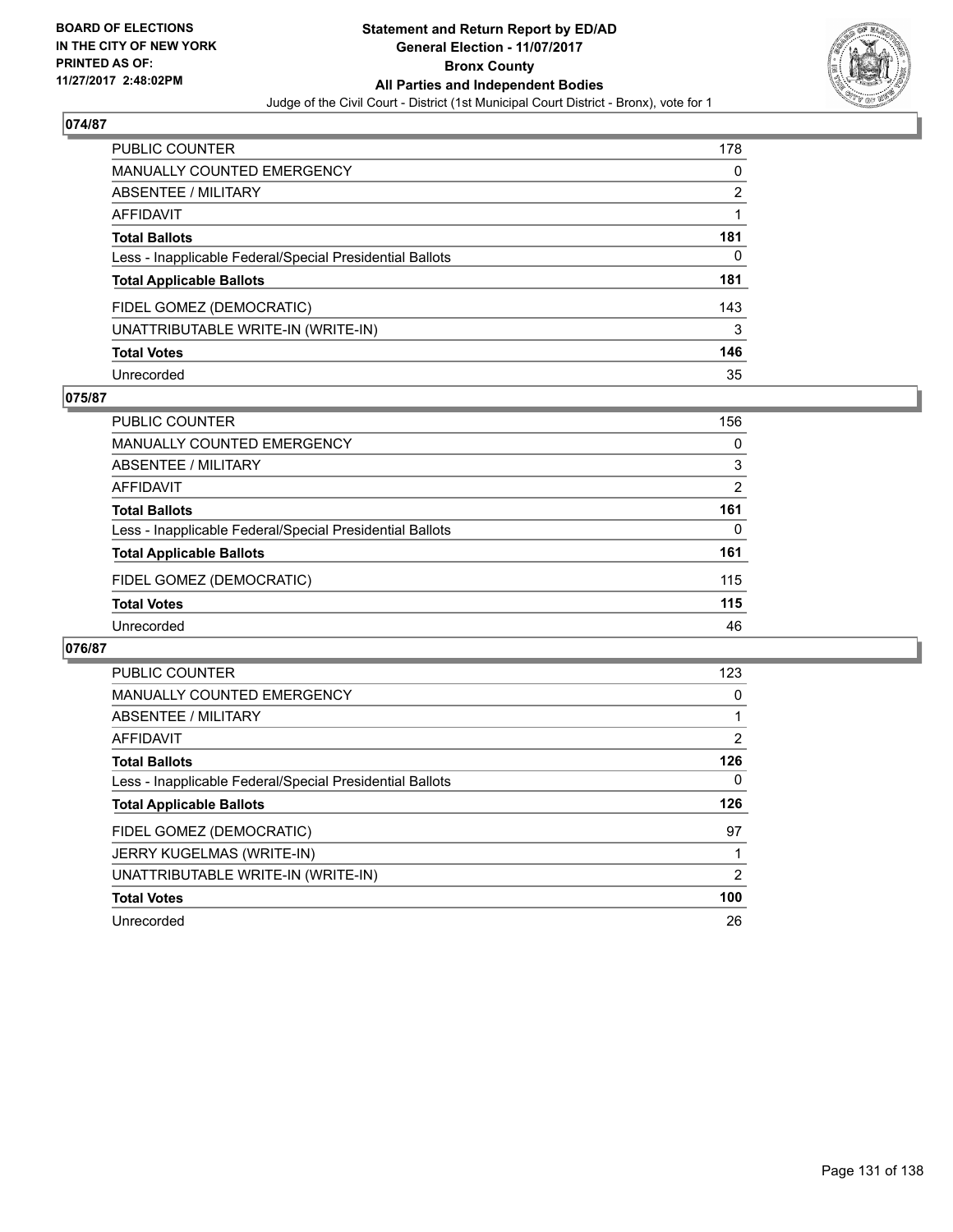

| PUBLIC COUNTER                                           | 214 |
|----------------------------------------------------------|-----|
| <b>MANUALLY COUNTED EMERGENCY</b>                        | 0   |
| ABSENTEE / MILITARY                                      | 0   |
| <b>AFFIDAVIT</b>                                         | 3   |
| <b>Total Ballots</b>                                     | 217 |
| Less - Inapplicable Federal/Special Presidential Ballots | 0   |
| <b>Total Applicable Ballots</b>                          | 217 |
| FIDEL GOMEZ (DEMOCRATIC)                                 | 172 |
| <b>Total Votes</b>                                       | 172 |
| Unrecorded                                               | 45  |

#### **078/87**

| PUBLIC COUNTER                                           | 176 |
|----------------------------------------------------------|-----|
| <b>MANUALLY COUNTED EMERGENCY</b>                        | 0   |
| ABSENTEE / MILITARY                                      | 4   |
| AFFIDAVIT                                                | 3   |
| <b>Total Ballots</b>                                     | 183 |
| Less - Inapplicable Federal/Special Presidential Ballots | 0   |
| <b>Total Applicable Ballots</b>                          | 183 |
| FIDEL GOMEZ (DEMOCRATIC)                                 | 136 |
| JENNIFER E CRUZ (WRITE-IN)                               |     |
| UNATTRIBUTABLE WRITE-IN (WRITE-IN)                       |     |
| <b>Total Votes</b>                                       | 138 |
| Unrecorded                                               | 45  |

#### **079/87**

| PUBLIC COUNTER                                           | 38 |
|----------------------------------------------------------|----|
| <b>MANUALLY COUNTED EMERGENCY</b>                        | 0  |
| ABSENTEE / MILITARY                                      | 0  |
| AFFIDAVIT                                                |    |
| <b>Total Ballots</b>                                     | 39 |
| Less - Inapplicable Federal/Special Presidential Ballots | 0  |
| <b>Total Applicable Ballots</b>                          | 39 |
| FIDEL GOMEZ (DEMOCRATIC)                                 | 34 |
| <b>Total Votes</b>                                       | 34 |
| Unrecorded                                               | 5  |

| <b>PUBLIC COUNTER</b>                                    | 122 |
|----------------------------------------------------------|-----|
| MANUALLY COUNTED EMERGENCY                               | 0   |
| ABSENTEE / MILITARY                                      |     |
| AFFIDAVIT                                                |     |
| <b>Total Ballots</b>                                     | 124 |
| Less - Inapplicable Federal/Special Presidential Ballots | 0   |
| <b>Total Applicable Ballots</b>                          | 124 |
| FIDEL GOMEZ (DEMOCRATIC)                                 | 91  |
| <b>Total Votes</b>                                       | 91  |
| Unrecorded                                               | 33  |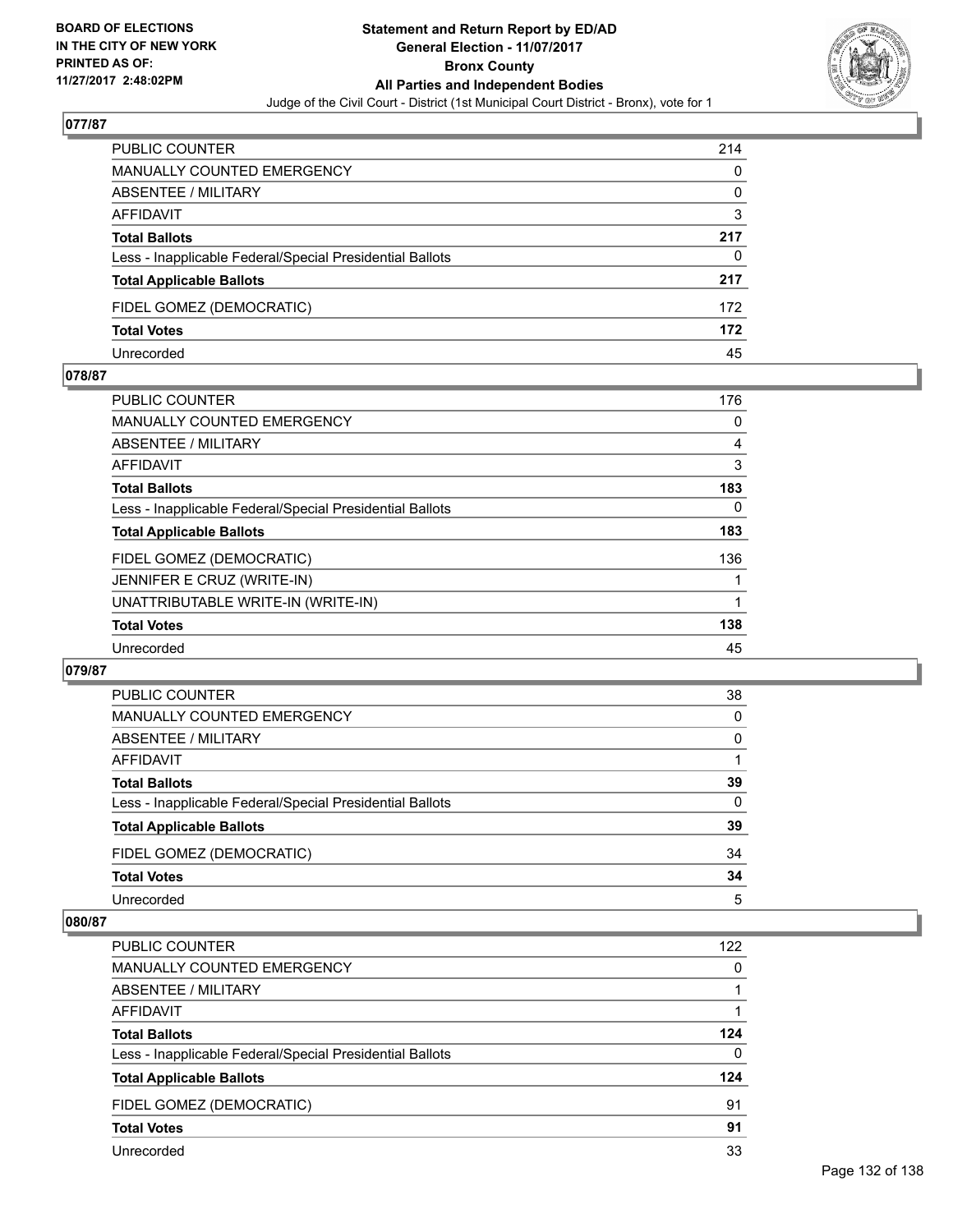

| <b>PUBLIC COUNTER</b>                                    | 144 |
|----------------------------------------------------------|-----|
| <b>MANUALLY COUNTED EMERGENCY</b>                        | 0   |
| ABSENTEE / MILITARY                                      | 0   |
| <b>AFFIDAVIT</b>                                         | 0   |
| <b>Total Ballots</b>                                     | 144 |
| Less - Inapplicable Federal/Special Presidential Ballots | 0   |
| <b>Total Applicable Ballots</b>                          | 144 |
| FIDEL GOMEZ (DEMOCRATIC)                                 | 106 |
| DONI WALKER SANTIAGO (WRITE-IN)                          | 3   |
| <b>Total Votes</b>                                       | 109 |
| Unrecorded                                               | 35  |

## **082/87**

| <b>PUBLIC COUNTER</b>                                    | 98             |
|----------------------------------------------------------|----------------|
| MANUALLY COUNTED EMERGENCY                               | 0              |
| ABSENTEE / MILITARY                                      | $\overline{2}$ |
| AFFIDAVIT                                                | 0              |
| <b>Total Ballots</b>                                     | 100            |
| Less - Inapplicable Federal/Special Presidential Ballots | 0              |
| <b>Total Applicable Ballots</b>                          | 100            |
| FIDEL GOMEZ (DEMOCRATIC)                                 | 80             |
| <b>Total Votes</b>                                       | 80             |
| Unrecorded                                               | 20             |

#### **083/87**

| <b>PUBLIC COUNTER</b>                                    | 0        |
|----------------------------------------------------------|----------|
| <b>MANUALLY COUNTED EMERGENCY</b>                        | $\Omega$ |
| ABSENTEE / MILITARY                                      | 19       |
| AFFIDAVIT                                                | 0        |
| <b>Total Ballots</b>                                     | 19       |
| Less - Inapplicable Federal/Special Presidential Ballots | $\Omega$ |
| <b>Total Applicable Ballots</b>                          | 19       |
| FIDEL GOMEZ (DEMOCRATIC)                                 | 11       |
| <b>Total Votes</b>                                       | 11       |
| Unrecorded                                               | 8        |

| <b>PUBLIC COUNTER</b>                                    | 147      |
|----------------------------------------------------------|----------|
| <b>MANUALLY COUNTED EMERGENCY</b>                        | 0        |
| ABSENTEE / MILITARY                                      | 0        |
| AFFIDAVIT                                                | 0        |
| <b>Total Ballots</b>                                     | 147      |
| Less - Inapplicable Federal/Special Presidential Ballots | $\Omega$ |
| <b>Total Applicable Ballots</b>                          | 147      |
| FIDEL GOMEZ (DEMOCRATIC)                                 | 120      |
| <b>Total Votes</b>                                       | 120      |
| Unrecorded                                               | 27       |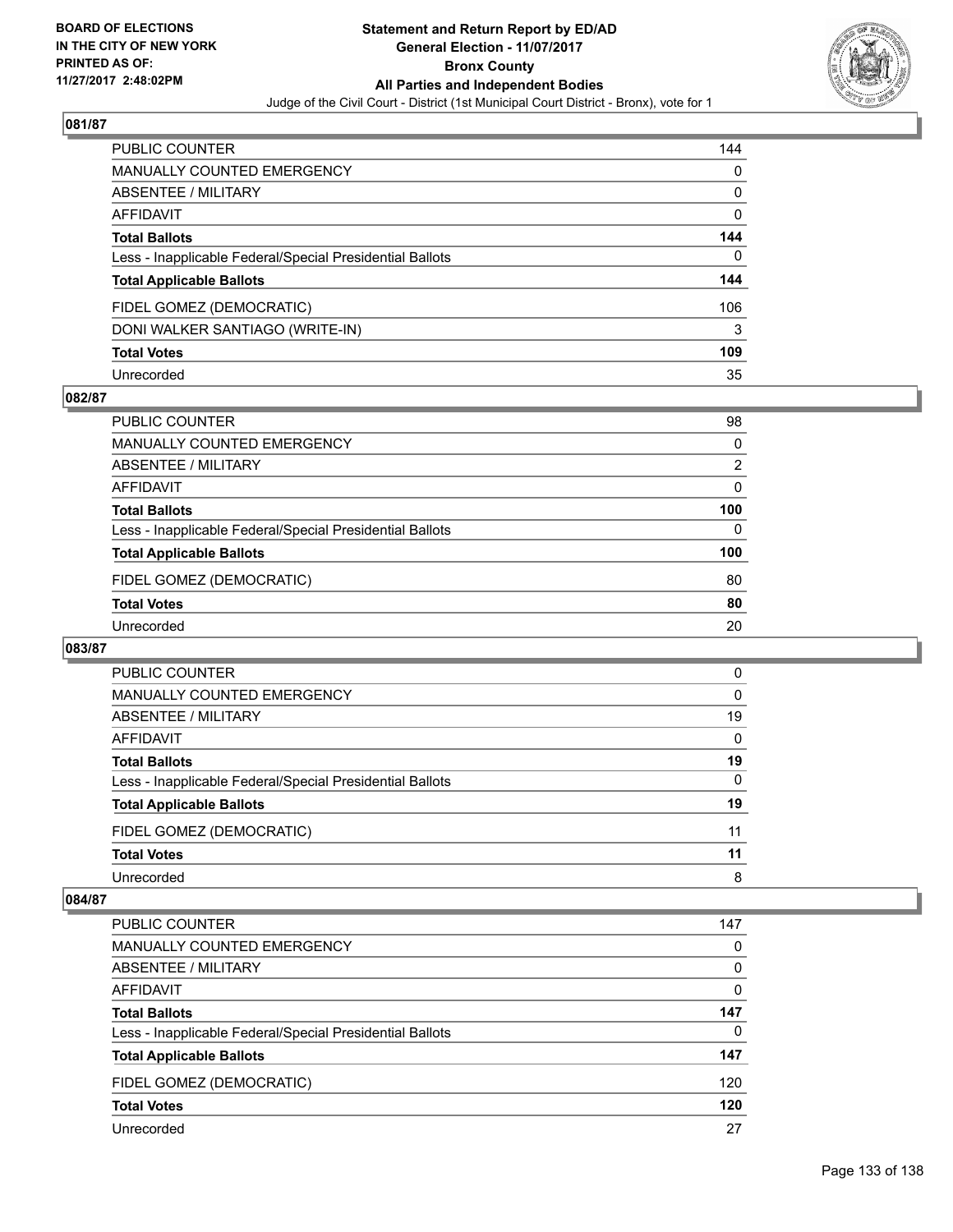

| PUBLIC COUNTER                                           | 231      |
|----------------------------------------------------------|----------|
| MANUALLY COUNTED EMERGENCY                               | 0        |
| <b>ABSENTEE / MILITARY</b>                               | 2        |
| AFFIDAVIT                                                | $\Omega$ |
| <b>Total Ballots</b>                                     | 233      |
| Less - Inapplicable Federal/Special Presidential Ballots | 0        |
| <b>Total Applicable Ballots</b>                          | 233      |
| FIDEL GOMEZ (DEMOCRATIC)                                 | 182      |
| <b>Total Votes</b>                                       | 182      |
| Unrecorded                                               | 51       |

#### **086/87**

| <b>PUBLIC COUNTER</b>                                    | 185            |
|----------------------------------------------------------|----------------|
| <b>MANUALLY COUNTED EMERGENCY</b>                        | 0              |
| <b>ABSENTEE / MILITARY</b>                               | 3              |
| <b>AFFIDAVIT</b>                                         |                |
| <b>Total Ballots</b>                                     | 189            |
| Less - Inapplicable Federal/Special Presidential Ballots | $\Omega$       |
| <b>Total Applicable Ballots</b>                          | 189            |
| FIDEL GOMEZ (DEMOCRATIC)                                 | 151            |
| UNATTRIBUTABLE WRITE-IN (WRITE-IN)                       | $\overline{2}$ |
| <b>Total Votes</b>                                       | 153            |
| Unrecorded                                               | 36             |
|                                                          |                |

#### **087/87**

| PUBLIC COUNTER                                           | 379 |
|----------------------------------------------------------|-----|
| <b>MANUALLY COUNTED EMERGENCY</b>                        | 0   |
| ABSENTEE / MILITARY                                      | 9   |
| AFFIDAVIT                                                | 3   |
| <b>Total Ballots</b>                                     | 391 |
| Less - Inapplicable Federal/Special Presidential Ballots | 0   |
| <b>Total Applicable Ballots</b>                          | 391 |
| FIDEL GOMEZ (DEMOCRATIC)                                 | 290 |
| <b>Total Votes</b>                                       | 290 |
| Unrecorded                                               | 101 |

| <b>PUBLIC COUNTER</b>                                    | 85 |
|----------------------------------------------------------|----|
| MANUALLY COUNTED EMERGENCY                               | 0  |
| ABSENTEE / MILITARY                                      | 2  |
| AFFIDAVIT                                                | 0  |
| <b>Total Ballots</b>                                     | 87 |
| Less - Inapplicable Federal/Special Presidential Ballots | 0  |
| <b>Total Applicable Ballots</b>                          | 87 |
| FIDEL GOMEZ (DEMOCRATIC)                                 | 55 |
| <b>Total Votes</b>                                       | 55 |
| Unrecorded                                               | 32 |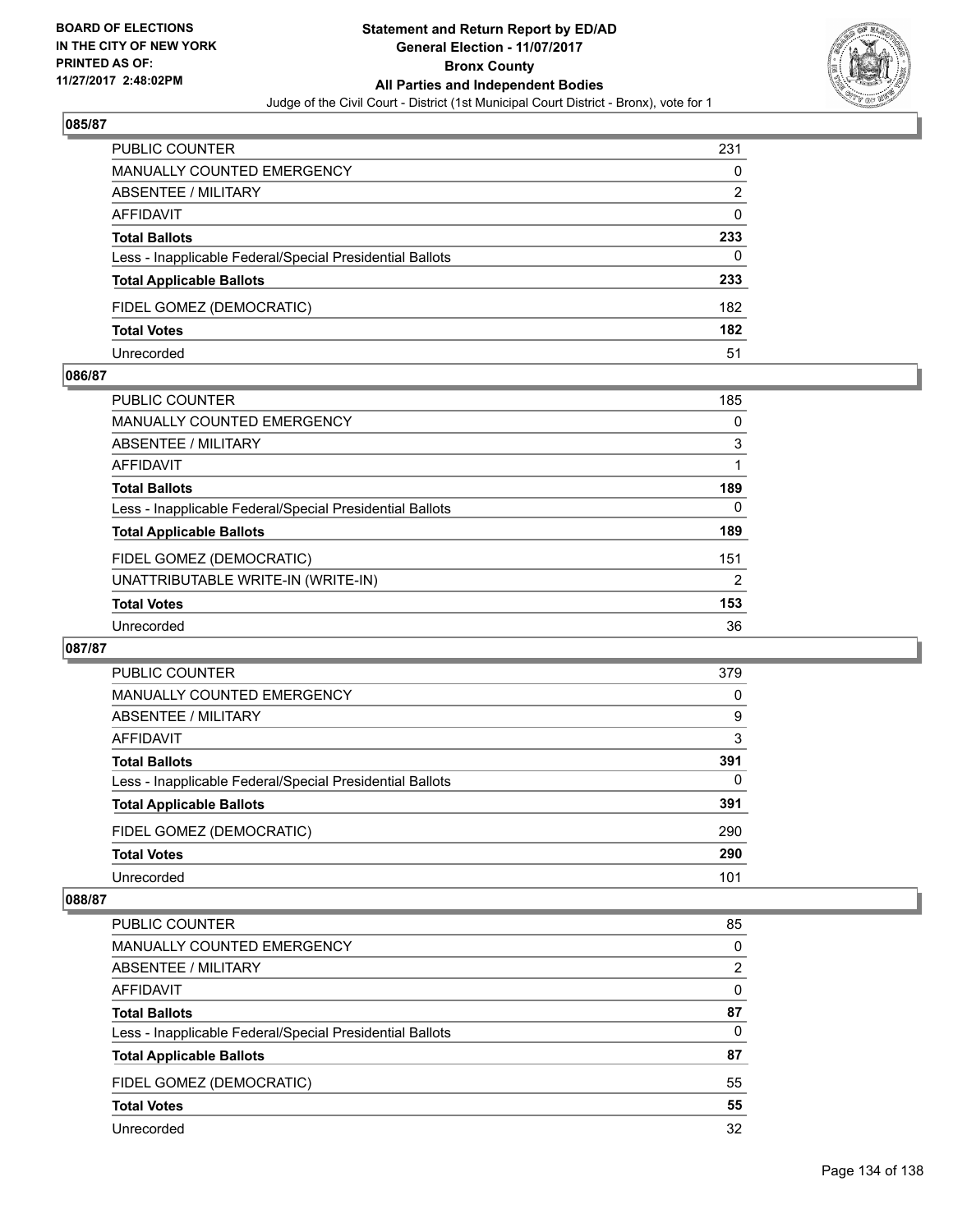

| <b>PUBLIC COUNTER</b>                                    | 113 |
|----------------------------------------------------------|-----|
| <b>MANUALLY COUNTED EMERGENCY</b>                        | 0   |
| ABSENTEE / MILITARY                                      | 3   |
| AFFIDAVIT                                                | 0   |
| <b>Total Ballots</b>                                     | 116 |
| Less - Inapplicable Federal/Special Presidential Ballots | 0   |
| <b>Total Applicable Ballots</b>                          | 116 |
| FIDEL GOMEZ (DEMOCRATIC)                                 | 89  |
| UNATTRIBUTABLE WRITE-IN (WRITE-IN)                       |     |
| <b>Total Votes</b>                                       | 90  |
| Unrecorded                                               | 26  |

## **093/87 COMBINED into: 014/87**

**094/87 COMBINED into: 117/82**

## **095/87**

| PUBLIC COUNTER                                           | 0        |
|----------------------------------------------------------|----------|
| MANUALLY COUNTED EMERGENCY                               | 0        |
| ABSENTEE / MILITARY                                      | $\Omega$ |
| AFFIDAVIT                                                | 0        |
| <b>Total Ballots</b>                                     | 0        |
| Less - Inapplicable Federal/Special Presidential Ballots | $\Omega$ |
| <b>Total Applicable Ballots</b>                          | 0        |
| FIDEL GOMEZ (DEMOCRATIC)                                 | 0        |
| <b>Total Votes</b>                                       | 0        |

| <b>PUBLIC COUNTER</b>                                    | 79 |
|----------------------------------------------------------|----|
| MANUALLY COUNTED EMERGENCY                               | 0  |
| ABSENTEE / MILITARY                                      | 0  |
| AFFIDAVIT                                                | 0  |
| <b>Total Ballots</b>                                     | 79 |
| Less - Inapplicable Federal/Special Presidential Ballots | 0  |
| <b>Total Applicable Ballots</b>                          | 79 |
| FIDEL GOMEZ (DEMOCRATIC)                                 | 61 |
| <b>Total Votes</b>                                       | 61 |
| Unrecorded                                               | 18 |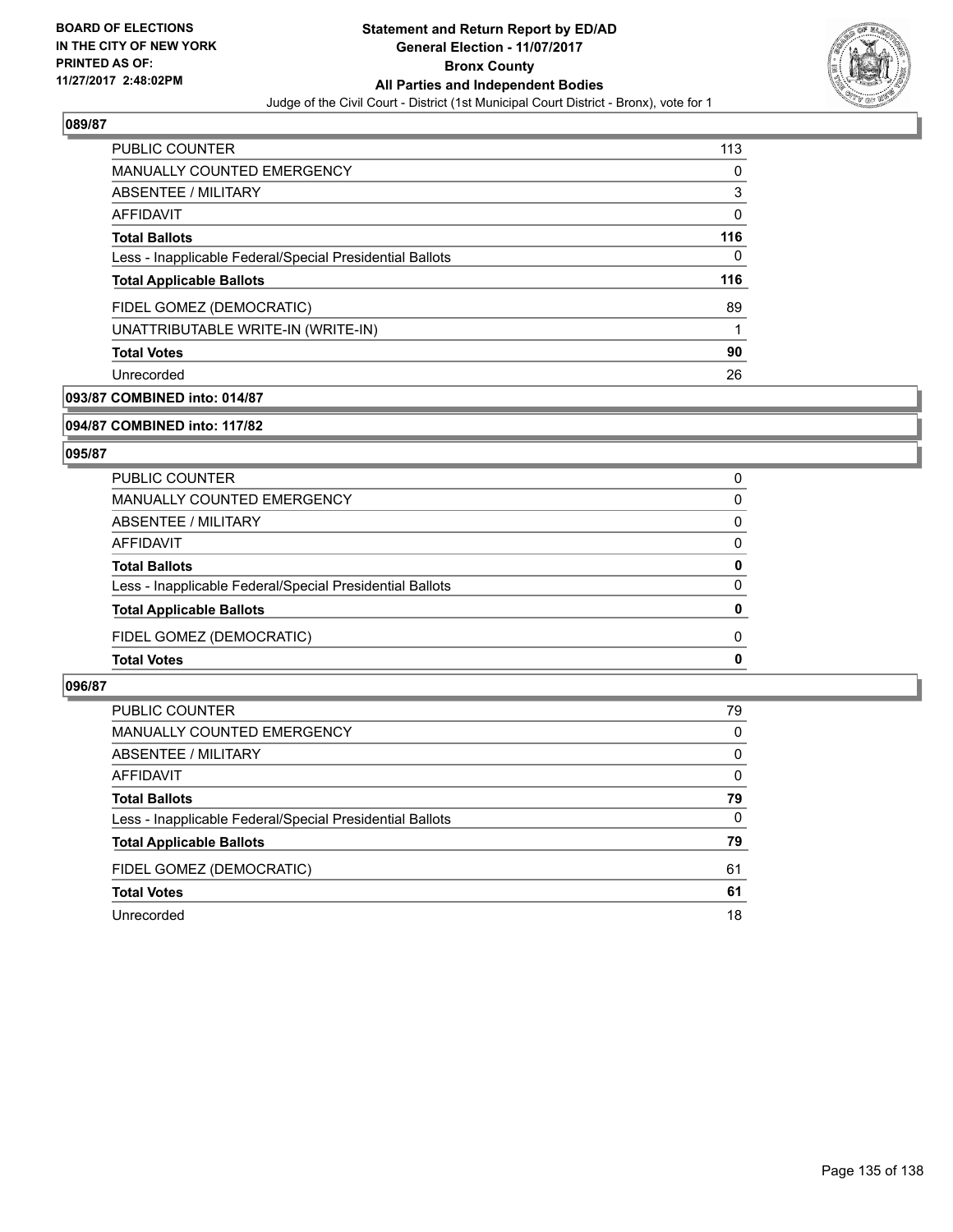

| PUBLIC COUNTER                                           | 98  |
|----------------------------------------------------------|-----|
| <b>MANUALLY COUNTED EMERGENCY</b>                        | 0   |
| <b>ABSENTEE / MILITARY</b>                               | 4   |
| AFFIDAVIT                                                |     |
| <b>Total Ballots</b>                                     | 103 |
| Less - Inapplicable Federal/Special Presidential Ballots | 0   |
| <b>Total Applicable Ballots</b>                          | 103 |
| FIDEL GOMEZ (DEMOCRATIC)                                 | 82  |
| <b>Total Votes</b>                                       | 82  |
| Unrecorded                                               | 21  |

#### **098/87**

| 158 |
|-----|
| 0   |
| 4   |
| 3   |
| 165 |
| 0   |
| 165 |
| 136 |
|     |
|     |
| 138 |
| 27  |
|     |

| <b>PUBLIC COUNTER</b>                                    | 141 |
|----------------------------------------------------------|-----|
| MANUALLY COUNTED EMERGENCY                               | 0   |
| ABSENTEE / MILITARY                                      | 7   |
| AFFIDAVIT                                                | 2   |
| <b>Total Ballots</b>                                     | 150 |
| Less - Inapplicable Federal/Special Presidential Ballots | 0   |
| <b>Total Applicable Ballots</b>                          | 150 |
| FIDEL GOMEZ (DEMOCRATIC)                                 | 118 |
| UNATTRIBUTABLE WRITE-IN (WRITE-IN)                       |     |
| <b>Total Votes</b>                                       | 119 |
| Unrecorded                                               | 31  |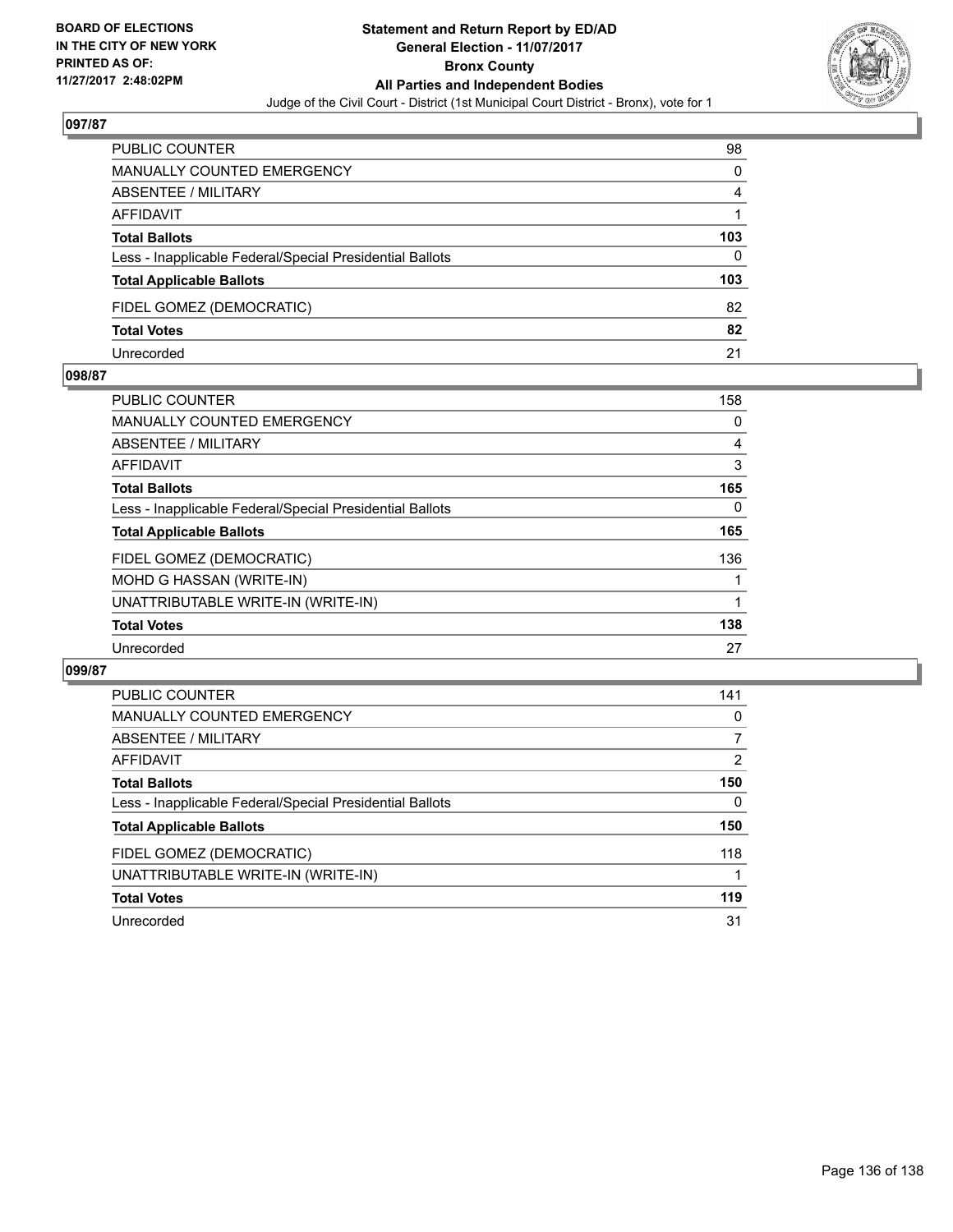

| PUBLIC COUNTER                                           | 114 |
|----------------------------------------------------------|-----|
| <b>MANUALLY COUNTED EMERGENCY</b>                        | 0   |
| <b>ABSENTEE / MILITARY</b>                               | 2   |
| AFFIDAVIT                                                |     |
| <b>Total Ballots</b>                                     | 117 |
| Less - Inapplicable Federal/Special Presidential Ballots | 0   |
| <b>Total Applicable Ballots</b>                          | 117 |
| FIDEL GOMEZ (DEMOCRATIC)                                 | 96  |
| UNATTRIBUTABLE WRITE-IN (WRITE-IN)                       |     |
| <b>Total Votes</b>                                       | 97  |
| Unrecorded                                               | 20  |

## **101/87**

| <b>PUBLIC COUNTER</b>                                    | 138 |
|----------------------------------------------------------|-----|
| MANUALLY COUNTED EMERGENCY                               | 0   |
| ABSENTEE / MILITARY                                      | 7   |
| AFFIDAVIT                                                | 0   |
| <b>Total Ballots</b>                                     | 145 |
| Less - Inapplicable Federal/Special Presidential Ballots | 0   |
| <b>Total Applicable Ballots</b>                          | 145 |
| FIDEL GOMEZ (DEMOCRATIC)                                 | 115 |
| UNATTRIBUTABLE WRITE-IN (WRITE-IN)                       |     |
| <b>Total Votes</b>                                       | 116 |
| Unrecorded                                               | 29  |

| <b>PUBLIC COUNTER</b>                                    | 96       |
|----------------------------------------------------------|----------|
| <b>MANUALLY COUNTED EMERGENCY</b>                        | 0        |
| <b>ABSENTEE / MILITARY</b>                               | 8        |
| AFFIDAVIT                                                | 0        |
| <b>Total Ballots</b>                                     | 104      |
| Less - Inapplicable Federal/Special Presidential Ballots | $\Omega$ |
| <b>Total Applicable Ballots</b>                          | 104      |
| FIDEL GOMEZ (DEMOCRATIC)                                 | 84       |
| <b>Total Votes</b>                                       | 84       |
| Unrecorded                                               | 20       |